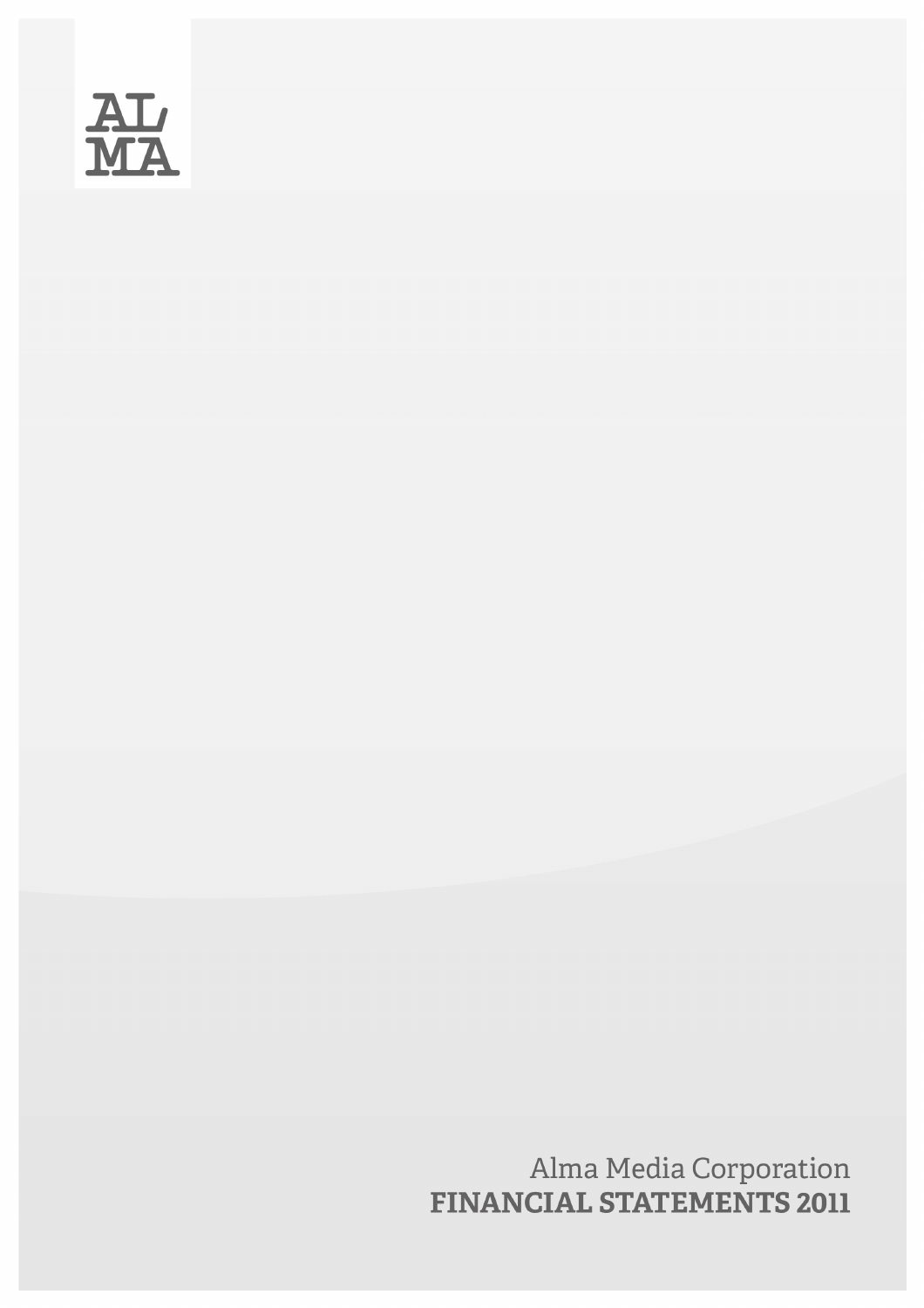

## Table of Contents

| <b>Financial Statements</b>       |  |
|-----------------------------------|--|
|                                   |  |
| Key Figures                       |  |
|                                   |  |
|                                   |  |
|                                   |  |
| Consolidated Financial Statements |  |
|                                   |  |
|                                   |  |
|                                   |  |
|                                   |  |
|                                   |  |
| Notes                             |  |
|                                   |  |
|                                   |  |
|                                   |  |
|                                   |  |
|                                   |  |
|                                   |  |
|                                   |  |
|                                   |  |
|                                   |  |
|                                   |  |
|                                   |  |
|                                   |  |
|                                   |  |
|                                   |  |
|                                   |  |
|                                   |  |
|                                   |  |
|                                   |  |
|                                   |  |
|                                   |  |
|                                   |  |
|                                   |  |
|                                   |  |
|                                   |  |
|                                   |  |
|                                   |  |
|                                   |  |
|                                   |  |
|                                   |  |
|                                   |  |
|                                   |  |
|                                   |  |
|                                   |  |
|                                   |  |
|                                   |  |
|                                   |  |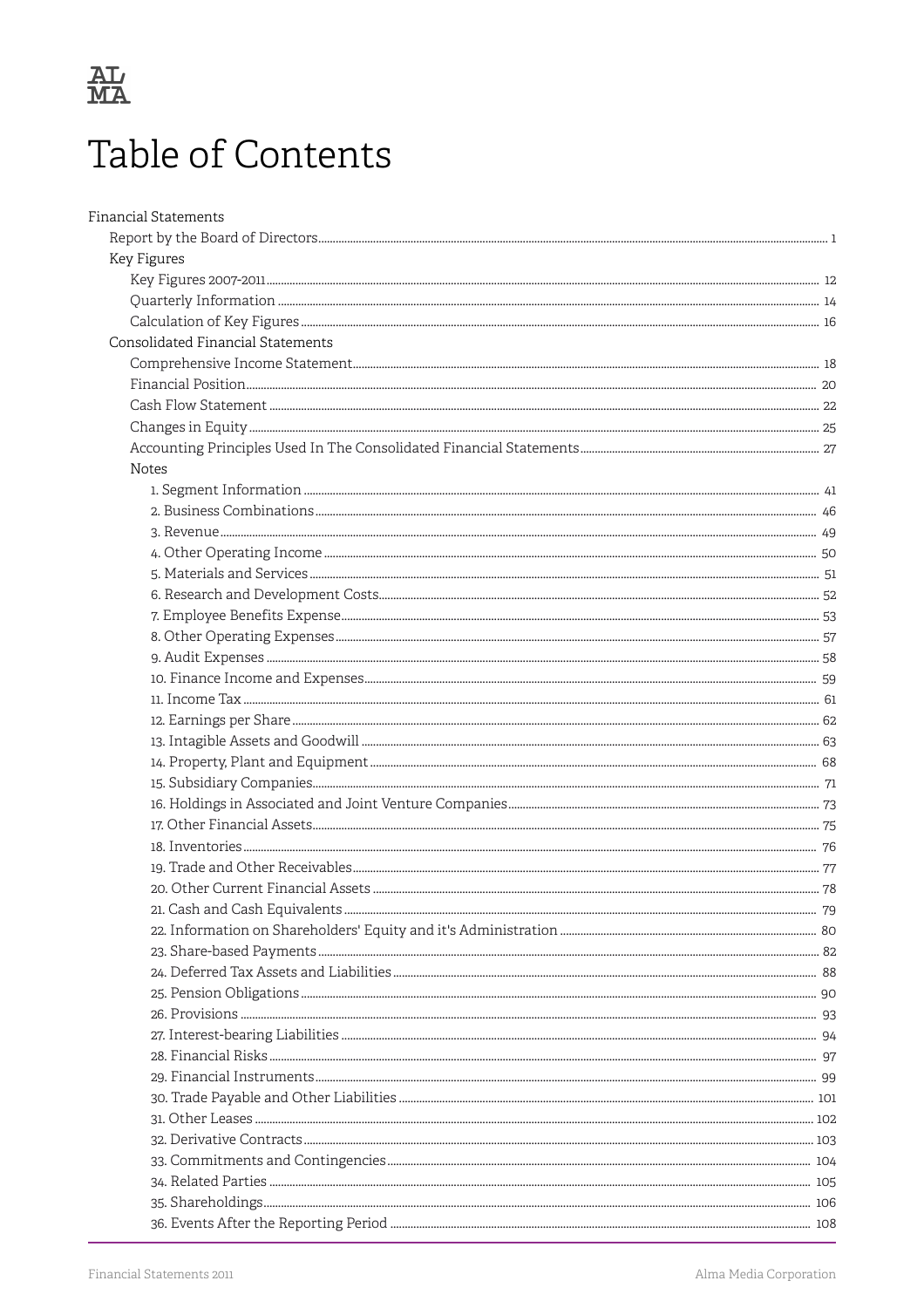| Parent Company Financial Statements |  |
|-------------------------------------|--|
|                                     |  |
|                                     |  |
|                                     |  |
|                                     |  |
| <b>Notes</b>                        |  |
|                                     |  |
|                                     |  |
|                                     |  |
|                                     |  |
|                                     |  |
|                                     |  |
|                                     |  |
|                                     |  |
|                                     |  |
|                                     |  |
|                                     |  |
|                                     |  |
|                                     |  |
|                                     |  |
|                                     |  |
|                                     |  |
|                                     |  |
|                                     |  |
|                                     |  |
|                                     |  |
|                                     |  |
|                                     |  |
|                                     |  |
|                                     |  |
|                                     |  |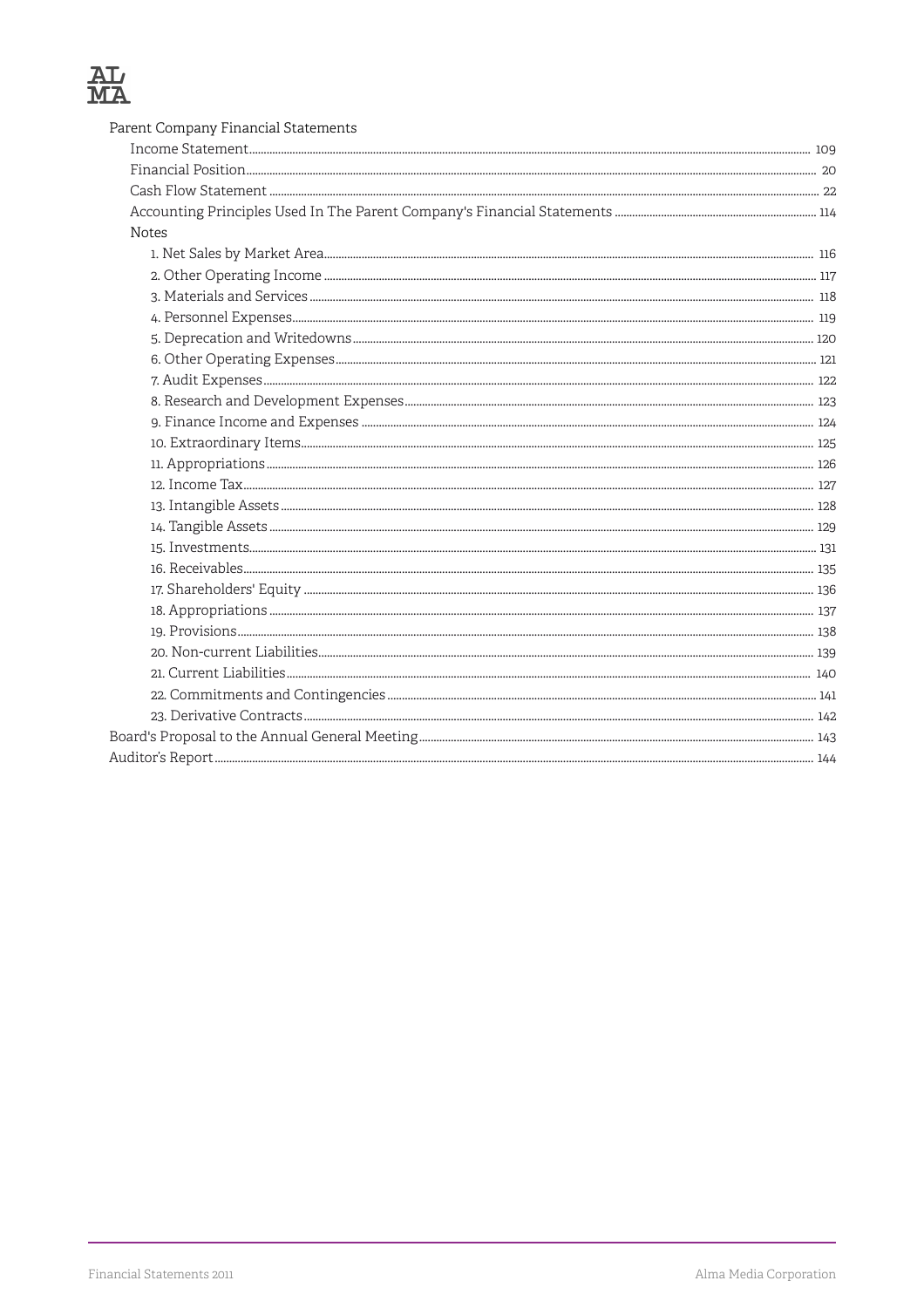

## <span id="page-3-0"></span>Report by the Board of Directors

### Financial performance year 2011

- Revenue was MEUR 316.2 (311.4), up 1.6%.
- Circulation revenue was MEUR 124.8 (125.3), down 0.4%, advertising revenue was MEUR 155.3 (148.2), up 4.8%, contents and service revenue was MEUR 36.1 (37.8), down 4.5%.
- Operating profit excluding non-recurring items was MEUR 42.9 (43.9), 13.6% (14.1%) of revenue, down 2.2%.
- Operating profit was MEUR 42.0 (43.4), 13.3 % (13.9%) of revenue, down 3.3%.
- Profit for the period was MEUR 30.8 (33.2), down 7.1%.
- Earnings per share was EUR 0.39 (0.44), down 11.0%.
- Dividend paid for the financial year 2010 was EUR 0.70 (0.40) per share.

### Key Figures

|                                                |          | 2010     | Change |                  |
|------------------------------------------------|----------|----------|--------|------------------|
| <b>MEUR</b>                                    | $1 - 12$ | $1 - 12$ | М€     | %                |
| Revenue                                        | 316.2    | 311.4    | 4.9    | $1.6\phantom{0}$ |
| Circulation revenue                            | 124.8    | 125.3    | $-0.5$ | $-0.4$           |
| Advertising revenue                            | 155.3    | 148.2    | 7.1    | 4.8              |
| Contents and service revenue *)                | 36.1     | 37.8     | $-1.7$ | $-4.5$           |
| Total expenses excluding non-recurring items   | 273.6    | 267.6    | 5.9    | 2.2              |
| Operating profit excluding non-recurring items | 42.9     | 43.9     | $-1.0$ | $-2.2$           |
| % of revenue                                   | 13.6     | 14.1     |        |                  |
| Operating profit                               | 42.0     | 43.4     | $-1.4$ | $-3.3$           |
| % of revenue                                   | 13.3     | 13.9     |        |                  |
| Profit for the period                          | 30.8     | 33.2     | $-2.4$ | $-7.1$           |
|                                                |          |          |        |                  |
| Earnings per share, EUR (basic)                | 0.39     | 0.44     | $-0.1$ | $-11.0$          |
| Earnings per share, EUR (diluted)              | 0.39     | 0.44     | $-0.1$ | $-11.3$          |

\*) Contents and service revenue includes the Group's digital service and custom media revenue as well as the external rental, distribution and printing revenue.

#### Dividend proposal for the Annual General Meeting

On December 31, 2011, the Group's parent company had distributable funds totalling EUR 51,941,032 (56,858,658). No essential changes in the company's financial standing have taken place after the end of the financial year. The Board of Directors will propose to the Annual General Meeting that a dividend of EUR 0.40 (0.70) per share be paid for the 2011 financial year. Based on the number of shares on the closing date, December 31, 2011, the total dividend distribution would amount to EUR 30,194,741 (52,536,766).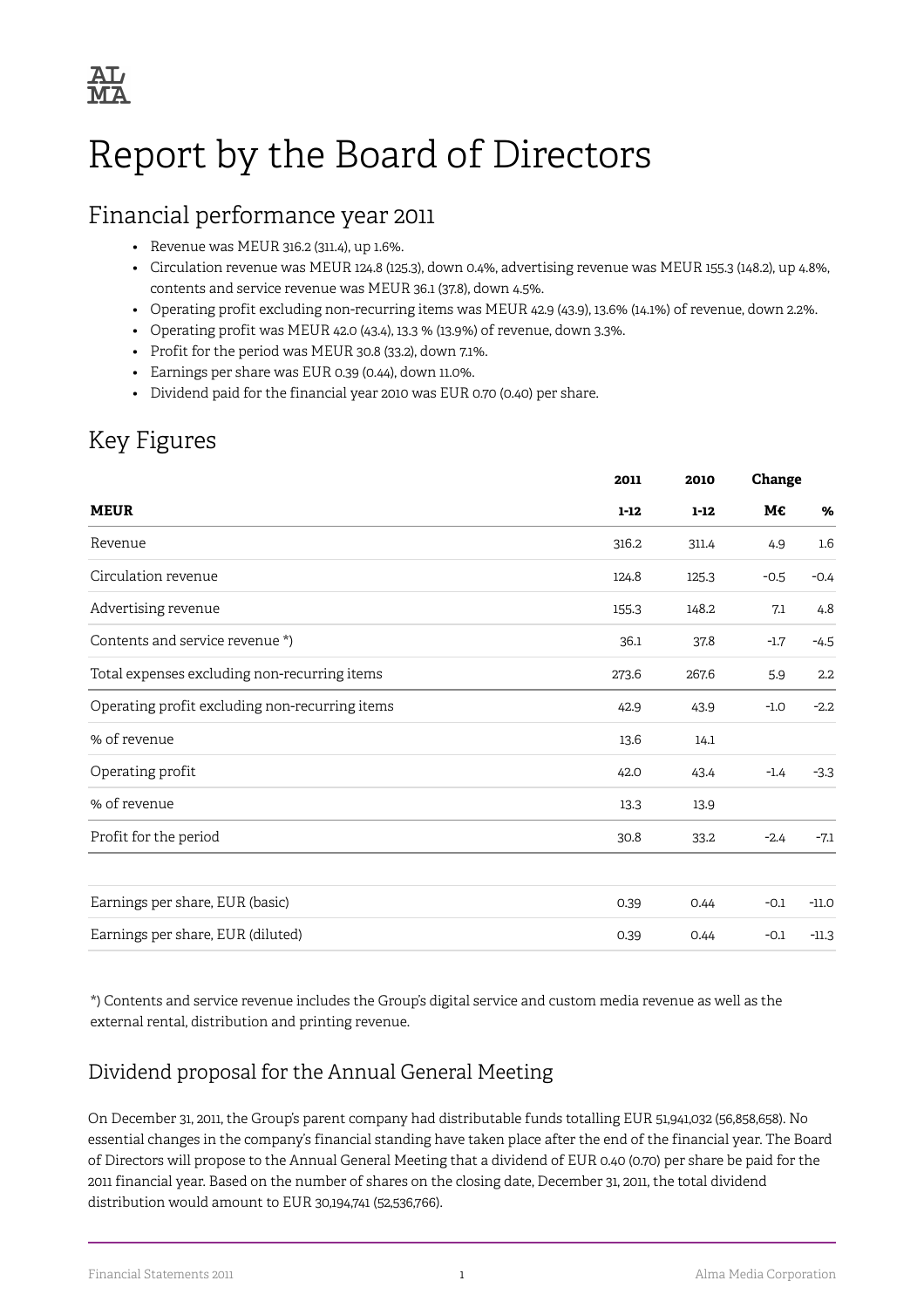

Due to the uncertainty prevailing in the macroeconomic conditions of the Group's main markets, it is exceptionally complicated to estimate the development of circulation and advertising revenues. Digital services are expected to further increase their share of the media market. Alma Media expects that the change in value-added tax, effective since the beginning of 2012, may decrease the circulations of the Group's newspapers.

Alma Media expects its full-year revenue for 2012 to increase from the 2011 level, primarily due to the acquisitions made. Operating profit excluding non-recurring items is expected to be lower than in 2011. Full-year revenue for 2011 was MEUR 316.2, operating profit excluding non-recurring items MEUR 42.9 and operating profit MEUR 42.0.

## Market Conditions

According to various forecasts, the Finnish national economy is estimated to have grown 2.5–2.8% in 2011. Estimates of GDP growth in 2012 published by the writing of this release vary between -1.5–0.4%. The variation in the forecasts highlights the uncertainty in forecasting the development of the economy.

According to reports by the Finnish Advertising Council, the total media advertising spend in Finland grew by 3.7% (4.8%) in 2011. Advertising in newspapers and city papers grew by 3.7% while advertising in online media increased by 8.2% from the comparison period.

According to TNS Media Intelligence, total advertising volume grew by 0.2% (10.6%) in the last quarter of the year. Advertising in newspapers and city papers decreased by 2.8%, while advertising in online media increased by 19.4% from the comparison period.

Calculated in copies, the total market for afternoon papers shrank by 4.7% (3.3%) in 2011.

## Changes In Group Structure 2011

In February 2011, Alma Media acquired the majority (51%) of Mascus A/S. The company is reported as a subsidiary company in the Marketplaces segment in Alma Media's consolidated financial statements.

Further details of acquired businesses are given in the notes to this financial statement release.

## Changes In Group Structure 2012

On December 21, 2011, Alma Media Corporation made an agreement to acquire LMC s.r.o, a company that owns the two leading recruitment portals in the Czech Republic. The acquisition price was MEUR 39.5 paid in cash at the time of signing. According to the agreement, an additional sum not in excess of MEUR 3.9 will be paid based on LMC's 2012 result. The deal was closed on January 2, 2012.

Northern Media, part of Alma Media, has acquired the publishing rights of the free issue paper Kotikymppi that appears in Kemijärvi, Finland. The deal became effective January 1, 2012.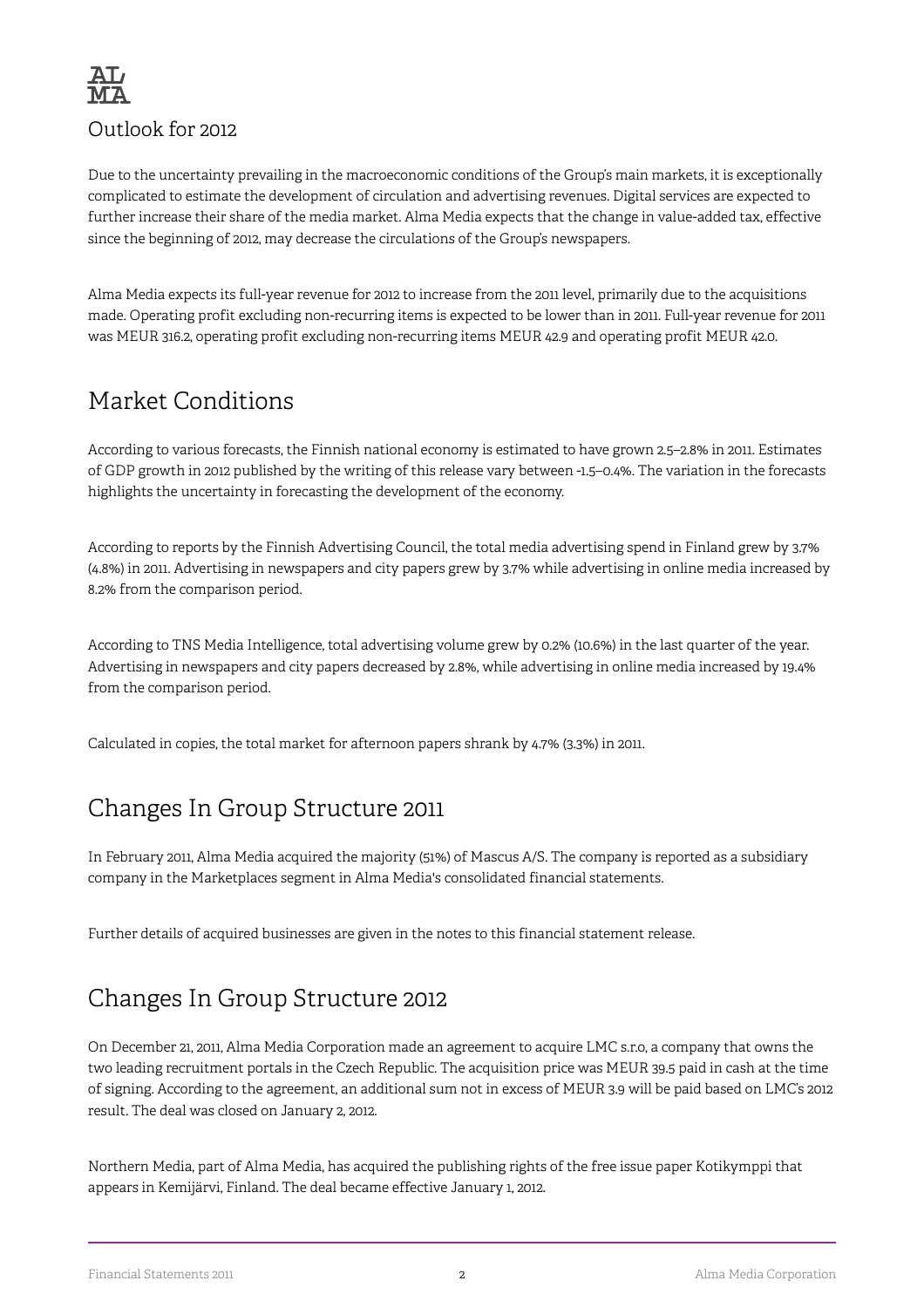

Both acquisitions will be consolidated in Alma Media's consolidated financial statements starting January 2012.

On February 2, Alma Media Corporation acquired CV Online, the leading internet recruitment service company in the Baltic countries. The 2011 revenue of CV Online is estimated at approximately MEUR 2.0, with an operating margin of approximately MEUR 0.6. The company will be reported as part of Alma Media's Marketplaces segment as of February 2, 2012.

A decision has been made to simplify the legal structure of Alma Media Group. All legal companies that are part of Alma Media Group will be affected. The change aims at gradually minimising the number of legal companies in the Group during 2012.

### Group Revenue And Result Year 2011

The Group's revenue for the full year 2011 increased by 1.6% (1.1%), totalling MEUR 316.2 (311.4). Revenue from print media was MEUR 236.1 (237.1), accounting for 74.7% (76.1%) of total Group revenue. Revenue from digital products and services grew by 16.3% and was MEUR 56.8 (48.9). The share of digital products and services in total Group revenue was 18.0% (15.7%).

Revenue from advertising sales increased by 4.8% to MEUR 155.3 (148.2). Advertising sales accounted for 49.1% (47.6%) of total Group revenue. Advertising sales for printed papers decreased by 0.5% and was MEUR 111.3 (111.9). Online advertising sales increased by 20.9% to MEUR 43.1 (35.6). Circulation revenue was MEUR 124.8 (125.3), and contents and service revenue MEUR 36.1 (37.8).

Total expenses excluding non-recurring items increased by 2.2%, totalling MEUR 273.6 (267.6). Total expenses increased by 2.5% to MEUR 275.1 (268.4). The increase in total expenses was due to increases in personnel costs, printing and distribution costs, and marketing and IT costs.

Operating profit excluding non-recurring items was down 2.2% (up 3.0%), totalling MEUR 42.9 (43.9). Operating margin excluding non-recurring items was 13.6% (14.1%). Operating profit was MEUR 42.0 (43.4). Operating margin decreased from the comparison period and was 13.3% (13.9%). Alma Media issued a profit warning on January 13, 2012 because the operating profit fell behind that of the comparison period. Alma Media had earlier estimated that the full-year 2011 revenue and the operating profit excluding non-recurring items would increase from the level of 2010.

The operating profit includes MEUR -1.0 (-0.5) in net non-recurring items. A breakdown of non-recurring items is presented in this financial statements release as a separate chapter on page 13.

The financial result for the financial year 2011 was MEUR 30.8 (33.2) and the result excluding non-recurring items MEUR 31.7 (33.8). The non-recurring items included in the financial result for the period total MEUR -0.9 (-0.7). The item having the most significant impact on the result of the financial year was the change in the fair value of a contingent consideration from an acquisition in the amount of MEUR -1.7.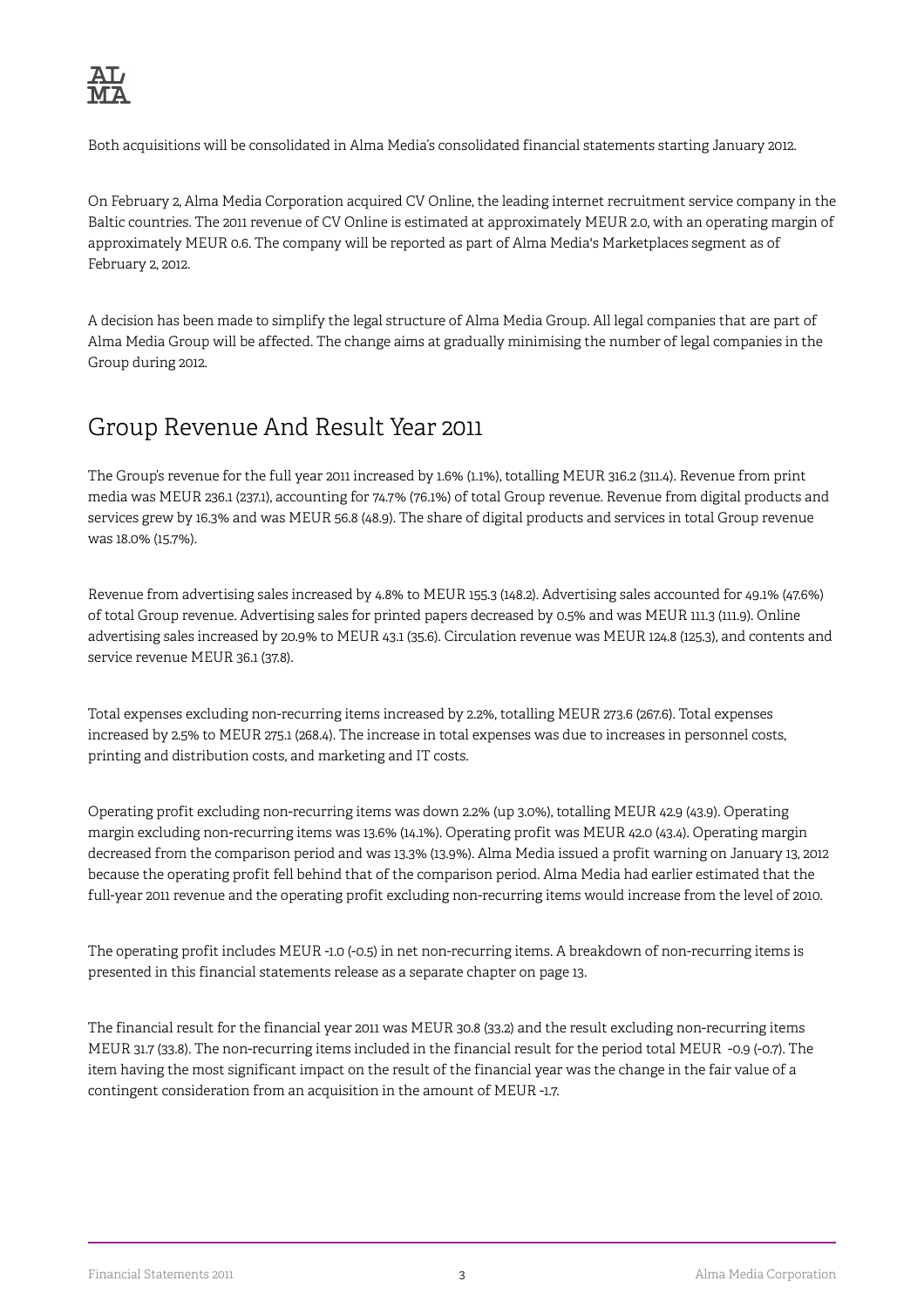

#### Newspapers

The Newspapers segment reports the publishing activities of 34 newspapers. The largest titles are Aamulehti and Iltalehti.

- The Newspapers segment's revenue increased to MEUR 221.5 (219.3). The segment's advertising sales were MEUR 107.6 (104.9), an increase of 2.5% (3.6%). Advertising sales in print media grew by 0.3% (0.9%). The segment's online advertising sales increased by 22.7% (35.7%).
- The segment's circulation revenue was MEUR 109.9 (110.3).
- The segment's total expenses excluding non-recurring items were MEUR 190.4 (186.3). Total expenses amounted to MEUR 191.4 (186.7). Total expenses increased mainly due to increases in printing, transport and distribution costs.
- The segment's operating profit excluding non-recurring items was MEUR 31.2 (33.1) and operating margin excluding non-recurring items 14.1% (15.1%). The segment's operating profit was MEUR 30.2 (32.9) and operating margin 13.6% (15.0%).

Alma Media's regional papers, Lapin Kansa, Pohjolan Sanomat and Kainuun Sanomat, appearing in Northern Finland, switched to the tabloid format in January 2011. The new format was mainly received well among readers and advertisers. In April 2011, Satakunnan Kansa also decided to switch to tabloid format. The first tabloid-format copies of Satakunnan Kansa were issued in January 2012.

Statutory personnel negotiations concerning all employees of Satakunnan Kirjateollisuus Oy and Porin Sanomat Oy were concluded in March. As a result of the negotiations, non-recurring restructuring costs in the amount of MEUR 0.5 were recorded. The number of employees of Satakunnan Kirjateollisuus Oy was reduced by 18 full-time work years.

### Kauppalehti Group

The Kauppalehti Group specialises in the production of business and financial information as well as in the provision of marketing solutions. Its best known title is Finland's leading business paper, Kauppalehti. The Group also includes the custom media house Alma 360 Custom Media (former Alma Media Lehdentekijät, Suomen Businessviestintä and TTNK Helsinki), and the news agency and media monitoring unit BNS Group that operates in the Baltic countries.

- The revenue of the Kauppalehti Group in 2011 was MEUR 56.7 (57.9). The revenue for the review period decreased by 2.1% (decreased by 7.8%). Online business accounted for 24.9% (23.6%) of the segment's total revenue.
- Advertising sales in the segment was down 3.2% (up 8.0%) and were MEUR 17.1 (17.7). Advertising sales in print media decreased by 4.0% (increased by 7.8%). Online advertising sales decreased by 2.3% (increased by 28.0%) from the comparison period.
- The segment's circulation revenue was MEUR 15.0 (15.0). Contents and service revenue declined to MEUR 24.6 (25.2).
- The total expenses of the segment amounted to MEUR 49.3 (49.7). No non-recurring items were reported during the review period.
- The operating profit of the Kauppalehti Group was MEUR 7.4 (8.2) and operating margin 13.0% (14.2%). No non-recurring items were reported during the review period.

In January 2011, Kauppalehti introduced the Corner Office concept, combining the journalistic Jobs column and a specialised recruitment advertising section for management and expert positions, created together with Monster.fi. Kauppalehti also developed its Achiever concept. In addition to the Achiever article series and Achiever certificates, the Achiever magazine was launched in December.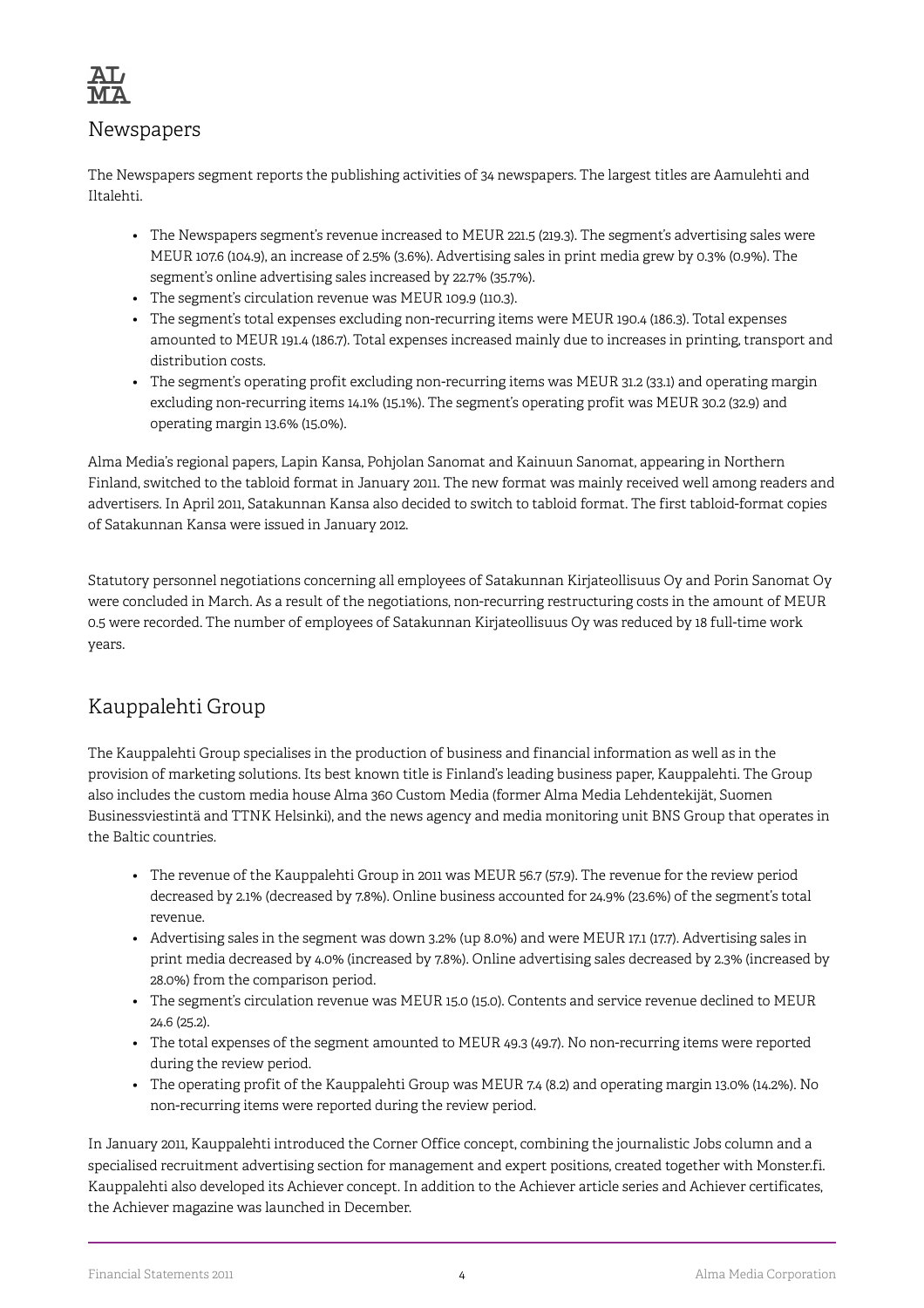

Kauppalehti introduced its iPad application in June.

#### Marketplaces

The Marketplaces segment reports digital classified services and the printed products supporting them. The services in Finland are Etuovi.com, Vuokraovi.com, Monster.fi, Autotalli.com, Mascus.fi and Mikko.fi. The services outside Finland are Mascus, Bovision, Objektvision and City24.

- The Marketplaces segment's full-year 2011 revenue increased by 15.2% (18.7%) and was MEUR 37.0 (32.1). The segment's advertising sales amounted to MEUR 33.2 (28.5). The positive revenue growth was mainly based on increasing recruitment advertising and online home sales advertising.
- Total expenses in the review period, excluding non-recurring items, were MEUR 31.3 (31.3). Total expenses amounted to MEUR 31.3 (31.8).
- The Marketplaces segment's operating profit excluding non-recurring items grew to MEUR 5.7 (0.8). Operating profit was MEUR 5.8 (0.4). The non-recurring items in the review period, MEUR 0.2, pertained to acquisitions. The non-recurring items in the comparison period, MEUR -0.5, were due to restructuring.

The Supreme Court did not grant a leave of appeal to either of the parties to the dispute over the ETUOVI.COM trademark, which meant that the decision by the Helsinki Court of Appeal in December 2010 remained in force and the long trademark dispute was brought to a satisfactory end for Alma Media. According to the Helsinki Court of Appeal, there are no obstacles for Alma Media to use the ETUOVI.COM trademark to identify its internet services. However, Alma Media cannot use the ETUOVI.COM trademark as a trademark for a newspaper.

The Autotalli.com and Etuovi.com services, earlier available only for corporate customers, were opened for consumers' advertisements.

#### Other operations

The Other operations segment reports the operations of the Group's printing and distribution unit as well as the parent company. The financial characteristics of both are similar as they primarily provide services for the other business segments.

In January 2011, Alma Media entered a financing agreement with Pohjola Bank Plc concerning the financing of the machinery and movable property for its new printing facility in the maximum amount of MEUR 50. A decision has been made to purchase the printing press from manroland AG and the finishing equipment from Ferag AG. The investment is progressing according to plan, and the facility will be taken into production use in early 2013.

In November, manroland AG filed for insolvency due to its financing problems. Alma Media initiated measures to secure the realisation of the original investment plan. Installation work on the new printing press is due to start in the summer of 2012. During 2011, Alma Media has made advance payments to manroland, which have securing collaterals.

The personnel cooperation negotiations related to the development and rationalisation programme of Alma Media's printing and distribution company Alma Manu Oy were completed in June. As a result of the negotiations, the number of staff will be decreased by 54 full-time work years and printing operations in Pori will be discontinued. The printing facility in Pori was closed down in the end of January 2012. As a result of the personnel negotiations, nonrecurring reorganisation expenses in the amount of MEUR 0.5 were recognised.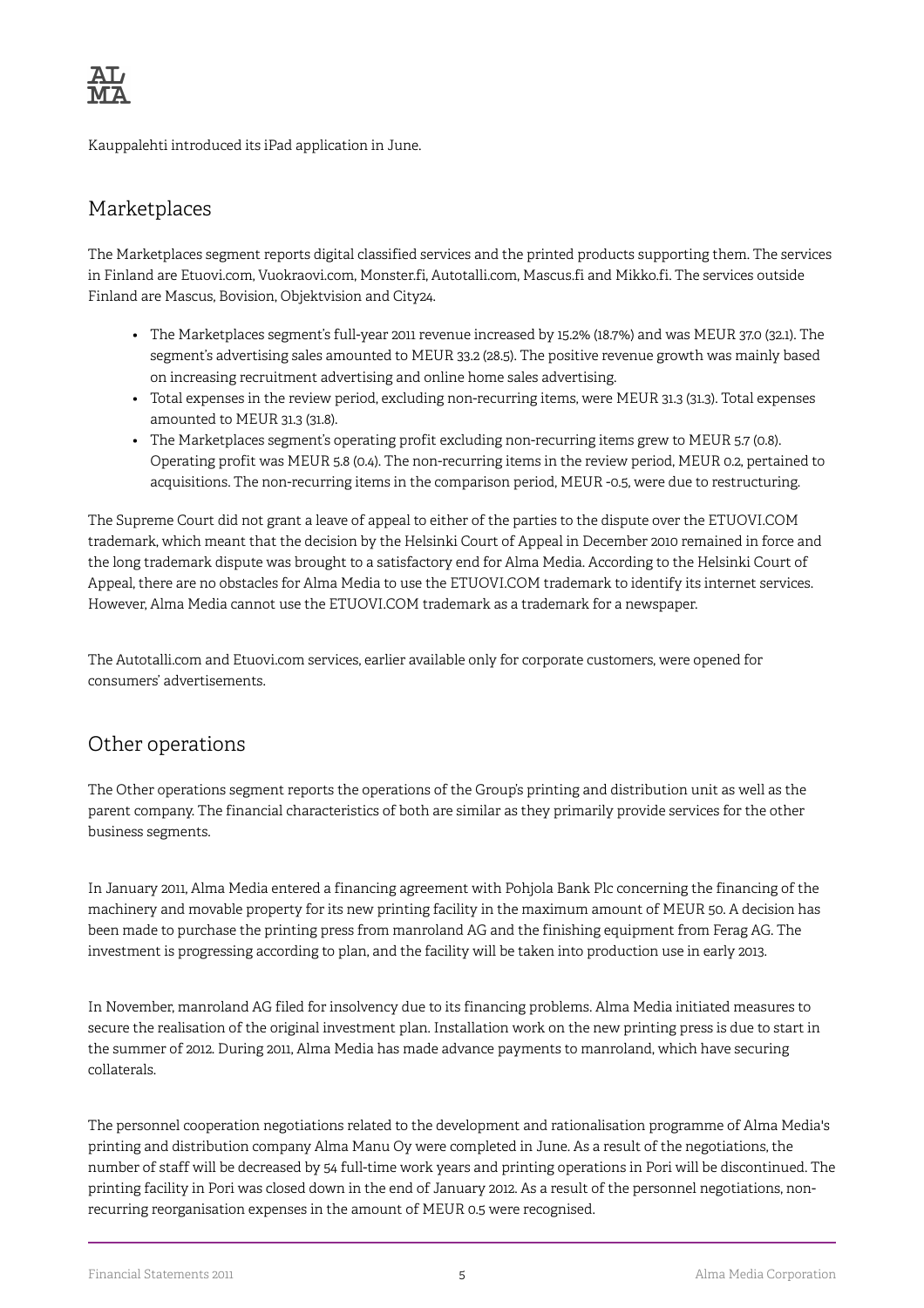

Alma Manu expands its distribution operations in the province of Lapland. The distribution of Lapin Kansa and Koillis-Lappi, both Alma Media newspapers, were transferred from Itella to Alma Manu in January 2012.

## Associated Companies

Alma Media Group holds a 32.14-% stake in Talentum Oyj, which is reported under the Kauppalehti Group. The company's own shares in the possession of Talentum are here included in the total number of shares. In the consolidated financial statements of Alma Media the own shares held by Talentum itself are not included in the total number of shares. Alma Media's shareholding in Talentum is stated as 32.64% in its consolidated financial statements of December 31, 2011 and in this financial statement release.

## Non-Recurring Items

Non-recurring item is an income or expense arising from non-recurring or rare events. Gains or losses from the sale of business operations or assets, gains or losses from discontinuing or restructuring business operations as well as impairment losses of goodwill and other assets are recognised as non-recurring items. Non-recurring items are recognised within the corresponding income or expense group.

|                                                     | 2011     | 2010     |
|-----------------------------------------------------|----------|----------|
| <b>MEUR</b>                                         | $1 - 12$ | $1 - 12$ |
| Newspapers                                          |          |          |
| Restructuring                                       | $-0.8$   | $-0.4$   |
| Gains on sales of assets                            |          | 0.2      |
| Impairment losses of intangible and tangible assets | $-0.2$   |          |
| Kappalehti Group                                    |          |          |
| Marketplaces                                        |          |          |
| Restructuring                                       |          | $-0.5$   |
| Gains on sales of assets                            | 0,2      |          |
| Other operations                                    |          |          |
| Restructuring                                       | $-0.5$   | 0.1      |
| Gains on sales of assets                            | 0.4      | 0.0      |
| NON-RECURRING ITEMS IN OPERATING PROFIT             | $-1.0$   | $-0.5$   |
| Translation differences                             | 0.1      | $-0.1$   |
| NON-RECURRING ITEMS IN FINANCIAL ITEMS              | 0.1      | $-0.1$   |

### Parent Company

The reported revenue of the parent company Alma Media Corporation in 2011 was M€ 21.7 (16.7) and the profit for the period M€ 47.5 (33.0). The balance sheet of the parent company stood at M€ 586.0 (560.1) in the end of December 2011.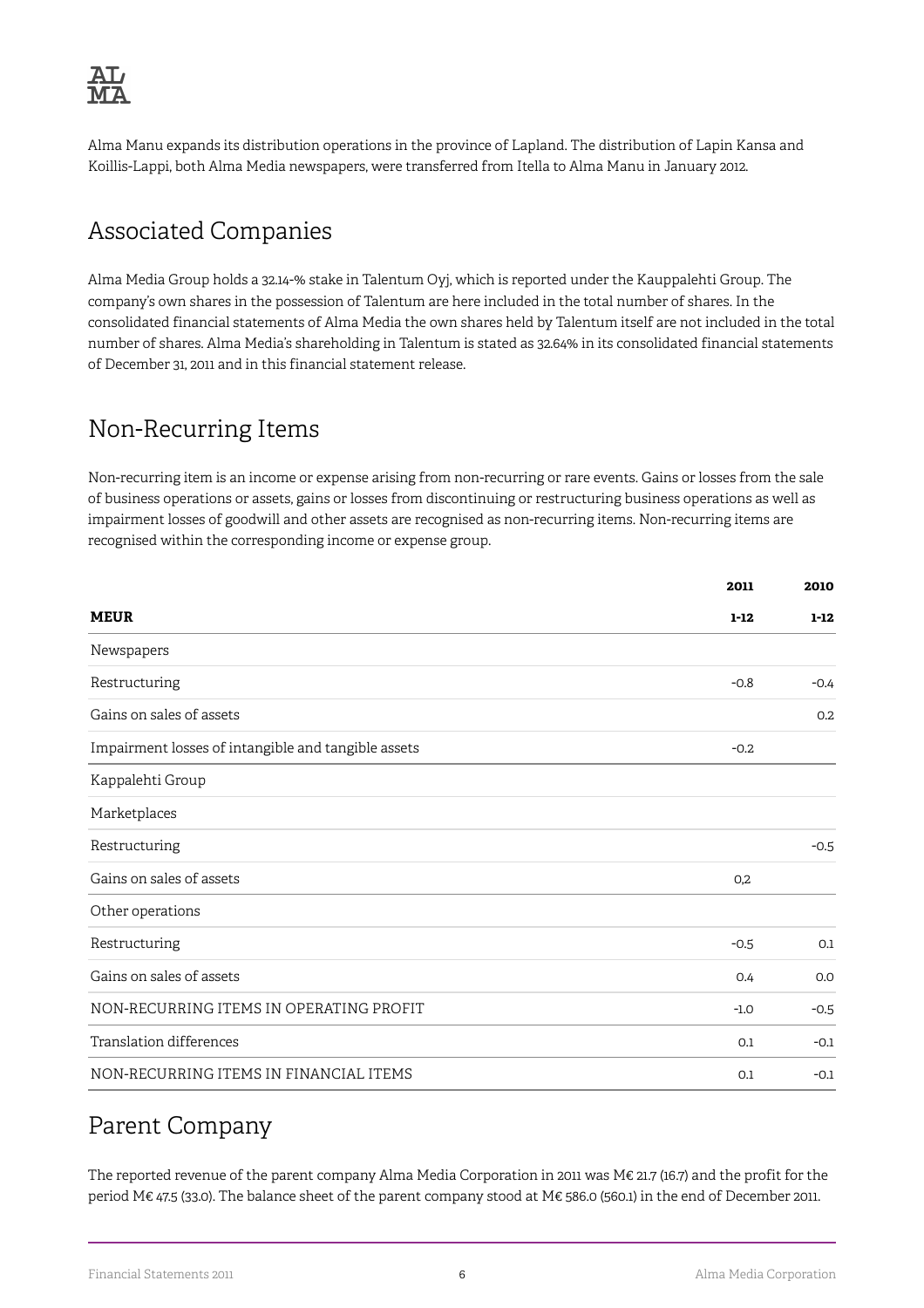# Balance Sheet And Financial Position

At the end of December 2011, the consolidated balance sheet stood at MEUR 198.0 (184.5). Alma Media's equity ratio at the end of December was 57.0% (67.1%) and equity per share was EUR 1.24 (1.50).

The consolidated cash flow from operations in 2011 was MEUR 50.7 (46.1). Cash flow before financing was MEUR 50.7 (43.7) and cash flow from financing activities MEUR -29.0 (-28.6). The 2011 cash flow was primarily affected by the value-added tax imposed on newspaper subscriptions that had an effect on the accumulation of advance payments, as well as the financing for acquisitions that took place at the change of the year.

The Group's interest-bearing net debt at the end of December was MEUR -32.3 (-32.4). The fair value of the financial assets recognised at fair value through profit or loss, due to arrangements and acquisitions, was MEUR 4.9 on December 31, 2011, and the fair value of debt MEUR 2.0.

The Group currently has a MEUR 100.0 commercial paper programme in Finland under which it is permitted to issue papers to a total amount of MEUR 0–100. The unused part of the programme was MEUR 100.0 on December 31, 2011. In addition, the Group has a credit facility in the amount of MEUR 30.0 until October 9, 2013, of which on December 31, 2011, MEUR 23 were unused, as well as a credit facility in the amount of MEUR 35 until December 19, 2012, of which on December 31, 2011, MEUR 20 were unused.

## Research And Development Costs

The Group's research and development costs in 2011 amounted to MEUR 4.6 (4.0). Of this total, MEUR 3.0 (2.6) were expensed and MEUR 1.6 (1.4) capitalised. The most significant projects pertained to the development of digital business.

## Capital Expenditure

Alma Media Group's capital expenditure in January–December 2011 totalled MEUR 6.3 (12.9), consisting mainly of development projects related with digital services. Other expenditure was related with normal operational and replacement investments.

In November, manroland AG, supplier of the printing press for the new Tampere printing facility, filed for insolvency due to its financing problems. Alma Media initiated measures to secure the realisation of the original investment plan. Installation work on the new printing press is due to start in the summer of 2012. During 2011, Alma Media has made advance payments to manroland, which have securing collaterals. Alma Media aims to take the facility into production use in early 2013.

## Employees

During 2011, the average number of Alma Media employees, calculated as full-time employees (excluding newspaper deliverers), was 1,816 (1,805). The average number of delivery staff totalled 961 (962).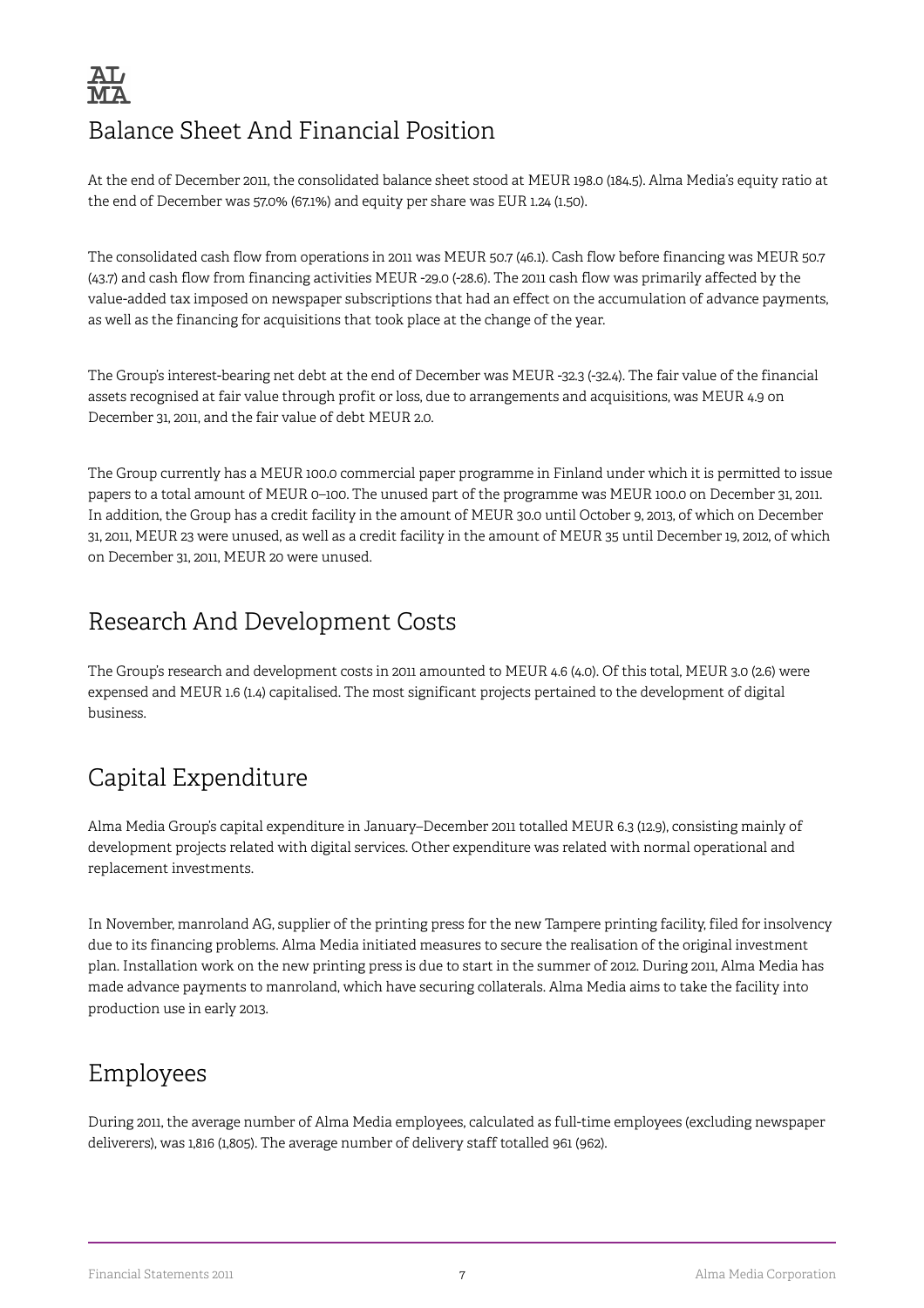

### Environmental Impacts

The most significant environmental impacts from Alma Media's business operations are related to the printing and distribution operations as well as real estates. The printing operations use mainly newsprint, 31,400 (32,000) tons in 2011. Electricity consumption by Alma Media in 2011 was 17,572 (17,408) MWh. Further details about the environmental issues are given in the Alma Media Annual Review.

### Administration

Alma Media Corporation's Annual General Meeting (AGM) held on March 17. 2011 elected Timo Aukia, Petri Niemisvirta, Seppo Paatelainen, Kai Seikku, Erkki Solja, Catharina Stackelberg-Hammarén and Harri Suutari members of the company's Board of Directors. In its constitutive meeting held after the AGM, the Board of Directors elected Seppo Paatelainen its Chairman.

The Board also elected the members of its committees. Timo Aukia, Kai Seikku, Catharina Stackelberg-Hammarén and Harri Suutari as chairman were elected members of the Audit Committee. Petri Niemisvirta and Erkki Solja, as well as Seppo Paatelainen as Chairman, were elected members of the Nomination and Compensation Committee.

The Board of Directors of Alma Media Corporation has evaluated that Timo Aukia, Petri Niemisvirta and Seppo Paatelainen are independent of the company but dependent on its significant shareholders. The other members of the Board of Directors are evaluated to be independent of the company and its significant shareholders.

Mikko Korttila, General Counsel of Alma Media Corporation, was appointed secretary to the Board of Directors.

The AGM appointed Ernst & Young Oy as the company's auditors.

The Regional State Administrative Agency for Southern Finland in August approved an application by Oy Herttaässä Ab, an Alma Media Corporation shareholder, for a special audit on Alma Media to the extent that the application concerned the actions of the Nomination and Compensation Committee and its predecessor, the Election Committee, and how the principle of equality has been taken into account in the operations of the Committees. Alma Media has decided to appeal against the decision to the Hämeenlinna Administrative Court. In addition to revoking the decision by the Regional State Administrative Agency, Alma Media applies for a suspension of the enforcement until the matter has been resolved.

Mr Pekka Heinänen, Master of Arts (Education), age 51, started as Alma Media's Vice President, Human Resources and as a member of the Group's Executive team on August 15, 2011.

On November 1, 2011, Alma Media publicised its plan for an organisational renewal. The Group establishes a new development and service unit focusing on digital business and combines all of its regional, local and city papers—that is, the business units of Aamulehti, Satakunnan Kirjateollisuus, Suomen Paikallissanomat and Pohjois-Suomen Media—under one business unit.

Mr Kari Juutilainen, 55, has been appointed head of the business unit combining Alma Media's newspaper activities, Alma Regional Media, and a member of Alma Media's Executive Team. His former position was Managing Director of Suomen Paikallissanomat, part of Alma Media.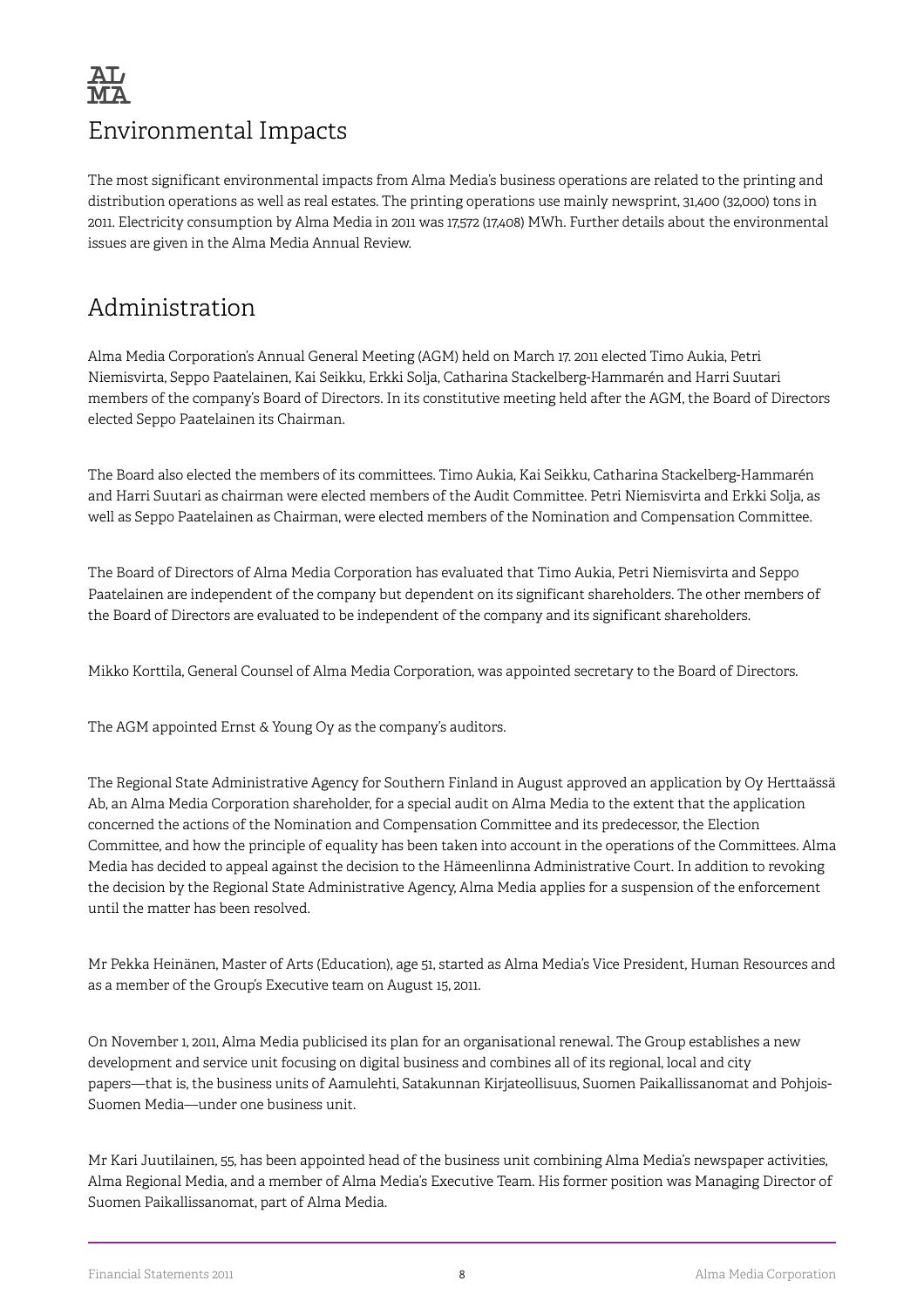Ms Minna Nissinen, 43, has been appointed head of the digital business unit, Alma Diverso. Her previous position was Senior Vice President, Corporate Development at Alma Media. Ms Nissinen continues as a member of Alma Media's Executive Team.

Mr Juutilainen and Ms Nissinen assumed their new positions from the beginning of 2012.

Alma Media Corporation applies the Finnish Corporate Governance Code for listed companies, issued by the Securities Market Association on June 15, 2010, in its unaltered form. The Corporate Governance Statement for 2011 has been published separately at [www.almamedia.fi/corporate\\_governance](http://www.almamedia.fi/corporate_governance).

## Dividends

The Annual General Meeting resolved to distribute a dividend of EUR 0.70 per share for the financial year 2010 in accordance with the proposal of the Board of Directors. The dividend was paid on March 29, 2011 to shareholders who were registered in Alma Media Corporation's shareholder register maintained by Euroclear Finland Oy on the record date, March 22, 2011. The company paid a total of MEUR 52.5 (29.8) in dividends to its shareholders in March.

## The Alma Media Share

In January-December, altogether 10,034,238 Alma Media shares were traded at NASDAQ OMX Helsinki Stock Exchange, representing 13.3% of the total number of shares. The closing price of the Alma Media share at the end of the last trading day of the reporting period, December 30, 2011, was EUR 6.14. The lowest quotation during the reporting period was EUR 5.40 and the highest EUR 9.44. Alma Media Corporation's market capitalisation at the end of the review period was MEUR 463.5.

The Annual General Meeting on March 17, 2011 authorised the Board of Directors to decide on a share issue. The authorisation would entitle the Board to issue a maximum of 7,500,000 shares. This maximum amount of shares corresponds to approximately 10% of the total number of shares of the company. The share issue can be implemented by issuing new shares or transferring shares presently in possession of the company. The authorisation entitles the Board to decide on a directed share issue, which would entail deviating from the pre-emption rights of shareholders. The Board may use the authorisation in one or more parts.

The Board may use the authorisation for developing the capital structure of the company, widening the ownership base, financing or realising acquisitions or other similar arrangements, or for other purposes decided upon by the Board. The authorisation, however, may not be used for the incentive and commitment systems for the company's management. The authorisation is in effect until March 17, 2013.

By April 30, 2011, a total of 434,330 shares were subscribed by using the option rights granted under the option programme 2006B. Due to the subscriptions, the share capital of the company increased to EUR 45,292,111.80. After the issuance, the total number of shares of Alma Media Corporation is 75,486,853.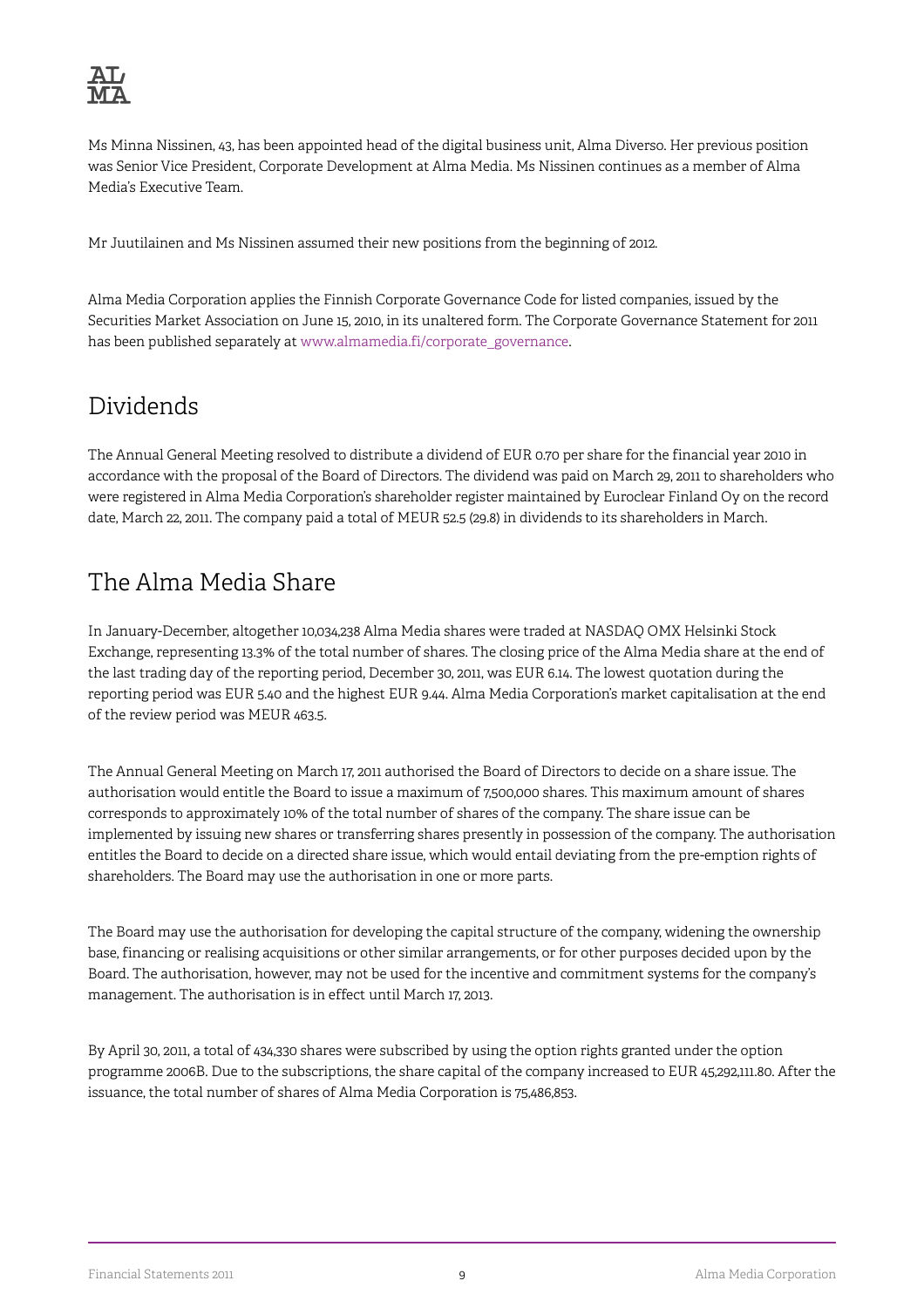

Alma Media has the option programmes 2006 and 2009. The programmes are incentive and commitment systems for the company's management. If all the subscription rights are exercised, the programmes 2006 and 2009 will dilute the holdings of the earlier shareholders by a maximum of 3.33%. Further details about the programmes are given in the notes of this financial statement release.

A total of 640,000 2009C options were granted during the review period. The subscription price is EUR 7.95.

## Market Liquidity Guarantee

There is no market liquidity guarantee in effect for the Alma Media share.

## Flagging Notices

In January-December 2011, Alma Media did not receive notices of changes in shareholdings pursuant to Chapter 2, Section 9 of the Securities Markets Act.

## Risks And Risk Management

The purpose of Alma Media Group's risk management activities is to continuously evaluate and manage all opportunities, threats and risks in conjunction with the company's operations to enable the company to reach its set objectives and to secure business continuity.

The risk management process identifies the risks, develops appropriate risk management methods and regularly reports on risk issues to the risk management organisation. Risk management is part of Alma Media's internal audit function and thereby part of good corporate governance. Limits and processing methods are set for quantitative and qualitative risk methods by the corporate risk management system.

The most critical strategic risks for Alma Media are a significant drop in the subscriptions, numbers of visitors or in the readership of its publications, a decline in advertising sales and a significant increase in distribution and delivery costs. Fluctuating economic cycles are reflected on the development of advertising sales, which accounts for approximately half of the Group's revenue. Developing businesses outside Finland such as in the Baltic countries and other East European countries include country-specific risks relating to market development and economic growth.

In the long term, the media business will undergo changes along with the transformation in media consumption and technological developments. The Group's strategic objective is to meet this challenge through renewal and the development of new business operations in online media. The most important operational risks are disturbances in information technology systems and telecommunication, and an interruption of printing operations.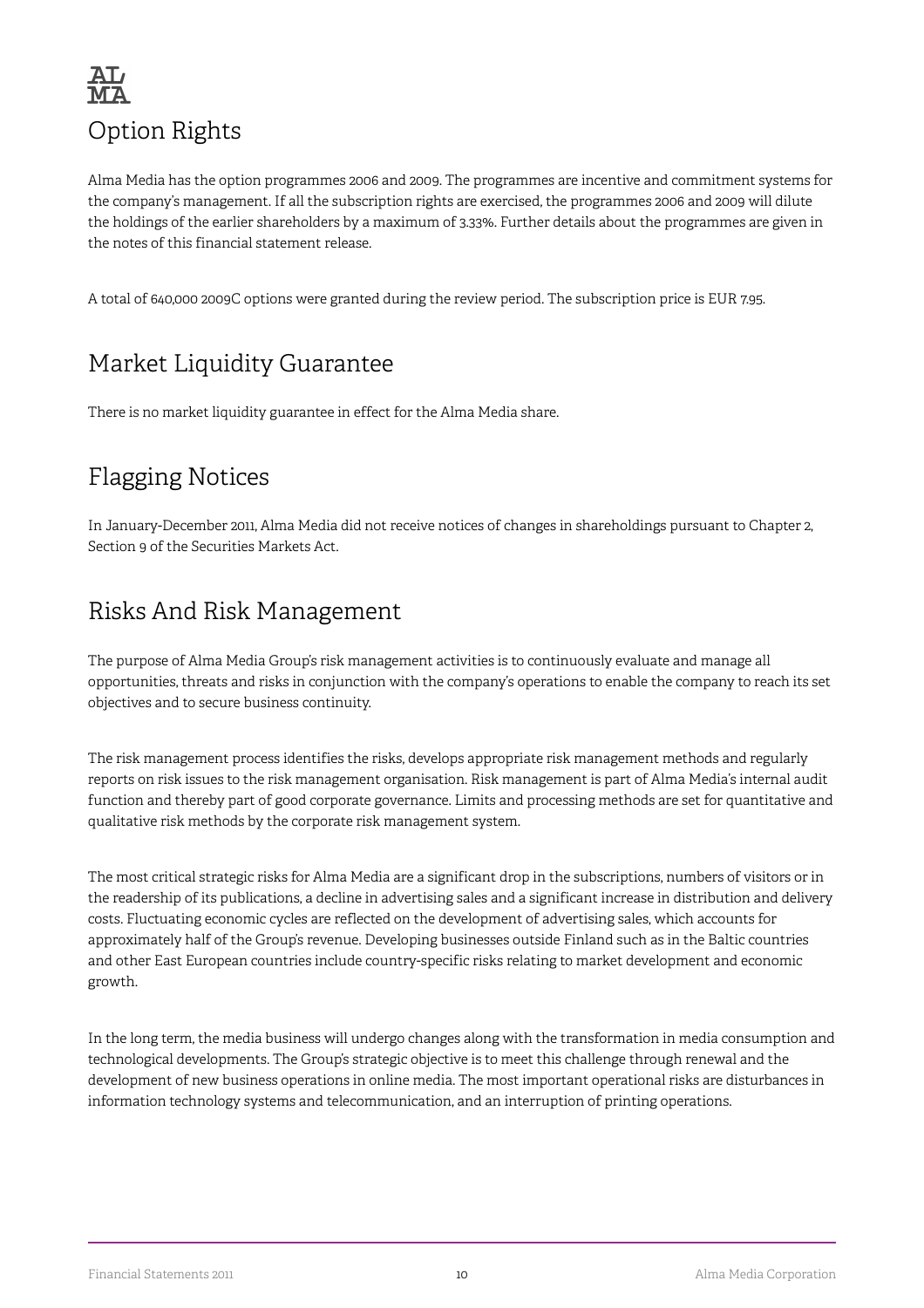

## Events After The Review Period

On December 21, 2011, Alma Media Corporation announced it will acquire LMC s.r.o, a Czech company and the owner of the two leading recruitment portals in the Czech Republic. The deal was finalised as planned on January 2, 2012. LMC will be reported as part of Alma Media's Marketplaces segment.

Pohjois-Suomen Media Oy (Alma Media Northern Media), part of Alma Media Group, concluded in January the statutory personnel negotiations with its entire staff that started in December 2011. The negotiations concerned the planned reorganisation of the operations. Through the reorganisation, Northern Media aims at preparing for the effect of the value-added tax reform on the circulation income from subscription-based newspapers and guaranteeing the viability of its newspapers in future, especially considering the weakened outlook for advertising sales in the Kemi and Kajaani regions. As a result of the negotiations, the number of employees of Northern Media is reduced by 9 full-time work years.

On February 2, 2012, Alma Media Corporation acquired CV Online, the leading internet recruitment service company in the Baltic countries. The 2011 revenue of CV Online is estimated at approximately MEUR 2.0 million and its operating margin MEUR 0.6. As of February 2, 2012, the company will be reported as part of Alma Media's Marketplaces segment.

## Proposal By The Board Of Directors For Distribution Of Profit

Alma Media's Board of Directors will propose to the Annual General Meeting that a dividend of EUR 0.40 (0.70) per share be paid for the 2011 financial year. Based on the number of shares on the closing date, December 31, 2011, the total dividend distribution would amount to EUR 30,194,741 (52,536,766). On December 31, 2011, the Group's parent company had distributable funds totalling EUR 51,941,032 (56,858,658) of which profit for the period amounted to EUR 47,486,273 (32,978,734). No essential changes in the company's financial standing have taken place after the end of the financial year. Dividends are paid to shareholders who are entered in Alma Media Corporation's shareholder register maintained by Euroclear Finland Oy no later than the record date, March 19, 2012. The dividend payment date is March 26, 2012.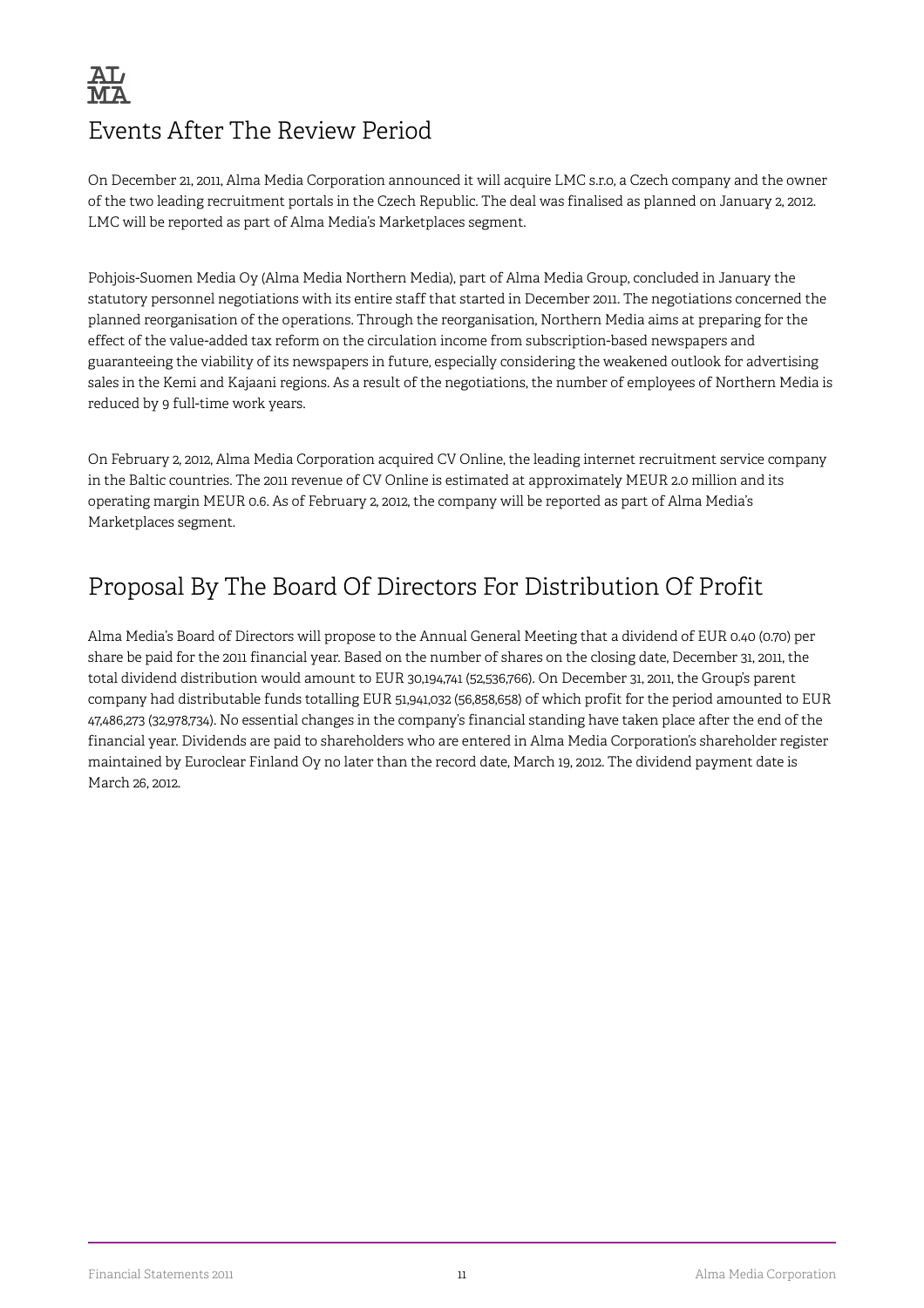## <span id="page-14-0"></span>Key Figures 2007-2011

Key figures are calculated applying IFRS recognition and measurement principles

|                                                  |      |         |          |         |          |         |          |         |          |         | IFRS Change IFRS Change IFRS Change IFRS Change IFRS Change |
|--------------------------------------------------|------|---------|----------|---------|----------|---------|----------|---------|----------|---------|-------------------------------------------------------------|
|                                                  |      | 2011    | %        | 2010    | %        | 2009    | %        | 2008    | %        | 2007    | %                                                           |
| <b>Key Figures</b>                               |      |         |          |         |          |         |          |         |          |         |                                                             |
| Revenue                                          | М€   | 316.2   | 1.6      | 311.4   | 1.1      | 307.8   | $-9.8$   | 341.2   | 3.7      | 328.9   | 8.9                                                         |
| Operating profit                                 | М€   | 42.0    | $-3.3$   | 43.4    | 7.4      | 40.4    | $-16.4$  | 48.3    | $-25.0$  | 64.4    | 31.2                                                        |
| % of revenue                                     | %    | 13.3    |          | 13.9    |          | 13.1    |          | 14.2    |          | 19.6    |                                                             |
| Operating profit without non-<br>recurring items |      | 42.9    | $-2.2$   | 43.9    | 3.3      | 42.6    | $-10.5$  | 47.7    | $-9.9$   | 52.9    | 14.0                                                        |
| % of revenue                                     |      | 13.6    |          | 14.1    |          | 13.9    |          | 14.0    |          | 16.1    |                                                             |
| Profit before tax                                | М€   | 42.0    | $-6.6$   | 45.0    | 13.2     | 39.7    | $-24.2$  | 52.4    | $-22.9$  | 68.0    | 36.3                                                        |
| Profit without non-recurring items               | М€   | 42.9    | $-6.0$   | 45.7    | 8.8      | 42.0    | $-15.9$  | 49.9    | $-11.7$  | 56.5    | 33.6                                                        |
| Profit for the period                            | М€   | 30.8    | $-7.1$   | 33.2    | 17.3     | 28.3    | $-27.5$  | 39.0    | $-23.8$  | 51.2    | 37.3                                                        |
| Return on Equity/ROE                             | %    | 29.1    | $-7.9$   | 31.6    | 2.6      | 30.8    | $-18.2$  | 37.7    | $-13.9$  | 43.8    | 41.7                                                        |
| Return on Invets/ROI                             | %    | 26.1    | $-15.9$  | 31.1    | 9.7      | 28.3    | $-18.7$  | 34.8    | $-12.8$  | 39.9    | 60.2                                                        |
| Net financial expenses                           | М€   | 2.5     | $-375.1$ | $-0.9$  | $-369.4$ | 0.3     | $-10.6$  | 0.4     | $-480.9$ | $-0.1$  | $-120.0$                                                    |
| Net financial expenses, % of<br>revenue          | %    | 0.8     |          | $-0.3$  |          | 0.1     |          | 0.1     |          | 0.0     |                                                             |
| Share of profit of associated<br>companies       | М€   | 2.5     | 271.3    | 0.7     | $-315.3$ | $-0.3$  | $-107.1$ | 4.5     | 27.5     | 3.5     | 191.7                                                       |
| Balance sheet total                              | М€   | 198.0   | 7.3      | 184.5   | 19.5     | 154.4   | $-7.5$   | 166.9   | $-8.0$   | 181.4   | $-9.2$                                                      |
| Capital expenditure                              | M€   | 6.3     | $-51.4$  | 12.9    | 57.0     | 8.2     | $-43.3$  | 14.5    | 20.3     | 12.1    | $-38.5$                                                     |
| Capital expenditure, % of revenue                | %    | 2.0     |          | 4.1     |          | 2.7     |          | 4.2     |          | 3.7     |                                                             |
| Research and development costs                   | M€   | 4.6     | 13.6     | 4.0     | 346.8    | 0.9     | $-66.7$  | 2.7     | $-27.0$  | 3.7     | 112.8                                                       |
| Research and development costs, %<br>of revenue  | $\%$ | 1.4     |          | 1.3     |          | 0.3     |          | $0.8\,$ |          | 1.1     |                                                             |
| Equity ratio                                     | $\%$ | 57.0    |          | 67.1    |          | 66.9    |          | 57.2    |          | 69.8    |                                                             |
| Gearing, %                                       | $\%$ | $-33.4$ |          | $-28.2$ |          | $-17.3$ |          | 6.5     |          | $-15.2$ |                                                             |
| Interest-bearing net debt                        | M€   | $-32.3$ |          | $-32.4$ |          | $-16.5$ |          | 5.8     |          | $-17.9$ |                                                             |
| Interest-bearing liabilities                     | M€   | 25.5    | 539.0    | 4.0     | $-13.2$  | 4.6     | $-75.9$  | 19.1    | 179.8    | 6.8     | $-68.6$                                                     |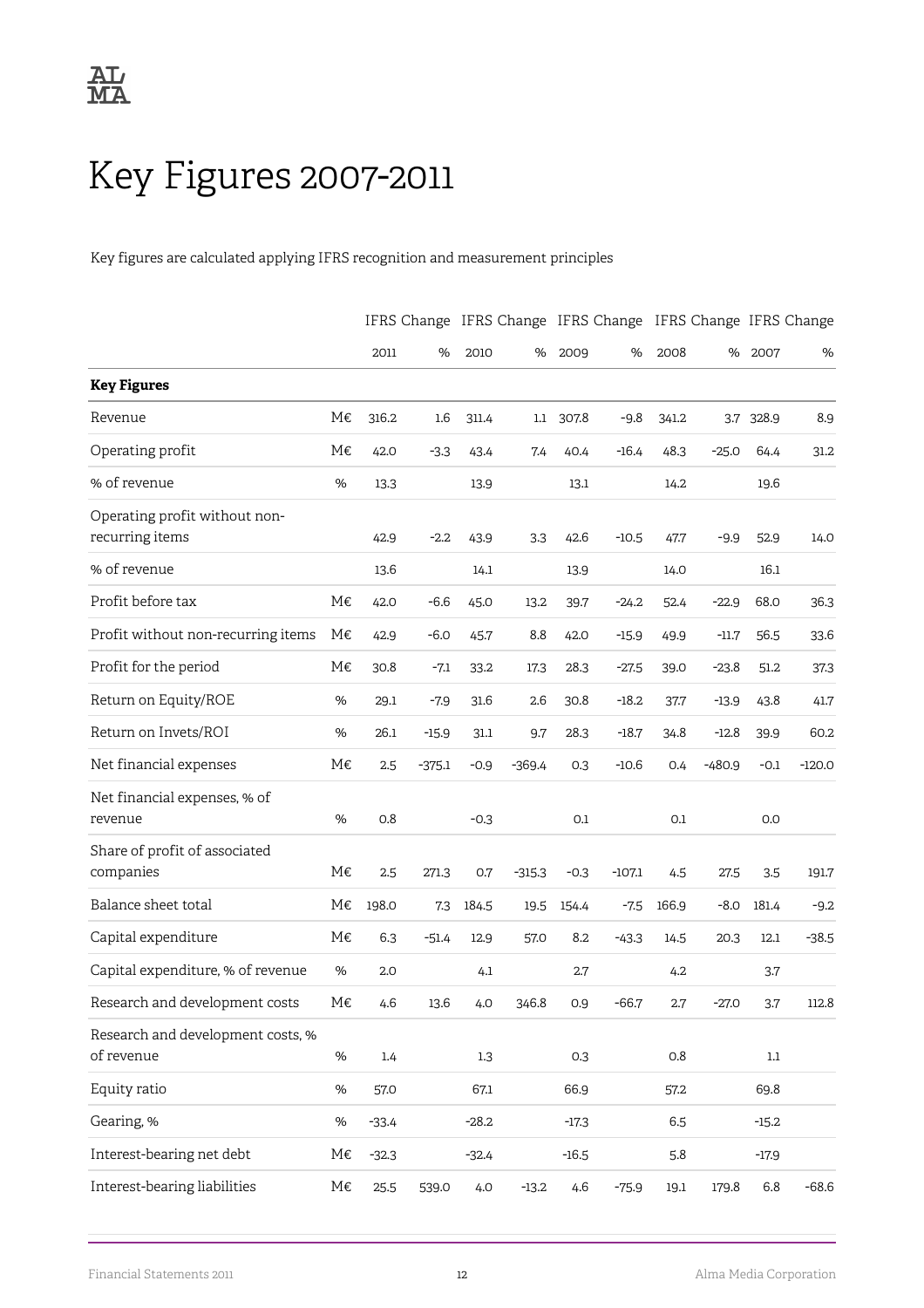

| Non-interest-bearing liabilities                                                        | M€   | 75.7        | 15.2   | 65.7   | 19.7   | 54.9   | $-7.4$ | 59.3   | 5.5 | 56.2   | $-10.3$ |
|-----------------------------------------------------------------------------------------|------|-------------|--------|--------|--------|--------|--------|--------|-----|--------|---------|
| Average no. of personnel, calculated<br>as full-time employees, excl.<br>delivery staff |      |             |        |        |        |        |        |        |     |        |         |
|                                                                                         |      | 1816        | 0.6    | 1806   | $-4.4$ | 1888   | $-4.7$ | 1981   | 0.5 | 1971   | 3.7     |
| Delivery staff total (no of emplyees)                                                   |      | 961         | $-0.1$ | 962    | $-0.7$ | 969    | 0.1    | 968    | 0.6 | 962    | 12.3    |
| Per share data                                                                          |      |             |        |        |        |        |        |        |     |        |         |
| Earnings per share, EUR                                                                 | €    | 0.39        |        | 0.44   |        | 0.38   |        | 0.51   |     | 0.68   |         |
| Cash flow from operating activities/<br>share, EUR                                      | €    | 0.67        |        | 0.61   |        | 0.58   |        | 0.63   |     | 0.70   |         |
| Shareholders' equity per share, EUR                                                     | €    | 1.24        |        | 1.50   |        | 1.27   |        | 1.18   |     | 1.58   |         |
| Dividend per share                                                                      | €    | $0.40*$     |        | 0.70   |        | 0.40   |        | 0.30   |     | 0.90   |         |
| Payout ratio                                                                            | %    | 102.8       |        | 160.0  |        | 106.0  |        | 58.3   |     | 132.9  |         |
| Effective dividend yield                                                                | $\%$ | 6.5         |        | 8.5    |        | 5.3    |        | 6.1    |     | 7.7    |         |
| P/E Ratio                                                                               |      | 15.8        |        | 18.9   |        | 19.8   |        | 9.6    |     | 17.2   |         |
| Share prices                                                                            |      |             |        |        |        |        |        |        |     |        |         |
| Highest                                                                                 | €    | 9.44        |        | 8.46   |        | 8.94   |        | 11.70  |     | 12.43  |         |
| Lowest                                                                                  | €    | 5.40        |        | 6.00   |        | 4.50   |        | 4.38   |     | 8.93   |         |
| On Dec 31                                                                               | €    | 6.14        |        | 8.28   |        | 7.48   |        | 4.95   |     | 11.67  |         |
| Market capitalization                                                                   | М€   | 463.5       |        | 621.4  |        | 558.1  |        | 369.3  |     | 870.7  |         |
| Turnover of shares, total                                                               |      | kpcs 10,034 |        | 14,839 |        | 38,290 |        | 65,800 |     | 62,102 |         |
| Relative turnover of shares, total                                                      | $\%$ | 13.3        |        | 19.8   |        | 51.3   |        | 88.2   |     | 83.2   |         |
| Average no. of shares (1,000 shares),<br>basic                                          |      | kpcs 75,339 |        | 74,894 |        | 74,613 |        | 74,613 |     | 74,613 |         |
| Average no. of shares (1,000 shares),<br>diluted                                        |      | kpcs 75,772 |        | 75,086 |        | 74,859 |        | 74,764 |     | 74,773 |         |
| No. Of shares on December 31, 2010                                                      |      | kpcs 75,487 |        | 75,053 |        | 74,613 |        | 74,613 |     | 74,613 |         |

\*) Based on the dividend proposal by the Board of Directors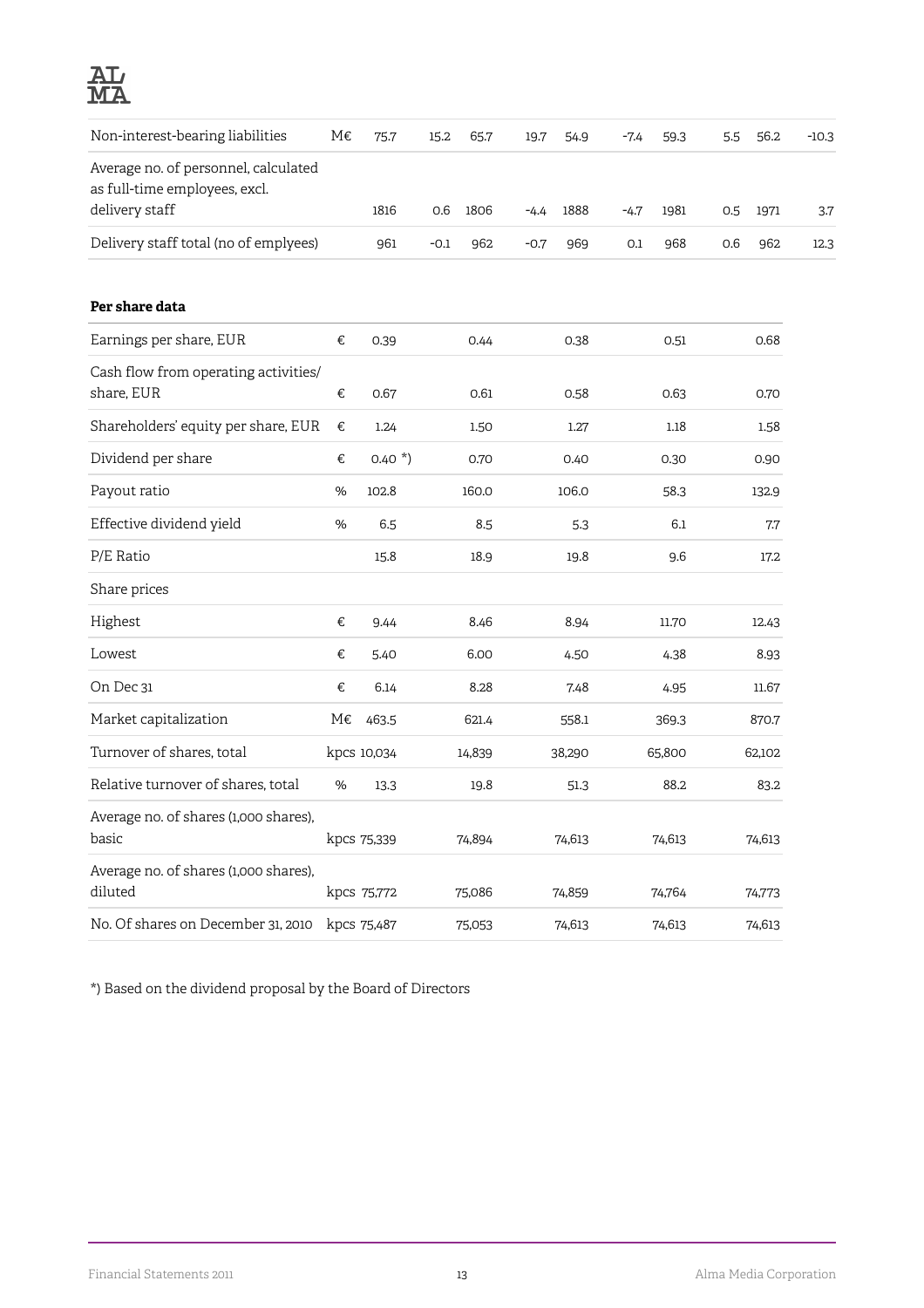## <span id="page-16-0"></span>Quarterly Information

|                                                   | 2011    | 2011           | 2011             | 2011    | 2010    | 2010           | 2010           | 2010    | 2009    |
|---------------------------------------------------|---------|----------------|------------------|---------|---------|----------------|----------------|---------|---------|
| М€                                                | Q4      | Q <sub>3</sub> | Q <sub>2</sub>   | Q1      | Q4      | Q <sub>3</sub> | Q <sub>2</sub> | Q1      | Q4      |
|                                                   |         |                |                  |         |         |                |                |         |         |
| Revenue                                           |         |                |                  |         |         |                |                |         |         |
| Newspapers                                        | 56.6    | 53.1           | 57.9             | 53.8    | 58.1    | 53.5           | 55.4           | 52.2    | 55.9    |
| Kauppalehti Group                                 | 15.2    | 12.6           | 15.0             | 13.9    | 16.1    | 13.3           | 14.4           | 14.1    | 15.8    |
| Marketplaces                                      | 9.3     | 9.0            | 9.5              | 9.1     | 8.4     | 7.9            | 8.2            | 7.6     | 6.5     |
| Other operations                                  | 20.6    | 20.6           | 20.7             | 19.6    | 20.4    | 19.6           | 19.3           | 19.3    | 18.3    |
| Eliminations                                      | $-20.4$ | $-20.3$        | $-20.4$          | $-19.3$ | $-19.9$ | $-19.0$        | $-18.7$        | $-18.8$ | $-17.6$ |
| Revenue                                           | 81.3    | 75.1           | 82.7             | 77.1    | 83.0    | 75.2           | 78.7           | 74.4    | 79.0    |
|                                                   |         |                |                  |         |         |                |                |         |         |
| Total expenses excluding non-recurring items      |         |                |                  |         |         |                |                |         |         |
| Newspapers                                        | 48.3    | 46.2           | 48.8             | 47.2    | 49.2    | 45.4           | 46.5           | 45.3    | 47.3    |
| Kauppalehti Group                                 | 13.0    | 10.6           | 13.0             | 12.7    | 14.4    | 10.9           | 11.9           | 12.5    | 13.9    |
| Marketplaces                                      | 8.3     | 7.4            | 8.0              | 7.7     | 8.4     | 7.0            | 8.3            | 7.6     | 6.8     |
| Other operations                                  | 22.3    | 19.2           | 21.9             | 19.6    | 19.9    | 17.7           | 19.6           | 19.5    | 17.4    |
| Total expenses excluding non-recurring items      | 71.4    | 63.1           | 71.2             | 67.8    | 72.0    | 61.9           | 67.7           | 66.1    | 67.8    |
|                                                   |         |                |                  |         |         |                |                |         |         |
| Operating profit excluding non-recurring items    |         |                |                  |         |         |                |                |         |         |
| Newspapers                                        | 8.3     | 7.0            | 9.2              | 6.7     | 8.7     | 8.2            | 9.2            | 6.9     | 8.6     |
| Kauppalehti Group                                 | 2.2     | 2.0            | 2.0              | 1.2     | 1.7     | 2.4            | 2.5            | 1.5     | 2.0     |
| Marketplaces                                      | 1.0     | 1.7            | $1.6\phantom{0}$ | 1.5     | 0.0     | 0.9            | $-0.1$         | 0.1     | $-0.3$  |
| Other operations                                  | $-1.6$  | 1.5            | $-1.1$           | $-0.1$  | 0.5     | 1.9            | $-0.3$         | $-0.3$  | 1.0     |
| Operating profit excluding non-recurring<br>items | 10.1    | 12.0           | 11.5             | 9.3     | 11.0    | 13.4           | 11.3           | 8.3     | 11.3    |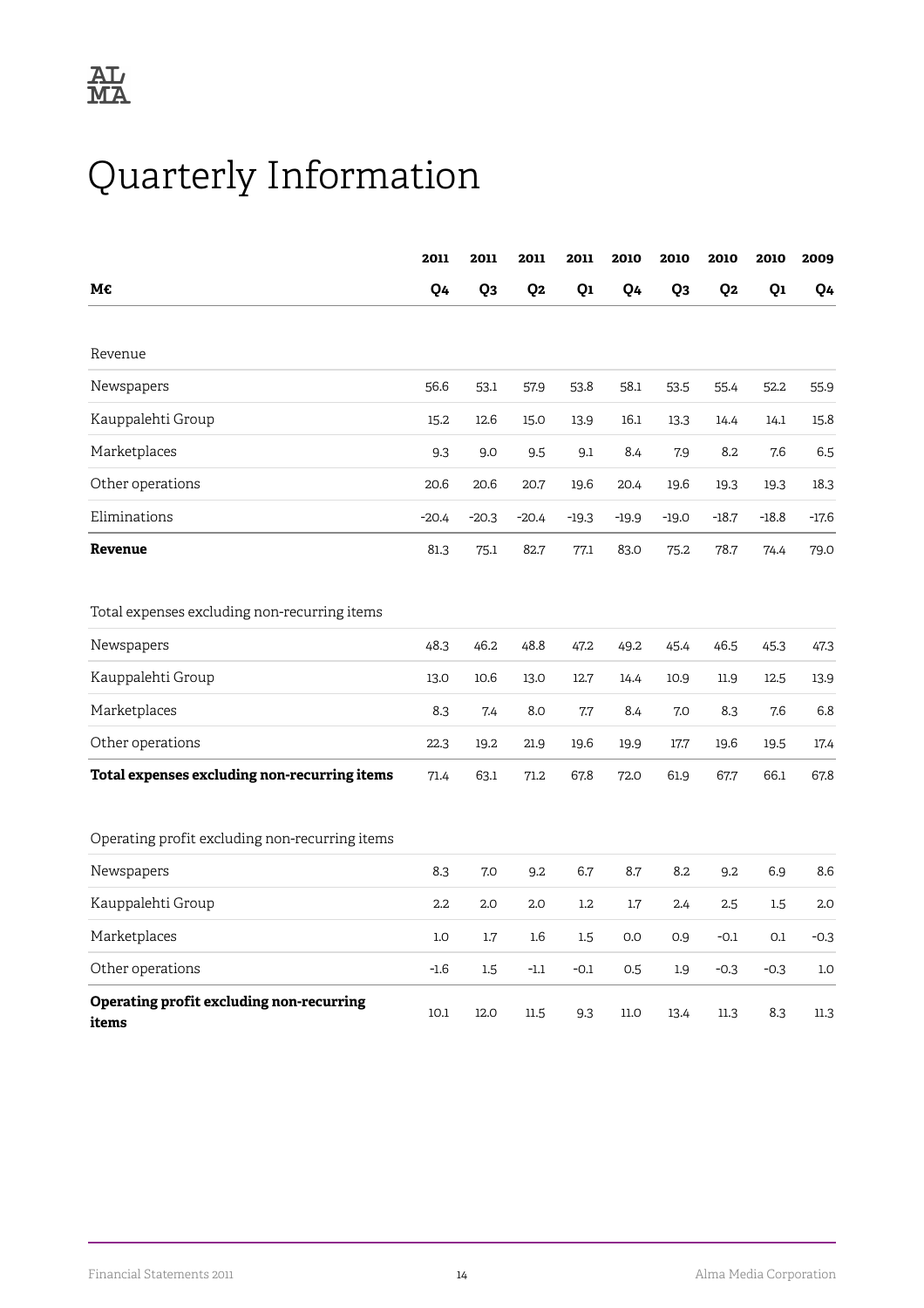

% of revenue

| Newspapers                              | 14.7    | 13.1    | 15.8             | 12.4    | 15.0   | 15.3    | 16.5     | 13.3    | 15.4     |
|-----------------------------------------|---------|---------|------------------|---------|--------|---------|----------|---------|----------|
| Kauppalehti Group                       | 14.5    | 16.0    | 13.1             | 8.6     | 10.8   | 18.2    | 17.3     | $11.0$  | 12.7     |
| Marketplaces                            | 10.4    | 18.5    | 16.3             | 16.2    | 0.2    | 10.9    | $-1.5$   | $1.2\,$ | $-4.5$   |
| Other operations                        | $-7.7$  | 7.3     | $-5.5$           | $-0.3$  | 2.3    | 9.7     | $-1.5$   | $-1.4$  | 5.2      |
| % of revenue                            | 12.4    | 16.0    | 14.0             | 12.1    | 13.2   | 17.8    | 14.3     | 11.2    | 14.3     |
| Non-recurring items                     |         |         |                  |         |        |         |          |         |          |
| Newspapers                              | $-0.5$  | 0.0     | 0.0              | $-0.5$  | $-0.2$ | 0.1     | 0.0      | $-0.1$  | 0.2      |
| Kauppalehti Group                       | 0.0     | 0.0     | 0.0              | 0.0     | 0.0    | 0.0     | 0.0      | 0.0     | 0.4      |
| Marketplaces                            | 0.0     | 0.0     | 0.0              | 0.2     | $-0.1$ | 0.3     | $-0.5$   | $-0.1$  | $-1.0$   |
| Other operations                        | 0.0     | 0.4     | $-0.5$           | 0.0     | 0.0    | $-0.2$  | 0.2      | 0.1     | 0.0      |
| Non-recurring items                     | $-0.5$  | 0.4     | $-0.5$           | $-0.3$  | $-0.3$ | 0.2     | $-0.4$   | $-0.1$  | $-0.5$   |
| Operating profit                        |         |         |                  |         |        |         |          |         |          |
| Newspapers                              | 7.8     | 7.0     | 9.2              | 6.2     | 8.5    | 8.3     | 9.2      | 6.9     | 8.8      |
| Kauppalehti Group                       | 2.2     | 2.0     | 2.0              | $1.2\,$ | 1.7    | 2.4     | 2.5      | 1.5     | 2.3      |
| Marketplaces                            | $1.0\,$ | $1.7\,$ | $1.6\phantom{0}$ | $1.6\,$ | 0.0    | $1.1\,$ | $-0.7$   | 0.0     | $-1.3$   |
| Other operations                        | $-1.6$  | 1.9     | $-1.7$           | $-0.1$  | 0.5    | 1.7     | $-0.1$   | $-0.1$  | $1.0\,$  |
| <b>Operating profit</b>                 | 9.6     | 12.4    | 11.0             | 9.0     | 10.7   | 13.6    | 10.9     | 8.2     | 10.8     |
| Finance income                          | $-0.2$  | $1.2\,$ | 1.0              | 0.5     | 1.0    | 0.1     | 0.2      | 0.2     | 0.1      |
| Finance expenses                        | 3.9     | $0.2\,$ | $0.8\,$          | 0.6     | 0.0    | 0.3     | $0.1\,$  | 0.2     | 0.3      |
| Share of profit of associated companies | $-0.6$  | $2.3\,$ | 0.4              | 0.4     | 0.4    | $-0.1$  | $0.1\,$  | 0.3     | $0.1\,$  |
| Profit before tax                       | 5.3     | 15.6    | 11.8             | 9.3     | 12.1   | 13.4    | $11.0\,$ | 8.6     | $10.8\,$ |
| Income tax                              | $-2.4$  | $-3.4$  | $-3.0$           | $-2.4$  | $-2.9$ | $-3.5$  | $-3.1$   | $-2.3$  | $-3.1$   |
| Profit for the period                   | $2.8\,$ | 12.2    | $8.8\,$          | 6.9     | 9.2    | 9.8     | $7.8\,$  | 6.3     | $7.7\,$  |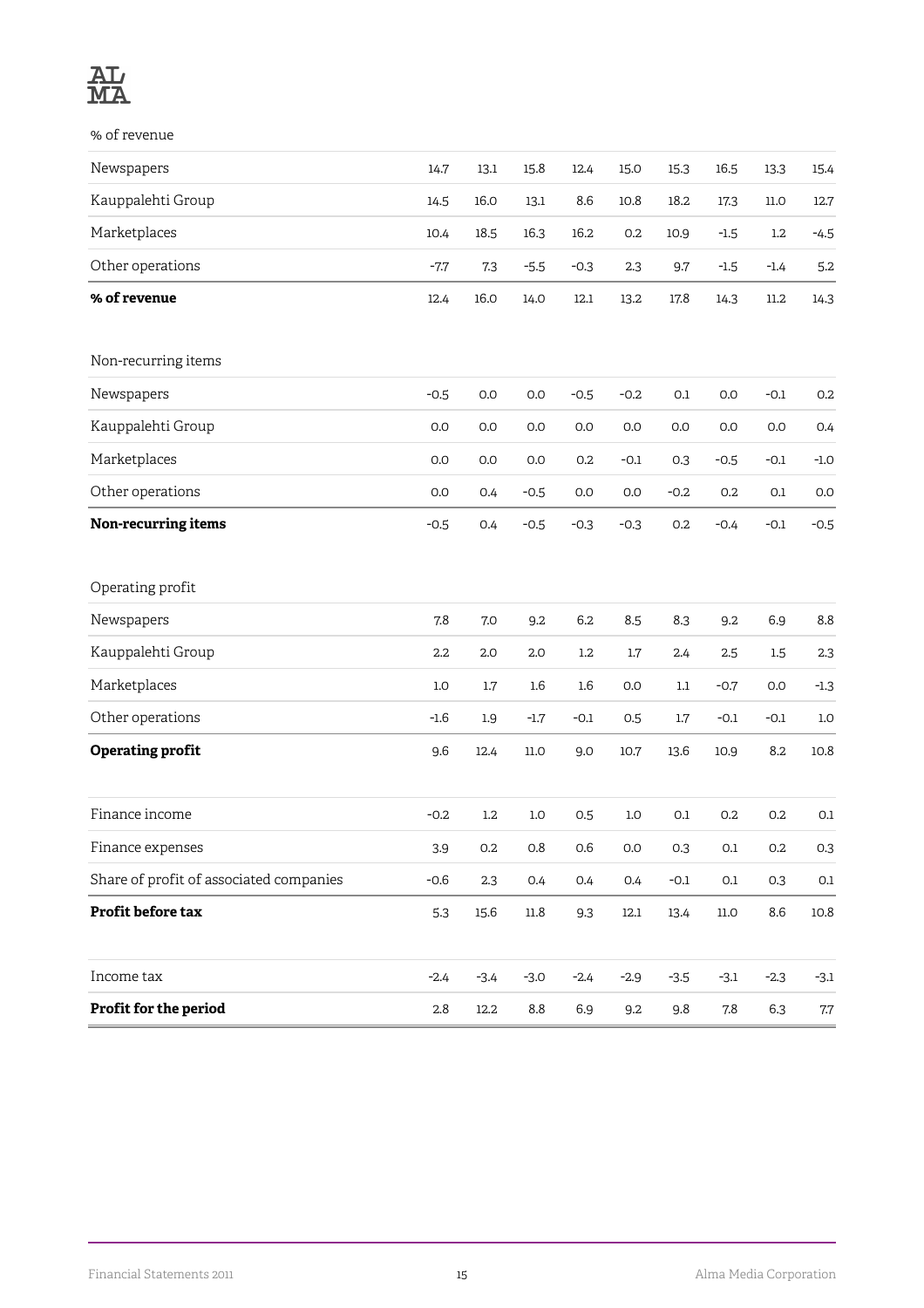

## <span id="page-18-0"></span>Calculation of Key Figures

| Return on shareholders' equity, %<br>(ROE)  | Profit for the period                                                        |       |
|---------------------------------------------|------------------------------------------------------------------------------|-------|
|                                             | Shareholders' equity + non-controlling interest (average during the<br>year) | X100  |
| Return on investment, % (ROI)               | Profit for the period + interest and other financial expenses                |       |
|                                             | Balance sheet total - non-interest-bearing debt (average during the<br>year) | X100  |
| Equity ratio, %                             | Shareholders' equity + non-controlling interest                              |       |
|                                             | Balance sheet total - advances received                                      | X 100 |
| Operating profit                            | Profit before tax and financial items                                        |       |
| Basic earnings per share, EUR               | Share of net profit belonging to parent company owners                       |       |
|                                             | Average number of shares adjusted for share issues                           |       |
| Diluted adjusted earnings per share,<br>EUR | Share of net profit belonging to parent company owners                       |       |
|                                             | Diluted average number of shares adjusted for share issues                   |       |
| Net gearing, %                              | Interest-bearing debt - cash and bank receivables                            | X 100 |
|                                             | Shareholders' equity + non-controlling interest                              |       |
| Dividend per share, €                       | Dividend per share approved by annual general meeting.                       |       |
|                                             | With respect to the most recent year, Board's proposal to the AGM            |       |
| Payout ratio, %                             | Dividend / share                                                             |       |
|                                             | Share of EPS belonging to parent company shareholders                        | X 100 |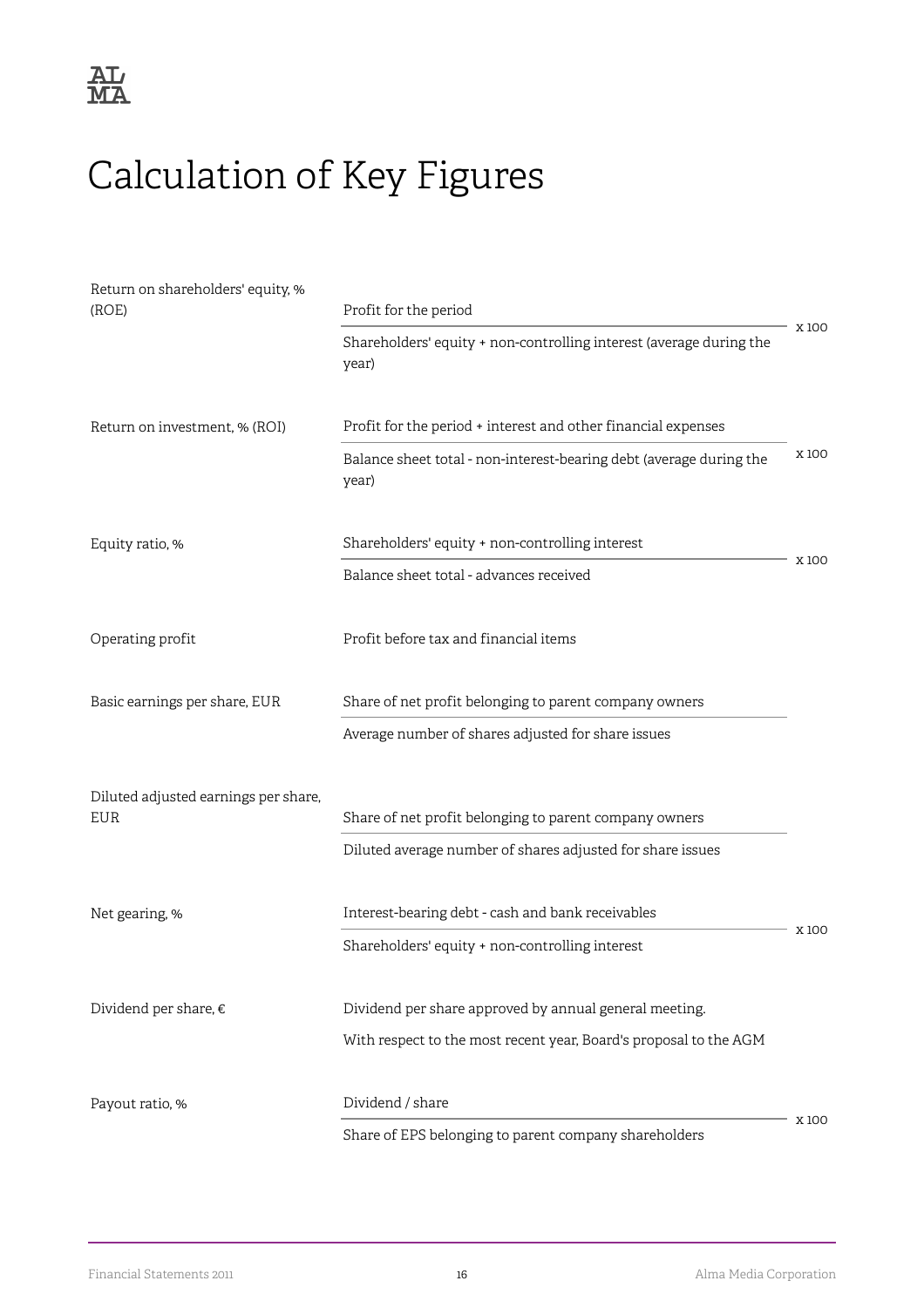

| Effective dividend yield, %           |                                                              |      |
|---------------------------------------|--------------------------------------------------------------|------|
|                                       | Final quotation at close of period adjusted for share issues | X100 |
| Price/earnings (P/E) ratio            | Closing price at end of period adjusted for share issues     |      |
|                                       | Share of EPS belonging to parent company owners              |      |
| Shareholders' equity per share, €     | Equity attributable to equity holders of the parent          |      |
|                                       | Number of shares at end of period adjusted for share issues  |      |
| Market capitalization of share stock, |                                                              |      |
| M€                                    | Number of shares (1,000) x closing price at end of period    |      |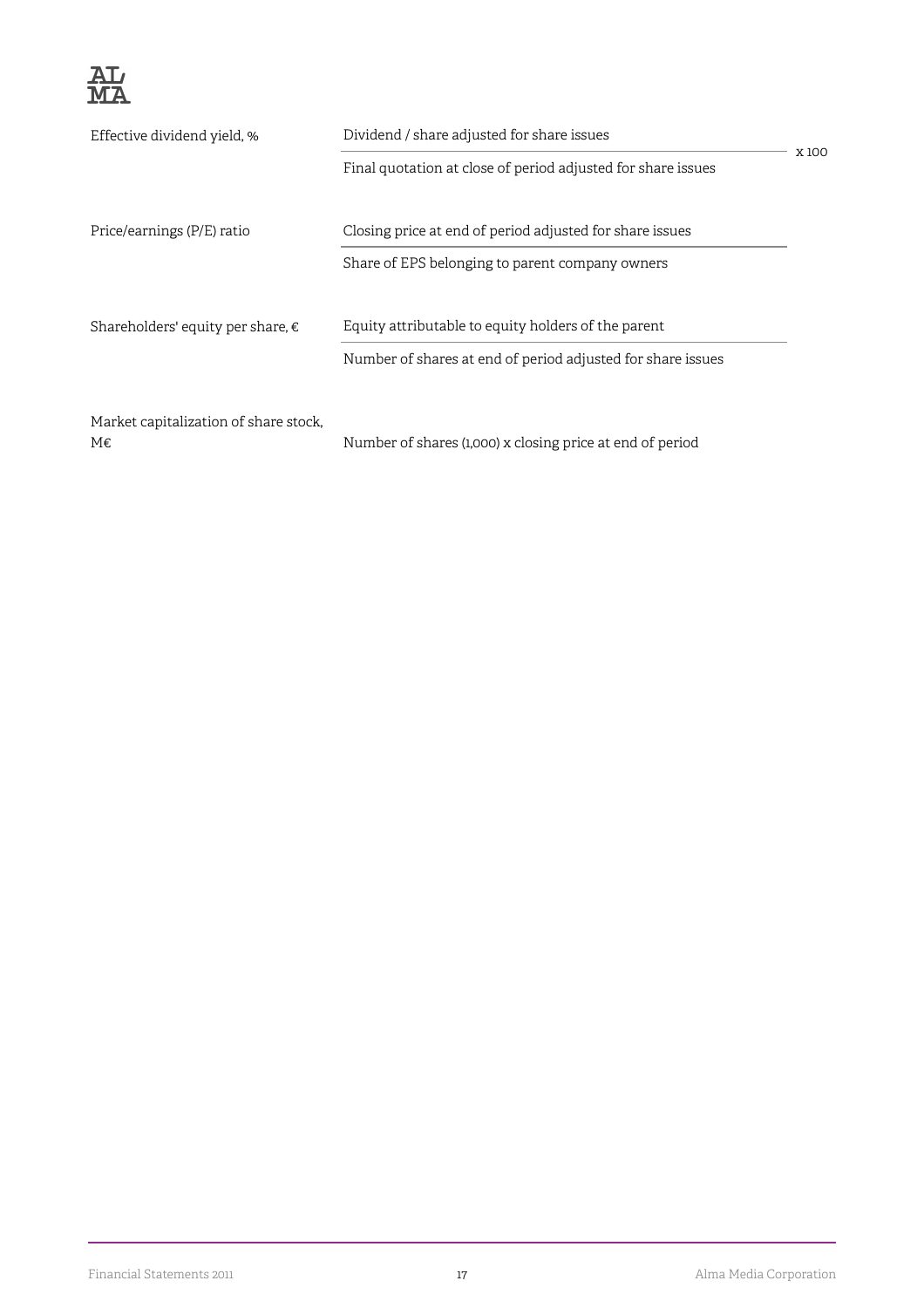## <span id="page-20-0"></span>Consolidated Comprehensive Income Statement

| M€                                                          | <b>Note</b>  | Jan 1 - Dec<br>31, 2011 | Jan 1 - Dec<br>31, 2010 |
|-------------------------------------------------------------|--------------|-------------------------|-------------------------|
| Revenue                                                     | 1,3          | 316.2                   | 311.4                   |
| Other operating income                                      | 4            | 0.8                     | 0.4                     |
| Materials and services                                      | 5            | -88.9                   | $-89.4$                 |
| Expenses arising from employee benefits                     | $\mathbf 7$  | $-119.8$                | $-117.2$                |
| Depreciation, amortization and impairment charges           | 13,14        | $-9.2$                  | $-9.5$                  |
| Other operating expenses                                    | 8,9          | -57.1                   | $-52.4$                 |
| <b>Operating profit</b>                                     | $\mathbf{1}$ | 42.0                    | 43.4                    |
| Finance income                                              | 10           | 1.1                     | 1.5                     |
| Finance expenses                                            | 10           | $-3.6$                  | $-0.6$                  |
| Share of profit of associated companies                     | 16           | 2.5                     | 0.7                     |
| Profite before tax                                          |              | 42.0                    | 45.0                    |
| Income tax                                                  | 11           | $-11.2$                 | $-11.8$                 |
| Profit for the period                                       |              | 30.8                    | 33.2                    |
| Other comprehensive income                                  |              |                         |                         |
| Exchange differences on translation of foreign operations   |              | $-0.1$                  | 0.6                     |
| Share of other comprehensive income of associated companies |              | $-0.1$                  | 0.9                     |
| Other comprehensive income for the year, net of tax         |              | $-0.2$                  | 1.5                     |
| Total comprehensive income for the year, net of tax         |              | 30.6                    | 34.7                    |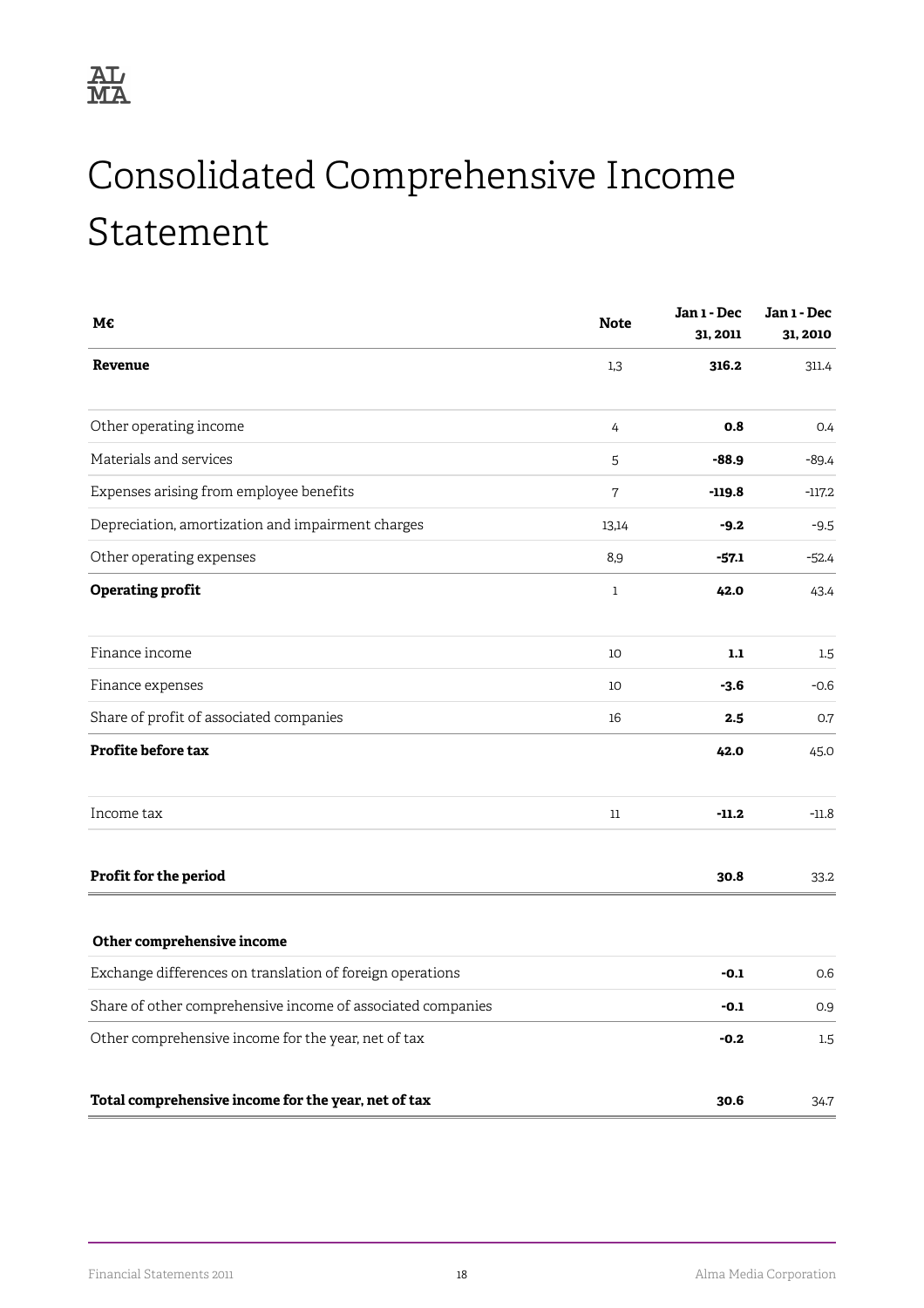

#### **Profit for the period attributable to**

| Owners of the parent                                      | 29.4 | 32.8 |
|-----------------------------------------------------------|------|------|
| Non-controlling interest                                  | 1.4  | 0.3  |
| Total comprehensive income for the period attributable to |      |      |

| Owners of the parent     | 29.2 | 34.4 |
|--------------------------|------|------|
| Non-controlling interest | 1.4  | 0.3  |

#### **Earning per share calculated from the profit for the period attributable to the parent company shareholders**

| Earnings per share (basic), EUR   | 0.39 | 0.44 |
|-----------------------------------|------|------|
| Earnings per share (diluted), EUR | 0.39 | 0.44 |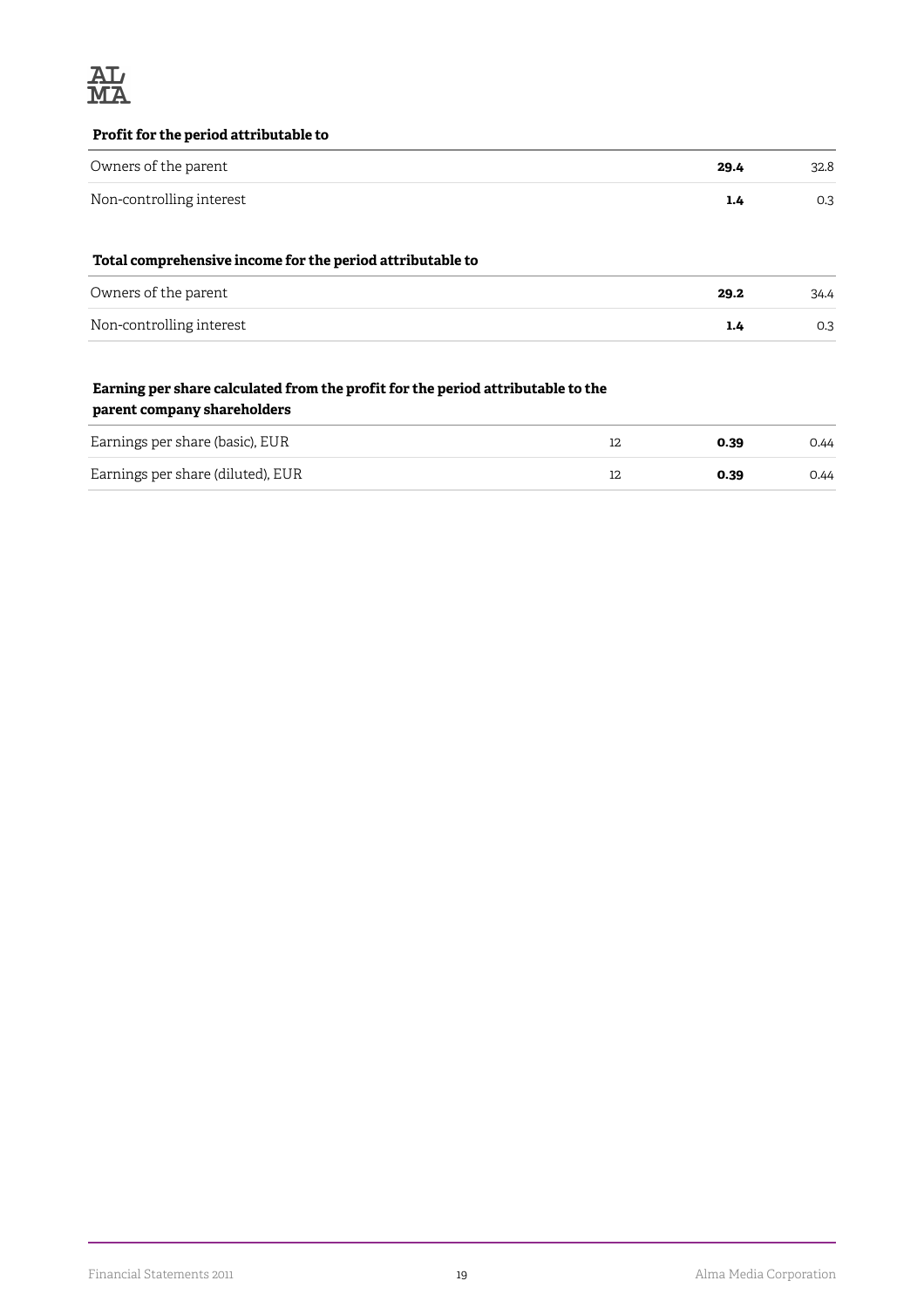## <span id="page-22-0"></span>Consolidated Financial Position

| М€                                          | <b>Note</b> |       | Dec 31, 2011 Dec 31, 2010 |
|---------------------------------------------|-------------|-------|---------------------------|
| <b>ASSETS</b>                               |             |       |                           |
| Non-current assets                          |             |       |                           |
| Goodwill                                    | 13          | 30.6  | 30.4                      |
| Intangible assets                           | 13          | 9.9   | 10.5                      |
| Property, plant and equipment               | 14          | 23.0  | 27.8                      |
| Investments in associated companies         | 16          | 35.0  | 33.6                      |
| Other non-current financial assets          | 17          | 5.3   | 11.8                      |
| Deferred tax assets                         | 24          | 0.5   | 0.2                       |
|                                             |             | 104.4 | 114.3                     |
| <b>Current assets</b>                       |             |       |                           |
| Inventories                                 | 18          | 1.0   | 1.0                       |
| Tax receivables                             |             | 4.1   | 3.5                       |
| Trade and other receivables                 | 19          | 26.9  | 27.0                      |
| Other short-term financial assets           | 20          | 3.8   | 2.3                       |
| Cash and cash equivalents                   | 21          | 57.8  | 36.3                      |
|                                             |             | 93.6  | 70.2                      |
| Assets, total                               |             | 198.0 | 184.5                     |
| M€                                          | <b>Note</b> |       | Dec 31, 2011 Dec 31, 2010 |
| <b>EQUITY AND LIABILITIES</b>               |             |       |                           |
| Share capital                               |             | 45.3  | 45.0                      |
| Share premium reserve                       |             | 7.7   | 4.7                       |
| Foreign currency translation reserve        |             | 0.2   | 0.4                       |
| Retained earnings                           |             | 40.6  | 62.7                      |
| Equity attributable to owners of the parent | 22          | 93.8  | 112.8                     |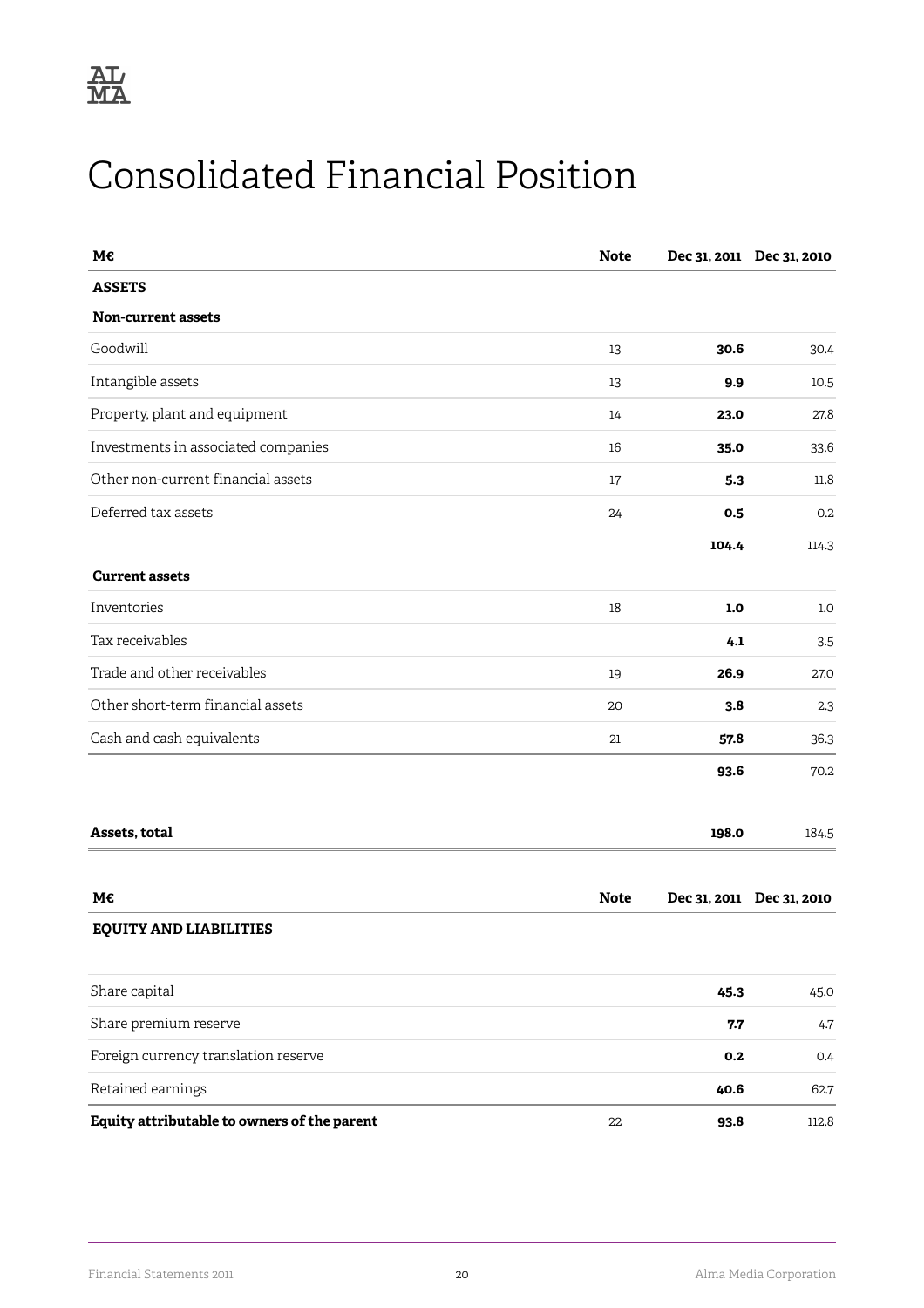

| Non-controlling interest                 |    | 2.9     | 2.0              |
|------------------------------------------|----|---------|------------------|
| <b>Total equity</b>                      |    | 96.7    | 114.8            |
| Non-current liabilities                  |    |         |                  |
| Non-current interest-bearing liabilities | 27 | 2.0     | 2.4              |
| Deferred tax liabilities                 | 24 | 2.2     | 2.4              |
| Pension liabilities                      | 25 | 2.6     | 2.8              |
| Provisions                               | 26 | 0.1     | 0.1              |
| Other financial liabilities              | 29 | 0.9     | 2.5              |
| Other non-current liabilities            |    | 0.3     | 0.4              |
|                                          |    | 8.1     | 10.6             |
| <b>Current liabilities</b>               |    |         |                  |
| Current interest-bearing liabilities     | 27 | 23.5    | $1.6\phantom{0}$ |
| Advances received                        |    | 28.2    | 13.4             |
| Income tax liability                     |    | 1.5     | 3.6              |
| Provisions                               | 26 | $1.0\,$ | 0.6              |
| Trade and other payables                 | 30 | 38.9    | 39.9             |
|                                          |    | 93.1    | 59.1             |
| Liabilities, total                       |    | 101.2   | 69.7             |
| <b>Equity and liabilities, total</b>     |    | 198.0   | 184.5            |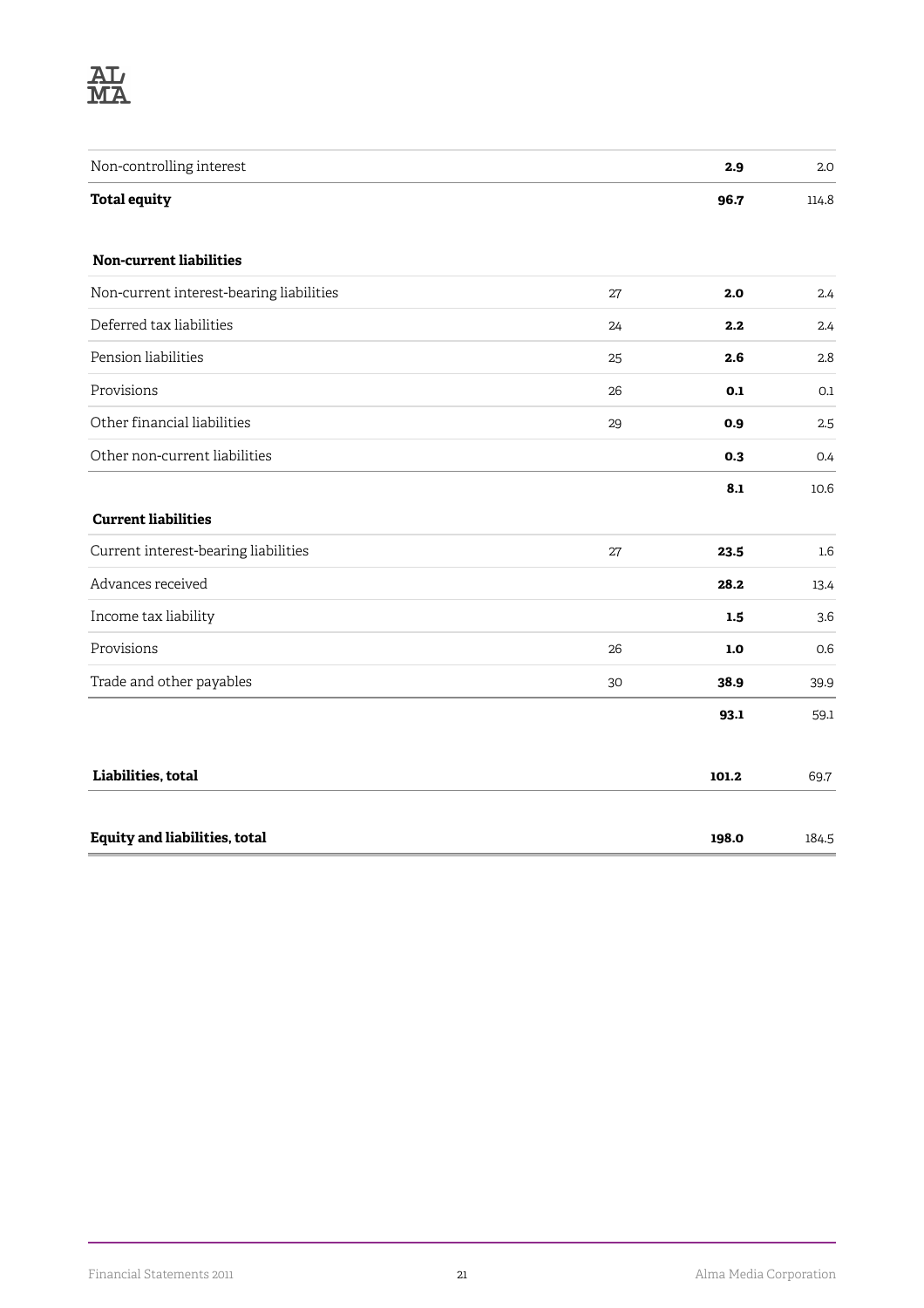## <span id="page-24-0"></span>Consolidated Cash Flow Statement

| М€                                                   |                | Jan 1 - Dec | Jan 1 - Dec |
|------------------------------------------------------|----------------|-------------|-------------|
|                                                      | <b>Note</b>    | 31, 2011    | 31, 2010    |
| <b>Operating activities</b>                          |                |             |             |
| Profit for the period                                |                | 30.8        | 33.2        |
| Adjustments                                          |                | 20.2        | 20.3        |
| Change in working capital                            |                | 14.2        | 5.3         |
| Dividend received                                    |                | 1.1         | 1.0         |
| Interest received                                    |                | 0.4         | 0.3         |
| Interest paid                                        |                | $-1.3$      | $-0.7$      |
| Taxes paid                                           |                | $-14.6$     | $-13.2$     |
| Net cash flow from operating activities              |                | 50.7        | 46.1        |
| <b>Investing activities</b>                          |                |             |             |
| Acquisitions of tangible and intangible assets       |                | $-2.8$      | $-3.3$      |
| Proceeds from sale of tangible and intangible assets |                | 0.0         | 0.1         |
| Other investments                                    |                | $-0.1$      | 0.0         |
| Proceeds from sale of other investments              |                | 0.1         | 0.0         |
| Change in loan receivables                           |                | 0.0         | 0.1         |
| Acquisition of subsidiaries and business operations  | $\overline{2}$ | $-0.1$      | $-2.3$      |
| Proceeds from sale of subsidiaries                   |                | 2.5         | 3.9         |
| Acquisition of associated companies                  | 16             | 0.4         | $-0.8$      |
| Net cash flows from / (used in) investing activities |                | 0.0         | $-2.4$      |
| Cash flow before financing activities                |                | 50.7        | 43.7        |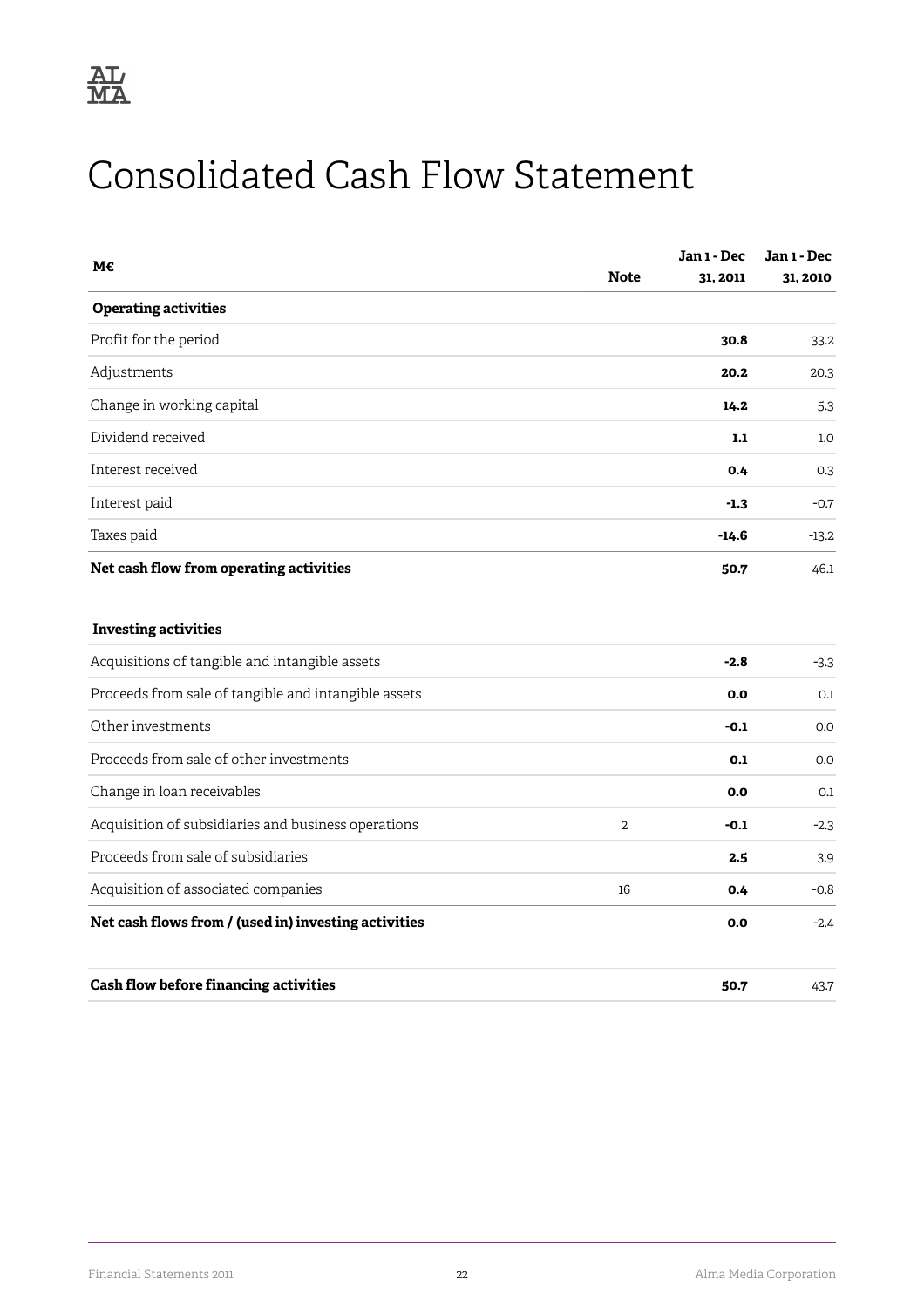## **AL**<br>MA

| M€                                                                 |             | Jan 1 - Dec | Jan 1 - Dec |
|--------------------------------------------------------------------|-------------|-------------|-------------|
|                                                                    | <b>Note</b> | 31, 2011    | 31, 2010    |
| <b>Financing activities</b>                                        |             |             |             |
| Proceeds from exercise of share options                            |             | 3.3         | 2.1         |
| Current loans taken                                                |             | 37.0        | 0.0         |
| Repayment of current loans                                         |             | $-15.0$     | 0.0         |
| Financial lease payments                                           |             | $-1.4$      | $-1.6$      |
| Change in interest-bearing receivables                             | 20          | 0.3         | 0.8         |
| Dividends paid                                                     | 22          | $-53.2$     | $-30.0$     |
| Net cash flows from / (used in) financing activities               |             | $-29.0$     | $-28.6$     |
| Change in cash and cash equivalent funds (increase + / decrease -) |             | 21.7        | 15.1        |
| Cash and cash equivalents at beginning of period                   | 21          | 36.3        | 21.1        |
| Effect of change in foreign exchange rates                         |             | $-0.2$      | 0.2         |
| Cash and cash equivalents at end of period                         | 21          | 57.8        | 36.3        |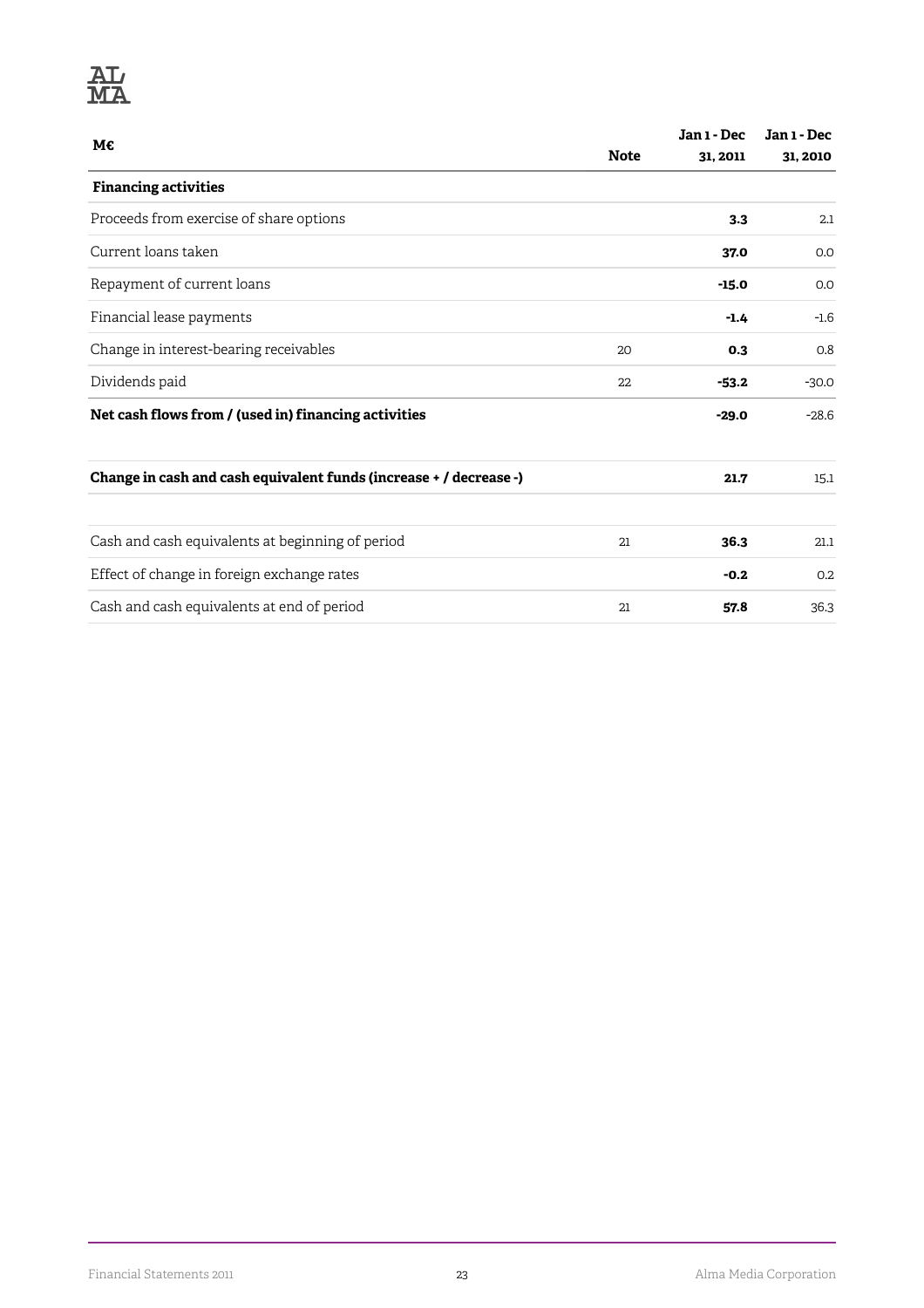

#### **Further details for statement of cash flow**

| M€                                                                   | <b>Note</b> | Jan 1 - Dec<br>31, 2011 | Jan 1 - Dec<br>31, 2010 |
|----------------------------------------------------------------------|-------------|-------------------------|-------------------------|
| Operating activities                                                 |             |                         |                         |
| Adjustments:                                                         |             |                         |                         |
| Depreciation, amortization and impairment charges                    | 13,14       | 9.2                     | 9.5                     |
| Share of results in associated companies                             | 16          | $-2.5$                  | $-0.7$                  |
| Capital gains (losses) on sale of fixed assets and other investments |             | $-0.4$                  | 0.4                     |
| Finance income and expenses                                          | 10          | 2.5                     | $-0.9$                  |
| Taxes                                                                | 11          | 11.2                    | 11.8                    |
| Change in provisions                                                 | 26          | 0.5                     | $-0.4$                  |
| Other adjustments                                                    |             | $-0.2$                  | 0.6                     |
| Adjustments, total                                                   |             | 20.2                    | 20.3                    |
| Change in working capital:                                           |             |                         |                         |
| Change in trade receivable                                           |             | $-0.4$                  | $-1.3$                  |
| Change in inventories                                                |             | 0.0                     | 0.5                     |
| Change in trade payable                                              |             | 14.5                    | 6.1                     |
| Change in working capital, total                                     |             | 14.2                    | 5.3                     |
| Investing activities                                                 |             |                         |                         |
| Investments financed through finance leases                          |             | $-3.1$                  | $-3.4$                  |
| Gross capital expenditure, payment-based *)                          |             | $-3.3$                  | $-6.4$                  |
| Sold and purchased business operations, non-payment-based            |             | 0.2                     | $-3.1$                  |
| Investments, total                                                   |             | $-6.3$                  | $-12.9$                 |

\*) Investments in tangible and intangible assets, investments in securities, subsidiary shares purchased, associated company shares purchased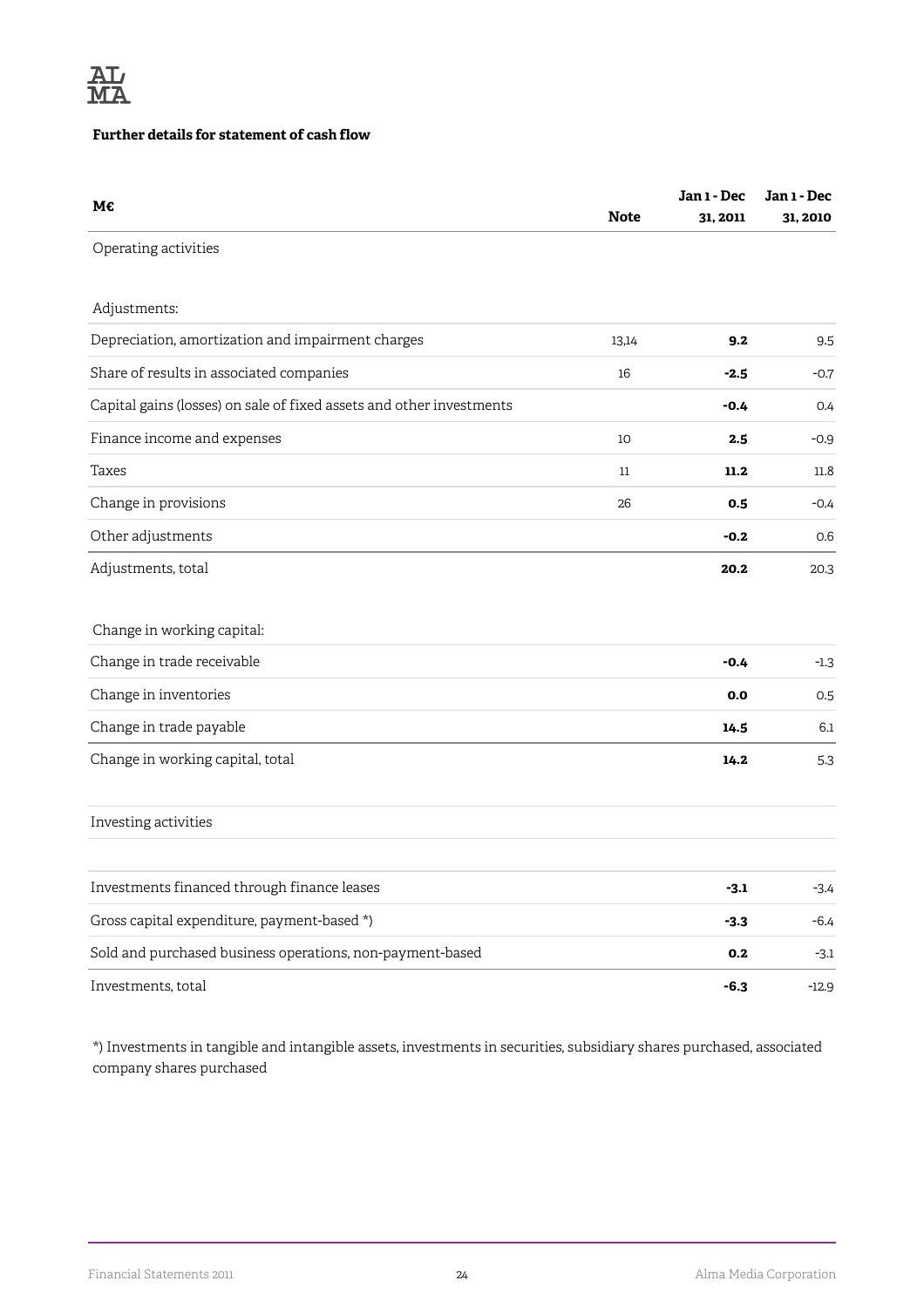## <span id="page-27-0"></span>Consolidated Statement of Changes in Equity

|                                          |             | Attributable to equity holders of the parent |                 |                                           |                  |               |                    |              |
|------------------------------------------|-------------|----------------------------------------------|-----------------|-------------------------------------------|------------------|---------------|--------------------|--------------|
|                                          |             |                                              |                 | Foreign                                   |                  | <b>Equity</b> |                    |              |
|                                          |             |                                              | <b>Share</b>    | currency                                  |                  | attributable  | Non-               |              |
|                                          |             |                                              |                 |                                           |                  | to the        |                    | <b>Total</b> |
|                                          |             |                                              |                 | <b>Share premium translation Retained</b> |                  |               | owners controlling |              |
| M€                                       | <b>Note</b> |                                              | capital reserve |                                           | reserve earnings | of parent     | interest           | equity       |
| Total equity at Dec 31, 2009             | 23          | 44.8                                         | 2.8             | $-0.3$                                    | 47.4             | 94.7          | 0.2                | 94.9         |
| Profit for the period                    |             |                                              |                 |                                           | 32.8             | 32.8          | 0.3                | 33.2         |
| Other comprehensive income               |             |                                              |                 | 0.6                                       | 0.9              | 1.5           |                    | 1.5          |
| Business transactions with the<br>owners |             |                                              |                 |                                           |                  |               |                    |              |
| Dividends paid by parent                 |             |                                              |                 |                                           | $-29.8$          | $-29.8$       |                    | $-29.8$      |
| Dividends paid by subsidiaries           |             |                                              |                 |                                           |                  |               | $-0.2$             | $-0.2$       |
| Share-based payment transactions         |             |                                              |                 |                                           | 0.6              | 0.6           |                    | 0.6          |
| Excercised options                       |             | 0.3                                          | 1.9             |                                           |                  | 2.1           |                    | 2.1          |
| Change in ownership in subsidiaries      |             |                                              |                 |                                           | 10.7             | 10.7          | 1.7                | 12.4         |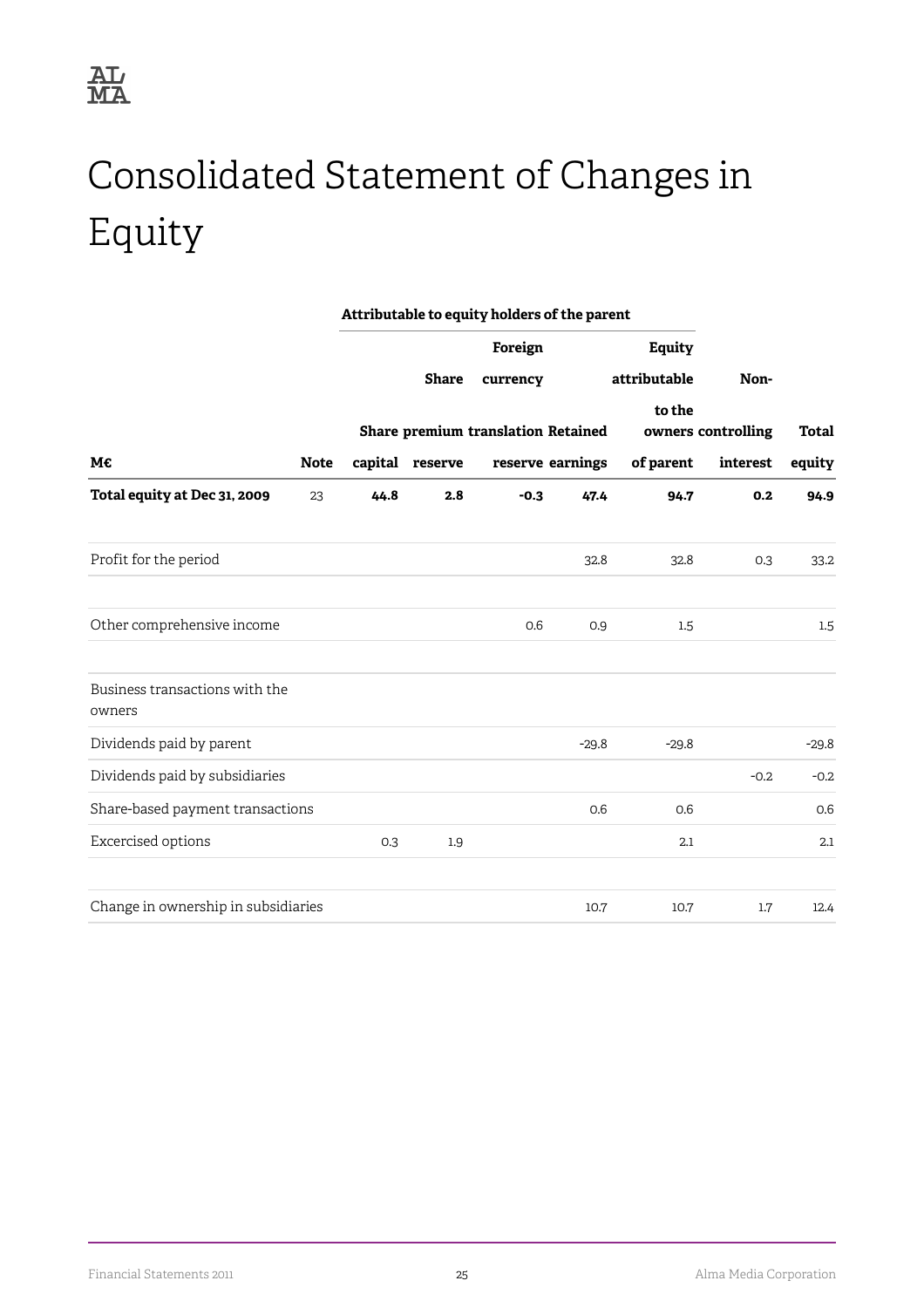#### **Attributable to equity holders of the parent**

|                                          |             |      |                 | Foreign                                   |                  | <b>Equity</b> |                    |              |
|------------------------------------------|-------------|------|-----------------|-------------------------------------------|------------------|---------------|--------------------|--------------|
|                                          |             |      | <b>Share</b>    | currency                                  |                  | attributable  | Non-               |              |
|                                          |             |      |                 |                                           |                  | to the        |                    |              |
|                                          |             |      |                 | <b>Share premium translation Retained</b> |                  |               | owners controlling | <b>Total</b> |
| M€                                       | <b>Note</b> |      | capital reserve |                                           | reserve earnings | of parent     | interest           | equity       |
| Total equity at Dec 31, 2010             | 23          | 45.0 | 4.7             | 0.4                                       | 62.7             | 112.8         | 2.0                | 114.8        |
| Profit for the period                    |             |      |                 |                                           | 29.4             | 29.4          | 1.4                | 30.8         |
| Other comprehensive income               |             |      |                 | $-0.1$                                    | $-0.1$           | $-0.2$        |                    | $-0.2$       |
| Business transactions with the<br>owners |             |      |                 |                                           |                  |               |                    |              |
| Dividends paid by parent                 |             |      |                 |                                           | $-52.4$          | $-52.4$       |                    | $-52.4$      |
| Dividends paid by subsidiaries           |             |      |                 |                                           |                  |               | $-0.7$             | $-0.7$       |
| Share-based payment transactions         |             |      |                 |                                           | 1.0              | 1.0           |                    | 1.0          |
| Excercised options                       |             | 0.3  | 3.0             |                                           |                  | 3.3           |                    | 3.3          |
| Change in ownership in subsidiaries      |             |      |                 |                                           |                  |               | 0.2                | 0.2          |
| Total equity at Dec 31, 2011             | 23          | 45.3 | 7.7             | 0.2                                       | 40.6             | 93.8          | 2.9                | 96.7         |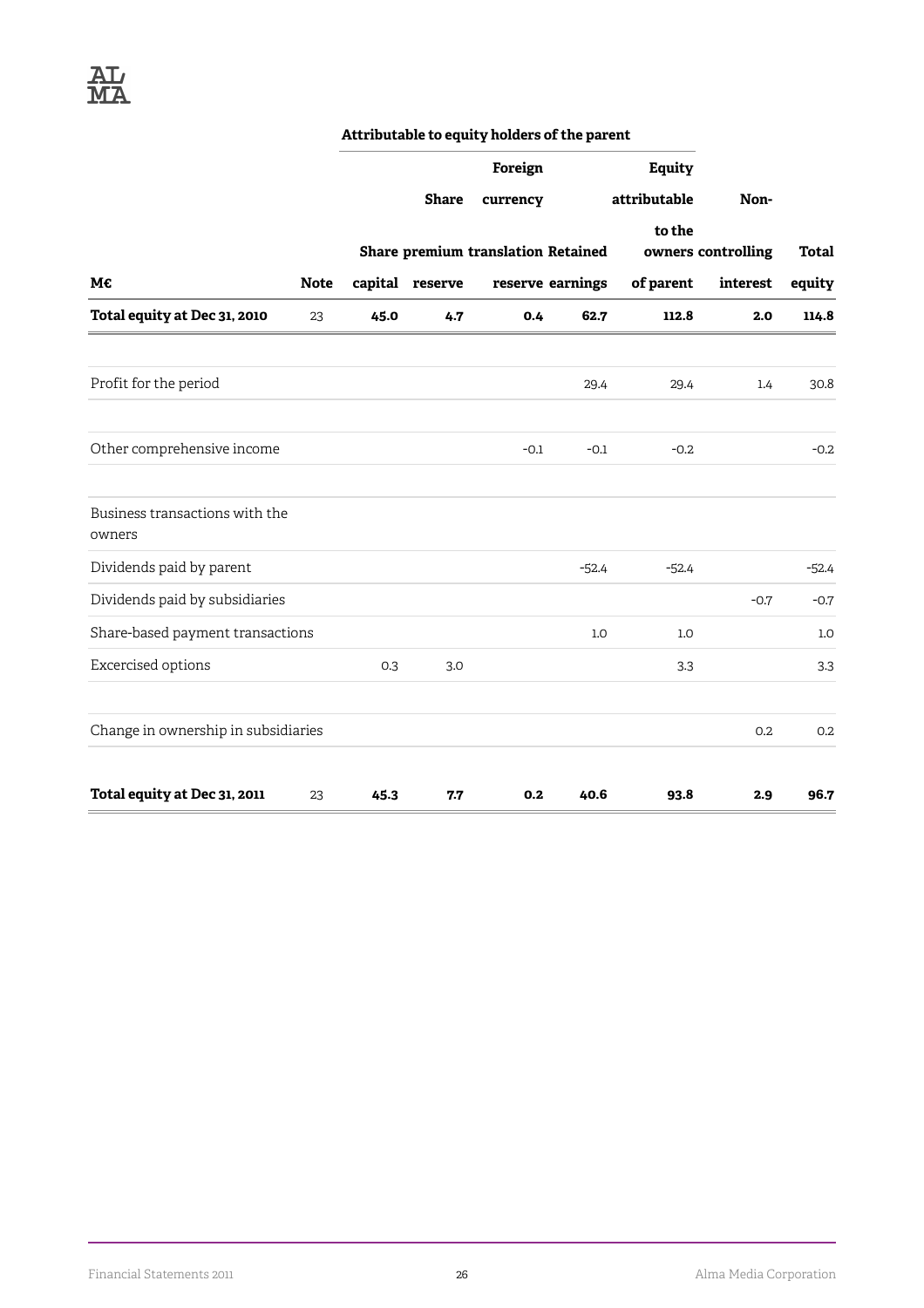## <span id="page-29-0"></span>Accounting Principles Used In The Consolidated Financial Statements

## General

Alma Media Group publishes newspapers, distributes business information and maintains online (internet) market places. The parent company, Alma Media Corporation, is a Finnish public limited company incorporated under Finnish law. Its registered office is in Helsinki, address: Eteläesplanadi 20, PO Box 140, FI-00101 Helsinki, Finland.

A copy of the financial statements is available on the company's website at [www.almamedia.fi](http://www.almamedia.fi) or from the head office of the parent company.

On February 14, 2012, the Board of Directors approved the consolidated financial statements for publication.

According to the Finnish Limited Liability Companies Act, shareholders have the opportunity to approve or reject the financial statements at the General Meeting of Shareholders held after publication. It is also possible to amend the financial statements at the General Meeting of Shareholders.

The figures in the financial statements are independently rounded.

## Consolidated financial statements

The consolidated financial statements have been prepared in accordance with the International Financial Reporting Standards, IFRS, applying the IAS and IFRS standards and the SIC and IFRIC interpretations in effect on December 31, 2011. International Financial Reporting Standards refer to the standards, and their interpretations, approved for application in the EU in accordance with the procedure stipulated in the EU's regulation (EC) no 1606/2002 and embodied in Finnish accounting legislation and the statutes enacted under it.

The notes to the consolidated financial statements also comply with Finnish accounting standards and the provisions of the Limited Liability Companies Act.

The Group adopted IFRS accounting principles during 2005 and in this connection has applied IFRS 1 (First-Time Adoption), the transition date being January 1, 2004.

The consolidated financial statements are based on the purchase method of accounting unless otherwise specified in the accounting principles described below. The financial statements are presented in thousands of euros.

The Group's parent company, Alma Media Corporation (corporate ID code FI19447574, called Almanova Corporation until 7 November 2005) was established on 27 January 2005. The company acquired the shares of the previous Alma Media Corporation (corporate ID code FI14495809) during 2005. The acquisition has been treated in the consolidated accounts as a reverse acquisition based on IFRS 3. This means that the acquiring company was the old Alma Media Corporation and the company being acquired was the Group's current legal parent company, Almanova Corporation.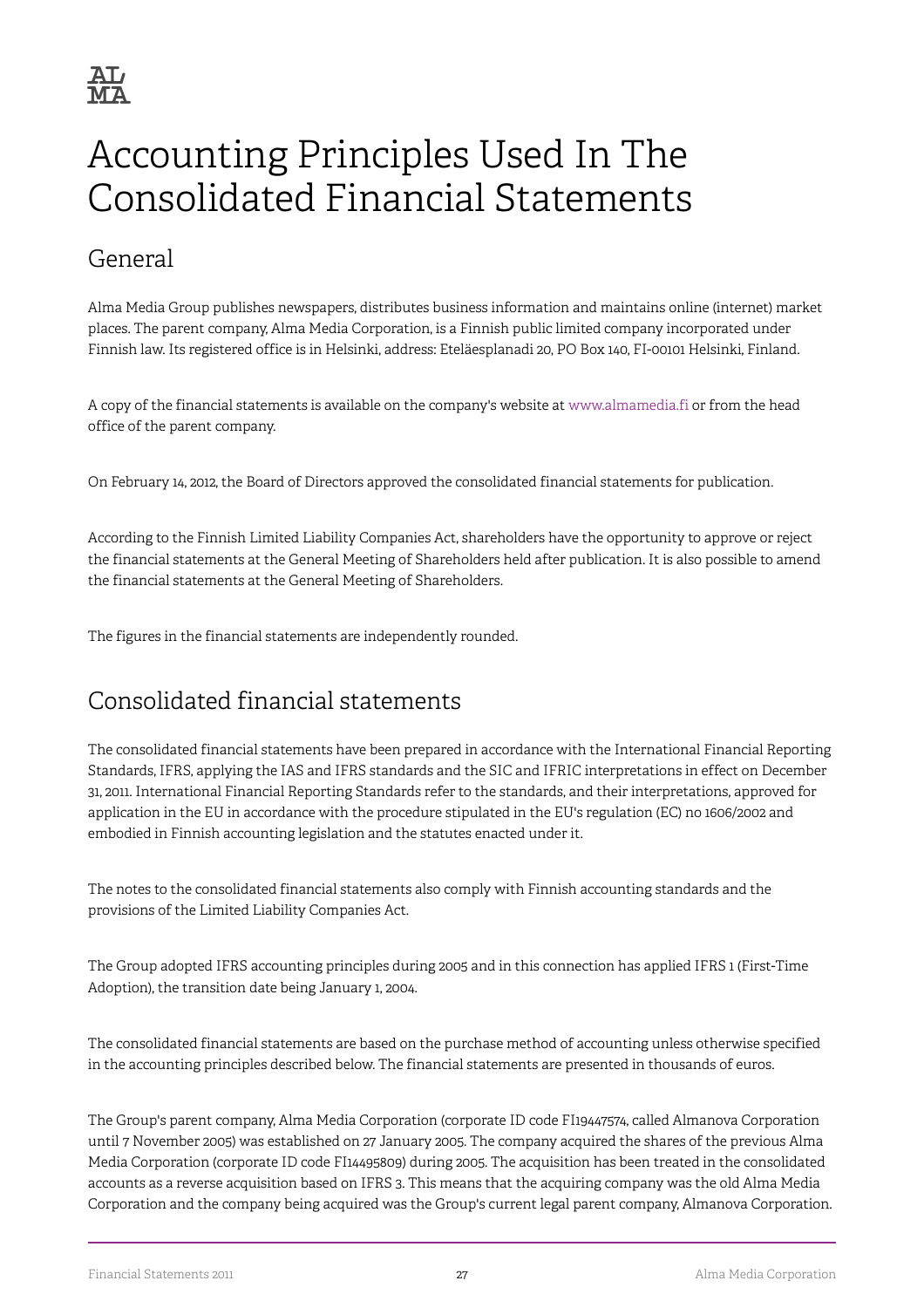The net fair value of the assets, liabilities and contingent liabilities on the acquisition date did not differ from their carrying values in the company's accounts. The acquisition cost was equivalent to the net fair value of the assets, liabilities and contingent liabilities and therefore no goodwill was created by the acquisition. The accounting principles adopted for the reverse acquisition apply only to the consolidated financial statements.

## Impacts of standards adopted during 2011

The Group has adopted the following new standards and interpretations from 1 January 2011 onwards:

#### IAS 24 Related Party Disclosures (effective for financial periods beginning on or after 1 January 2011)

The revised standard is intended to clarify and simplify the definition of a related party, particularly in relation to significant influence or joint control by the parties. The revision also provides a partial exemption from related party disclosures by government-related entities. The revised standard has no material effect on the consolidated financial statements of the Group.

#### IAS 32 Financial Instruments: Presentation – Classification of Rights Issues (effective for financial periods beginning on or after 1 February 2010)

The amendment particularly concerns the practices applied to rights issues denominated in foreign currencies. Under the amended standard, rights issues denominated in foreign currencies can, under certain conditions, be classified as equity rather than derivative liabilities. The amendment has no material effect on the consolidated financial statements of the Group.

#### IFRIC 14 IAS 19

The Limit on a Defined Benefit Asset, Minimum Funding Requirements and their Interaction (effective for financial periods beginning on or after 1 January 2011)

The amended interpretation eliminates a purposeless calculation in circumstances where prepayments are made to cover the minimum funding requirement. Under the amendment, payments made to cover the minimum funding requirement can be recognised as assets. The amendment has no material effect on the consolidated financial statements of the Group.

#### IFRIC 19 Extinguishing Financial Liabilities with Equity Instruments (effective for financial periods beginning on or after 1 July 2010)

The interpretation clarifies the accounting practices applied where an entity renegotiates the terms of a financial liability and as a result, issues its own equity instruments to the creditor to extinguish all or part of a financial liability. The revised interpretation has no material effect on the consolidated financial statements of the Group.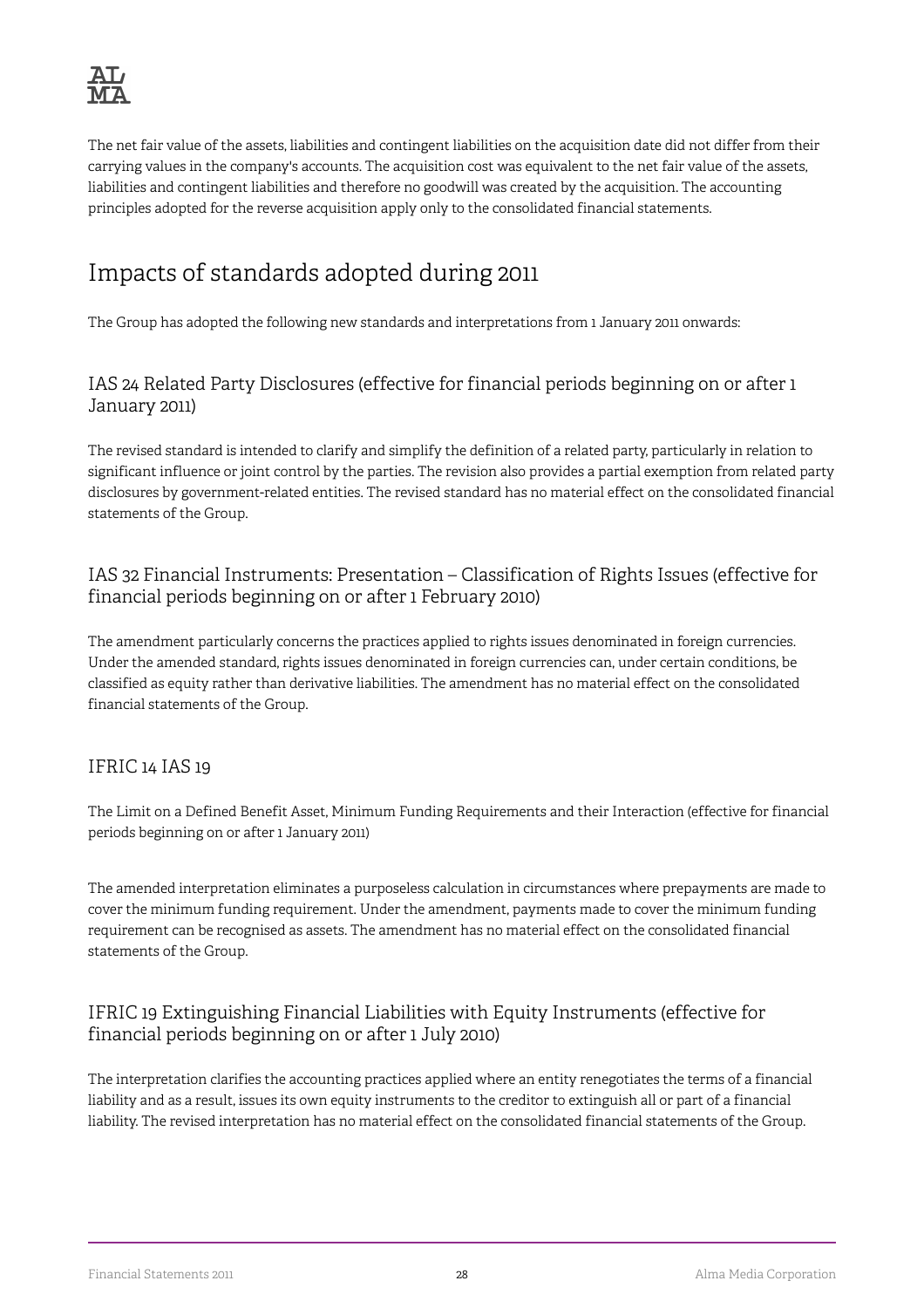

Improvements to IFRS, May 2010 (primarily effective for financial periods beginning on or after 1 January 2011)

The annual improvements process is a collection of necessary but non-urgent amendments to IFRS implemented once per year. The 2010 improvements incorporate amendments to a total of seven standards. The effects of the amendments vary according to the standard concerned. None of the amendments have a material effect on the consolidated financial statements of the Group.

#### IFRS 9 Financial Instruments (effective for financial periods beginning on or after 1 January 2013)

IFRS 9 is the first step in a comprehensive project to replace IAS 39. The new standard retains but simplifies the mixed measurement model and establishes two primary measurement categories for financial assets: amortised cost and fair value. The basis of classification depends on the entity's business model and the contractual cash flow characteristics of the financial asset. The IAS 39 provisions on impairment and hedge accounting remain effective. Figures for past financial periods do not need to be adjusted if the new standard is adopted for the financial period beginning on 1 January 2012. The standard has not yet been approved for application within the EU.

## Comparability of consolidated financial statements

The 2011 and 2010 financial years are comparable. The company has no discontinued operations to report in the 2010–2011 financial periods.

## Subsidiary companies

All subsidiaries are consolidated in the Group's financial statements. Subsidiaries are companies in which the Group has a controlling interest. A controlling interest arises when the Group holds more than half of the voting power or over which the Group otherwise exercises the right of control. The existence of potential voting rights are also taken into consideration in evaluating whether the Group has a controlling interest when the instruments involving potential voting rights can be exercised at the time of evaluation. The right of control means the right to control the company's business and financial principles in order to extract benefit from its operations. The accounting principles applied in the subsidiaries have been brought into line with the IFRS principles applied in the consolidated financial statements. Mutual holdings are eliminated using the purchase method. Purchase consideration and the individualised assets and liabilities of the acquired entity are recognised at their fair value on the acquisition date. The costs related to the acquisition, with the exception of costs arising from the issue of equity or debt securities, are recorded as expenses. The purchase consideration does not include business operations that are treated separately from the acquisition. Their effect in conjunction with the acquisition is recognised through profit or loss. Additional purchase cost, if applicable, is recognised at fair value on the acquisition date and classified as a liability through profit or loss. Additional purchase cost classified as a liability is recognised through profit or loss at fair value on the last day of each reporting period.

Subsidiaries acquired are consolidated from the time when the Group gains the right of control, and divested subsidiaries until the Group ceases to exercise the right of control. All intra-group transactions, receivables, liabilities and profits are eliminated in the consolidated financial statements. The distribution of the profit for the year between the parent company owners and non-controlling interest shareholders is shown in the statement of comprehensive income. The eventual non-controlling interest in the acquired companies are measured at fair value or to the amount corresponding to the share of the non-controlling interest based on the proportionate share of the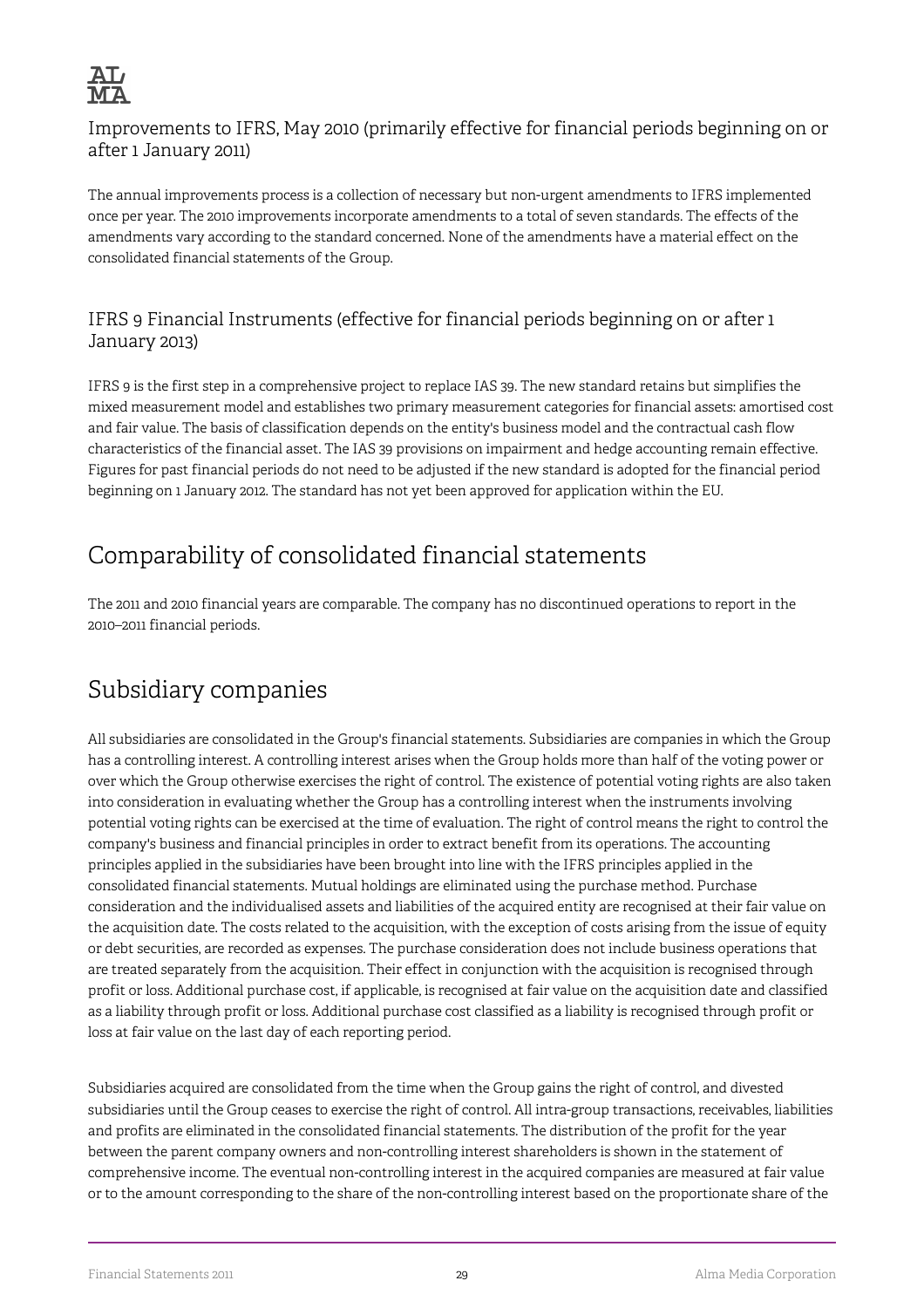specified net assets. The measurement method is defined for each acquisition separately. The amount of shareholders' equity attributable to non-controlling interests is shown as a separate item in the balance sheet under shareholders' equity. The comprehensive profit is allocated to the shareholders of the parent company and the noncontrolling interest in its total amount, also the accumulated losses.

Acquisitions that took place before 1 January 2010 are recognised according to the provisions valid at the time.

## Associated companies

Associated companies are those in which the Group has a significant controlling interest. A significant controlling interest arises when the Group holds 20% or more of the company's voting power or over which the Group otherwise is able to exercise significant control. Associated companies are consolidated using the equity method. Investments in associated companies include any goodwill arising from their acquisition. If the Group's share of the associated company's losses exceeds the book value of the investment, this investment is entered at zero value in the balance sheet and any losses in excess of this value are not recognized unless the Group has obligations with respect to the associated company. The Group's share of the results of its associated companies is shown as a separate item under operating profit. The Group's share of its associated companies' other changes in comprehensive income are recognised in the consolidated comprehensive income statement under other comprehensive income.

### Joint venture entities

Joint venture entities are companies in which the Group exercises joint control with one or more other parties. The Group's jointly controlled assets include shares in the joint venture Mascus A/S established in 2007 (until February 2011) and shares in mutually owned property companies and housing companies. The Group acquired a controlling interest in Mascus A/S in February 2011. Joint venture entities are consolidated in accordance with the proportionate consolidation method permitted under IAS 31.

## Translation of items denominated in foreign currencies

Figures in the consolidated financial statements are shown in euro, the euro being the functional and presentation currency of the parent company. Foreign currency items are entered in euro at the rates prevailing at the transaction date. Monetary foreign currency items are translated into euro using the rates prevailing at the balance sheet date. Non-monetary foreign currency items are measured at their fair value and translated into euro using the rates prevailing at the balance sheet date. In other respects non-monetary items are measured at the rates prevailing at the transaction date. Exchange rate differences arising from sales and purchases are treated as additions or subtractions respectively in the statement of comprehensive income. Exchange rate differences related to loans and loan receivables are taken to other finance income and expenses in the profit or loss for the period.

The income statements of foreign Group subsidiaries are translated into euro using the weighted average rates during the period, and their balance sheets at the rates prevailing on the balance sheet date. Goodwill arising from the acquisition of foreign companies is treated as assets and liabilities of the foreign units in question and translated into euro at the rates prevailing on the balance sheet date. Translation differences arising from the consolidation of foreign subsidiaries and associated companies are entered under shareholders' equity. Exchange differences arising on a monetary item that forms part of the reporting entity's net investment in the foreign operation shall be recognized in the balance sheet and reclassified from equity to profit or loss on disposal of the net investment.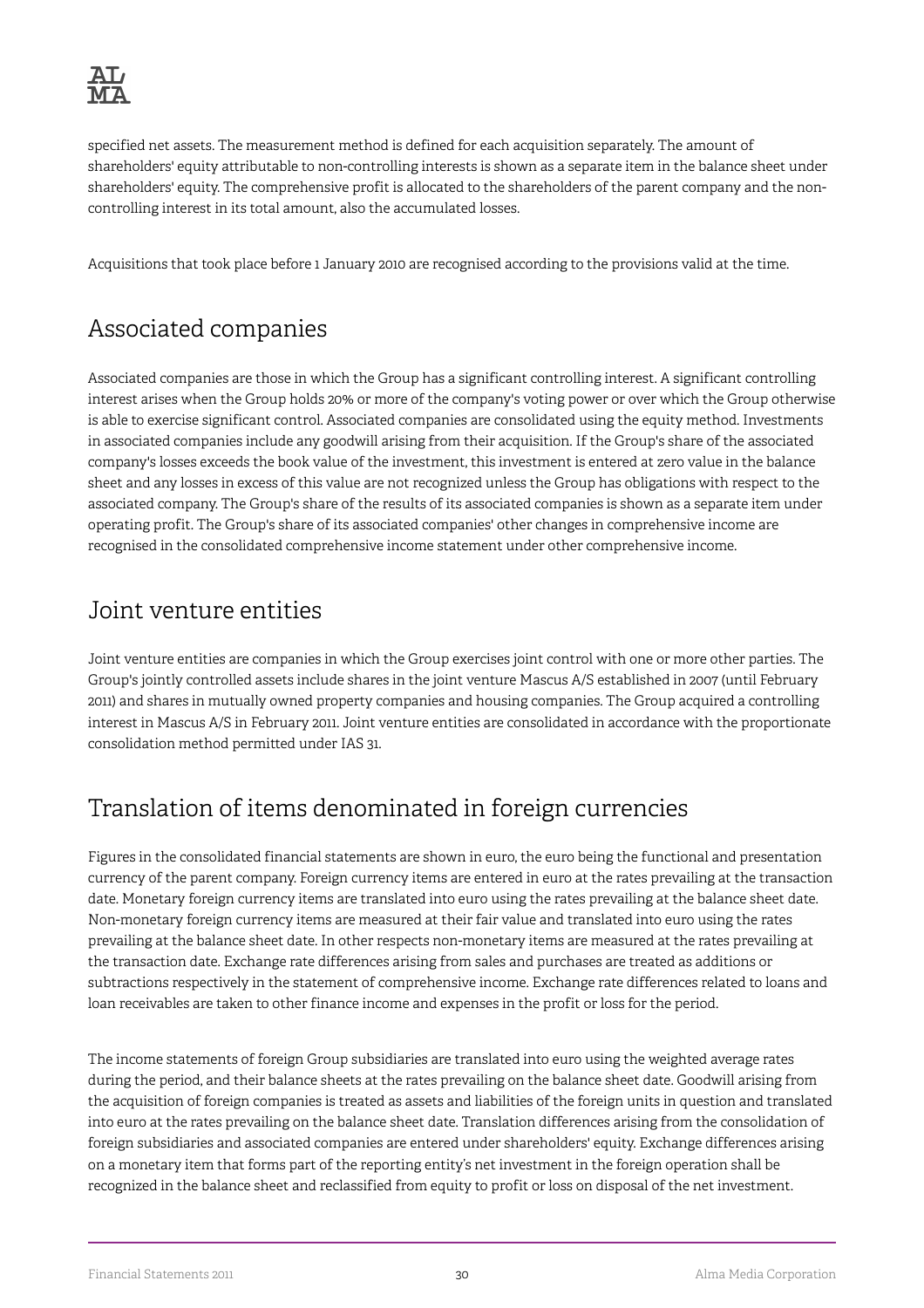

## Assets available for sale and discontinued operations

Assets available for sale, and the assets related to the discontinued operation that are classified as available for sale, are measured at the lower of their book value or their fair value less the costs arising from their sale. The Group does not have assets classified under assets available for sale in the financial statements for 2010 or 2011.

## Recognition principles

Reported revenue includes the income from the sale of goods and services at fair value and adjusted by indirect taxes, discounts and foreign currency exchange rate differences. Income from the sale of goods is recognized when the material risks and rewards incidental to ownership of the goods have been transferred to the buyer. Rental income is recognized in equal installments over the rental period. Income from services is recognized in accordance with their percentage of completion at the balance sheet date. License and royalty income is recognized in accordance with the actual content of the agreement.

## Employee benefits

Employee benefits cover short-term employee benefits, other long-term benefits, termination benefits, and postemployment benefits.

Short-term employee benefits include, among others, salaries and benefits in kind, annual holidays and bonuses. Other long-term benefits include, for example, a celebration, holiday or remuneration (e.g. bonuses for years of service) based on a long period of service. Termination benefits are benefits that are paid due to the termination of an employee's contract and not from service in the company.

Post-employment benefits comprise pension and benefits to be paid after termination of the employee's contract, such as life insurance and healthcare. These benefits are classified as either defined contribution or defined benefit plans. The Group has both forms of benefit plans.

Payments made under defined contribution plans are entered in the profit or loss in the period that the payment applies to. The disability pension component of the Finnish Employees' Pension System (Tyel) handled by insurance companies was reclassified under IFRS as a defined contribution plan from the beginning of 2006. Accordingly, this is treated as a defined contribution plan in the financial statements.

Defined benefit plans are all those that do not meet the criteria for a defined contribution plan. In Alma Media

Group, supplementary pension obligations arising from voluntary plans are treated as defined benefit plans. In a defined benefit pension plan, the company is left with additional obligations also after the payment for the period is made. Actuarial calculations are acquired annually for plans classified as defined benefit plans as a basis for entering the expense, debt or asset item. Debt recognized in the balance sheet is the difference between the present value of the pension obligation and the fair value of the plan assets, on the one hand, and the unrecognized actuarial profits and losses on the other.

Obligations arising from defined benefit plans are calculated for each arrangement separately. Pension costs are recognised as expenses over the beneficiaries' period of employment in the Group based on calculations made by

Financial Statements 2011 31 Alma Media Corporation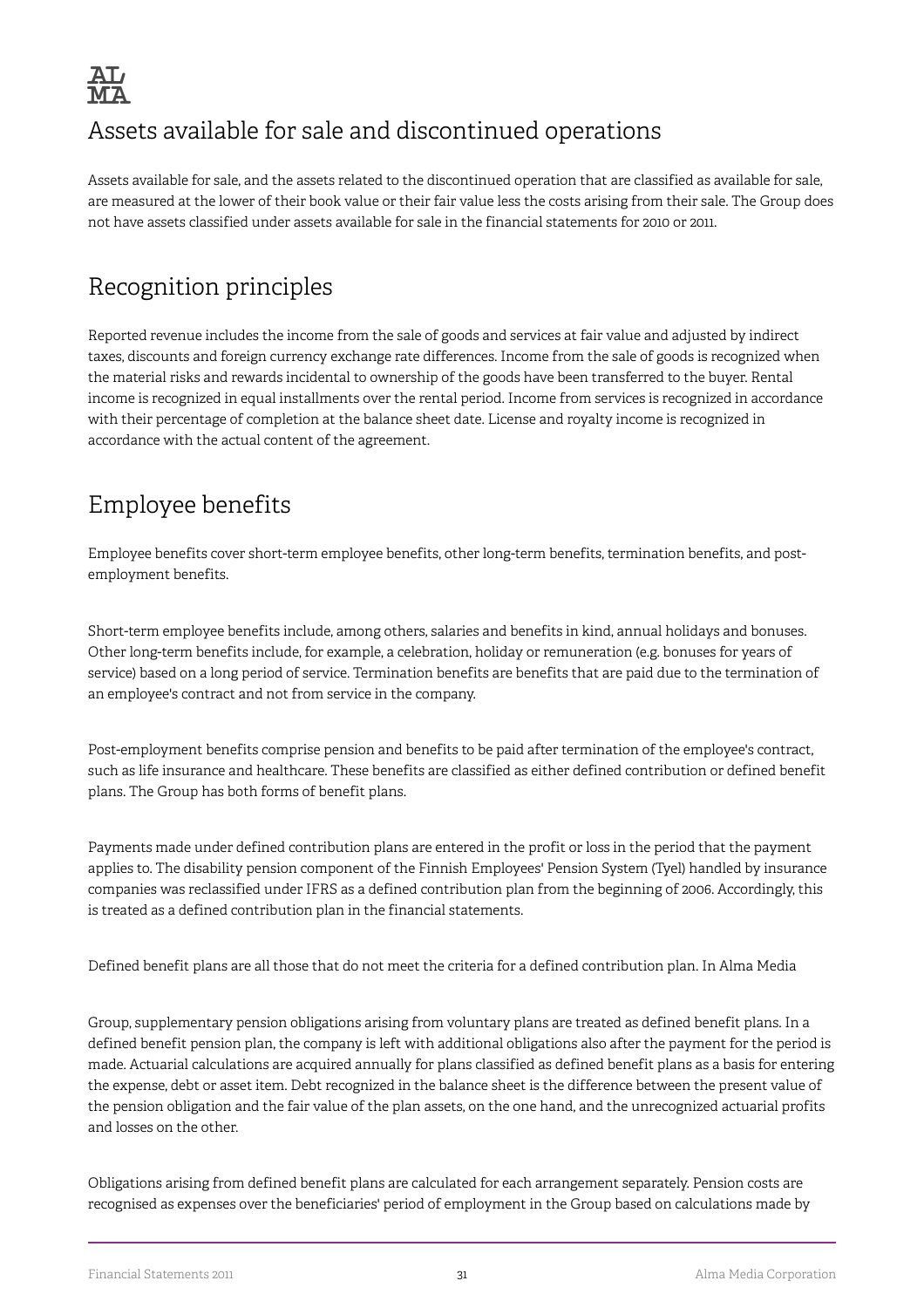authorised actuaries. Obligations arising from defined benefit plans are calculated using actuarial assumptions. These are divided into demographic and economic assumptions. Demographic assumptions are mortality rates, termination rates and the commencement of disability. Economic assumptions are the discount rate, future salary levels, the expected yield from the plan's assets, and estimated rate of inflation.

Alma Media applies the corridor method in the treatment of actuarial gains and losses, under which actuarial gains and losses are entered in the balance sheet. The accumulated unrecognized actuarial gains and losses, net, are entered in the profit or loss if at the end of the previous period they exceed the greater of the following: 10% of the present value of the defined benefit obligation on the day in question (before deduction of plan assets), or 10% of the fair value of the plan assets on the day in question. These limits are calculated for, and applied to, each defined benefit plan separately. The portion of the actuarial gains and losses entered in the profit or loss for each defined benefit plan is the excess divided by the expected average remaining service lives of the participating employees, i.e. the portion for only one year.

## Share-based payments

On the balance sheet date, December 31, 2010, Alma Media has current stock option schemes for senior management launched in spring 2006 and in spring 2009, respectively. The 2006 and 2009 stock options are measured at fair value on the date of issue and expensed during the vesting period. The expense determined at the time of issue is based on the Group's estimate of the number of stock options that are expected to generate rights at the end of the vesting period. Their fair value is determined using the Forward Start Option Rubinstein (1990) model based on the Black–Scholes option pricing model. The Group updates the estimate of the final amount of options on each balance sheet date. When the stock options are exercised, the cash payments received from the subscription of shares, adjusted for transaction costs, are entered in shareholders' equity. Payments received for share subscriptions based on stock options issued prior to the entry into force on 1 September 2006 of the Finnish Limited Liability Companies Act (21.7.2006/624) have been recognised in share capital and the share premium reserve in accordance with the terms of the respective option programmes. Payments received for share subscriptions based on stock options issued after the entry into force of the Companies Act, adjusted for transaction costs, are recognised in the reserve for invested non-restricted equity in accordance with the terms of the respective option programmes. The 2006 and 2009 stock option schemes and their impacts on the profit or loss and balance sheet are described in the notes to the financial statements.

## Leasing agreements

Leases applying to tangible assets in which the Group holds a significant share of the risks and rewards incremental to their ownership are classified as finance leases. These are recognized in the balance sheet as assets and liabilities at the lower of their fair value or the present value of the required minimum lease payments at inception of the lease. Assets acquired through finance leases are depreciated over their useful life, or over the lease term, if shorter. Lease obligations are included under interest-bearing liabilities.

Other leases are those in which the risks and rewards incremental to ownership remain with the lessor. When the Group is the lessee, lease payments related to other leases are allocated as expenses on a straight-line basis over the lease term. The lease payments during the future periods are presented as contingent liabilities. When the Group is the lessor, lease income is entered in the profit or loss on a straight-line basis over the lease term.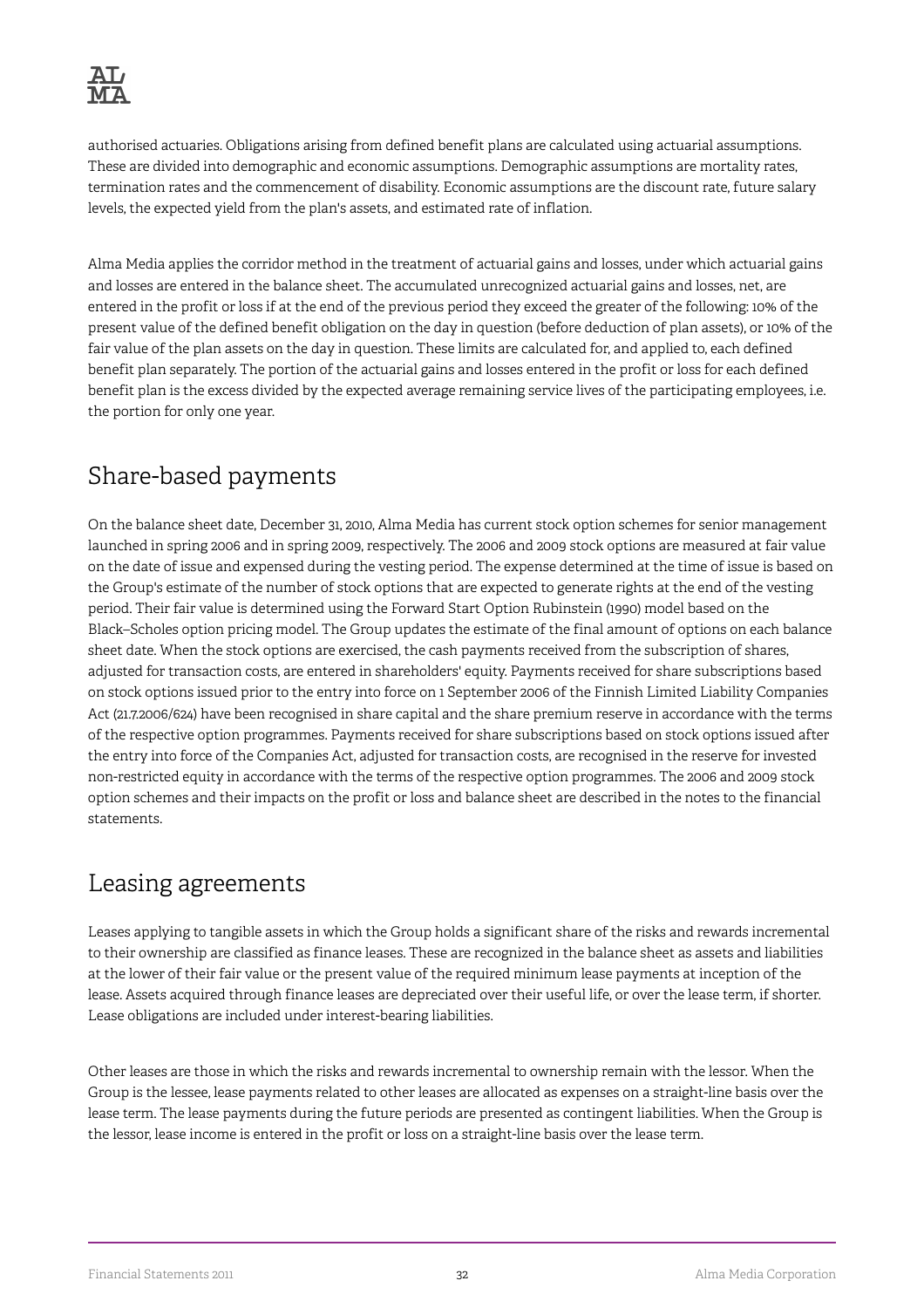

The Group has made purchasing agreements that include a lease component. Any such arrangements in effect are treated according to the IFRIC 4 interpretation and the arrangements are accounted for based on their actual content.

The Group's current purchasing agreements that include a lease component are treated as other leases in accordance with IAS 17.

### Taxes and deferred taxes included in the taxable income for the period

The tax expense in the profit or loss comprises the tax based on the company's taxable income for the period together with deferred taxes. The tax based on taxable income for the period is the taxable income calculated on the applicable tax rate in each country of operation. The tax is adjusted for any tax related to previous periods.

Deferred tax assets and liabilities are recognized on all temporary differences between their book and actual tax values. Deferred tax is not calculated if the difference is not expected to be reversed in the foreseeable future. Deferred taxes are calculated using the tax rates enacted by the balance sheet date. Deferred tax assets are recognized to the extent that it is probable that taxable profit will be available against which the deductible temporary differences can be utilized. A deferred tax liability is recognized on non-distributed retained earnings of subsidiaries when it is likely that the tax will be paid in the foreseeable future.

Deferred tax assets and liabilities are netted by the company when they relate to income tax levied by the same tax authority and when the tax authority permits the company to pay or receive a single net tax payment. Deferred taxes are recognised to the extent that it is probable that taxable profit will be available against which the deductible temporary differences can be utilised. For this purpose, the conditions for the recognition of deferred taxes are assessed on the final day of each reporting period.

## Property, plant and equipment

Property, plant and equipment are measured at cost less depreciation, amortization and impairment losses. The acquisition cost includes the costs arising directly from the acquisition of a tangible asset. In the event that a tangible asset comprises several components with different useful lives, each component will be recognised as a separate asset.

Straight line depreciation is entered on the assets over their estimated useful lives. Depreciation is not entered on land. The estimated useful lives are:

- Buildings 30–40 years
- Structures 5 years
- Machinery and equipment 3–15 years
- Large rotation printing presses 20 years

The residual value and useful life of an asset are reviewed, at a minimum, at the end of each financial period and adjusted, where necessary, to reflect the changes in their expected useful lives.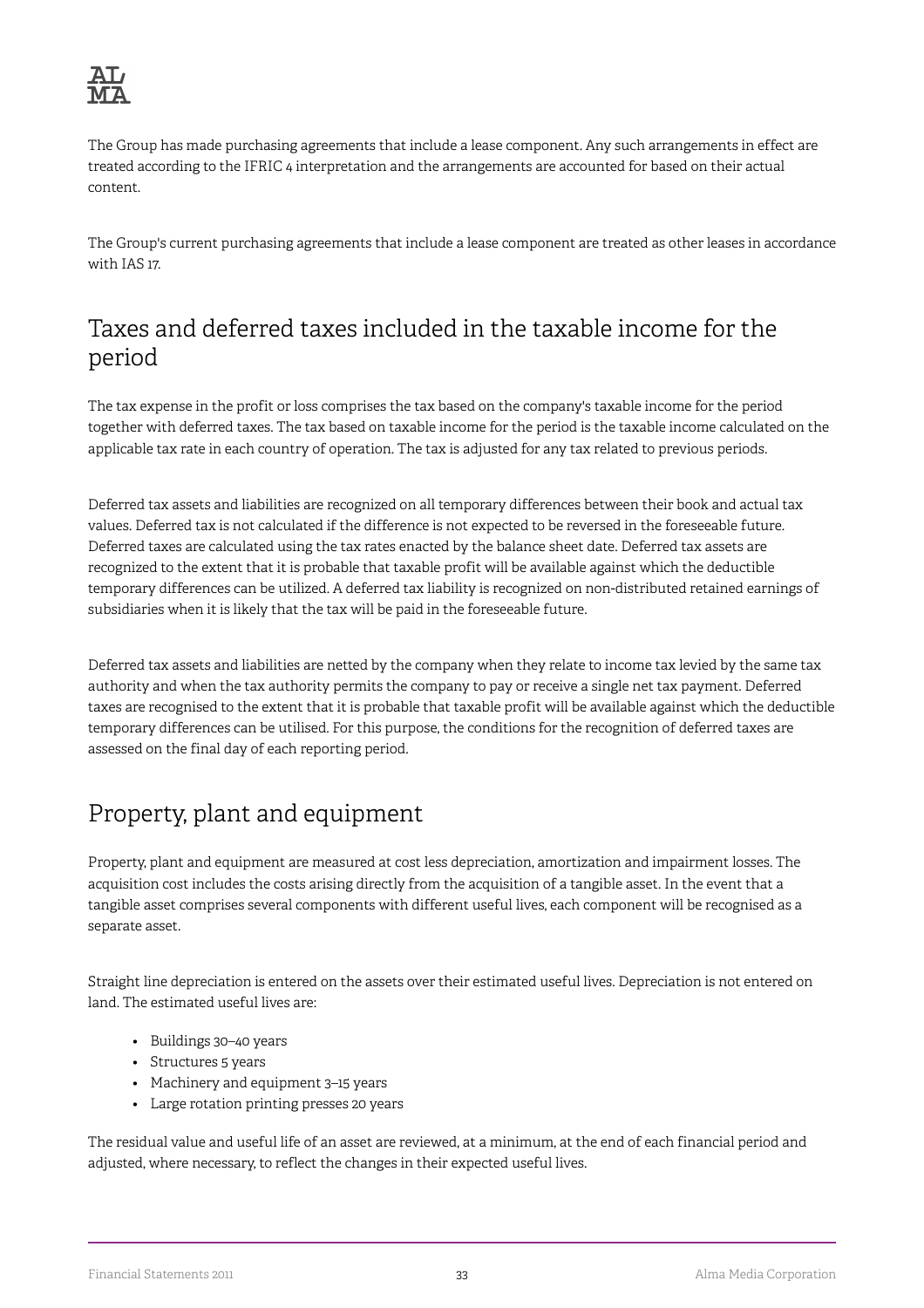

When an item of property, plant and equipment is replaced, the costs related to this new item are capitalized. The same procedure is applied in the case of major inspection or service operations. Other costs arising later are capitalized only when they give the company added economic benefit from the asset. All other expenses, such as normal service and repair procedures, are entered as an expense in the profit or loss as they arise.

Gains and losses arising from the decommissioning and sale of tangible assets are recognised through profit and loss under other operating income and expenses. The gain or loss on sale is defined as the difference between the selling price and the remaining acquisition cost.

# Intangible assets

Goodwill created through mergers and acquisitions is recorded at the amount by which the sum of the purchase price, the share of the non-controlling interest in the acquired entity and the purchaser's previously held share in the entity exceed the fair value of the net assets acquired. Acquisitions carried out between 1 January 2004 and 31 December 2009 were recognised according to the previous version of IFRS 3 (2004). Goodwill created through mergers that were carried out prior to 2004 corresponds with the book value under earlier accounting standards, which was used as the acquisition cost. Goodwill represents the excess of the acquisition cost over the Group's share of the net fair values of the acquired company's assets at the time of acquisition. Goodwill is applied to cashgenerating units and tested on the transition date and thereafter annually for impairment. Goodwill is measured at the original acquisition cost less impairment losses.

Research costs are entered as an expense in the period in which they arise. Development costs arising from the development of new or significantly improved products are capitalised as intangible assets when the costs of the development stage can be reliably determined, the product is technically feasible and economically viable, the product is expected to produce an economic benefit and the Group has the intention and the required resources to complete the development effort. Capitalised development costs include the costs of material, labour and testing, as well as capitalised borrowing costs, if any, that directly arise from the process of making the product complete for its intended purpose. Development costs that have previously been recognised as expenses will not be capitalised at a later date.

Patents, copyright and software licenses with a finite useful life are shown in the balance sheet and expensed on a straight-line basis in the profit or loss during their useful lives. No depreciation is entered on intangible assets with an indefinite useful life; instead, these are tested annually for impairment. In Alma Media, intangible assets with an indefinite useful life are trademarks measured at fair value at the time of acquisition.

The useful lives of intangible assets are 3–10 years.

# Impairments

On each balance sheet date, Alma Media assesses the carrying amounts of its assets to determine whether there is any indication of impairment. If any such indication exists, the recoverable amount of the asset is estimated. In addition, the recoverable amounts of the following assets are assessed annually whether or not indications of impairment exist: goodwill and intangible assets with an indefinite useful life, and capitalized development costs for projects in progress. The recoverable amounts of intangible and tangible assets are determined as the higher of the fair value of the asset less cost to sell, or the value in use. Impairment losses are recognized when the carrying amount of the asset or cash-generating unit exceeds the recoverable amount. Impairment losses are recognized in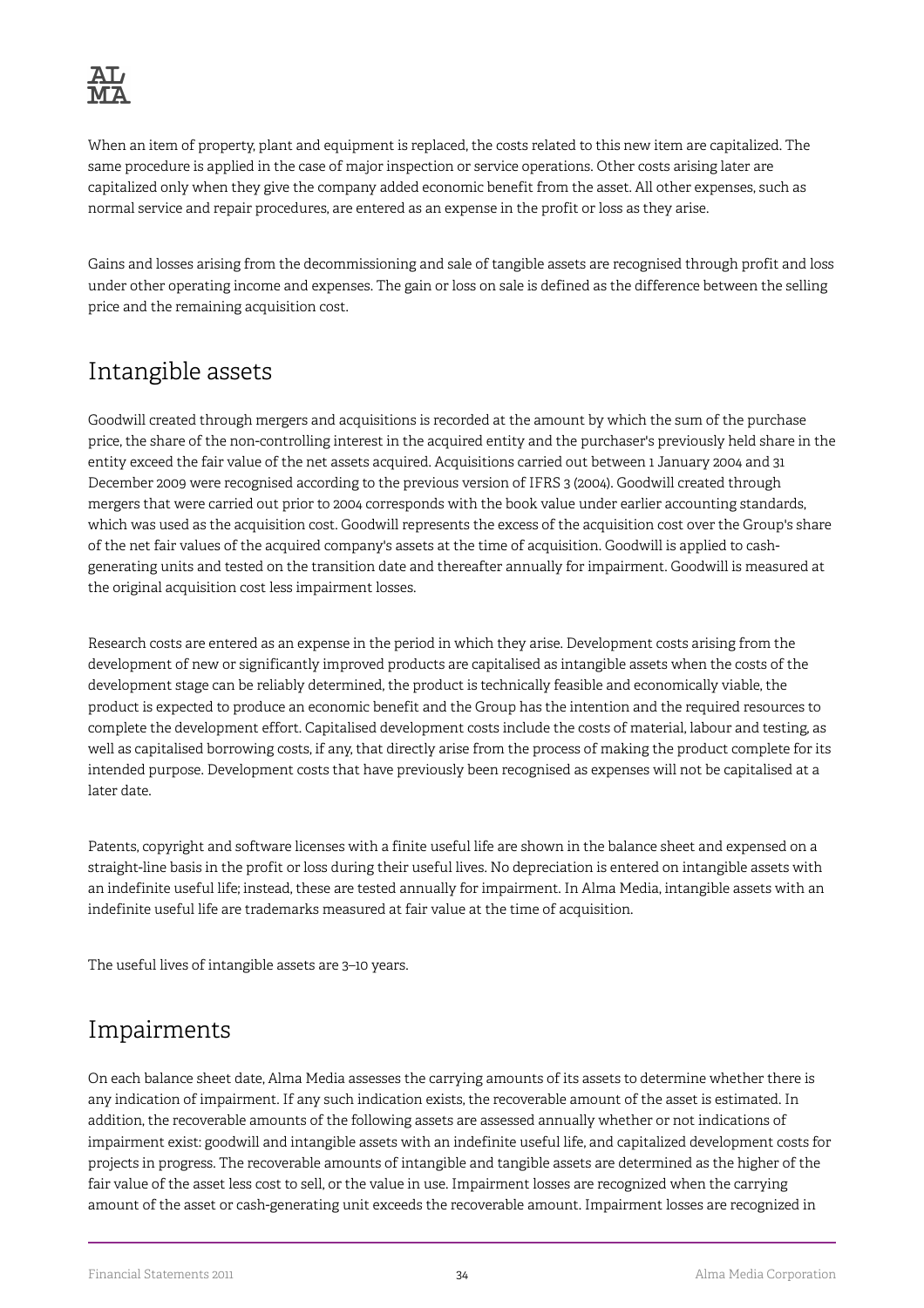

the profit or loss. An impairment loss may be reversed if circumstances regarding the intangible or tangible assets in question change. Impairment losses recognized on goodwill are never reversed.

## Inventories

Inventories are materials and supplies, work in progress and finished goods. Fixed overhead costs are capitalized to inventories in manufacturing. Inventories are measured at the lower of their acquisition cost or net realizable value. The net realizable value is the sales price expected to be received on them in the normal course of business less the estimated costs necessary to bring the product to completion and the costs of selling. The acquisition cost is defined by the FIFO (first-in-first-out) method. Within Alma Media, inventories mainly comprise the production materials used for newspaper printing.

# Financial assets, derivative contracts and hedge accounting

The Group's financial assets have been classified into the following categories as required by IAS 39: financial assets at fair value through profit or loss, held-to-maturity investments, loans and receivables, and available-for-sale financial assets. Financial assets are classified according to their purpose when acquired and at the time of acquisition.

Financial assets at fair value through profit or loss are contingent considerations from the sales of the business operations and derivatives. Contingent considerations arise in sales of business operations. The company employs derivative instruments to hedge against changes in paper and electricity prices. Contingent considerations and derivatives are measured at their fair value on the balance sheet date. Changes in fair value of the considerations are recognized in the profit or loss. Changes in the fair value of paper derivatives are recognized under Material Purchases and of electricity derivatives under Other Operating Costs in the profit or loss. Matured derivatives are recognized in the profit or loss in the period during which they mature. The company does not apply hedge accounting.

Loans and Other Receivables are valued at their amortized cost. In Alma Media, this group consists of trade receivable and other receivables. The amount of uncertain receivables is estimated based on the risks associated with individual items. A debtor experiencing considerable financial difficulties, the probability of bankruptcy, the failure to make payments or having payment delayed by more than 180 days are evidence of the impairment of trade receivables. Credit losses are entered as an expense in the profit or loss.

Held to maturity investments are financial assets that mature on a given date and which the Group intends and is able to keep until this date. These are measured at amortized cost.

Available-for-sale financial assets are measured at their fair value and the change in fair value is entered in other comprehensive income and presented under equity. Accrued changes in fair value are transferred from equity to profit or loss as adjustments arising from reclassification when the asset is sold or when its value has decreased to the extent that impairment loss is recognised. This category comprises financial assets that are not classified in any of the other categories. The Group also classifies investments in unquoted shares in this category, but these investments are measured at acquisition cost in the financial statements because they cannot be reliably valued at fair value.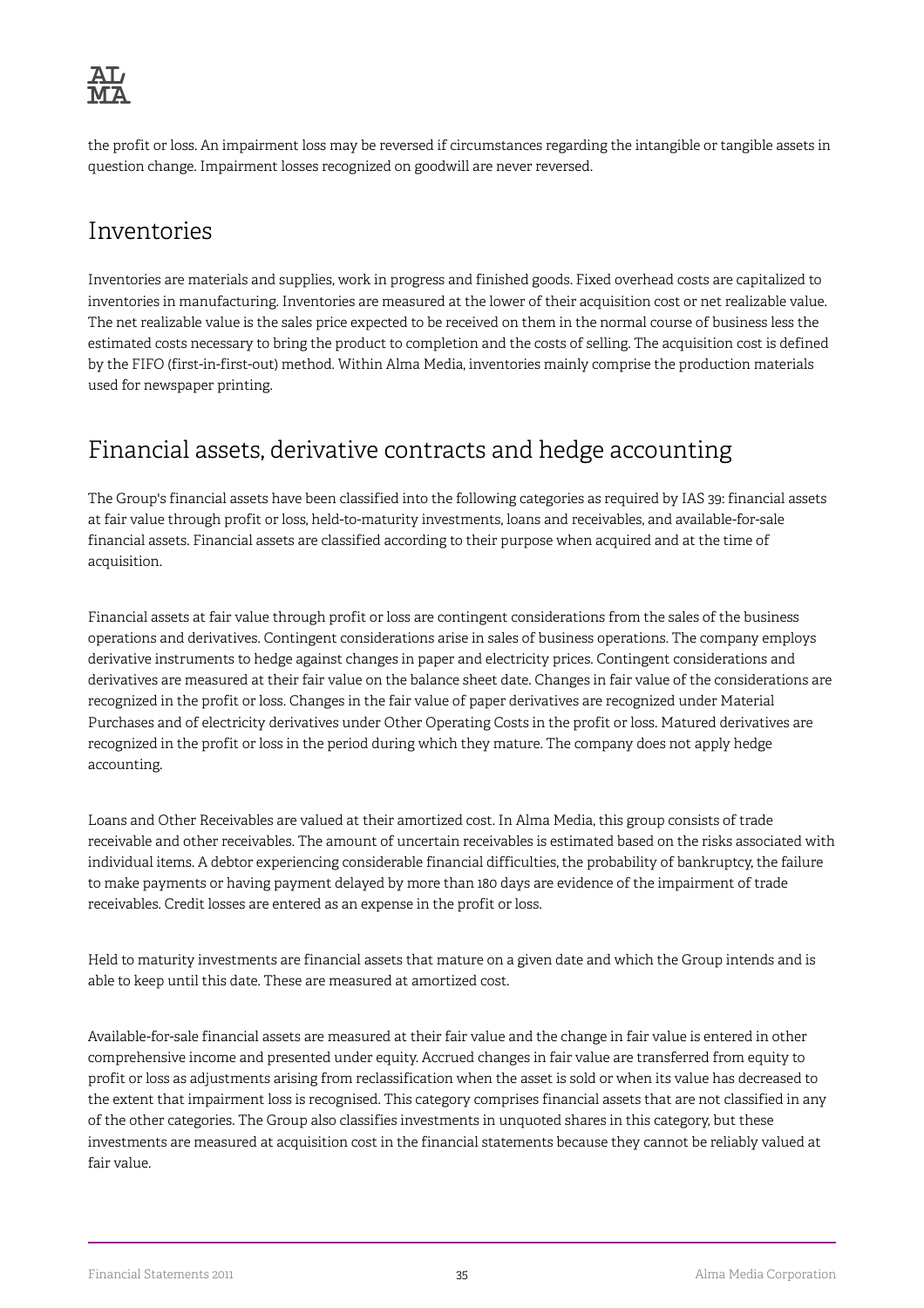

Cash and cash equivalents consist of cash, demand and time deposits, and other short-term highly liquid investments.

The transaction date is generally used when recognizing financial assets. Financial assets are derecognized from the balance sheet when the Group has lost the contractual right to the cash flows or when the Group has transferred a substantial portion of the risks and income to an external party.

On the final day of each reporting period, the Group evaluates whether there is objective evidence of impairment with regard to an individual financial asset or a group of financial assets.

# Financial liabilities and borrowing costs

Contingent considerations arising from the business acquisitions are classified as financial liabilities through profit or loss. They are recognized at fair value in the balance sheet and the change in fair value is recognized in the financial items through profit or loss.

Other financial liabilities are initially recognized in the balance sheet at fair value. Later all the other financial liabilities are measured at amortized cost. Financial liabilities are included in current and long-term liabilities and can be interest-bearing or non-interest bearing.

Costs arising from interest-bearing liabilities are expensed in the period in which they arise. The Group has not capitalized its borrowing costs because the Group does not incur borrowing costs on the purchase, building or manufacturing of an asset in the manner specified in IAS 23.

# Provisions and contingent liabilities

Provisions are recognized when the Group has a present legal or constructive obligation as a result of past events, and when it is probable that an outflow of resources will be required to settle the obligation and a reliable estimate of the amount of the obligation can be made. Provisions are measured at the present value of the costs required to fulfill the obligation. The provision is discounted if the time-value of the money is significant with respect to the size of the provision. Examples of provisions entered by Alma Media are rental expenses on vacant office premises (lossmaking agreements), provisions to cover restructuring costs, and pension obligation provisions on unemployment pension insurance.

A restructuring provision is entered when the Group has prepared and started to put into effect a detailed restructuring plan or has informed those affected by the restructuring of the key aspects of the plan. No provisions are entered for expenses related to the Group's regular operations.

A provision is entered on loss-making agreements when the immediate costs required to fulfill the obligation exceed the benefits available from the agreement. A restructuring provision is entered when the Group has prepared and started to put into effect a detailed restructuring plan or has informed employees about this.

The Group prepares monthly and quarterly estimates on the adequacy of the provisions, and the amounts are adjusted based on actual expenses and changes in estimates.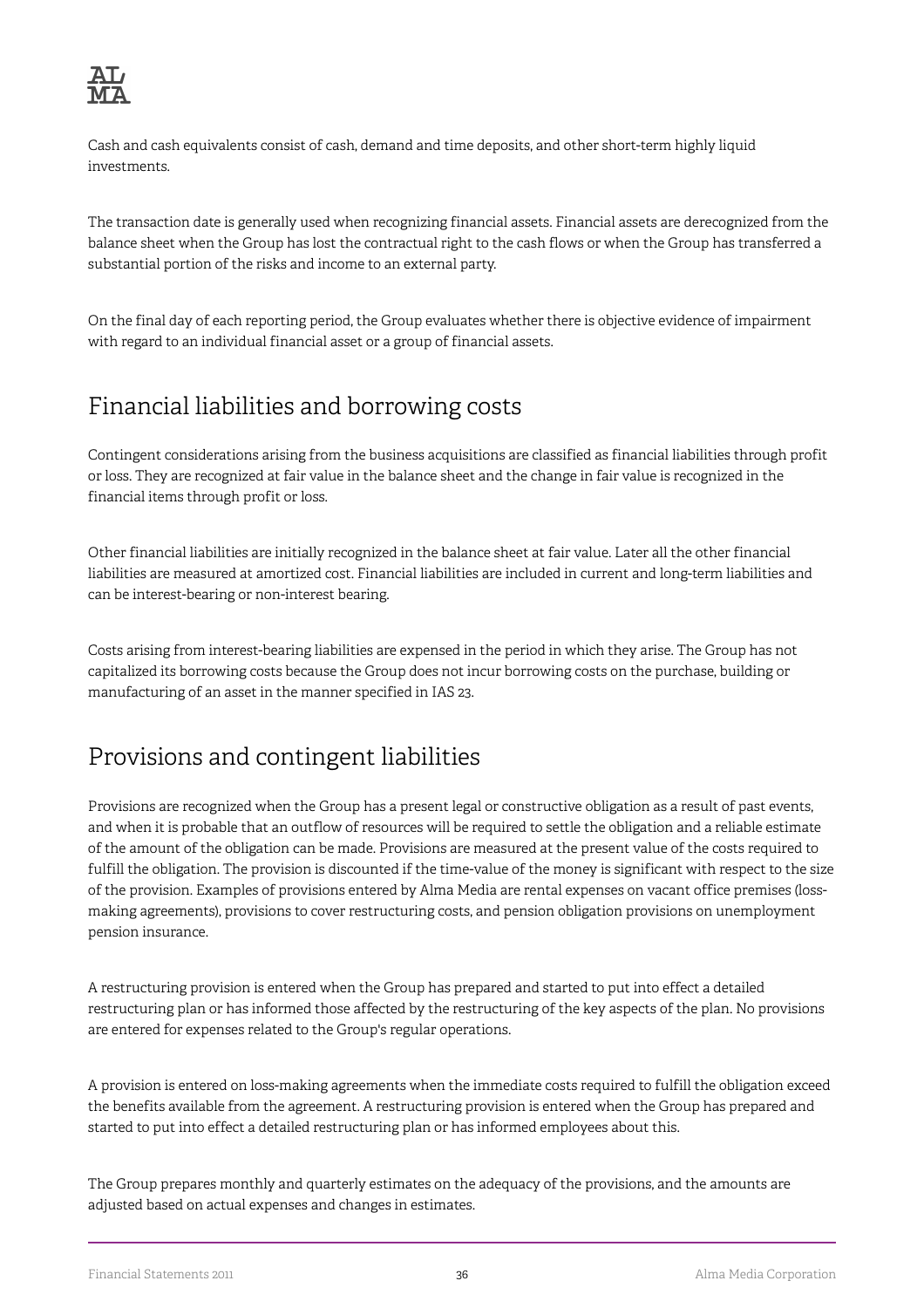

A contingent liability is a possible obligation that arises from past events and whose existence will be confirmed only by the occurrence or non-occurrence of one or more uncertain future events that are not within the Group's control. A contingent liability can also be a present obligation that is not recognised because it is not probable that the payment obligation will be realised, or the amount of the obligation cannot be measured with sufficient reliability. Contingent liabilities are presented in the notes to the financial statements.

# Operating profit

IAS 1 Presentation of Financial Statements does not include a definition of operating profit. The operating profit is the net amount formed when other operating profit is added to net sales, and the following items are then subtracted from the total: material and service procurement costs adjusted for the change in inventories of finished and unfinished products; the costs arising from employee benefits; depreciation, amortization and impairment costs; and other operating expenses. All other items in the profit or loss not mentioned above are shown under operating profit. Exchange rate differences and changes in the fair value of financial assets and liabilities at fair value through profit or loss are included in operating profit if they arise on items related to the company's normal business operations; otherwise they are recognized in financial items.

# Segment reporting and its accounting principles

In its financial statements, Alma Media Group reports the Newspapers, Kauppalehti Group and Marketplaces segments. The printing and distribution operations and parent company's operations are reported in Other Operations.

Alma Media Group's geographical segments cannot be distinguished and therefore segment reporting is restricted to the business segments listed above. The segment information is based on Group management internal reporting in which the valuation of assets and liabilities is based on IFRS standards.

# Non-recurring items

Non-recurring items are income or expense arising from non-recurring or rear events. Gains or losses from the sale of business operations or assets, gains or losses from discontinuing or restructuring business operations as well as impairment losses of goodwill and other assets are recognized as non-recurring items. Non-recurring items are recognized within the corresponding income or expense group. Non-recurring items are described in the Report by the Board of Directors.

# Accounting principles requiring management's judgement and key sources of estimation uncertainty

The preparation of the consolidated financial statements in conformity with IFRS requires management to make estimates and assumptions which may differ from actual results in the future. Management is also required to use its discretion as to the application of the accounting principles used to prepare the statements. The estimates are based on management's best understanding on the balance sheet date. Any changes to these estimates and assumptions are entered in the accounts for the period in which the estimates or assumptions are adjusted and for all periods thereafter.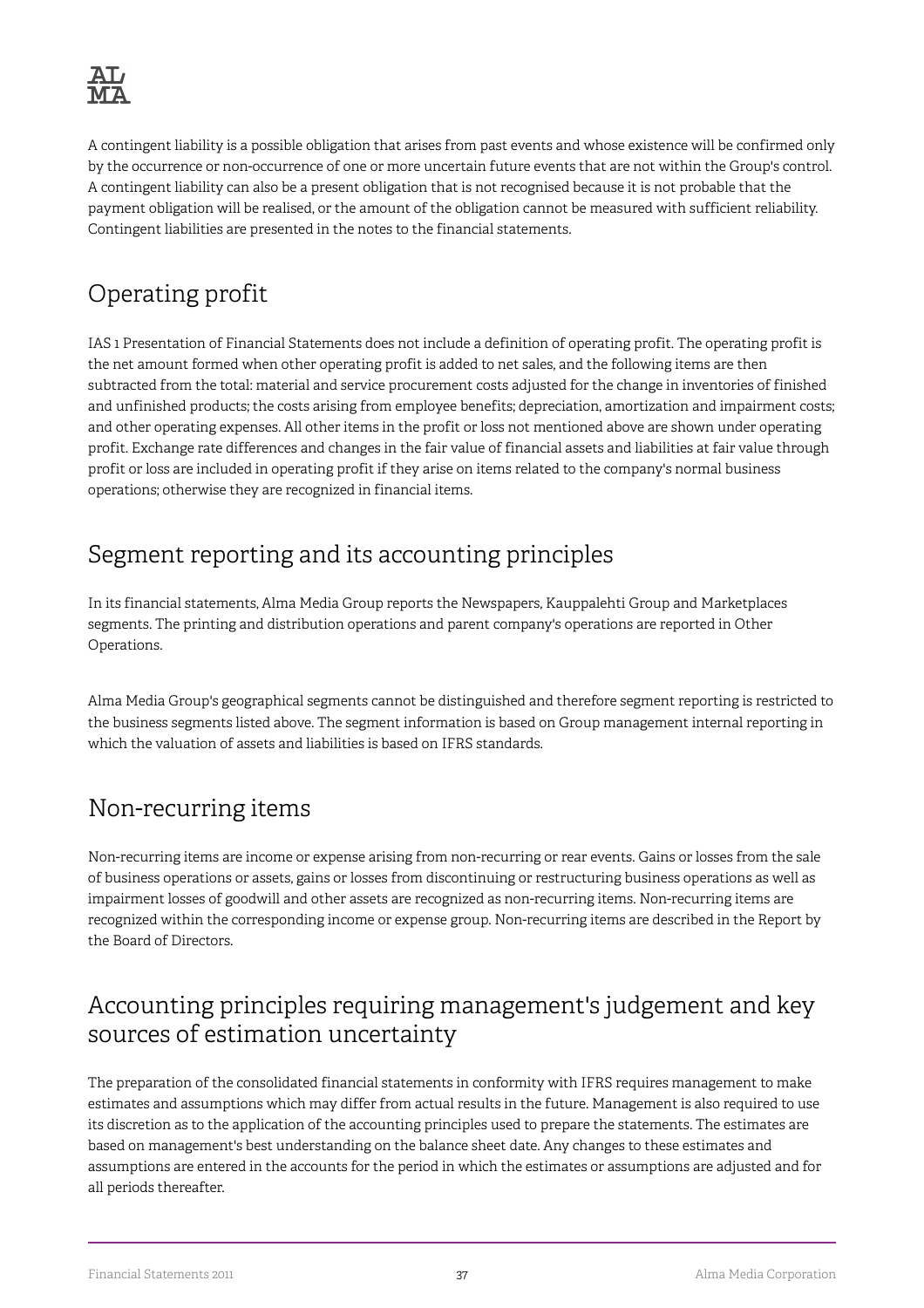

### Accounting principles requiring management's judgement:

Operating leases: The Group has significant lease agreements for its business premises. Based on assessment of the terms of the agreements, the Group has determined that it does not bear any significant rewards and risks incidental to the ownership of the premises and therefore the agreements are by nature operating lease agreements.

### Key sources of estimation uncertainty:

The determination of the fair value of intangible assets in conjunction with business combinations is based on the management's estimate of the cash flows related to the assets in question. The determination of the fair value of liabilities related to contingent considerations arising from business combinations are based on the management's estimate. The key variables in the change in fair value of contingent considerations are estimates of future operating profit.

### Impairment tests:

The Group tests goodwill and intangible assets with an indefinite useful life for impairment annually and reviews any indications of impairment in the manner described above. The amounts recoverable from cash-generating units are recognized based on calculations of their fair value. The preparation of these calculations requires the use of estimates. The estimates and assumptions used to test major goodwill items for impairment, and the sensitivity of changes in these factors with respect to goodwill testing is described in more detail in the note which specifies goodwill.

#### Useful lives:

Estimating useful lives used to calculate depreciation and amortization also requires management to estimate the useful lives of these assets. The useful lives used for each type of asset are listed above under Property, Plant and Equipment and Intangible Assets.

### Other estimates:

Other management estimates relate mainly to other assets, such as the current nature of receivables and capitalized R&D costs, to tax risks, to determining pension obligations, to the utilization of tax assets against future taxable income.

# Events subsequent to the closing of the accounts

The period during which matters affecting the financial statements are taken into account is the period from the closing of the accounts to the release of the statements. The release date is the day on which the Financial Statements Bulletin will be published. Events occurring during the period referred to above are examined to determine whether they do or do not make it necessary to correct the information in the financial statements.

Information in the financial statements is corrected in the case of events that provide additional insight into the situation prevailing on the balance sheet date. Events of this nature include, for example, information received after the closing of the accounts indicating that the value of an asset had been reduced on the balance sheet date.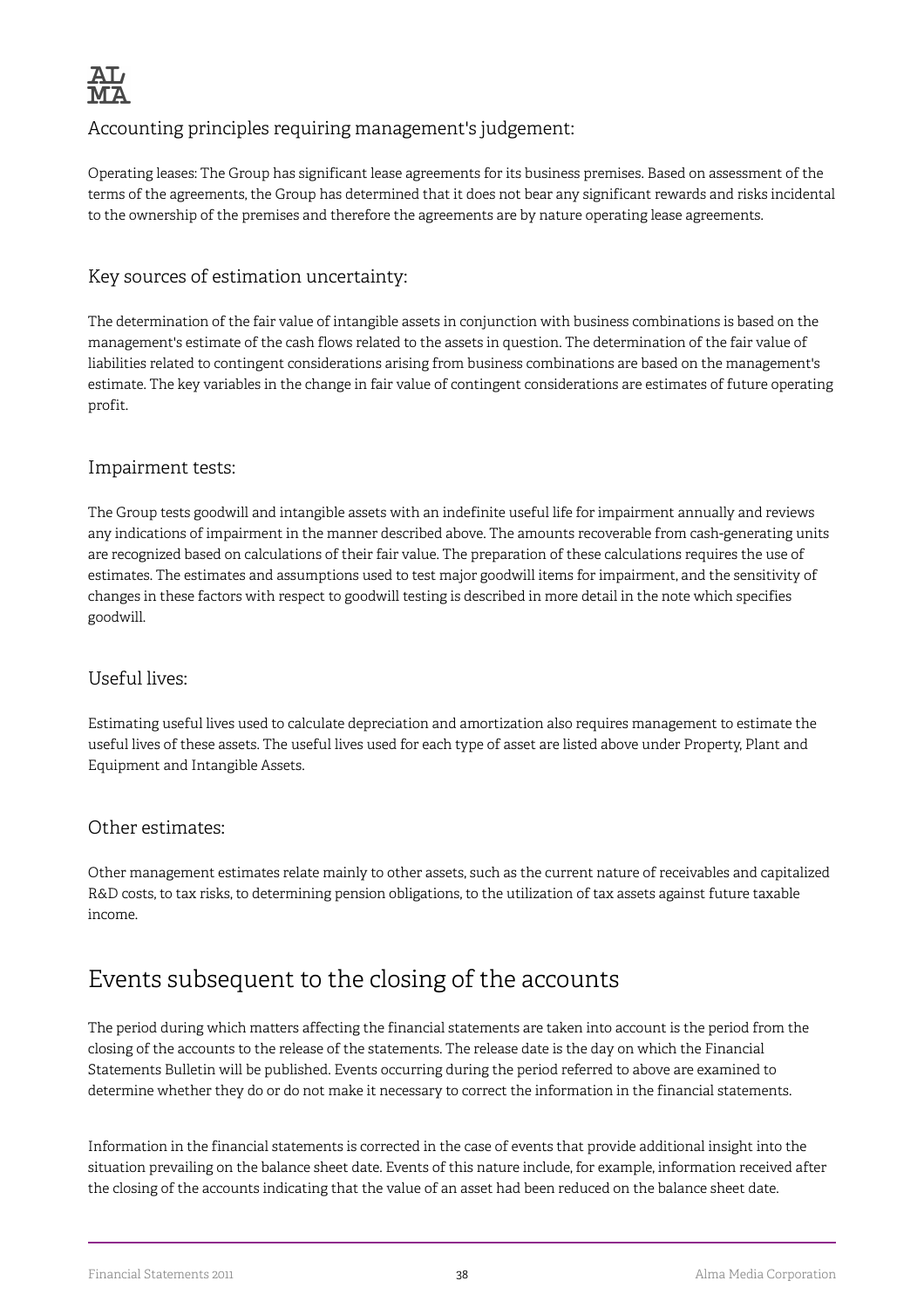

# Application of new but not yet adopted standards

The following new standards and interpretations will be applied in the Group in future periods:

### IFRS 7 Financial Instruments: Disclosures (amendment, effective for financial periods beginning on or after 1 July 2011)

The amendment will increase the transparency of disclosures of transfers of financial assets and enables users of the financial statements to evaluate the risks associated with transfers of financial assets and the effects of the risks on the entity's financial position, particularly with regard to the securitisation of financial assets. The amendment has not yet been approved for application within the EU.

### IAS 12 Income Taxes (amendment, effective for financial periods beginning on or after 1 January 2012)

Previously, IAS 12 required an entity to evaluate what proportion of the carrying amount of an asset recognised at fair value on the balance sheet will be recovered through use (e.g. rental revenue) and what proportion through sale. The amendment introduces a presumption that recovery of the carrying amount will normally happen through sale. The presumption applies to deferred taxes arising from investment properties, property, plant and equipment and intangible assets that are measured using the fair value or revaluation model. The amendment has not yet been approved for application within the EU.

### IAS 1 Presentation of Financial Statements (amendment, effective for financial periods beginning on or after 1 July 2012)

The most significant change concerns the grouping of other comprehensive income items based on whether they are potentially reclassifiable to profit or loss at a later date, subject to certain conditions being met. The amendment has not yet been approved for application within the EU.

### IAS 19 Employee Benefits (amendment, effective for financial periods beginning on or after 1 January 2013)

The amendment requires immediate recognition of actuarial gains and losses in other comprehensive income items, discontinuing the use of the corridor method and measuring finance cost based on net interest. The amendment has not yet been approved for application within the EU.

### IFRS 9 Financial Instruments (effective date to be confirmed)

IFRS 9 is the first phase of a broader project to replace IAS 39 with a new standard. The new standard retains the existing valuation methods but simplifies them. Based on the valuation method used, financial assets are divided into two main classes: those measured at amortised cost and those measured at fair value. The classification depends on the entity's business model and the contractual cash flow characteristics of the financial assets. The IAS 39 provisions on impairment and hedge accounting will remain effective. The new standard does not change the recognition and measurement of financial liabilities, with the exception of financial liabilities to which the fair value option is applied. The standard has not yet been approved for application within the EU.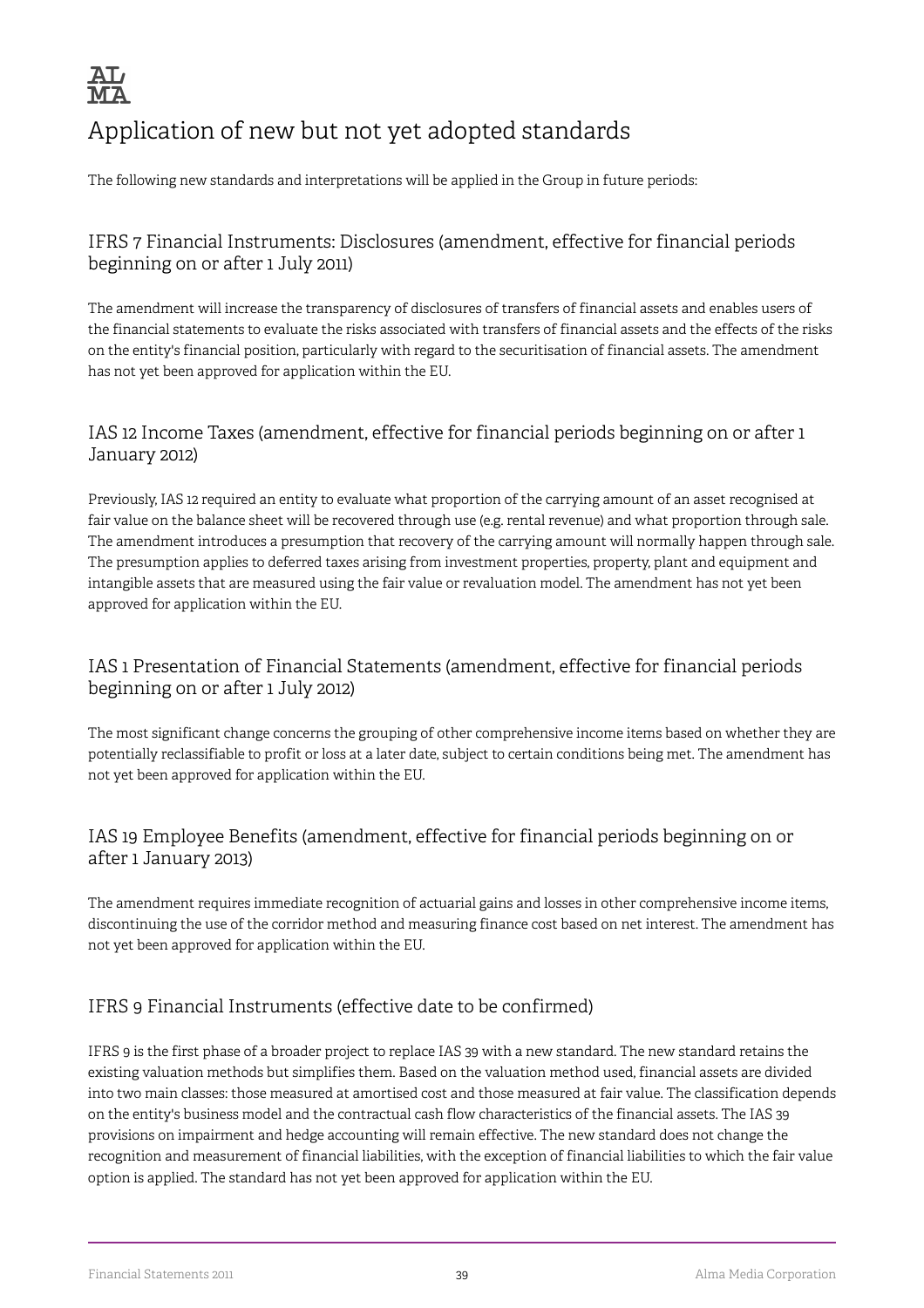

### IFRS 10 Consolidated Financial Statements (effective for financial periods beginning on or after 1 January 2013)

In line with existing principles, the standard establishes control as the basis for consolidation. The standard also sets out how to apply the principle of control to identify whether an investor controls an investee. The standard has not yet been approved for application within the EU.

### IFRS 11 Joint Arrangements (effective for financial periods beginning on or after 1 January 2013)

The standard emphasises the importance of the rights and obligations arising from joint arrangements in accounting rather than the legal structure of such arrangements. There are two types of joint arrangements: joint operations and joint ventures. The standard also requires the equity method to be used in reporting on joint ventures in place of the previously allowed proportionate consolidation method. The standard has not yet been approved for application within the EU.

### IFRS 12 Disclosure of Interests in Other Entities (effective for financial periods beginning on or after 1 July 2013)

The standard covers the disclosure of information regarding interests in other entities, including subsidiaries, joint arrangements, special purpose entities and unconsolidated structured entities. The standard has not yet been approved for application within the EU.

### IFRS 13 Fair Value Measurement (effective for financial periods beginning on or after 1 January 2013)

The purpose of the standard is to increase consistency and reduce complexity by providing an exact definition of fair value and setting out in a single standard the requirements for measuring fair value and making related disclosures. The standard does not extend the use of fair value, but provides a framework for situations where another standard requires or permits fair value measurements. The standard has not yet been approved for application within the EU.

### IAS 28 Investments in Associates and Joint Ventures (revised, effective for financial periods beginning on or after 1 January 2013)

The revised standard sets out requirements for using the equity method of accounting for associates and joint ventures as a result of the publication of IFRS 11. The standard has not yet been approved for application within the EU.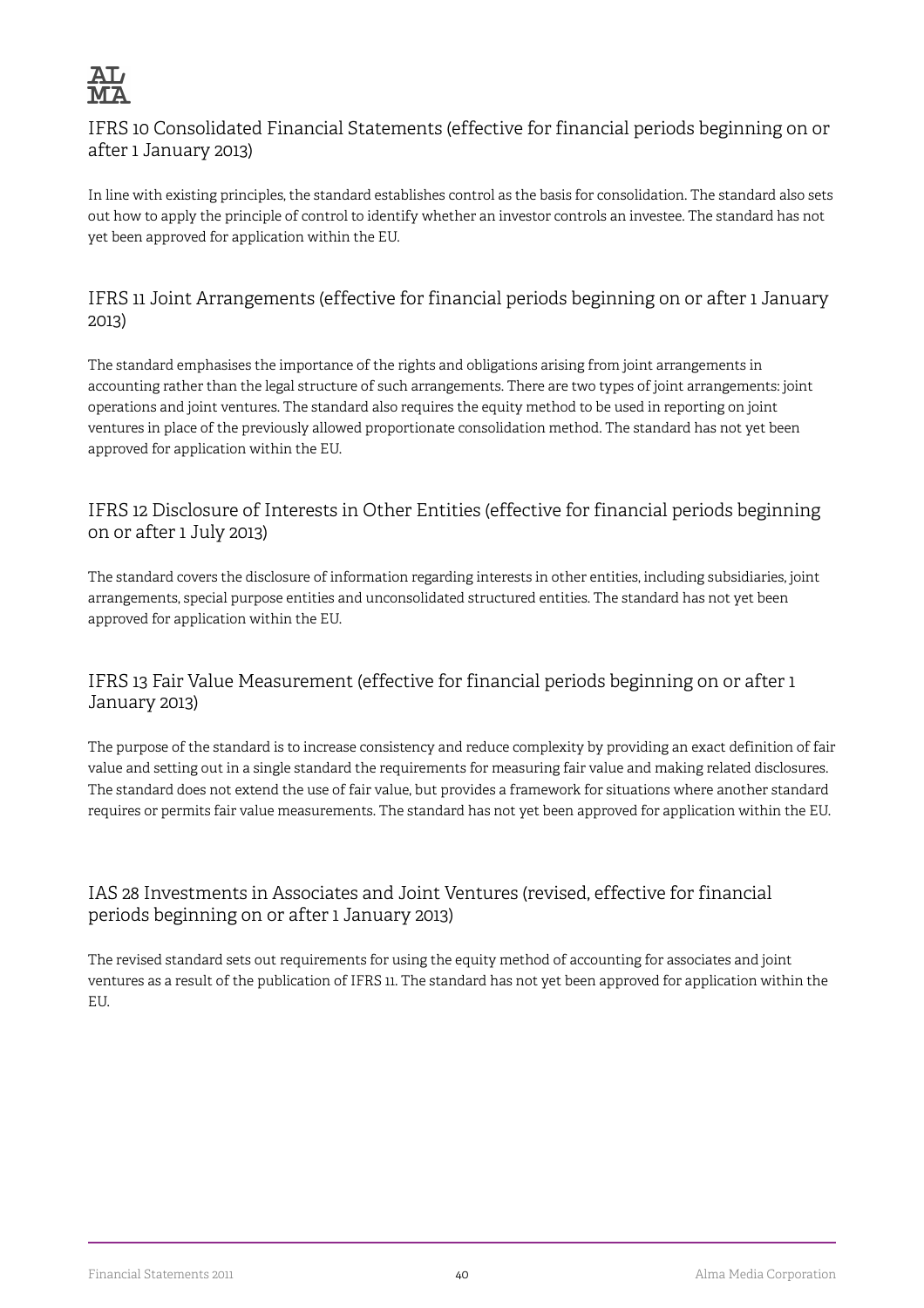

# Notes to the Consolidated Financial Statements

**M€**

#### **1. SEGMENT INFORMATION**

Alma Media Group has four reporting segments: Newspapers, the Kauppalehti Group, Marketplaces and Other Operations. The segment information provided by the Group is based on internal management reporting, applying the IFRS standards.

Alma Media Group has defined eight operating segments: Aamulehti, Iltalehti, Pohjois-Suomen Media, Satakunnan Kansa, Suomen Paikallissanomat, Kauppalehti Group, Marketplaces and other operations. Newspapers have been consolidated segment of similar products and services that are produced by operating segments into one reportable segment, due to their ecomonic performance economic characteristics are similar.

The Newspapers segment reports the publishing activities of 34 newspapers. The largest of them are the regional paper Aamulehti and the daily afternoon paper Iltalehti. Kauppalehti Group specialises in providing business and financial information. Its best known title is Finland's leading business media Kauppalehti. The group also includes customer and media communications solutions for generating Alma 360 Customer Media -Group (previously known as Alma Lehdentekijät, Suomen Business Viestintä as well as TTNK Helsinki) and a news agency operating in the Baltic countries BNS. Marketplaces segment includes digital classified services at home and abroad as well as their support of the printing industry. The inter-segment transfer is based on market prices. Other Operations segment includes printing and distribution unit and the parent company's operations.

The segments' assets and liabilities are items used by the respective segments in their business operations. Nonallocated items mainly include tax and financial items.

Geographical segments cannot be distinguished within the Group (Alma Media chiefly operates in one geographical segment), which is why segment reporting comprises only the business segments listed above. The following table shows the geographical breakdown of the Group's revenue in 2011 and 2010.

|                      |         | Share    |       |          |  |  |
|----------------------|---------|----------|-------|----------|--|--|
| M€                   | 2011    | of total | 2010  | of total |  |  |
|                      |         |          |       |          |  |  |
| Finland              | 301.8   | 95.4     | 298.4 | 95.8     |  |  |
| Rest of EU countries | 13.3    | 4.2      | 12.1  | 3.9      |  |  |
| Other countries      | $1.1\,$ | 0.4      | 0.8   | 0.3      |  |  |
| Total                | 316.2   | 100.0    | 311.4 | 100.0    |  |  |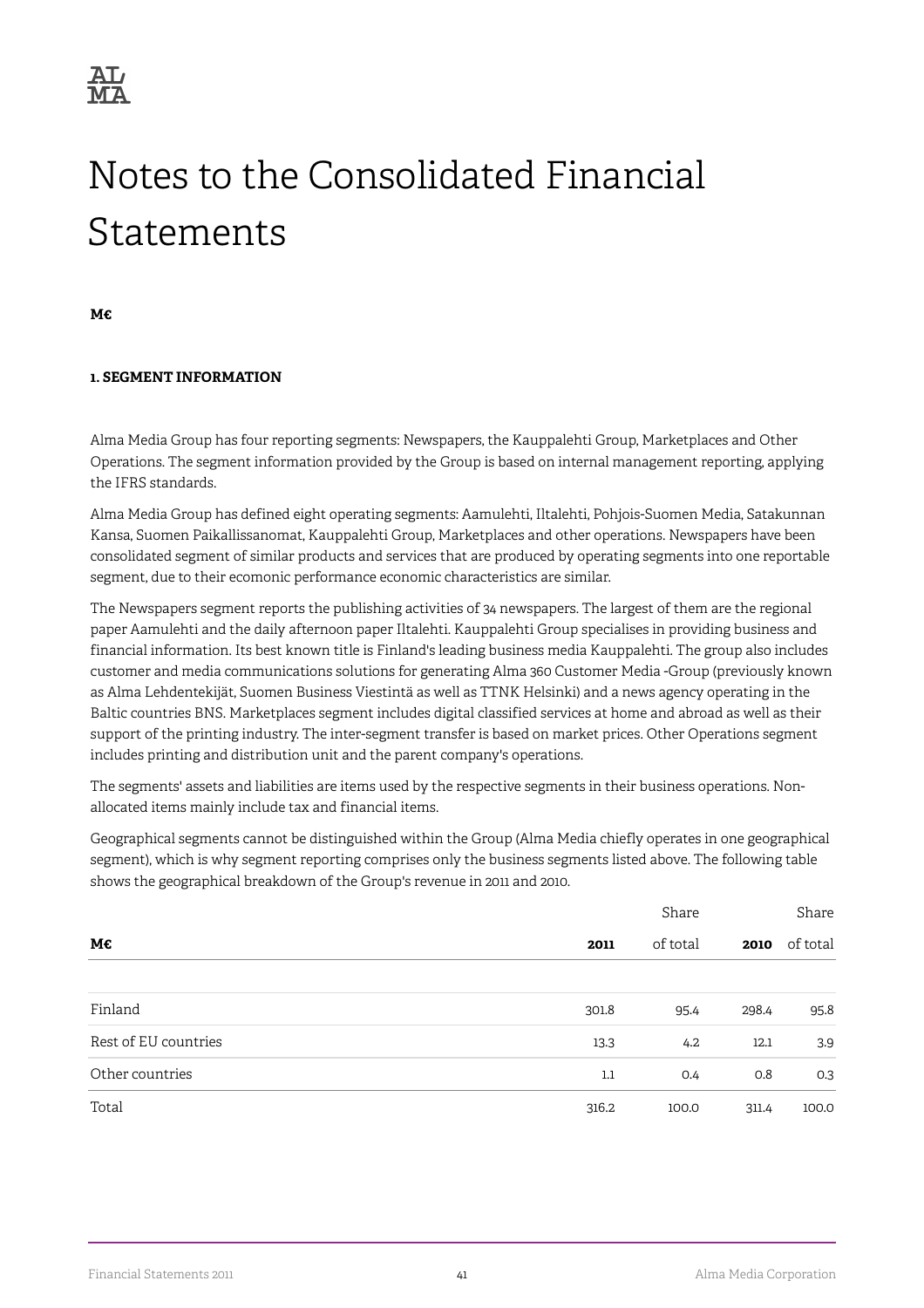**REVENUE**

### **Non-**

**allocated**

**items**

**and**

|                       | News-  | Kauppalehti | Market | <b>Others</b> | <b>Segments</b> | elimi-  | Group |
|-----------------------|--------|-------------|--------|---------------|-----------------|---------|-------|
| М€                    | papers | Group       | places |               | total           | nations |       |
| Financial year 2011   |        |             |        |               |                 |         |       |
| Revenue               |        |             |        |               |                 |         |       |
| External revenue      | 217.3  | 55.9        | 37.5   | 5.6           | 316.2           |         | 316.2 |
| Inter-segment revenue | 4.2    | 0.8         | $-0.5$ | 75.9          | 80.4            | $-80.4$ | 0.0   |
| Revenue, total        | 221.5  | 56.7        | 37.0   | 81.5          | 396.6           | $-80.4$ | 316.2 |
| Financial year 2010   |        |             |        |               |                 |         |       |
| Revenue               |        |             |        |               |                 |         |       |
| External revenue      | 215.1  | 57.2        | 32.3   | 6.7           | 311.4           |         | 311.4 |
| Inter-segment revenue | 4.1    | 0.7         | $-0.3$ | 71.9          | 76.4            | -76.4   | 0.0   |
| Revenue, total        | 219.3  | 57.9        | 32.1   | 78.5          | 387.8           | $-76.4$ | 311.4 |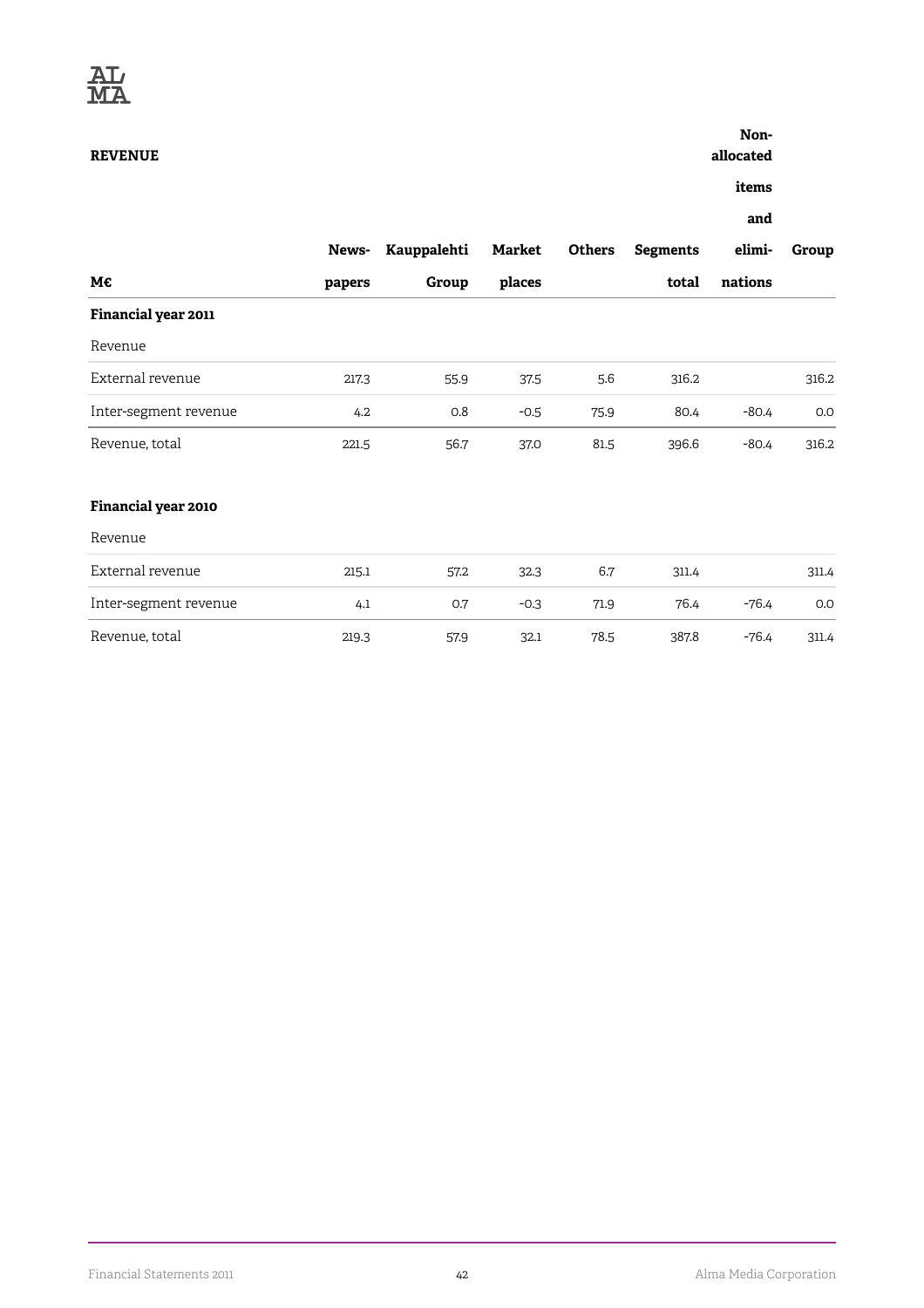

#### **PROFIT FOR THE PERIOD**

**allocated**

**items**

|                                         | News-  | Kauppalehti | <b>Market</b> | <b>Others</b> | <b>Segments</b> | elimi-  | Group   |
|-----------------------------------------|--------|-------------|---------------|---------------|-----------------|---------|---------|
| М€                                      | papers | Group       | places        |               | total           | nations |         |
| Financial year 2011                     |        |             |               |               |                 |         |         |
| Operating income                        | 30.2   | 7.4         | 5.8           | $-1.4$        | 42.0            |         | 42.0    |
| Share of results in assoc. Companies    |        | 1.8         | $-0.1$        | 0.9           | 2.5             |         | 2.5     |
| Net finance expenses                    | 0.4    | $-1.1$      | $-1.3$        | $-0.4$        | $-2.5$          |         | $-2.5$  |
| <b>Income before tax</b>                | 30.5   | 8.0         | 4.4           | $-0.9$        | 42.0            | 0.0     | 42.0    |
| Income tax                              |        |             |               |               |                 | $-11.2$ | $-11.2$ |
| Profit for the period                   | 30.5   | 8.0         | 4.4           | $-0.9$        | 42.0            | $-11.2$ | 30.8    |
| Financial year 2010                     |        |             |               |               |                 |         |         |
| Operating income                        | 32.9   | 8.2         | 0.4           | 1.9           | 43.4            |         | 43.4    |
| Share of results in assoc.<br>companies | 0.1    |             | $-0.1$        | 0.6           | 0.7             |         | 0.7     |
| Net finance expenses                    |        | $-0.8$      | 1.0           | 0.7           | 0.9             |         | 0.9     |
| Income before tax                       | 33.0   | 7.4         | 1.3           | 3.3           | 45.0            | 0.0     | 45.0    |
| Income tax                              |        |             |               |               |                 | $-11.8$ | $-11.8$ |
| Profit for the period                   | 33.0   | 7.4         | 1.3           | 3.3           | 45.0            | $-11.8$ | 33.2    |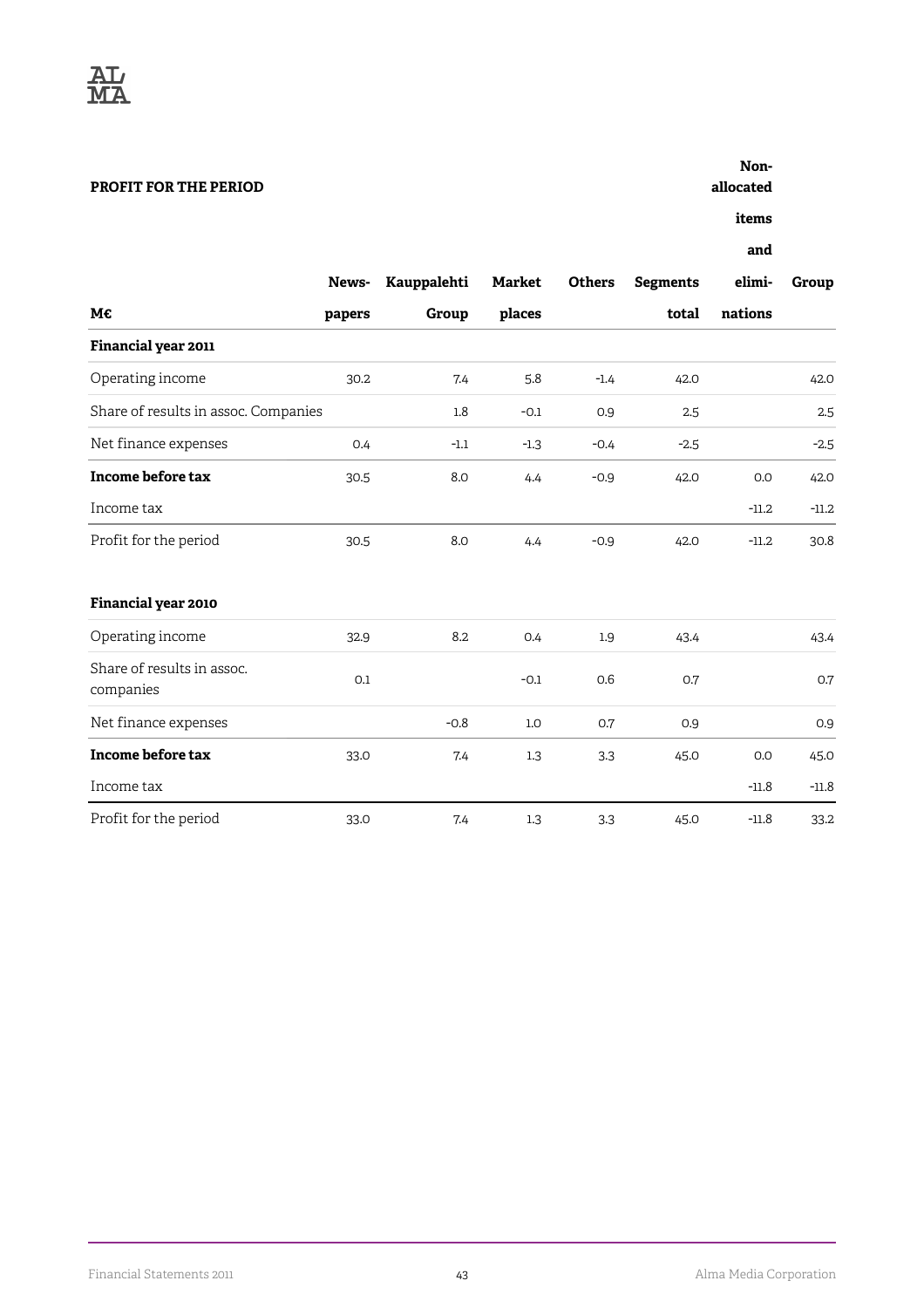

#### **ASSETS AND LIABILITIES**

**Nonallocated**

**items**

**and**

|                                    | News-   | Kauppalehti | <b>Market</b> | <b>Others</b> | <b>Segments</b> | elimi-  | Group    |
|------------------------------------|---------|-------------|---------------|---------------|-----------------|---------|----------|
| М€                                 | papers  | Group       | places        |               | total           | nations |          |
| Financial year 2011                |         |             |               |               |                 |         |          |
| Segment assets                     | 44.0    | 14.2        | 20.6          | 15.7          | 94.5            |         | 94.5     |
| Investments in assoc.<br>companies | $1.5\,$ | 26.6        | $-0.2$        | 7.0           | 35.0            |         | 35.0     |
| Non-allocated assets               |         |             |               |               |                 | 68.5    | 68.5     |
|                                    | 45.5    | 40.8        | 20.4          | 22.7          | 129.4           | 68.5    | 198.0    |
| Segment liabilities                | 39.3    | 11.0        | 6.8           | 14.9          | 72.0            |         | 72.0     |
| Non-allocated liabilities          |         |             |               |               |                 | 29.2    | 29.2     |
|                                    | 39.3    | $11.0\,$    | 6.8           | 14.9          | 72.0            | 29.2    | 101.2    |
| Total                              | 6.2     | 29.8        | 13.6          | 7.8           | 57.4            | 39.3    | 96.7     |
| Financial year 2010                |         |             |               |               |                 |         |          |
| Segment assets                     | 44.7    | 16.2        | 21.7          | 21.6          | 104.1           |         | 104.1    |
| Investments in assoc.<br>companies | $1.7\,$ | 25.1        | $-0.1$        | 6.9           | 33.6            |         | 33.6     |
| Non-allocated assets               |         |             |               |               |                 | 46.7    | 46.7     |
|                                    | 46.3    | 41.3        | 21.7          | 28.5          | 137.8           | 46.7    | 184.5    |
| Segment liabilities                | 27.4    | 10.4        | $7.7\,$       | 14.3          | 59.7            |         | 59.7     |
| Non-allocated liabilities          |         |             |               |               |                 | 10.0    | $10.0\,$ |
|                                    | 27.4    | 10.4        | $7.7\,$       | 14.3          | 59.7            | 10.0    | 69.7     |
| Total                              | 19.0    | 30.9        | 14.0          | 14.1          | 78.0            | 36.7    | 114.8    |

Assets not allocated to the segments are financial assets and tax receivables.

Liabilities not allocated to the segments are financial and tax liabilities.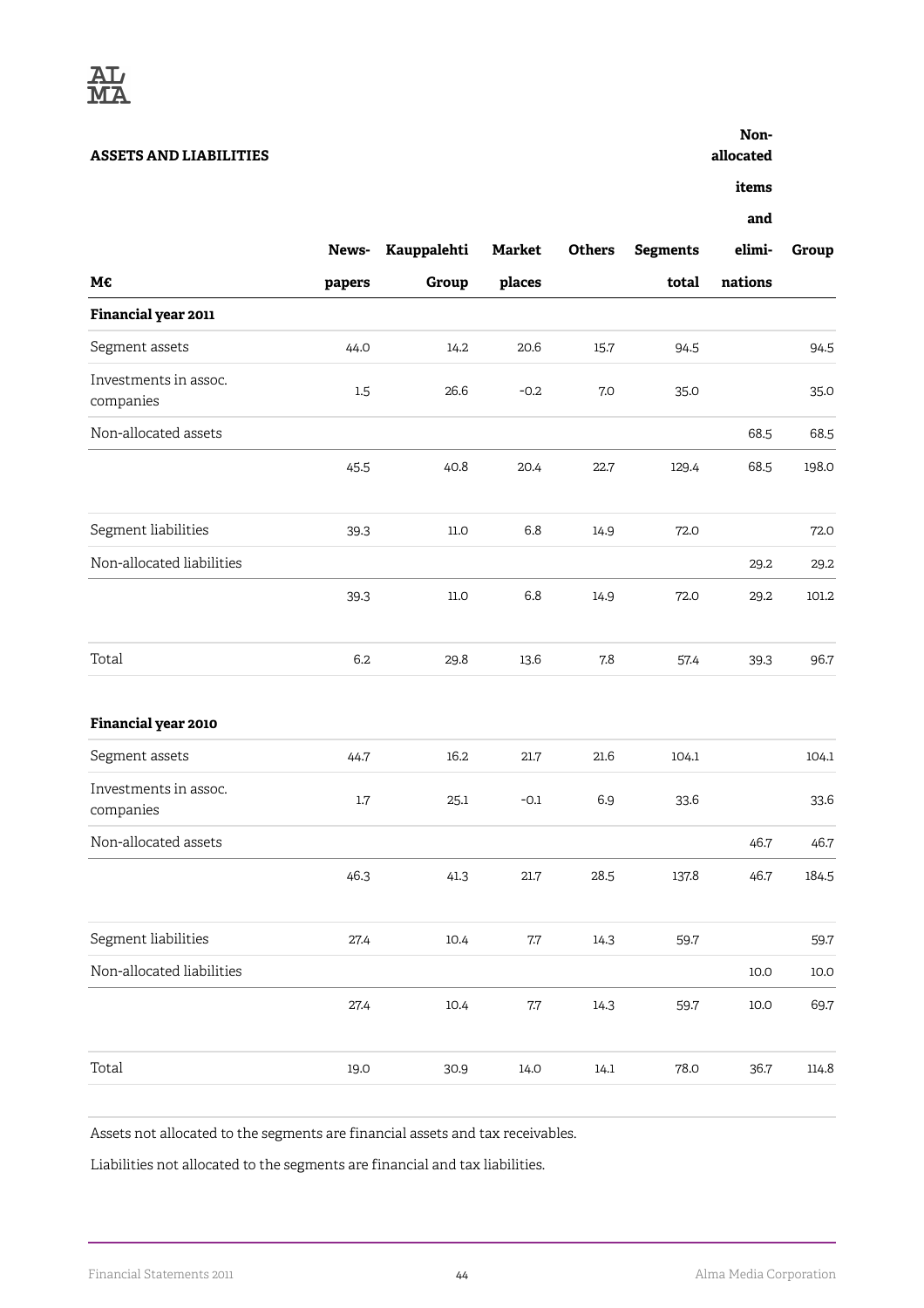

#### **OTHER DISCLOSURES**

**allocated**

**items**

|                                                                                 | News-  | Kauppalehti | Market | <b>Others</b>    | <b>Segments</b> | elimi-  | Group  |
|---------------------------------------------------------------------------------|--------|-------------|--------|------------------|-----------------|---------|--------|
| М€                                                                              | papers | Group       | places |                  | total           | nations |        |
| Financial year 2011                                                             |        |             |        |                  |                 |         |        |
| Investments                                                                     | 2.5    | 0.6         | 2.0    | $1.2\phantom{0}$ | 6.3             |         | 6.3    |
| Depreciation and<br>amortisation                                                | 1.7    | 0.9         | 1.2    | 5.3              | 9.0             |         | 9.0    |
| Other expenses not requiring<br>payment transaction, other<br>than depreciation | 0.1    | 0.0         | $-1.6$ | $-0.4$           | $-1.8$          |         | $-1.8$ |
| Impairments                                                                     | 0.2    | 0.0         | 0.0    | 0.0              | 0.2             |         | 0.2    |

#### **Financial year 2010**

| Investments                                                                     | 4.0    | 1.4 | 5.6              | 1.8 | 12.9   |        | 12.9   |
|---------------------------------------------------------------------------------|--------|-----|------------------|-----|--------|--------|--------|
| Depreciation and<br>amortisation                                                | 1.8    | 0.8 | $1.5\phantom{0}$ | 5.4 | 9.5    |        | 9.5    |
| Other expenses not requiring<br>payment transaction, other<br>than depreciation | $-0.6$ | 0.7 | $-0.9$           |     | $-0.9$ | $-0.1$ | $-1.0$ |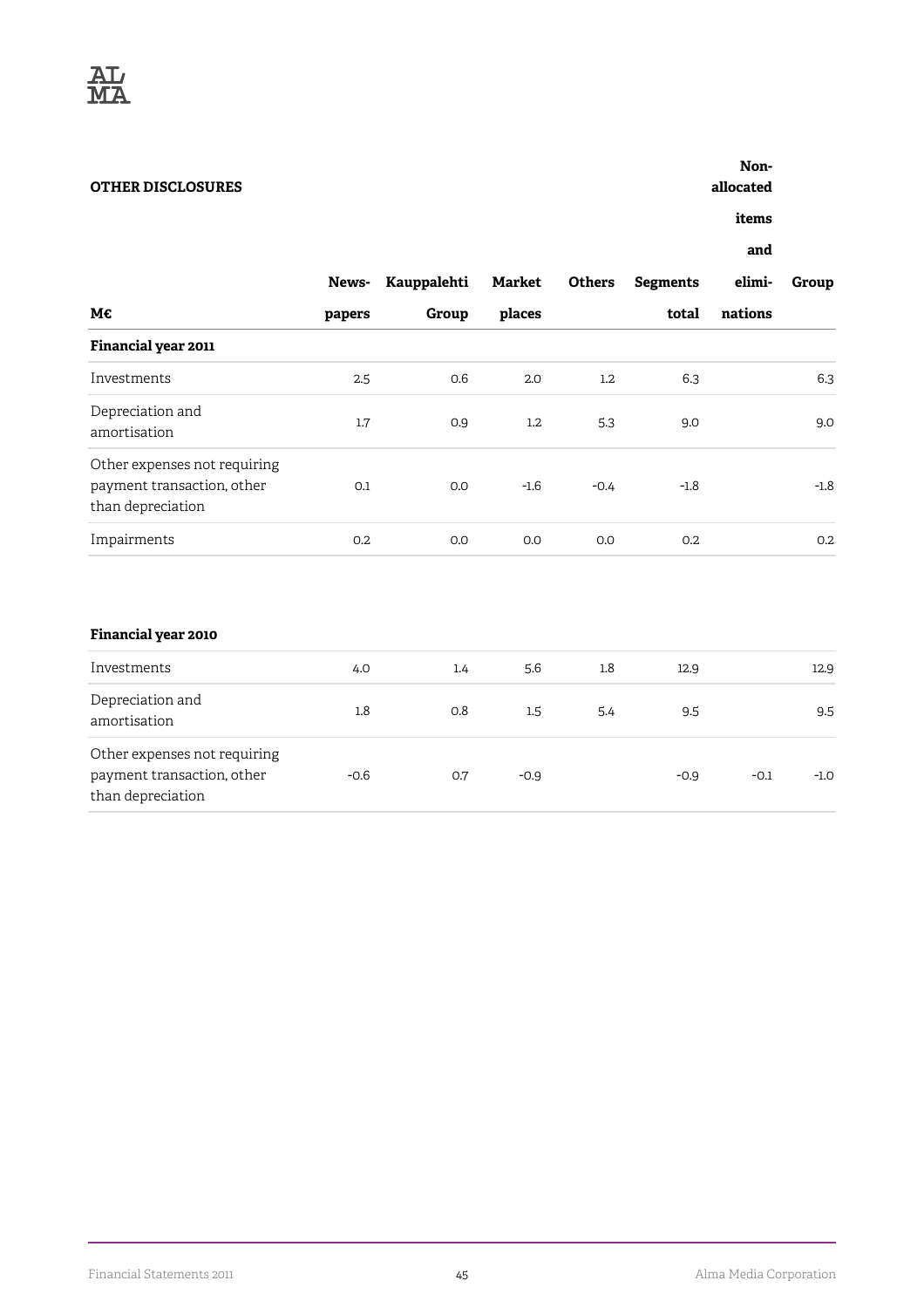

#### **2. BUSINESS COMBINATIONS**

#### **Acquisitions in 2011**

Alma Media acquired the majority (51%) of Mascus A/S in Denmark, which was previously reported as joint venture company.

#### **Acquisitions in 2010**

The Group acquired five business operations during 2010. These are listed by segment as follows:

|                                     | <b>Business line</b>               | <b>Acquired on</b> | Ownership % |
|-------------------------------------|------------------------------------|--------------------|-------------|
| Marketplaces segment                |                                    |                    |             |
| Marknadspriser i Sverige AB, Ruotsi | Online advertising                 | March 1, 2010      | 60 %        |
|                                     |                                    |                    |             |
| Newspapers segment                  |                                    |                    |             |
| Tyrvään Sanomat                     | Local newspaper                    | April 16, 2010     | 100 %       |
| Kotikokki.net                       | Online advertising                 | June 1, 2010       | 65 %        |
| Alma Intermedia                     | Online advertising                 | October 1, 2010    | 100 %       |
|                                     |                                    |                    |             |
| Kauppalehti Group                   |                                    |                    |             |
| TTNK-Helsinki Oy                    | Digital marketing<br>communication | November 1, 2010   | 100 %       |
|                                     |                                    |                    |             |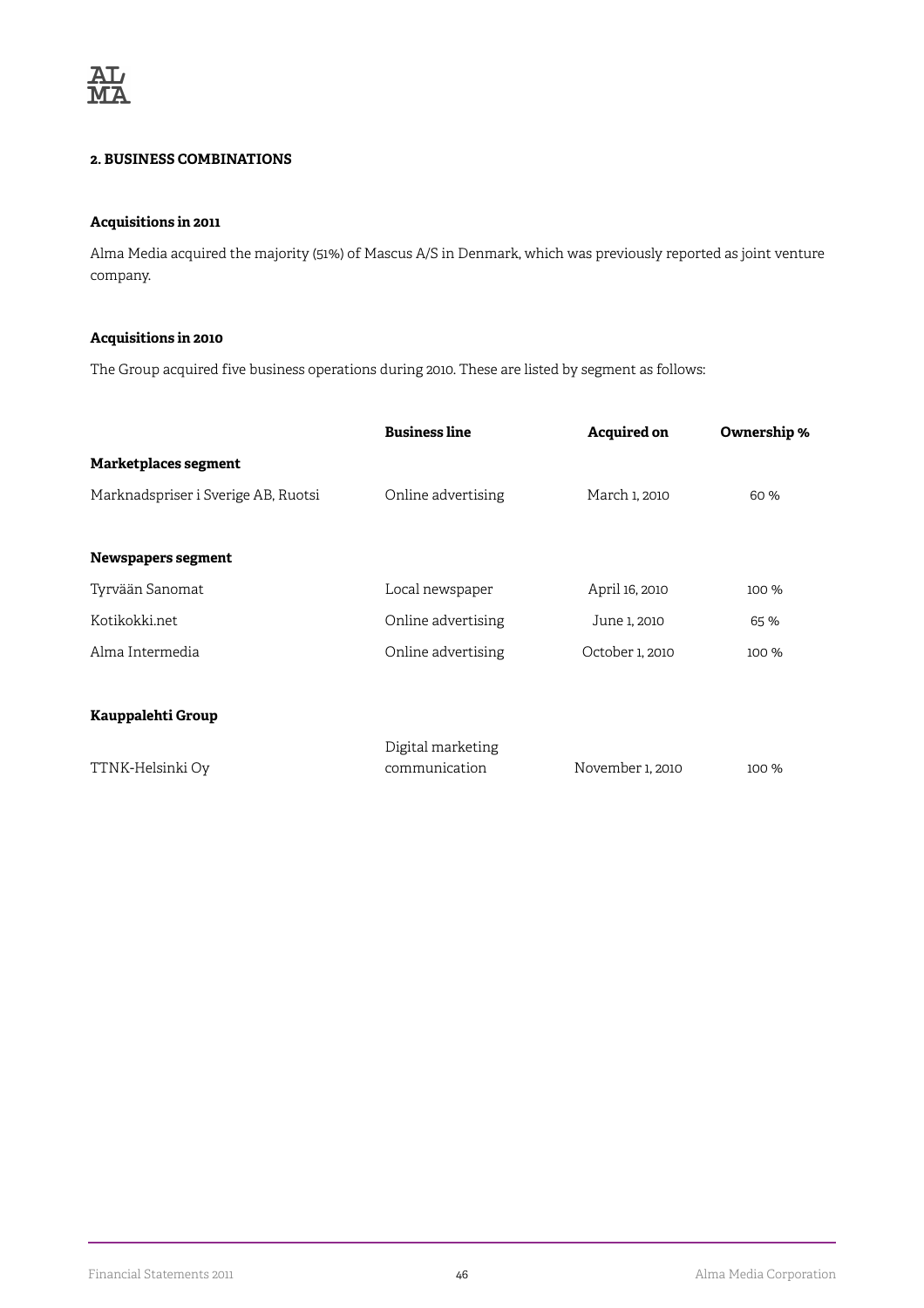

The following table presents the opening balance sheets of the acquired operations in the Group, the total acquisition price and impact on cash flow.

|                                                                     | <b>Book values</b> | Fair values entered |
|---------------------------------------------------------------------|--------------------|---------------------|
| M€                                                                  | before integration | in integration      |
| Property, plant and equipment                                       | 0.1                | 0.1                 |
| Intangible assets                                                   | 0.0                | 1.5                 |
| Trade and other receivables                                         | 0.7                | 0.7                 |
| Cash and cash equivalents                                           | 0.3                | 0.3                 |
| Assets, total                                                       | 1.1                | 2.6                 |
| Deferred tax liabilities                                            | 0.0                | 0.4                 |
| Trade and other payables                                            | 1.0                | 1.0                 |
| Liabilities, total                                                  | 1.0                | 1.4                 |
| Total identifiable net assets at fair value                         | 0.1                | 1.1                 |
| Cash and cash equivalents of acquired<br>subsidiaries or businesses |                    | 0.3                 |
| <b>Purchase consideration</b>                                       |                    |                     |
| Consideration, settled in cash                                      |                    | 2.6                 |
| Contingent consideration liability                                  |                    | 1.1                 |
| <b>Total consideration</b>                                          |                    | 3.7                 |
| Contingent consideration at fair value on<br>Dec 31, 2010           |                    | 1.0                 |
|                                                                     |                    |                     |

The minimum realizable value of the contingent considerations is 0.2 M€. The amount of the contingent considerations is based on the net sales and operating profits of the acquired business during 2010-2012.

Contingent considerations are classified as financial assets recognized at fair value through profit and loss. The change in fair value is recognized in the financial items.

The fair value of the non-controlling interests at the time of the acquisition was 0.1 M€.

The fair values are the estimated final considerations discounted to the balance sheet date.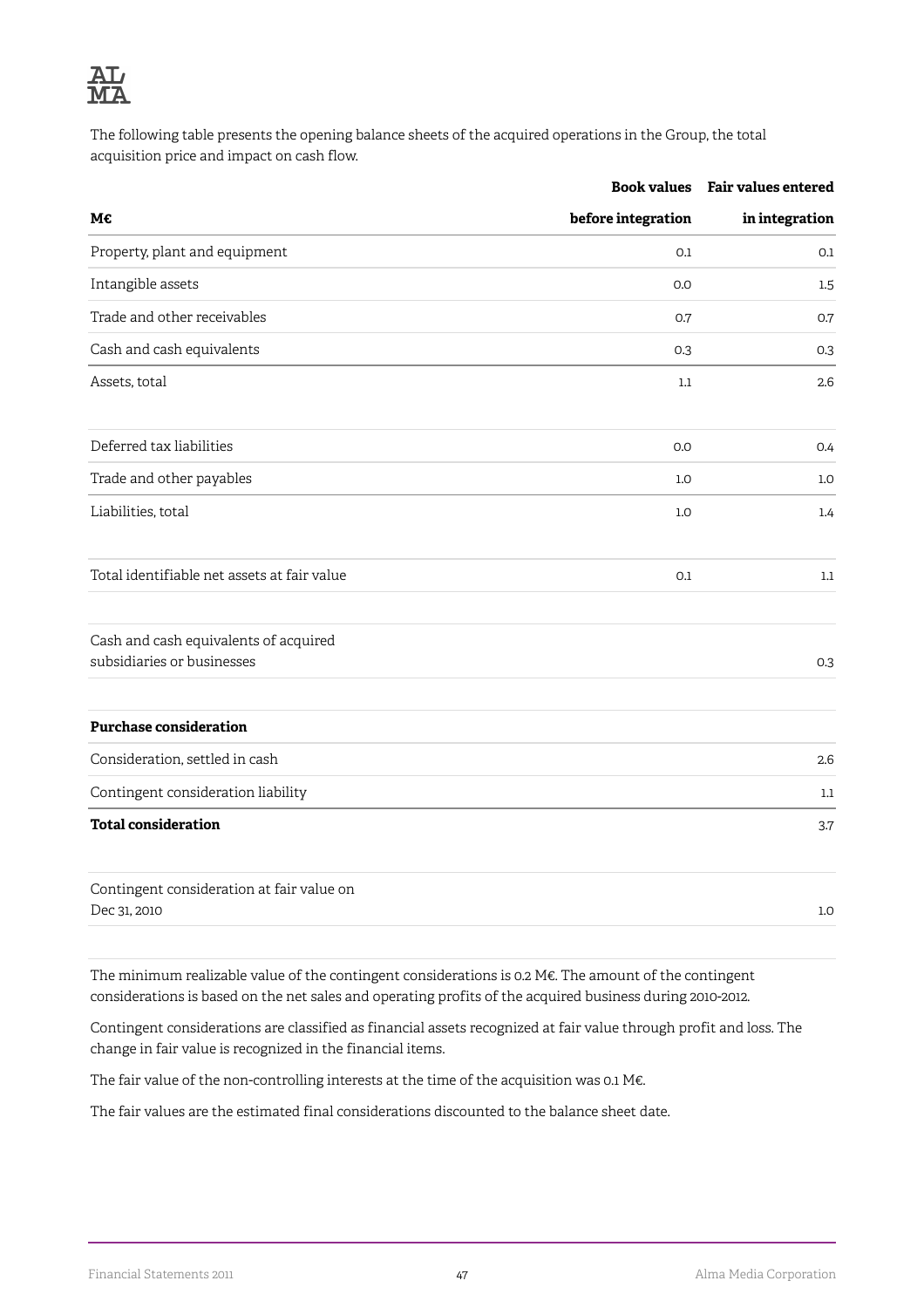

#### **Goodwill arising on acquisition**

| Goodwill                                                                                                | 2.9    |
|---------------------------------------------------------------------------------------------------------|--------|
| Identifiable net assets of the acquired business operations                                             | $-1.1$ |
| Non-controlling interest measured at fair value                                                         | 0.2    |
| The share of the non-controlling interest based on the propotional share<br>of the specified net assets | 0.1    |
| Contingent consideration                                                                                | 3.7    |

Alma Media has recognized consulting fees of M€ 0.04 for the business combinations as other operating costs.

The fair values entered on intangible assets in the integration relate primarily to customer agreements. The goodwill arising from these acquisitions totalled M€ 2.9. Contributory factors were the synergies related to these businesses expected to be realised. The year's operating profit of the operations acquired for the segment was M€ -0.09 from the acquisition date. Group revenue would have been an estimated M€ 313.4 (reported M€ 311.4) and the operating profit M€ 43.6 (reported M€ 43.4), assuming the acquisitions had taken place at the beginning of 2010.

In the case of the customer agreements, the fair values are based on the estimated duration of the customer relationships and the discounted net cash flows generated by existing customers.

The change in fair value of the previous ownership of 40 per cent was M€ 0.2, which was recognized in the other operating income.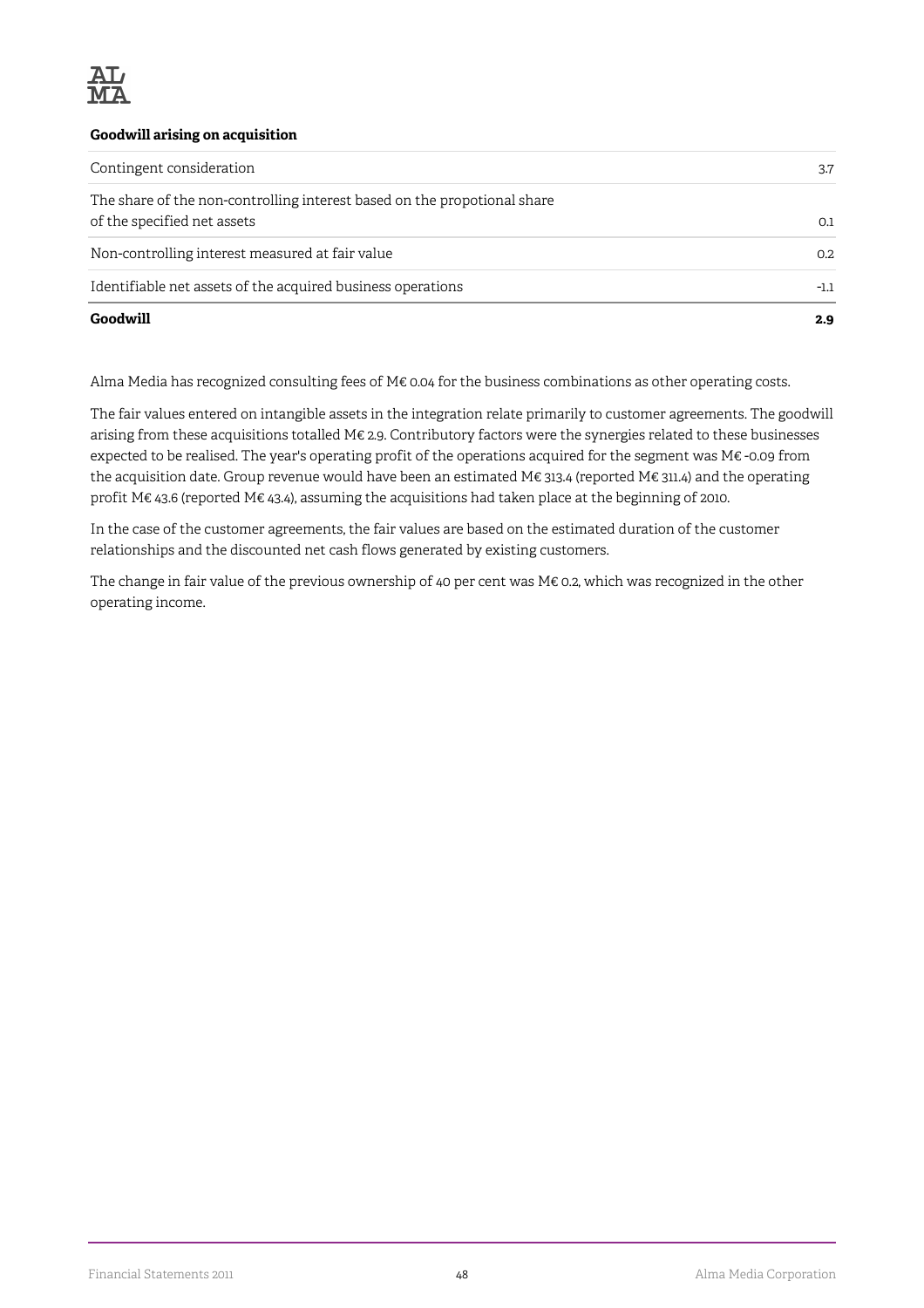#### **3. REVENUE**

| М€                                                    | 2011  | 2010  |
|-------------------------------------------------------|-------|-------|
| Distribution of revenue between goods and<br>services |       |       |
| Sales of goods                                        | 124.8 | 125.3 |
| Sales of services                                     | 191.4 | 186.1 |
| Revenue, total                                        | 316.2 | 311.4 |

In this specification, sales of goods comprises newspaper circulation sales. Sales of services comprises advertisement sales, printing contract sales, book sales and distribution services as well as sales of Marketplaces in its entirety.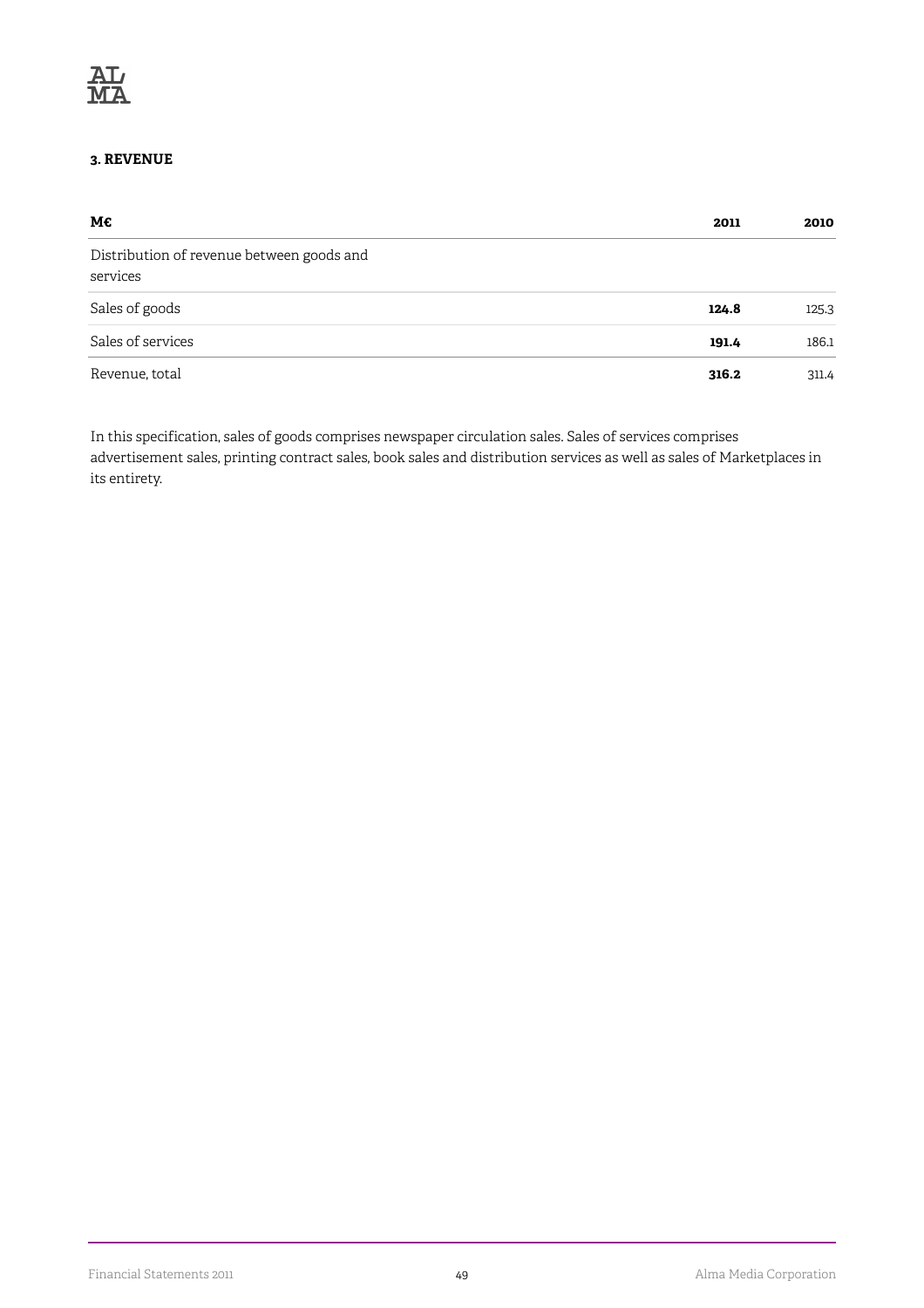

#### **4. OTHER OPERATING INCOME**

| М€                                  | 2011 | 2010 |
|-------------------------------------|------|------|
|                                     |      |      |
| Gains on sale of non-current assets | 0.6  | O.4  |
| Other                               | 0.2  | 0.0  |
| Other operating income, total       | 0.8  | O.4  |

Specification of other major operating income items:

Gains on sales of business operations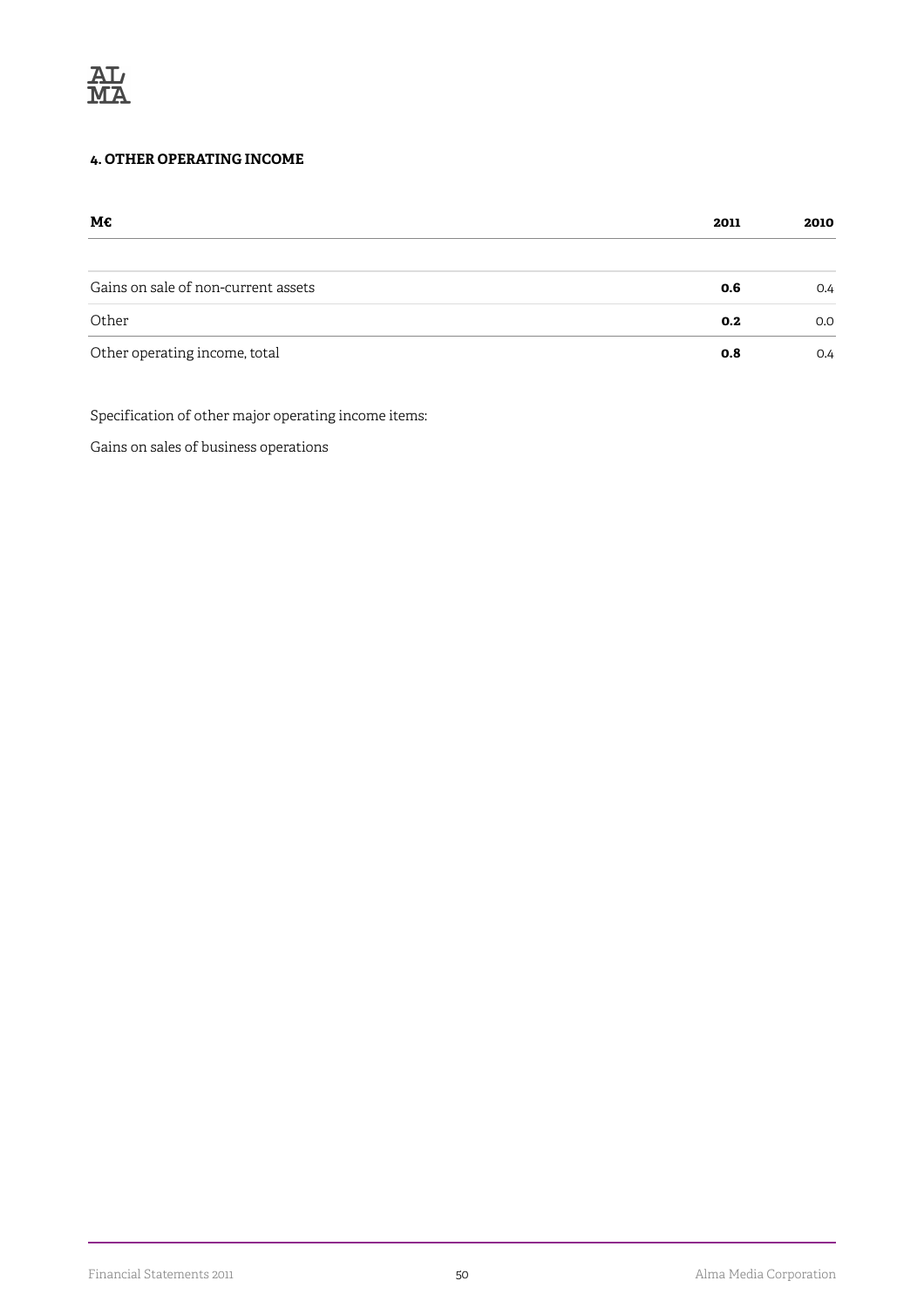

#### **5. MATERIALS AND SERVICES**

| M€                            | 2011   | 2010   |
|-------------------------------|--------|--------|
|                               |        |        |
| Purchases during period       | 16.9   | 16.3   |
| Change in inventories         | $-0.0$ | $-0.5$ |
| Materials, goods and supplies | 16.9   | 15.8   |
| External services             | 72.1   | 73.5   |
| Total                         | 88.9   | 89.4   |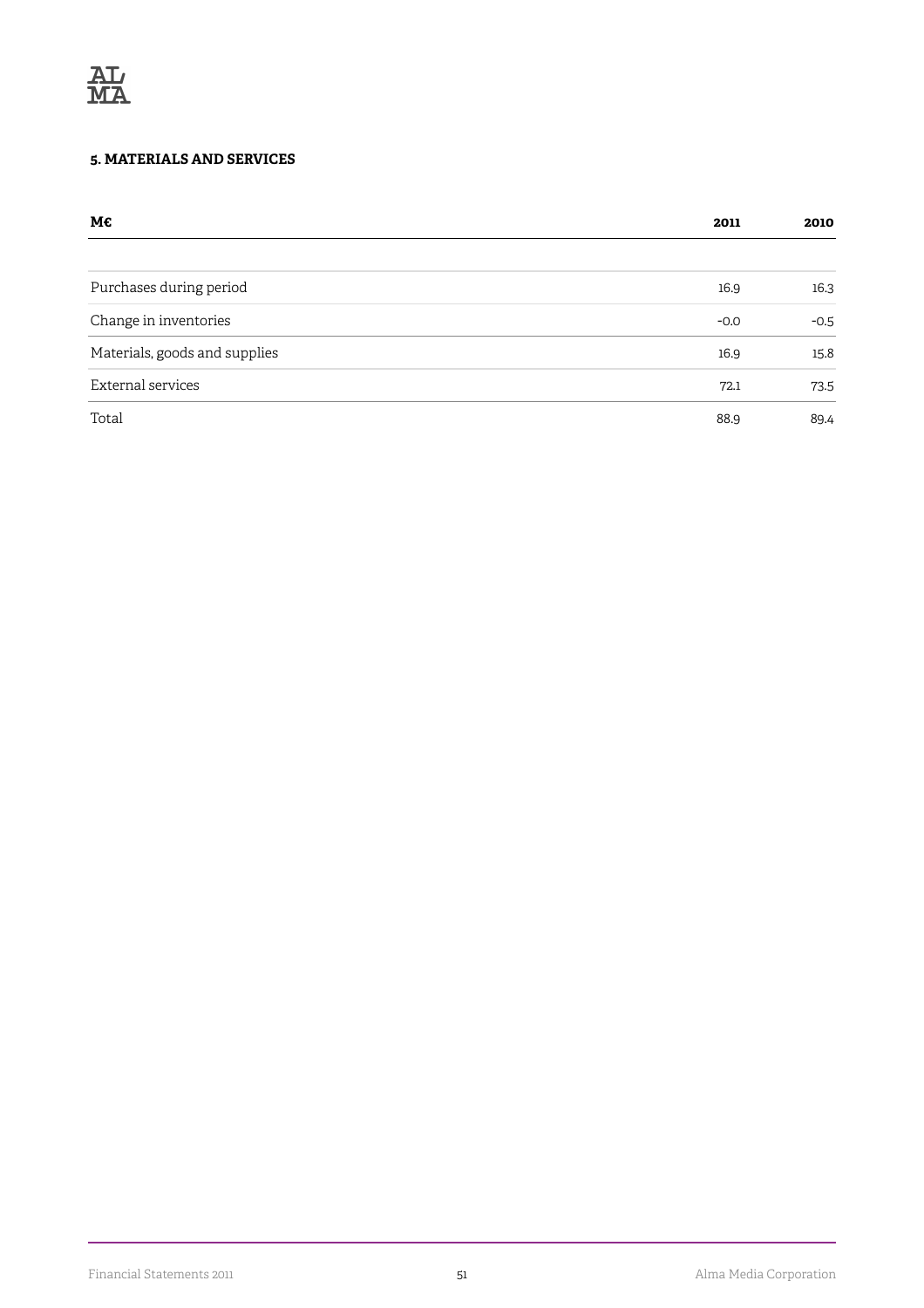#### **6. RESEARCH AND DEVELOPMENT COSTS**

The Group's research and development costs in 2011 totalled M€ 4.6 (M€ 4.0 in 2010). Of this total, M€ 3.0 (M€ 2.6) was recognized in the income statement and M€ 1.6 (M€ 1.4 in 2010) was capitalized to the balance sheet in 2011. There were capitalized research and developments costs M€ 5.3 in the balance sheet at December 31, 2011.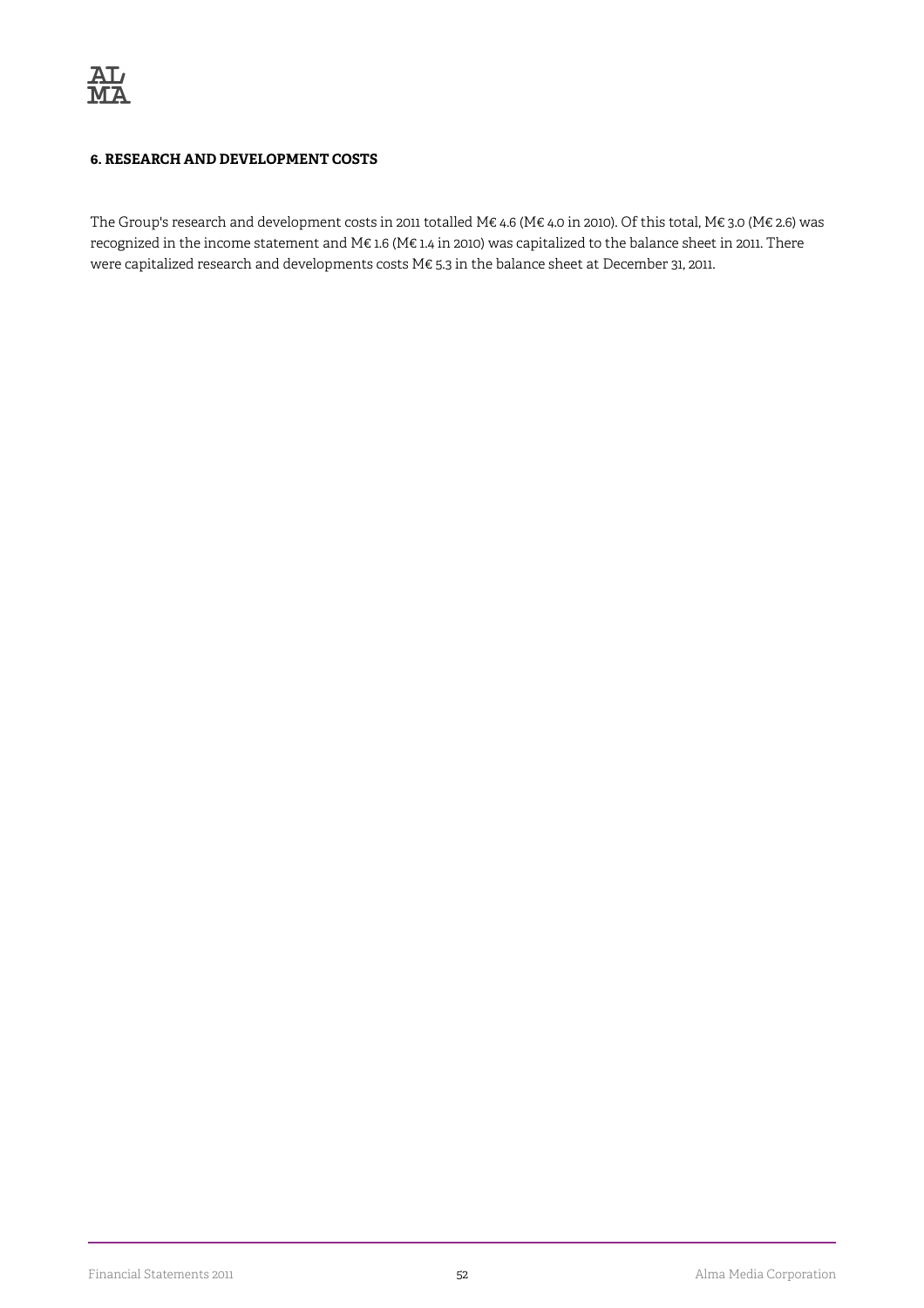#### **7. EMPLOYEE BENEFITS EXPENSE**

| М€                                         | 2011   | 2010   |
|--------------------------------------------|--------|--------|
|                                            |        |        |
| Salaries and fees                          | 96.2   | 94.7   |
| Pension costs - defined contribution plans | 16.5   | 16.2   |
| Pension costs - defined benefit plans      | $-0.0$ | $-0.0$ |
| Share-based payment transaction expense    | 1.0    | 0.6    |
| Other personnel expenses                   | 6.3    | 5.6    |
| Total                                      | 119.8  | 117.2  |

#### **Average total workforce, calculated as full-time employees, excl. distribution staff**

| Newspapers        | 964  | 972  |
|-------------------|------|------|
| Kauppalehti group | 429  | 437  |
| Marketplaces      | 180  | 180  |
| Other             | 242  | 217  |
| Total             | 1816 | 1806 |
|                   |      |      |

|  | Additionally, Group's own distribution staff (number of employees) |  | 962 |
|--|--------------------------------------------------------------------|--|-----|
|--|--------------------------------------------------------------------|--|-----|

#### **Salaries and bonuses paid to management**

| Parent company president (Kai Telanne):         |     |     |
|-------------------------------------------------|-----|-----|
| Salaries and other short-term employee benefits | 0.4 | 0.5 |
| Post-employment benefits                        | 0.2 | 0.1 |
| Approved stock options to be settled in shares  | 0.2 | 0.1 |
| Total                                           | 0.8 | 0.7 |

The figures in the table are presented as accrual basis. In 2011 the salary and benefits paid to the President and CEO totalled M€ 0.5 (in 2010 M€ 0.6) , including M€ 0.0 share-based payments.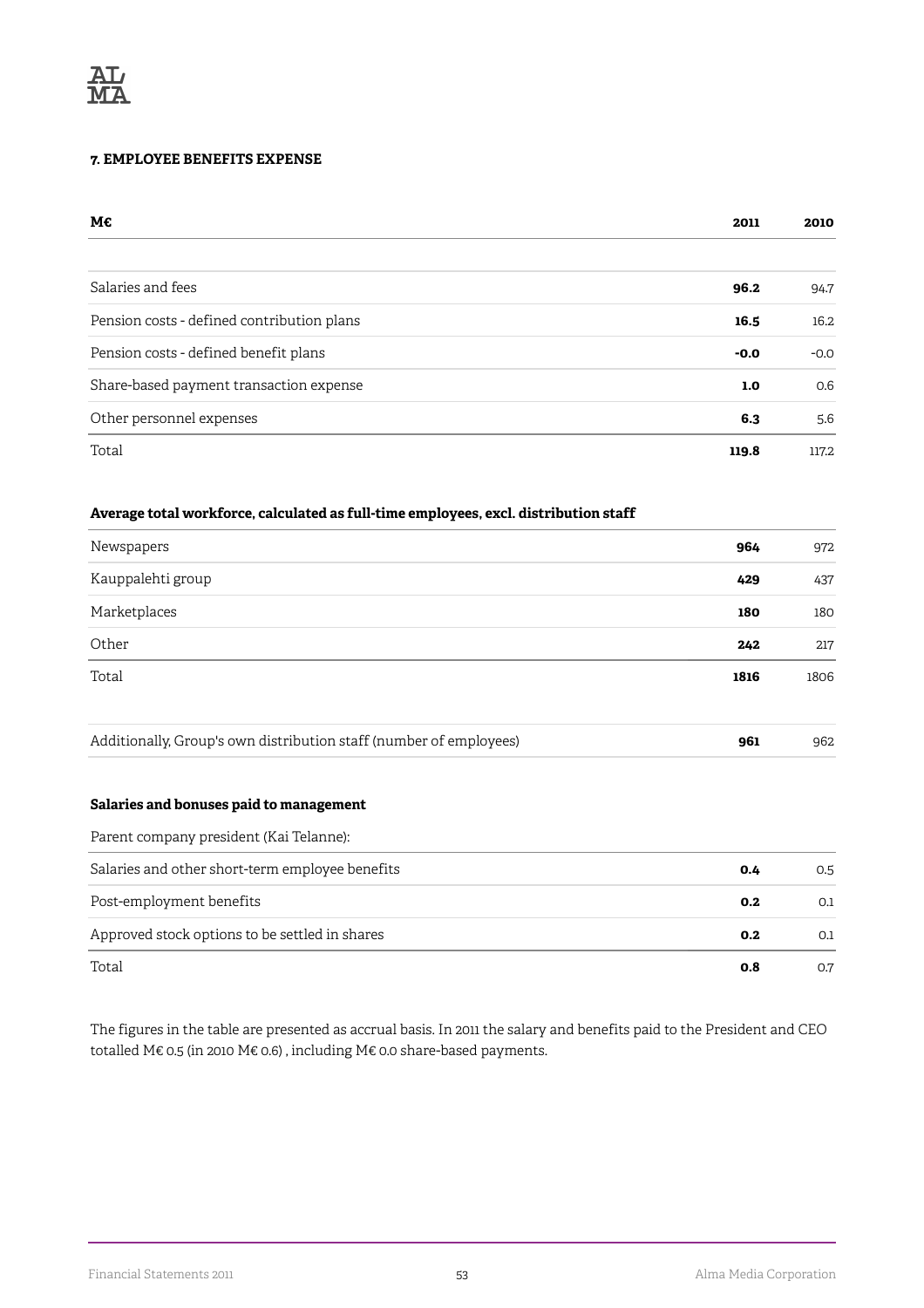

Other members of the Group Executive Team:

| Salaries and other short-term employee benefits | 1.3 | 1.4 |
|-------------------------------------------------|-----|-----|
| Termination benefits                            |     |     |
| Post-employment benefits                        | 0.5 | 0.2 |
| Approved stock options to be settled in shares  | 0.4 | 0.3 |
| Total                                           | 2.2 | 2.0 |

The figures in the table are presented as accrual basis. In 2011 the salary and benefits paid to the other members of the Group Executive Team totalled M€ 1.6 ( in 2010 M€ 1.5), including M€ 0.1 share-based payments.

#### **1 000 EUR**

Board of Directors of Alma Media Corporation and benefits paid to its members, figures presented in thousand euros

| Kari Stadigh                       | Chairman (until March 17, 2011)           | 5   | 50      |
|------------------------------------|-------------------------------------------|-----|---------|
| Seppo Paatelainen                  | Chairman (starting March 17,2011)         | 56  | 37      |
| Petri Niemisvirta                  | Deputy chairman (starting March 17, 2011) | 40  | $\circ$ |
| Timo Aukia                         | Member (starting March 17, 2011)          | 30  | 0       |
| Lauri Helve                        | Member (until March 17, 2011)             | 3   | 30      |
| Kai Seikku                         | Member                                    | 31  | 28      |
| Erkki Solja                        | Member                                    | 33  | 28      |
| Catharina Stackelberg-<br>Hammarén | Member                                    | 32  | 29      |
| Harri Suutari                      | Member                                    | 33  | 31      |
| Total                              |                                           | 261 | 231     |

The figures in the table are presented on accrual basis.

According to the resolution of the general meeting the benefits to the board members are paid as shares of Alma Media

#### **M€**

Salaries and bonuses to management, total **3.2** 2.9

The president of the parent company has the right to retire upon reaching 60 years of age. His pension is 60% of his salary. The period of notice salary is 6 months, and additional 12 months' basic salary if the employer terminates his contract without the President and CEO being in breach of contract. The latter is not paid if the President himself resigns.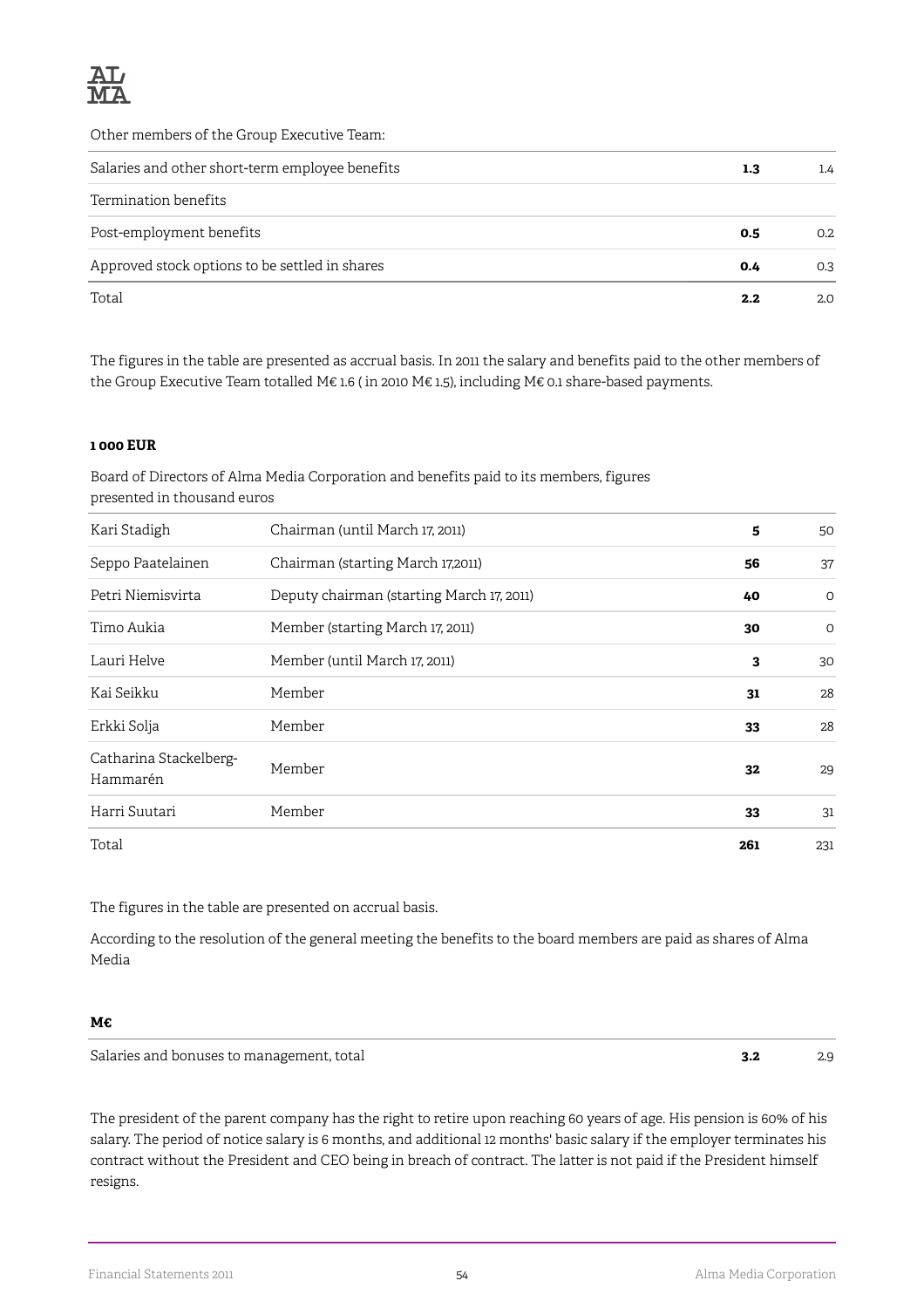The members of the Board of Directors, the President and CEO of the parent company and the other members of the Group Executive Team together held 260,917 of the company's shares on December 31, 2011, representing 0.4% of the total number of shares and votes. The members of the Board of Directors, the President and CEO of the parent company and the other members of the Group Executive Team held altogether 260,000 options under the 2006C plan, 355,000 options under the 2009A plan, 355,000 options under the 2009B plan and 370,000 options under the 2009C plan on December 31, 2011. These option rights entitle their holders to subscribe to a maximum of 1,340,000 new shares in the company.

The option rights and shares owned by the members of the Board of Directors, the President and CEO of the parent company and the members of the Group Executive Team represent 2.1% of the total number of shares and votes.

|                                    |                                                    | <b>Shares</b> | <b>Options</b> | <b>Options</b> | <b>Options</b> | <b>Options</b> |
|------------------------------------|----------------------------------------------------|---------------|----------------|----------------|----------------|----------------|
|                                    |                                                    |               | 2006C          | 2009A          | 2009B          | 2009C          |
| Seppo Paatelainen                  | Chairman                                           | 4,770         |                |                |                |                |
| Petri Niemisvirta                  | Deputy chairman                                    | 1,318         |                |                |                |                |
| Timo Aukia                         | Member                                             | 1,075         |                |                |                |                |
| Kai Seikku                         | Member                                             | 6,230         |                |                |                |                |
| Erkki Solja                        | Member                                             | 42,967        |                |                |                |                |
| Catharina Stackelberg-<br>Hammarén | Member                                             | 3,705         |                |                |                |                |
| Harri Suutari                      | Member                                             | 44,418        |                |                |                |                |
| Kai Telanne                        | President                                          | 89.753        | 80,000         | 100,000        | 100,000        | 100,000        |
| Pekka Heinänen                     | Group Executive Team<br>(starting August 15, 2011) |               |                |                |                | 15,000         |
| Tuomas Itkonen                     | Group Executive Team                               |               |                | 30,000         | 30,000         | 30,000         |
| Jouko Jokinen                      | Group Executive Team                               | 21,000        | 25,000         | 30,000         | 30,000         | 30,000         |
| Kari Kivelä                        | Group Executive Team                               | 1,710         | 40,000         | 45,000         | 45,000         | 45,000         |
| Mikko<br>Korttila                  | Group Executive Team                               | 127           | 10,000         | 30,000         | 30,000         | 30,000         |
| Juha-Petri<br>Loimovuori           | Group Executive Team                               | 3,055         | 40,000         | 45,000         | 45,000         | 45,000         |
| Raimo Mäkilä                       | Group Executive Team                               | 30,000        | 40,000         | 45,000         | 45,000         | 45,000         |
| Minna Nissinen                     | Group Executive Team                               | 10,789        | 25,000         | 30,000         | 30,000         | 30,000         |
| Total                              |                                                    | 260,917       | 260,000        | 355,000        | 355,000        | 370,000        |

The individual holdings of Alma Media shares and option rights on Dec 31, 2011, are as follows \*)

\* Figures include holdings of entities under their control as well as holdings of related parties.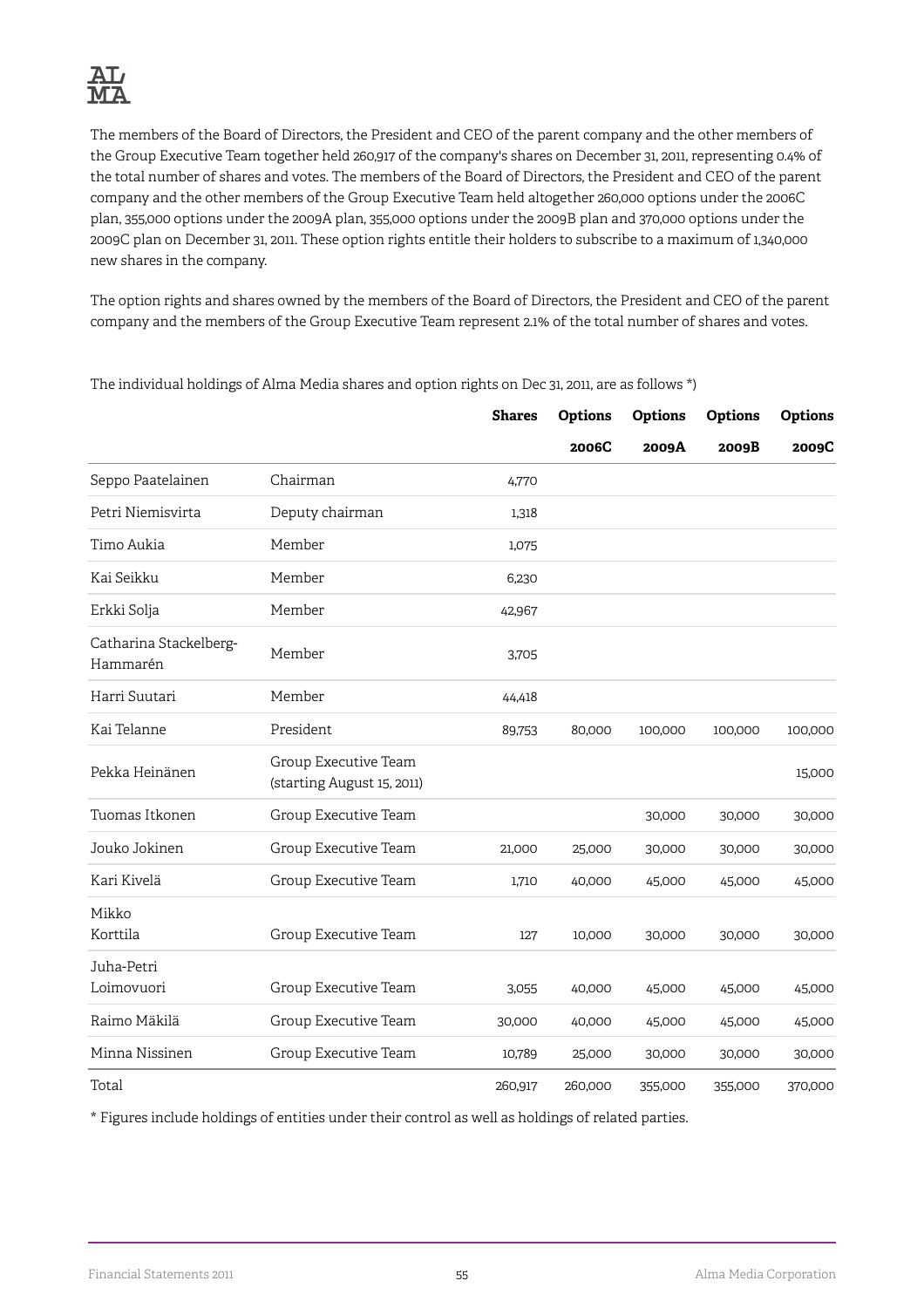

According to the Articles of Association, the Board of Directors is appointed by the Annual General Meeting. The number of members in the Board of Directors is no less than three and no more than nine ordinary members. The Board of Directors shall elect from among its members a Chairman and a Deputy Chairman. The term of office for a member of the Board of Directors shall be one year, ending at the close of the Annual General Meeting following his or her election. The company's President and CEO may not be the Chairman of the Board.

The company shall have a President and CEO appointed by the Board of Directors. The President and CEO shall be responsible for managing the administration of the company in accordance with the instructions and requirements of the Board of Directors.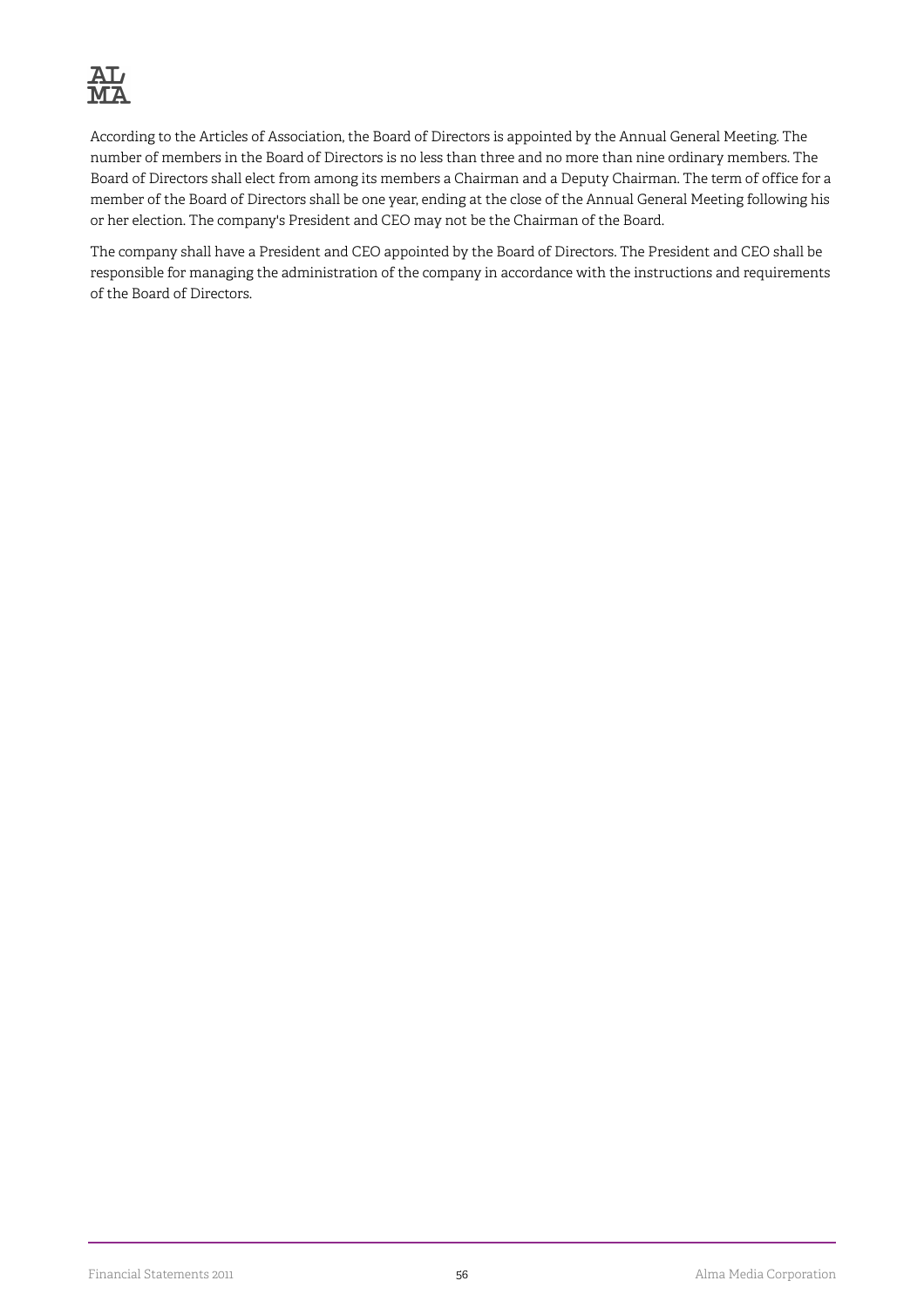

#### **8. OTHER OPERATING EXPENSES**

Specification of other operating expenses by business:

| М€                                           |              |
|----------------------------------------------|--------------|
| Information technology and telecommunication | 11.6<br>12.9 |
| Business premises                            | 11.2 10.8    |
| Sales and marketing                          | 12.1 10.8    |
| Other costs                                  | 20.9 19.3    |
| Total                                        | 52.4<br>57.1 |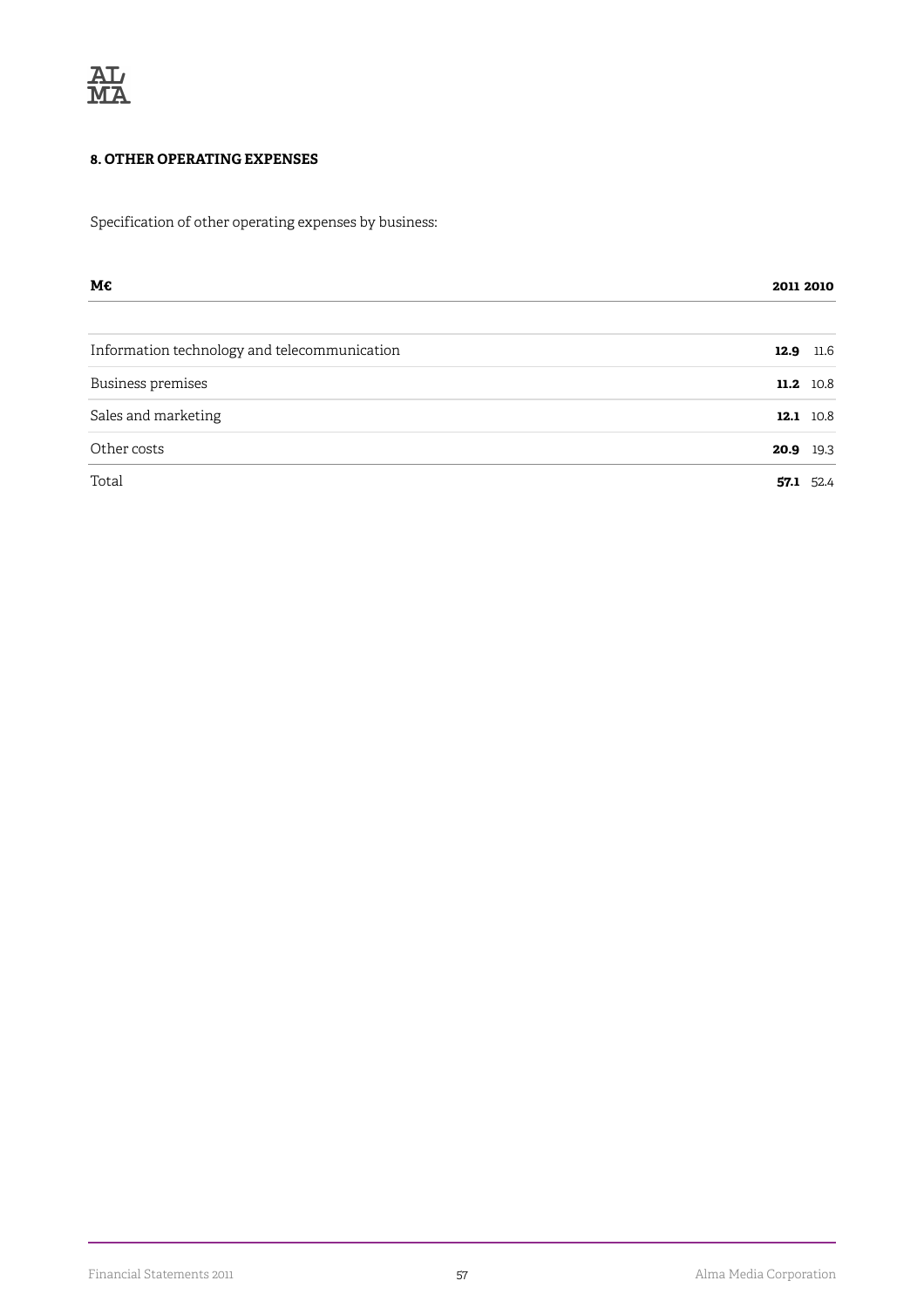#### **9. AUDIT EXPENSES**

| М€                     |            |
|------------------------|------------|
| Ernst Young Oy         |            |
| Audit                  | 0.1<br>0.1 |
| Reporting and opinions | 0.0<br>0.0 |
| Tax consultation       | 0.0<br>0.0 |
| Other                  | 0.0<br>0.0 |
| Total                  | 0.2<br>0.1 |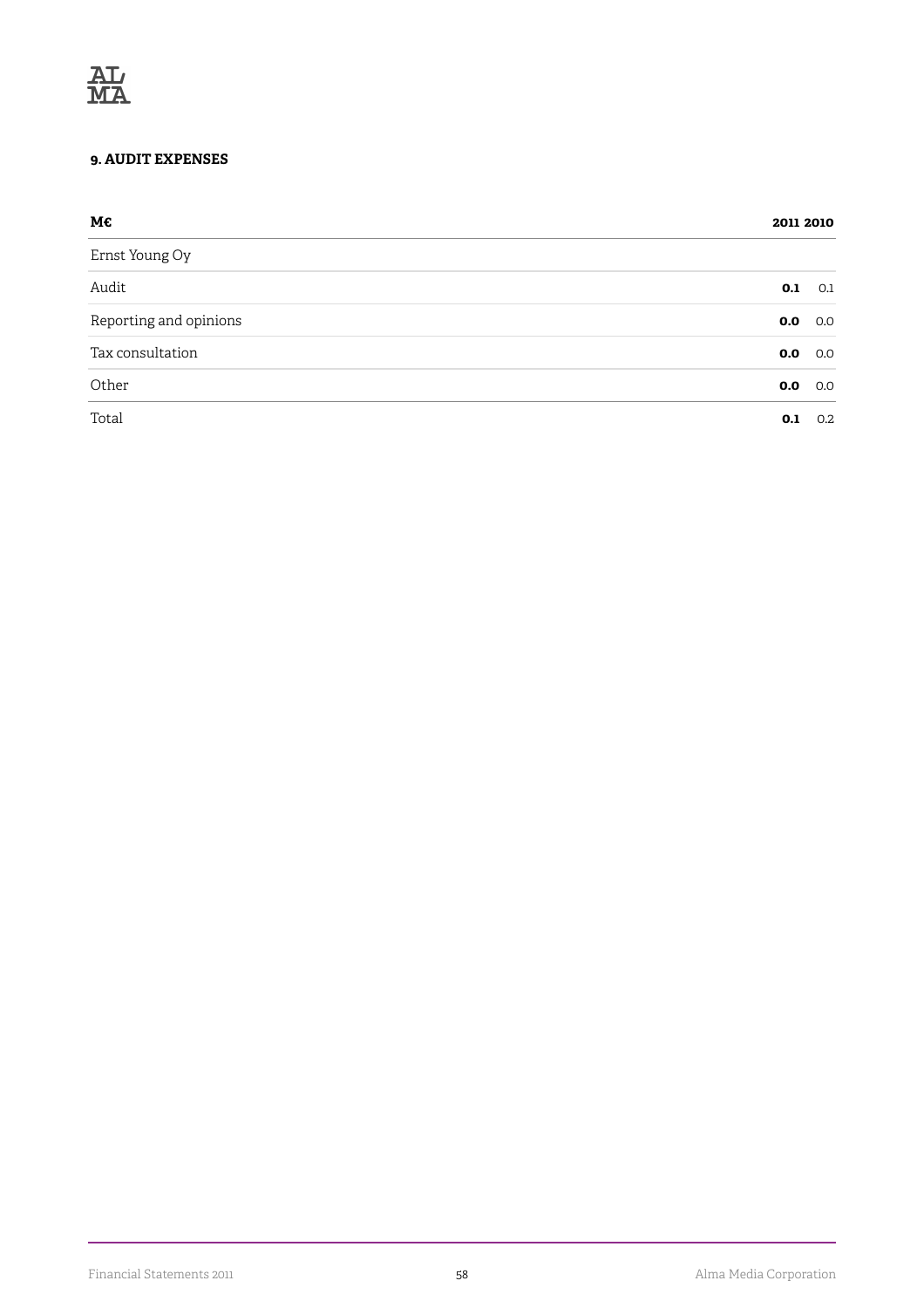#### **10. FINANCE INCOME AND EXPENSES**

| М€                                                                            | 2011 2010 |                  |
|-------------------------------------------------------------------------------|-----------|------------------|
| <b>Finance income</b>                                                         |           |                  |
| Interest income                                                               |           |                  |
| Other interest income                                                         | 0.4       | 0.3              |
| Foreign exchange gains and losses                                             | 0.0       | 0.0              |
| Dividend income on other non-current investments                              | 0.2       | 0.3              |
| Fair value gain on financial assets at fair value through profit or loss      | 0.0       | 0.8              |
| Fair value gain on financial liabilities at fair value through profit or loss | 0.5       | 0.1              |
| Total                                                                         | 1.1       | $1.5\,$          |
| <b>Finance expenses</b>                                                       |           |                  |
| Interest costs                                                                |           |                  |
| Interest costs from other interest-bearing debt                               | $-0.2$    | 0.0              |
| Interest costs from finance leases                                            | -0.1      | $-0.2$           |
| Foreign exchange losses                                                       | -0.7      | 0.0              |
| Change in fair value of financial assets through profit or loss               | $-2.2$    | 0.0              |
| Other financial expences                                                      | -0.4      | $-0.4$           |
| Total                                                                         |           | $-3.6 -0.6$      |
| Finance income and expenses, total                                            | $-2.5$    | 0.9              |
| Finance income presented by categories as required by IAS 39                  |           |                  |
| Interest income on held to maturity investments                               | 0.4       | 0.3              |
| Foreign exchange gains (loans and receivables)                                | 0.0       | 0.0              |
| Fair value gain on financial assets at fair value through profit or loss      | 0.0       | 0.8              |
| Fair value gain on financial liabilities at fair value through profit or loss | 0.5       | 0.1              |
| Dividend income from available-for-sale financial assets                      | 0.2       | 0.3              |
| Total                                                                         | 1.1       | $1.5\phantom{0}$ |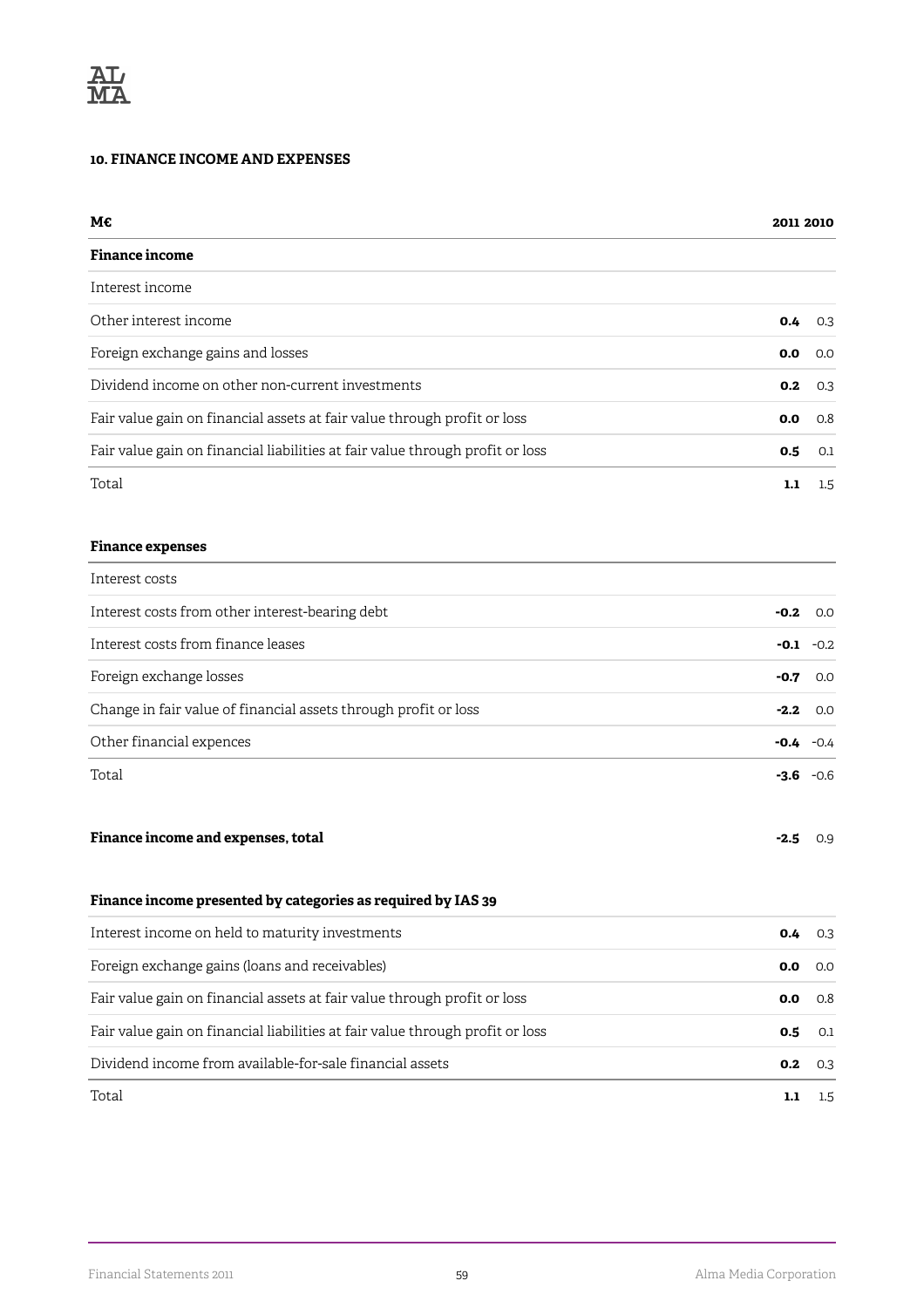

#### **Finance expenses presented by categories as required by IAS 39**

| Interest expenses from interest-bearing debts measured at amortized cost                   |        | $-0.2$<br>0.0 |
|--------------------------------------------------------------------------------------------|--------|---------------|
| Interest expenses on financial assets and liabilities at fair value through profit of loss | $-0.1$ | $-0.2$        |
| Foreign exchange losses                                                                    | -0.7   | 0.0           |
| Fair value gain on financial liabilities at fair value through profit or loss              | $-2.2$ | O.O           |
| Other finance expenses                                                                     | -0.4   | $-0.4$        |
| Total                                                                                      |        | $-06$         |

Contigent considerations are classified as derivatives. Following IAS 39, they are financial assets recognized at fair value through profit or loss. The change in fair value is recognized in the finance income and expenses.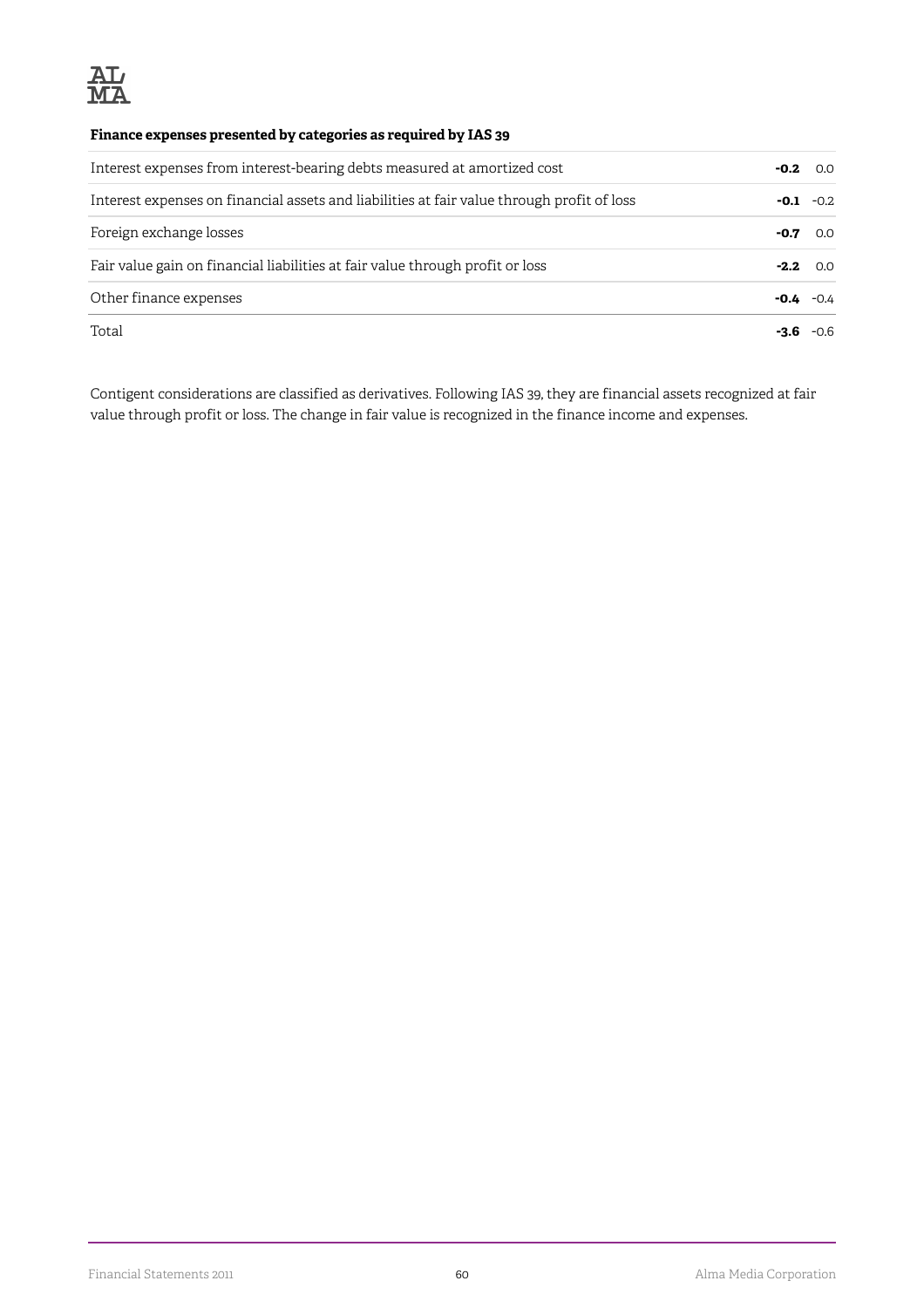#### **11. INCOME TAX**

| М€                                                             |               |
|----------------------------------------------------------------|---------------|
| Current income tax charge                                      | 11.6<br>11.9  |
| Adjustments in respect of current income tax of previous years | 0.2<br>$-0.1$ |
| Deferred taxes                                                 | -0.6<br>0.0   |
| Total                                                          | 11.8<br>11.2  |

#### **Reconciliation of tax expense in income statement and tax calculated on Finnish tax rate:**

The Finnish corporate tax rate in 2011 and 2010 was 26 %.

| М€                                                          |        | 2011 2010 |
|-------------------------------------------------------------|--------|-----------|
| Income before tax                                           |        | 42.0 45.0 |
| -Share of associated companies' result                      | $-2.5$ | $-0.7$    |
|                                                             | 39.5   | 44.3      |
| Tax calculated on the parent company's tax rate             | 10.3   | 11.6      |
| Impact of varying tax rates of foreign subsidiaries         | $-0.1$ | $-0.1$    |
| Tax-free income                                             | $-0.5$ | $-0.2$    |
| Non-tax-deductable expenses                                 | 1.4    | 0.4       |
| Items from previous periods                                 | 0.2    | $-0.1$    |
| Use of previously non-entered deferred tax assets           | $-0.1$ | 0.0       |
| Unrecognized deferred tax asset of the confirmed tax losses | 0.1    | 0.3       |
| Other items                                                 | 0.0    | 0.0       |
| Tax recognized in the income statement                      | 11.2   | 11.8      |

No taxes are recognized for the other comprehensive income items.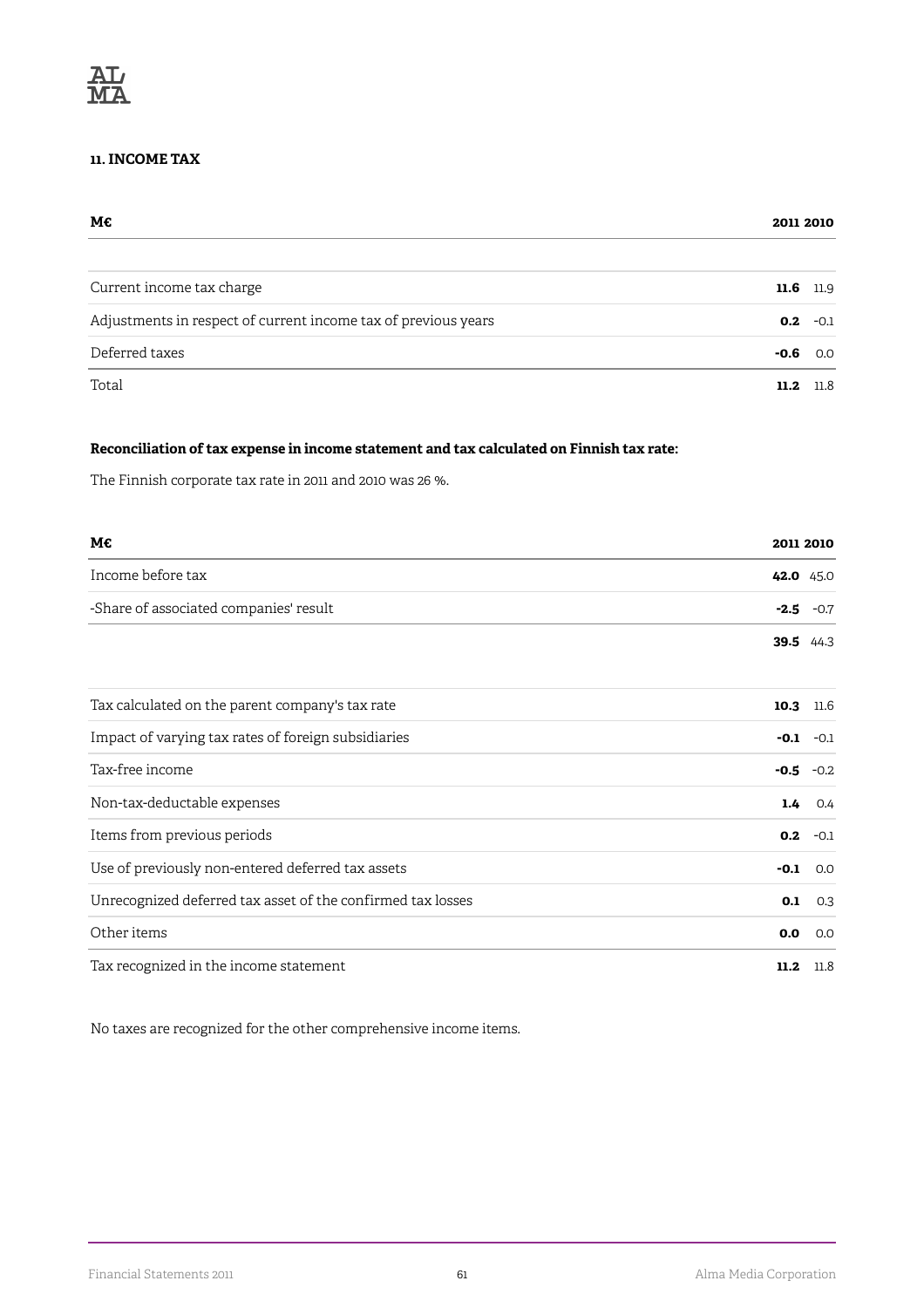#### **12. EARNINGS PER SHARE**

Basic earnings per share is calculated by dividing the profit for the period attributable to the ordinary equity holders of the parent by the weighted average number of shares outstanding during the year. Diluted earnings per share are calculated by dividing the profit for the period belonging to the parent company's owners by the weighted average number of diluted shares during the period.

| M€                                                             | 2011          | 2010          |
|----------------------------------------------------------------|---------------|---------------|
| Profit attributable to ordinary share holders of parent        | 29.4          | 32.8          |
| Number of shares (x 1,000)                                     |               |               |
| Weighted average number of shares for basic earnings per share | 75,339 74,894 |               |
| Effect of dilution, share options                              | 433           | 192           |
| Diluted weighted average number of outstanding shares          |               | 75,772 75,086 |
| EPS, basic, €                                                  | 0.39          | 0.44          |
| EPS, diluted, $\epsilon$                                       | 0.39          | 0.44          |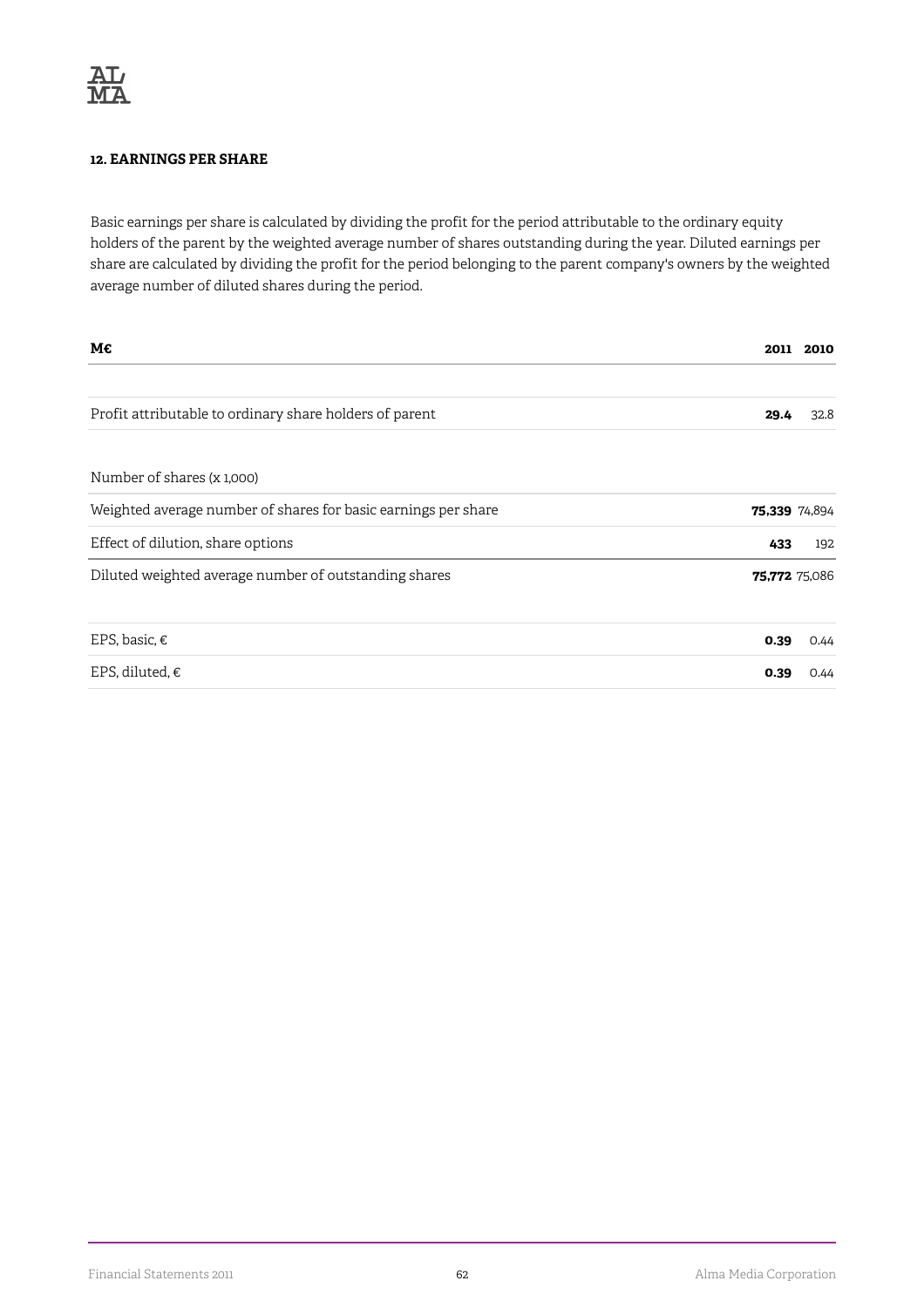#### **13. INTANGIBLE ASSETS AND GOODWILL**

|                                              |            | Other      |                |          |              |
|----------------------------------------------|------------|------------|----------------|----------|--------------|
|                                              | Intangible | intangible | <b>Advance</b> |          |              |
| M€                                           | rights     | assets     | payments       | Goodwill | <b>Total</b> |
| Financial year 2011                          |            |            |                |          |              |
| Acquisition cost Jan 1                       | 20.8       | 4.8        | 1.6            | 31.4     | 58.6         |
| Increases                                    | 0.3        | 0.0        | 1.8            | 0.2      | 2.3          |
| Decreases                                    | $-1.0$     |            | 0.0            | 0.0      | $-1.0$       |
| Exchange differences                         |            |            |                | 0.1      | 0.1          |
| Transfers between items                      | 0.7        | 0.9        | $-1.6$         |          | 0.0          |
| Acquisition cost Dec 31                      | 20.9       | 5.7        | 1.8            | 31.7     | 60.1         |
| Acc. depreciation, amortization and          |            |            |                |          |              |
| impairments Jan 1                            | 13.1       | 3.7        | 0.0            | 1.1      | 17.8         |
| Acc. depreciation in decreases and transfers | $-0.7$     |            |                | 0.0      | $-0.7$       |
| Depreciation for the financial year          | 1.9        | 0.5        |                | 0.0      | 2.4          |
| Writedowns                                   |            |            |                | 0.0      | 0.0          |
| Exchange differences                         | 0.0        |            |                | 0.0      | 0.0          |
| Accumulated depreciation Dec 31              | 14.3       | 4.2        | 0.0            | 1.1      | 19.5         |
| Book value Jan 1                             | 7.8        | 1.1        | 1.6            | 30.4     | 40.9         |
| Book value Dec 31                            | 6.6        | 1.5        | 1.8            | 30.6     | 40.6         |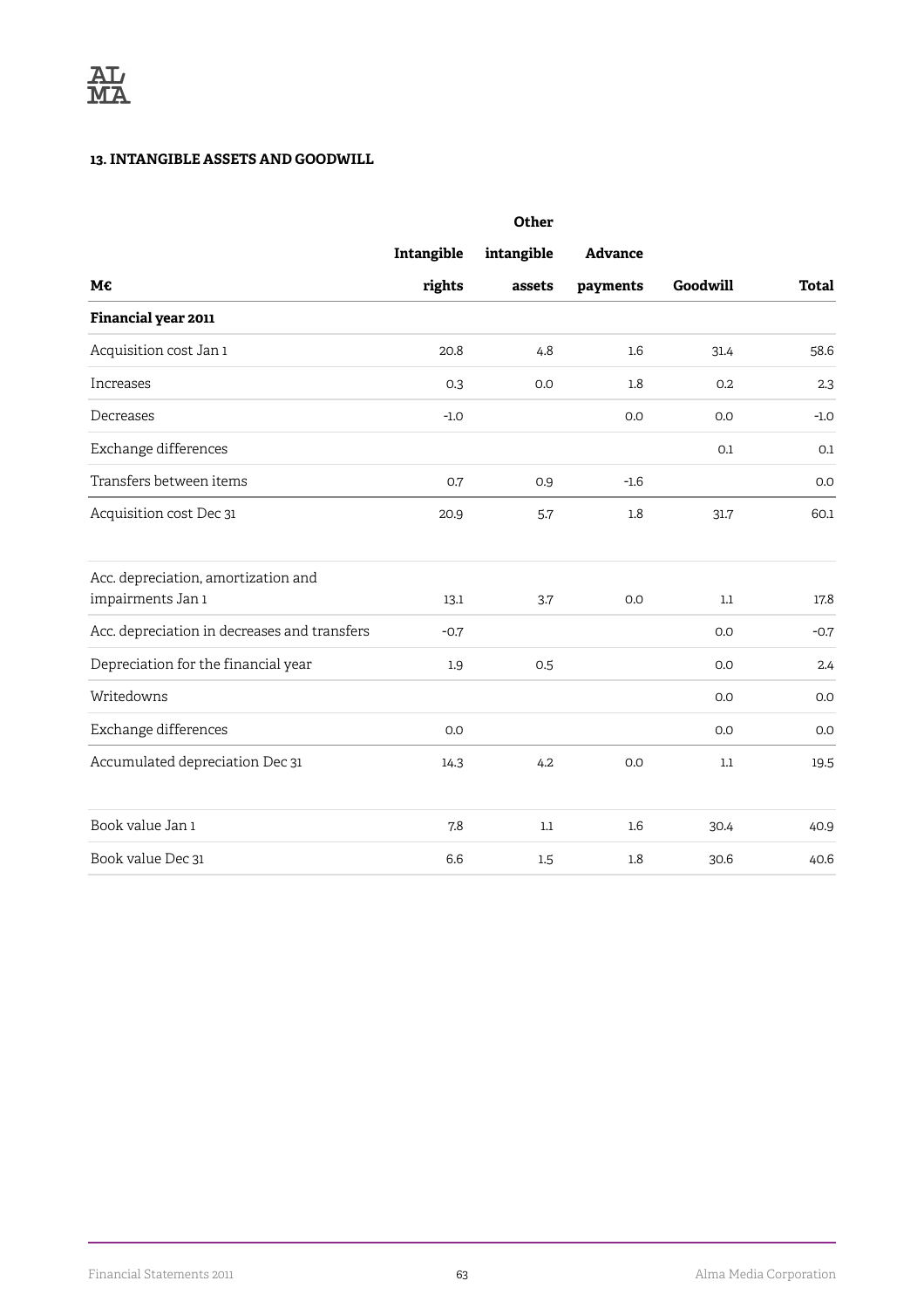|                                              |                  | Other      |                |          |              |
|----------------------------------------------|------------------|------------|----------------|----------|--------------|
|                                              | Intangible       | intangible | <b>Advance</b> |          |              |
| M€                                           | rights           | assets     | payments       | Goodwill | <b>Total</b> |
| Financial year 2010                          |                  |            |                |          |              |
| Acquisition cost Jan 1                       | 19.2             | 4.7        | 1.0            | 28.4     | 53.2         |
| Increases                                    | 1.8              | 0.0        | 1.8            | 2.9      | 6.5          |
| Decreases                                    | $-0.9$           | 0.0        | $-0.1$         | $-0.3$   | $-1.3$       |
| Exchange differences                         | 0.0              |            |                | 0.4      | 0.4          |
| Transfers between items                      | 0.8              | 0.1        | $-1.1$         |          | $-0.2$       |
| Acquisition cost Dec 31                      | 20.8             | 4.8        | 1.6            | 31.4     | 58.6         |
| Acc. depreciation, amortization and          |                  |            |                |          |              |
| impairments Jan 1                            | 11.6             | 2.9        | 0.0            | 1.2      | 15.6         |
| Acc. depreciation in decreases and transfers | $-0.7$           | 0.0        |                | $-0.1$   | $-0.8$       |
| Depreciation for the financial year          | $2.2\phantom{0}$ | 0.8        |                |          | 3.0          |
| Writedowns                                   | 0.0              | 0.0        |                | 0.0      | 0.0          |
| Exchange differences                         | 0.0              | 0.0        |                |          | 0.0          |
| Accumulated depreciation Dec 31              | 13.1             | 3.7        | 0.0            | $1.1\,$  | 17.8         |
| Book value Jan 1                             | 7.6              | 1.8        | 1.0            | 27.2     | 37.6         |
| Book value Dec 31                            | 7.8              | 1.1        | 1.6            | 30.4     | 40.9         |

Decreases to the goodwill concern the acquisitions made before the implementation of the revised IFRS 3.

Intangible assets include assets purchased through finance leases as follows:

|                                 | Intangible |
|---------------------------------|------------|
| M€                              | rights     |
| Financial year 2011             |            |
| Acquisition cost Jan 1          | O.8        |
| Acquisition cost Dec 31         | 0.8        |
|                                 |            |
| Acc. depreciation Jan 1         | O.8        |
| Accumulated depreciation Dec 31 | 0.8        |
|                                 |            |
| Book value Dec 31               | 0.0        |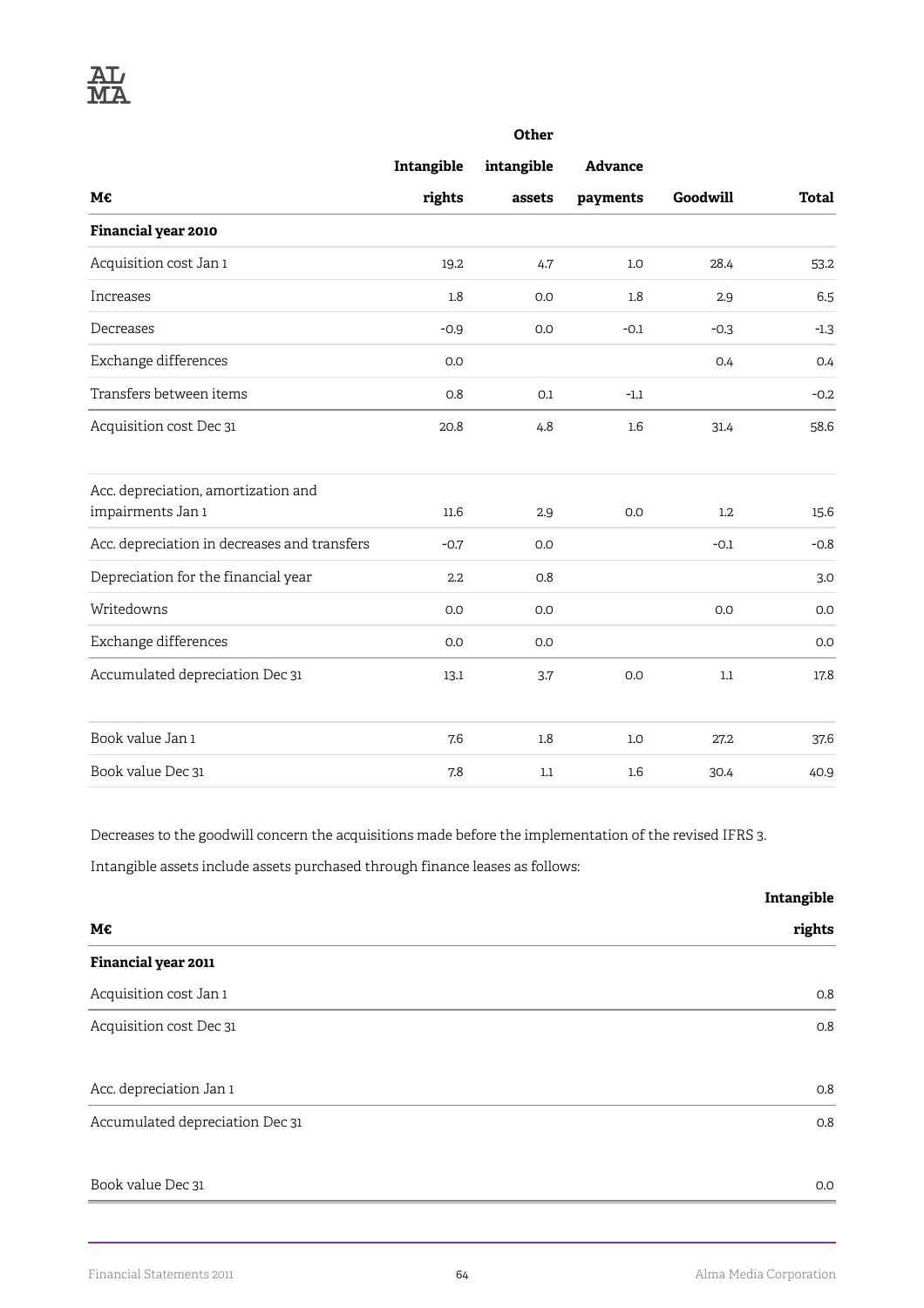#### **Intangible**

| М€                                  | rights |
|-------------------------------------|--------|
| Financial year 2010                 |        |
| Acquisition cost Jan 1              | 0.8    |
| Decreases                           | 0.0    |
| Acquisition cost Dec 31             | 0.8    |
| Acc. depreciation in decreases      | 0.8    |
| Depreciation for the financial year | 0.0    |
| Accumulated depreciation Dec 31     | 0.8    |
| Book value Dec 31                   | 0.0    |

#### **Allocation of intangibles with indefinite lives to cash-generating units**

The book value of intangible assets includes intangible rights totalling M€ 2.3 which are not depreciated; instead these rights are tested annually for impairment. These assets, which have an indefinite economic impact, are trademarks recognized at fair value by the Group at the time of acquisition. These non-depreciated intangible rights are allocated to the cash-generating units as follows:

| M€                          | 2011 | 2010 |
|-----------------------------|------|------|
| Iltalehti                   | 1.0  | 1.0  |
| Suomen Paikallissanomat     | 0.4  | 0.4  |
| Other                       | 0.1  | 0.1  |
| Newspapers, total           | 1.4  | 1.4  |
| Alma Media Lehdentekijät    | 0.1  | 0.1  |
| Kauppalehti group, total    | 0.1  | 0.1  |
| Homes and business premises | 0.8  | 0.8  |
| Marketplaces, total         | 0.8  | 0.8  |
| Group, total                | 2.3  | 2.3  |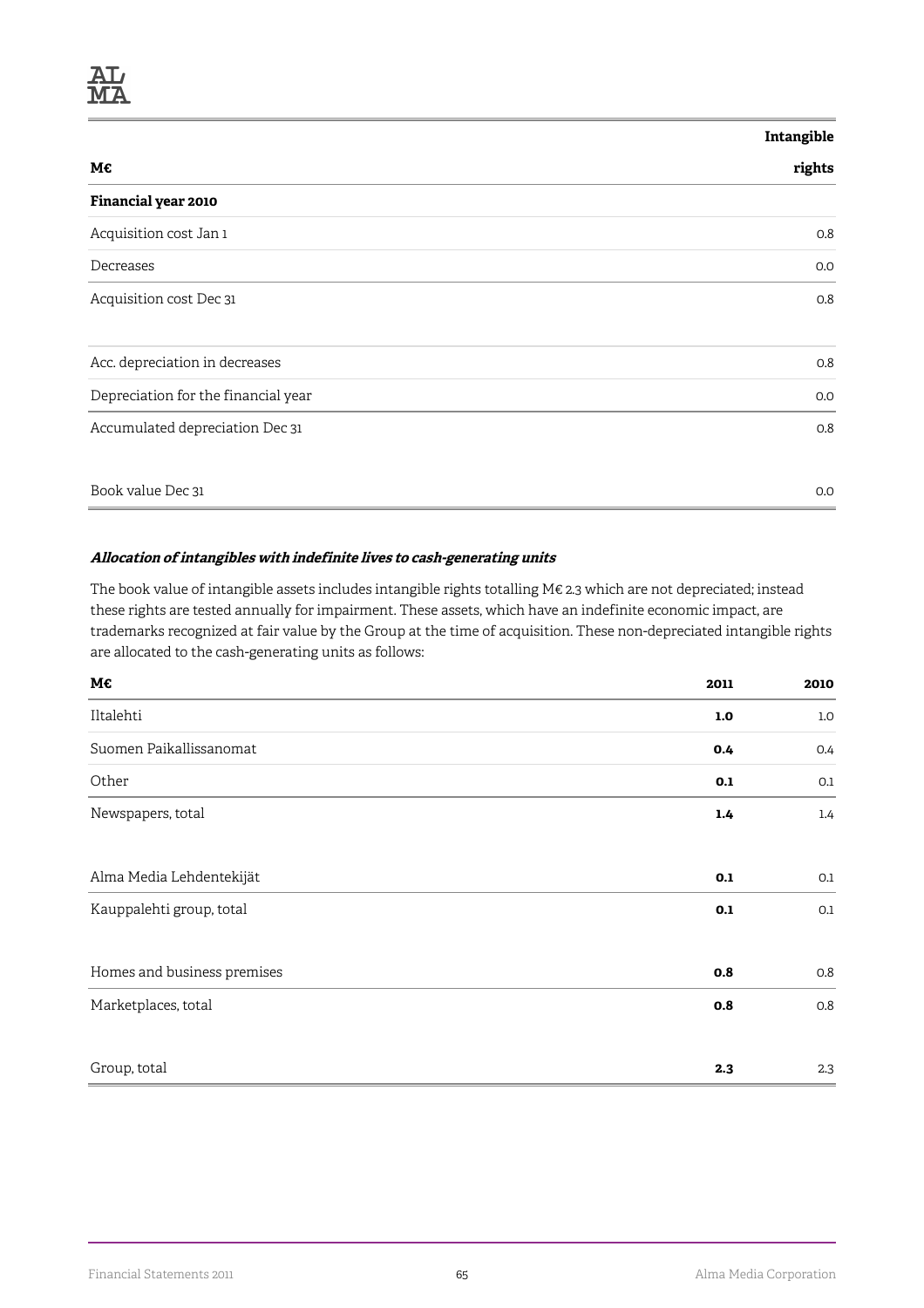

#### **Allocation of goodwill to cash-generating units**

| М€                                                                                             | 2011  | 2010    |
|------------------------------------------------------------------------------------------------|-------|---------|
| A significant amount of goodwill has been allocated to the following<br>cash-generating units: |       |         |
| Aamulehti                                                                                      | 0.0   | 0.0     |
| Iltalehti                                                                                      | 3.6   | 3.6     |
| Pohjois-Suomen Media Oy                                                                        | 5.8   | 5.8     |
| Satakunnan Kansa                                                                               | 4.0   | 4.0     |
| Suomen Paikallissanomat                                                                        | 2.6   | 2.6     |
| Other                                                                                          | 0.6   | 0.6     |
| Newspapers, total                                                                              | 16.7  | 16.6    |
| <b>Baltic News Service</b>                                                                     | $1.1$ | $1.1\,$ |
| Kauppalehti                                                                                    | 3.3   | 3.3     |
| Alma Media Lehdentekijät                                                                       | 3.1   | 3.1     |
| Kauppalehti group, total                                                                       | 7.5   | 7.5     |
| Homes and business premises                                                                    | 4.9   | 4.9     |
| Vehicles and heavy machinery                                                                   | 1.4   | 1.2     |
| Marketplaces, total                                                                            | 6.3   | 6.1     |
| Units allocated an insignificant amount of goodwill                                            | 0.1   | $0.1\,$ |
| Goodwill total                                                                                 | 30.6  | 30.4    |

#### **Impairment testing of goodwill and intangible with indefinite lives**

Testing for goodwill and intangible rights with indefinite useful lives is conducted at the level of units producing cash flow. In testing for impairment, the recoverable amount is the value in use.

Following the model used before, estimated cash flows determined in the test are based on the Group's strategic forecasts for the following three years confirmed by the Board of Directors and business units' management. The years following this period are estimated by extrapolation, taking into account the business cycle and management's views. In addition to general economic factors, the main assumptions and variables used when determining cash flows are the forecast growth of advertising sales in different market segments, the unit-specific average cost of capital (discount rate) and estimated growth of newspaper circulation sales. The growth rate assumptions for advertising sales vary in different market segments and in different product categories. When evaluating growth, past events are taken into account.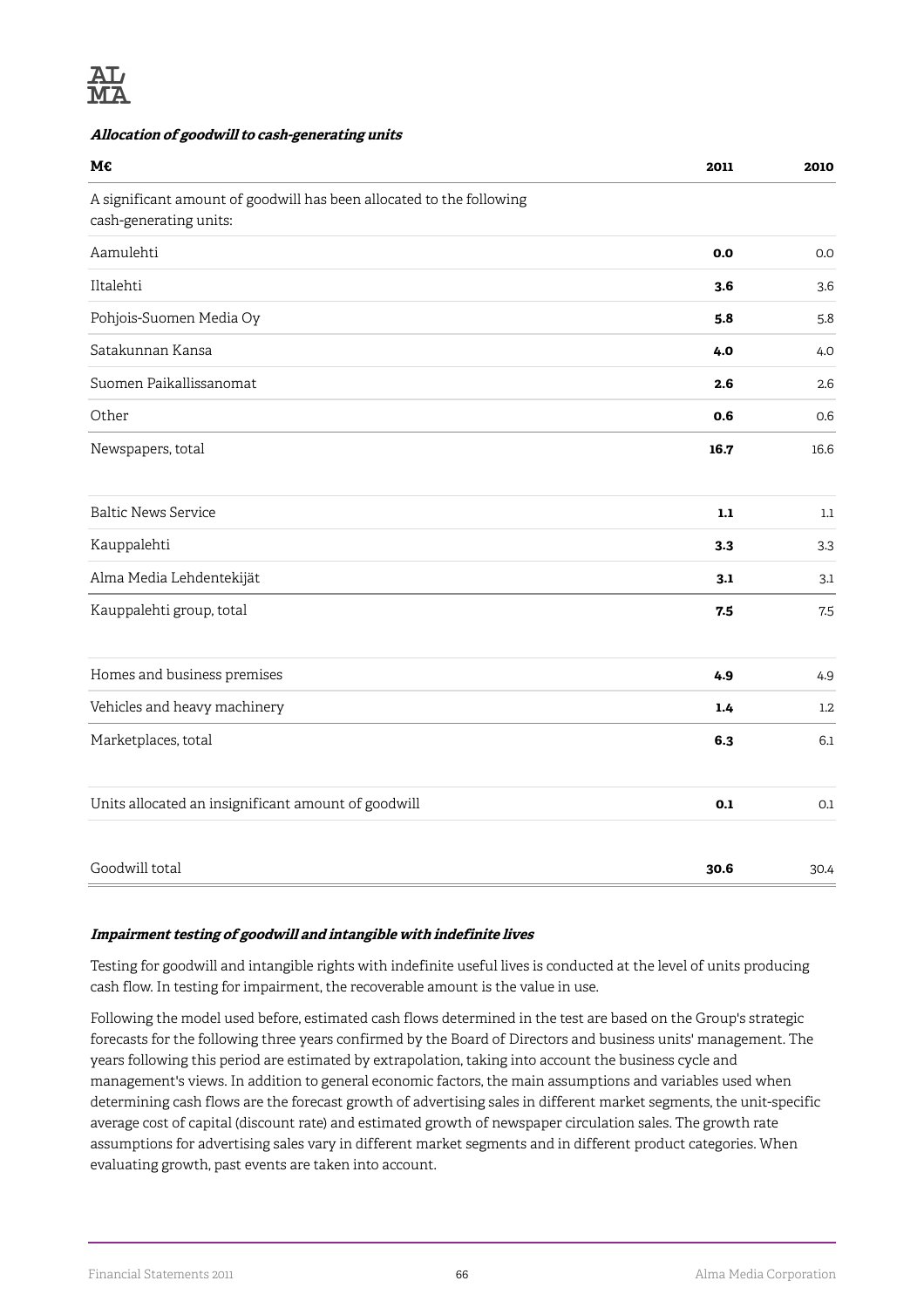The discount rates used in the calculations for the segments are: units operating in Finland, 9.7% (interest rate before taxes); units operating in Sweden, 8.8% (interest rate before taxes); and units operating in the Baltic countries, 15.5% (interest rate before taxes). The interest rate is based on the weighted average yield set for shareholders' equity and liabilities. During the review period, the interest rates have been updated to current market information from the different markets. The capital structure of the Group has remained unchanged from the comparison period.

|                   | <b>Publishing Business</b> | <b>Online Business</b> |
|-------------------|----------------------------|------------------------|
| Newspapers        | 9.5%                       | 11.9 %                 |
| Kauppalehti-Group |                            |                        |
| Domestic          | 9.3%                       |                        |
| Foreign           | 12.8%                      |                        |
| Marketplaces      |                            |                        |
| Domestic          |                            | 11.9 %                 |
| Sweden            |                            | 11.7 %                 |
| Foreign, other    |                            | 16.2%                  |

#### **Discount rates used in impairment testing**

Goodwill allocated to new business areas, as well as goodwill arising from recent acquisitions, are more sensitive to impairment testing and therefore more likely to be subject to impairment loss when the above main assumptions change. Based on a sensitivity analysis, the tested goodwill and intangible rights have not been critical.

In connection with the sensitivity analysis, the effects of an increase in the discount rate (at the most 3%) a decrease in advertising sales (at the most 6%) and a decrease in the circulation sales (at the most 3%) to estimated cash flows have been estimated. The sensitivity analysis of the advertising and circulations sales are based on the management view of the future development at the

balance sheet date.

With regard to the recoverable amounts from Alma Media Group's Newspapers and Kauppalehti Group, as well as the Marketplaces segment's business operations in Finland, the management does not believe that a change in any of the central variables would lead to a situation in which the recoverable amounts of the business units would be lower than than their book values. For the Newspapers, Kauppalehti Group segments and the Marketplaces segment's operations in Finland, the combined book values of the assets of business units under the segments at the time of testing were less than 10 of the current value of the estimated recoverable amount of the segments. The goodwill of Intermedia, unit reported in Newspaper segment, has an exposure for an impairment loss of some 0.4 M€, if advertising sales decrease 6 % from the management view at the balance sheet date.

For the Marketplaces segment's operations outside Finland, the combined book value of the assets is some 35 per cent of the current value of the estimated recoverrable amout. Should advertising sales decrease 6% from the management view at the balance sheet date, the Marketplaces segment's City-Business has an exposure for an impairment loss of some MEUR 0.1.

In the financial period 2011 and 2010 impairment of Goodwill is not recorded. Based on impairment testing assets and goodwill do not contain the risk of impairment.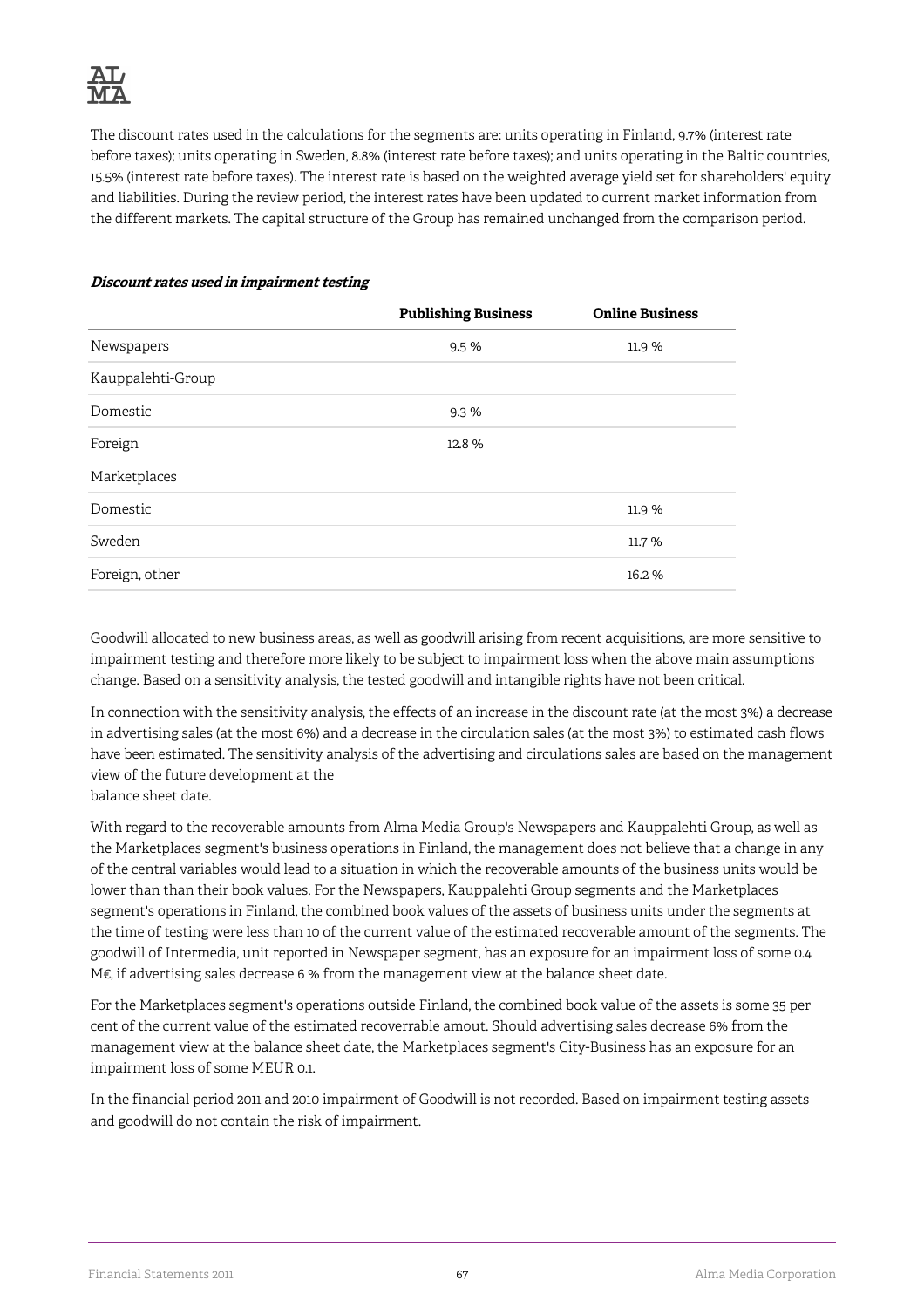### **14. PROPERTY, PLANT AND EQUIPMENT**

|                                                           |             |            |                            |        | <b>Advance</b>       |        |
|-----------------------------------------------------------|-------------|------------|----------------------------|--------|----------------------|--------|
|                                                           |             |            |                            |        | payments             |        |
|                                                           |             |            | <b>Buildings Machinery</b> | Other  | and                  |        |
|                                                           | Land and    | and        | and                        |        | tangible purchases   |        |
| M€                                                        | water areas | structures | equipment                  | assets | in<br>progress Total |        |
| Financial year 2011                                       |             |            |                            |        |                      |        |
| Acquisition cost Jan 1                                    | 1.7         | 24.5       | 61.0                       | 4.5    | 0.0                  | 91.6   |
| Increases                                                 |             | 0.0        | $2.2\phantom{0}$           | 0.1    | 0.3                  | 2.6    |
| Decreases                                                 | 0.0         | $-0.1$     | $-5.8$                     | $-0.4$ | 0.0                  | $-6.3$ |
| Exchange differences                                      |             |            | 0.1                        |        |                      | 0.1    |
| Transfers between items                                   |             | 0.1        | 0.0                        | 0.3    | $-0.3$               | 0.0    |
| Acquisition cost Dec 31                                   | 1.7         | 24.5       | 57.4                       | 4.4    | 0.0                  | 88.0   |
| Acc. depreciation, amortization and impairments Jan 1     |             | 14.7       | 46.2                       | 2.9    |                      | 63.8   |
| Accumulated depreciation in decreases and transfers       |             | 0.0        | $-5.3$                     | $-0.4$ |                      | $-5.7$ |
| Depreciation for the financial year                       |             | 0.5        | 5.8                        | 0.2    |                      | 6.6    |
| Writedowns                                                |             | 0.2        |                            |        |                      | 0.2    |
| Exchange differences                                      |             |            | 0.0                        |        |                      | 0.0    |
| Acc. depreciation, amortization and<br>impairments Dec 31 | 0.0         | 15.5       | 46.7                       | 2.7    | 0.0                  | 64.9   |
| Book value Jan 1                                          | 1.7         | 9.8        | 14.8                       | 1.6    | 0.0                  | 27.8   |
| Book value Dec 31                                         | 1.7         | 9.0        | 10.7                       | 1.7    | 0.0                  | 23.0   |
| Balance sheet value of machinery and equipment            |             |            | 10.1                       |        |                      |        |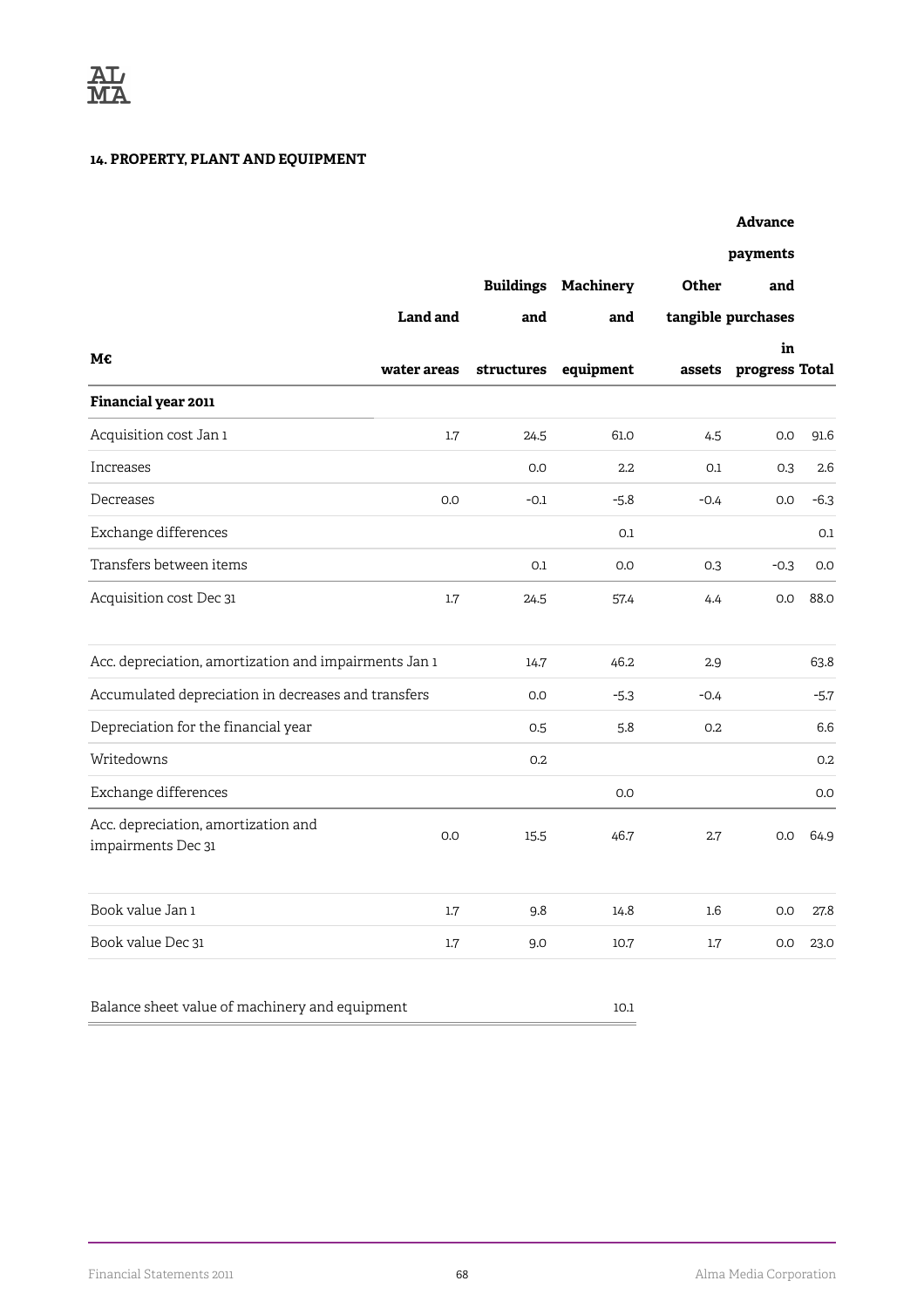#### **Advance**

**payments**

| М€                                                        | Land and    | <b>Buildings</b><br>and | Machinery<br>and | Other              | and                   |        |
|-----------------------------------------------------------|-------------|-------------------------|------------------|--------------------|-----------------------|--------|
|                                                           |             |                         |                  | tangible purchases |                       |        |
|                                                           |             |                         |                  |                    | in                    |        |
|                                                           | water areas | structures              | equipment        |                    | assets progress Total |        |
| Financial year 2010                                       |             |                         |                  |                    |                       |        |
| Acquisition cost Jan 1                                    | 1.7         | 25.4                    | 63.0             | 4.5                | 0.6                   | 95.3   |
| Increases                                                 |             | 0.1                     | $2.2\phantom{0}$ | 0.0                | 0.5                   | 2.9    |
| Decreases                                                 | 0.0         | $-1.1$                  | $-5.5$           | $-0.1$             | $-0.2$                | $-6.8$ |
| Exchange differences                                      |             |                         | 0.1              | 0.0                | 0.0                   | 0.1    |
| Transfers between items                                   |             | 0.0                     | 1.2              | 0.0                | $-1.0$                | 0.2    |
| Acquisition cost Dec 31                                   | 1.7         | 24.5                    | 61.0             | 4.5                | 0.0                   | 91.6   |
| Acc. depreciation, amortization and                       |             |                         |                  |                    |                       |        |
| impairments Jan 1                                         | 0.0         | 15.1                    | 45.5             | 2.6                |                       | 63.2   |
| Accumulated depreciation in decreases and<br>transfers    |             | $-1.0$                  | $-4.9$           | 0.0                |                       | -5.9   |
| Depreciation for the financial year                       |             | 0.6                     | 5.6              | 0.3                |                       | 6.5    |
| Writedowns                                                |             |                         | 0.0              | 0.0                |                       | 0.0    |
| Exchange differences                                      |             |                         | 0.0              | 0.0                |                       | 0.0    |
| Acc. depreciation, amortization and<br>impairments Dec 31 | 0.0         | 14.7                    | 46.2             | 2.9                | 0.0                   | 63.8   |
| Book value Jan 1                                          | 1.7         | 10.3                    | 17.5             | 1.9                | 0.6                   | 32.0   |
| Book value Dec 31                                         | 1.7         | 9.8                     | 14.8             | $1.6\phantom{0}$   | 0.0                   | 27.8   |

Balance sheet value of machinery and equipment 14.0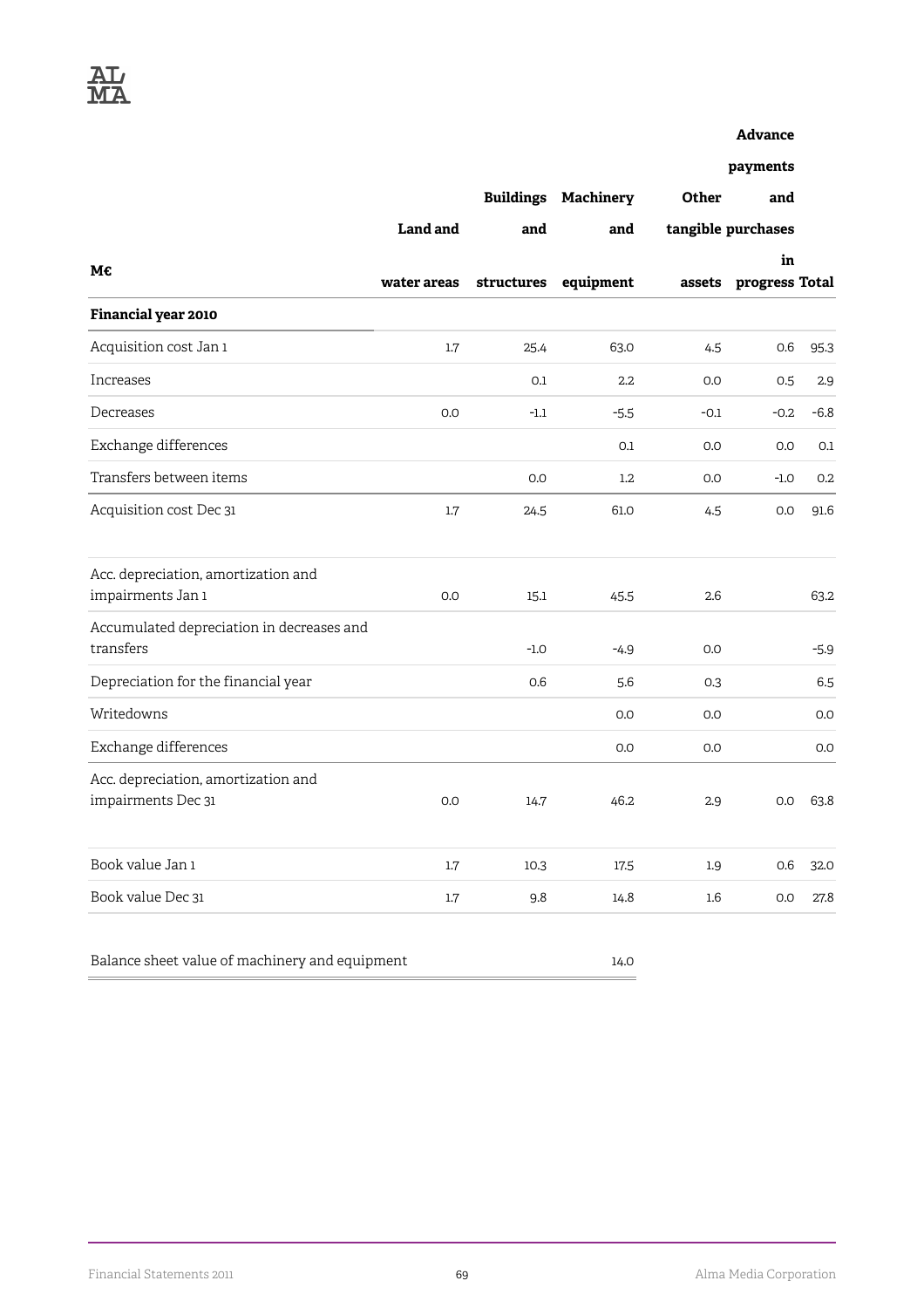Property, plant and equipment includes assets purchased through finance leases as follows:

|                                     | Machinery |
|-------------------------------------|-----------|
|                                     | and       |
| М€                                  | equipment |
| Financial year 2011                 |           |
| Acquisition cost Jan 1              | 9.0       |
| Increases                           | 1.9       |
| Decreases                           | $-3.2$    |
| Acquisition cost Dec 31             | 7.7       |
| Acc. Depreciation Jan 1             | 4.5       |
| Acc. depreciation in decreases      | $-2.5$    |
| Depreciation for the financial year | 1.4       |
| Acc. Depreciation Dec 31            | 3.4       |
| Book value Dec 31                   | 4.3       |

## **Machinery**

|                                     | and       |
|-------------------------------------|-----------|
| М€                                  | equipment |
| <b>Financial year 2010</b>          |           |
| Acquisition cost Jan 1              | 9.7       |
| Increases                           | $1.7\,$   |
| Decreases                           | $-2.4$    |
| Acquisition cost Dec 31             | 9.0       |
| Acc. Depreciation Jan 1             | 4.9       |
| Acc. depreciation in decreases      | $-2.0$    |
| Depreciation for the financial year | 1.5       |
| Acc. Depreciation Dec 31            | 4.5       |
| Book value Dec 31                   | 4.5       |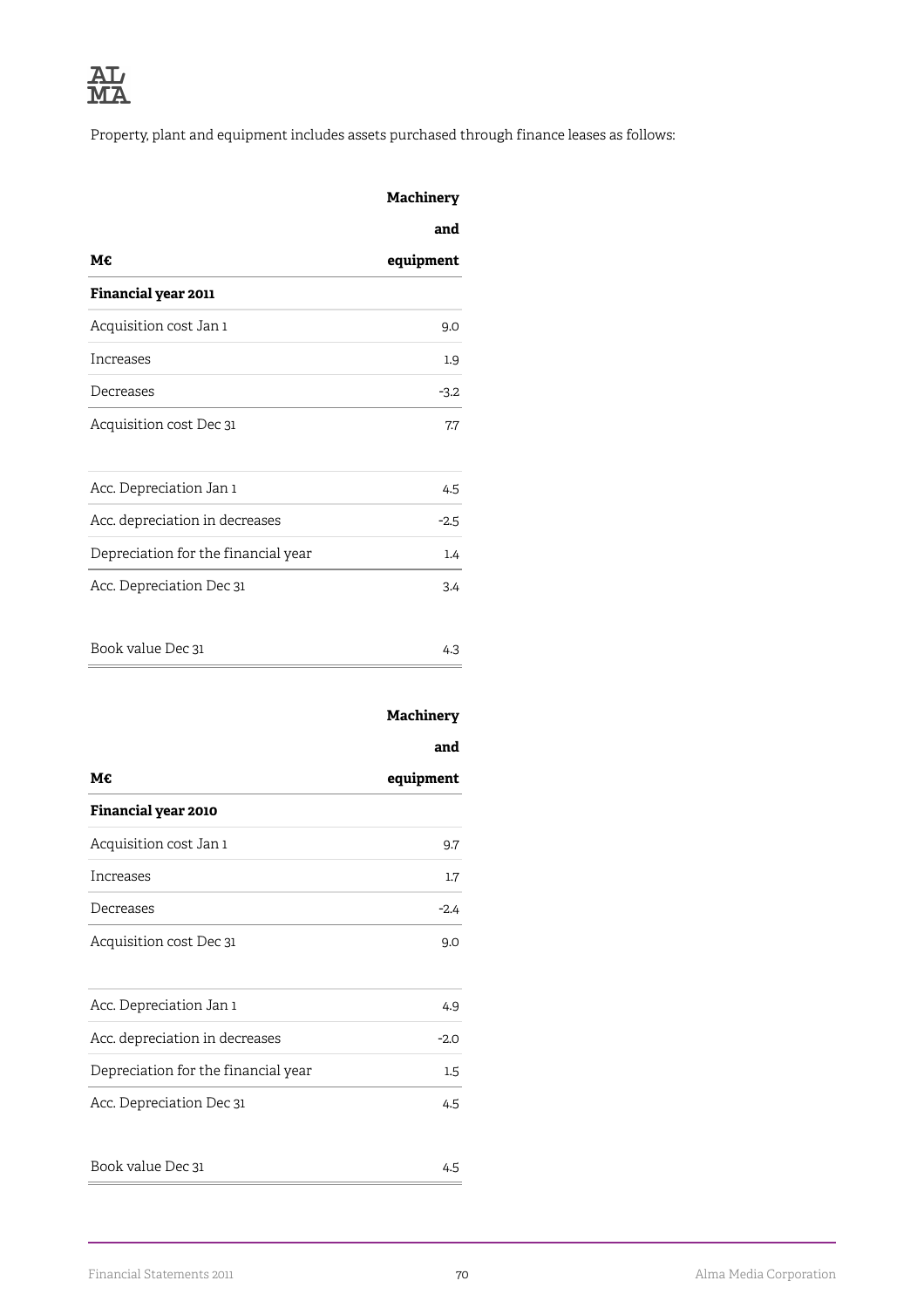### **15. SUBSIDIARY COMPANIES**

#### **Share of**

|                                  | Registered        | Holding | votes  |
|----------------------------------|-------------------|---------|--------|
| Company                          | office            | %       | %      |
| Alma Intermedia Oy               | Pori, Suomi       | 100.00  | 100.00 |
| Alma Manu Oy                     | Tampere, Suomi    | 100.00  | 100.00 |
| Alma Media Interactive Russia Oy | Helsinki, Suomi   | 100.00  | 100.00 |
| Alma Media Kustannus Oy          | Helsinki, Suomi   | 100.00  | 100.00 |
| Alma Media Lehdentekijät Oy      | Helsinki, Suomi   | 100.00  | 100.00 |
| Alma Media Ventures Oy           | Helsinki, Suomi   | 100.00  | 100.00 |
| Alma Mediapartners Oy            | Helsinki, Suomi   | 65.00   | 65.00  |
| AS Kinnisvaraportaal             | Tallinna, Viro    | 100.00  | 100.00 |
| Balti Uudistetalituse AS         | Tallinna, Viro    | 100.00  | 100.00 |
| BNS Eesti OÜ                     | Tallinna, Viro    | 100.00  | 100.00 |
| <b>BNS Latvija SIA</b>           | Riika, Latvia     | 99.99   | 99.99  |
| <b>BNS UAB</b>                   | Vilna, Liettua    | 99.95   | 99.95  |
| <b>Bovision AB</b>               | Tukholma, Ruotsi  | 100.00  | 100.00 |
| City24 Polska Sp z.o.o.          | Varsova, Puola    | 70.00   | 70.00  |
| ETA Uudistetalituse OÜ           | Tallinna, Viro    | 100.00  | 100.00 |
| Etuovi Oy                        | Helsinki, Suomi   | 100.00  | 100.00 |
| Karenstock Oy                    | Helsinki, Suomi   | 100.00  | 100.00 |
| Kauppalehti Oy                   | Helsinki, Suomi   | 100.00  | 100.00 |
| Kotikokki.net Oy                 | Helsinki, Suomi   | 65.00   | 65.00  |
| Kustannus Oy Aamulehti           | Tampere, Suomi    | 100.00  | 100.00 |
| Kustannusosakeyhtiö Iltalehti    | Helsinki, Suomi   | 100.00  | 100.00 |
| Marknadspriser i Sverige AB      | Lidköping, Ruotsi | 60.00   | 60.00  |
| Mascus A/S                       | Hojbjerg, Tanska  | 51.00   | 51.00  |
| Mediaskopas UAB                  | Vilna, Liettua    | 100.00  | 100.00 |
| Mediju Monitorings SIA           | Riika, Latvia     | 100.00  | 100.00 |
| Monster Oy                       | Helsinki, Suomi   | 75.00   | 75.00  |
| Objektvision AB                  | Tukholma, Ruotsi  | 100.00  | 100.00 |
| Pohjois-Suomen Media Oy          | Rovaniemi, Suomi  | 100.00  | 100.00 |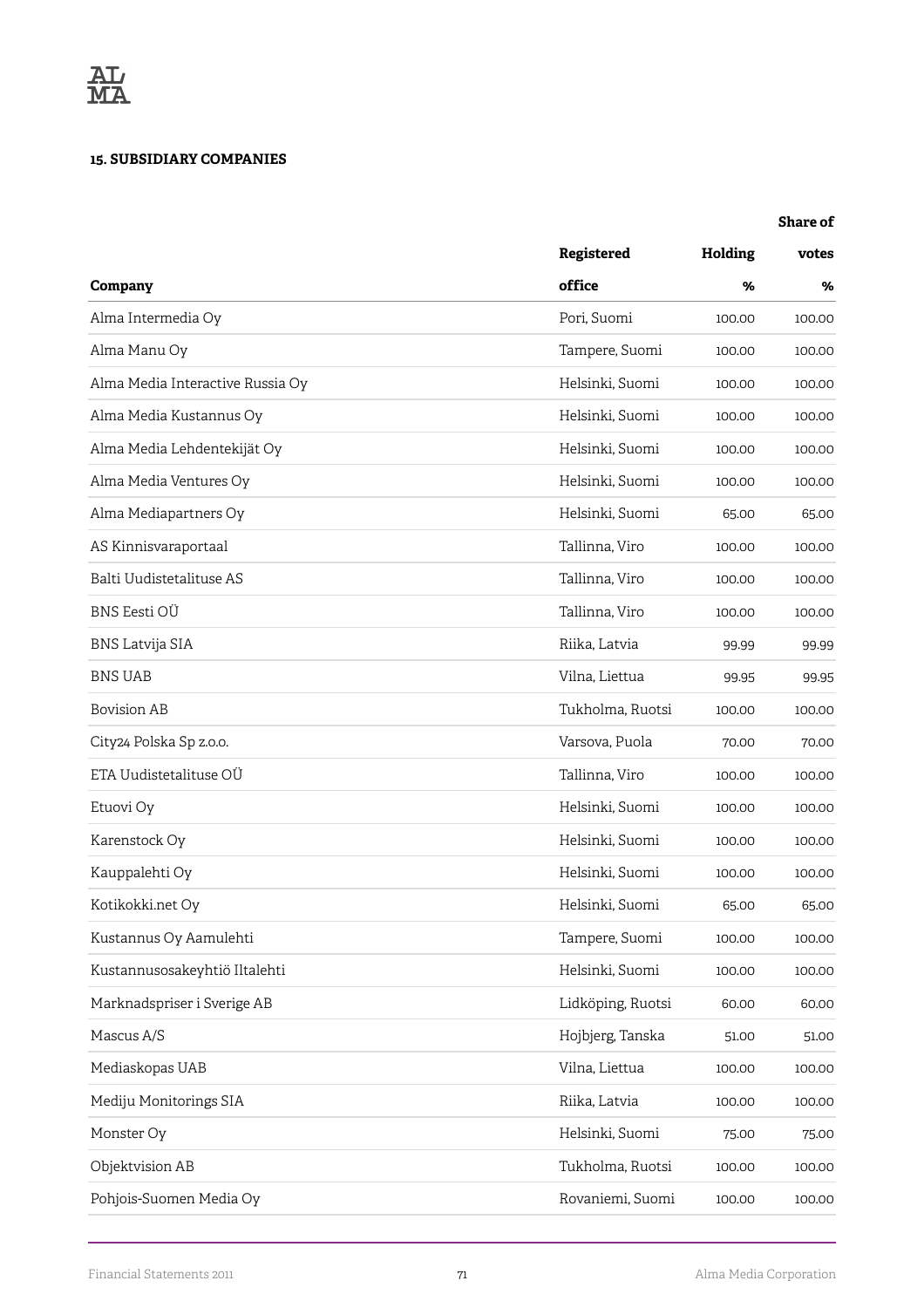

| Satakunnan Kirjateollisuus Oy        | Pori, Suomi     | 100.00 | 100.00 |
|--------------------------------------|-----------------|--------|--------|
| SIA City24                           | Riika, Latvia   | 100.00 | 100.00 |
| Suomen Business Viestintä SBV Oy     | Helsinki, Suomi | 100.00 | 100.00 |
| Suomen Paikallissanomat Oy           | Tampere, Suomi  | 100.00 | 100.00 |
| Suunnittelutoimisto TTNK Helsinki Oy | Helsinki, Suomi | 100.00 | 100.00 |
| Newsworks International UAB          | Vilna, Liettua  | 100.00 | 100.00 |
| UAB City <sub>24</sub>               | Vilna, Liettua  | 100.00 | 100.00 |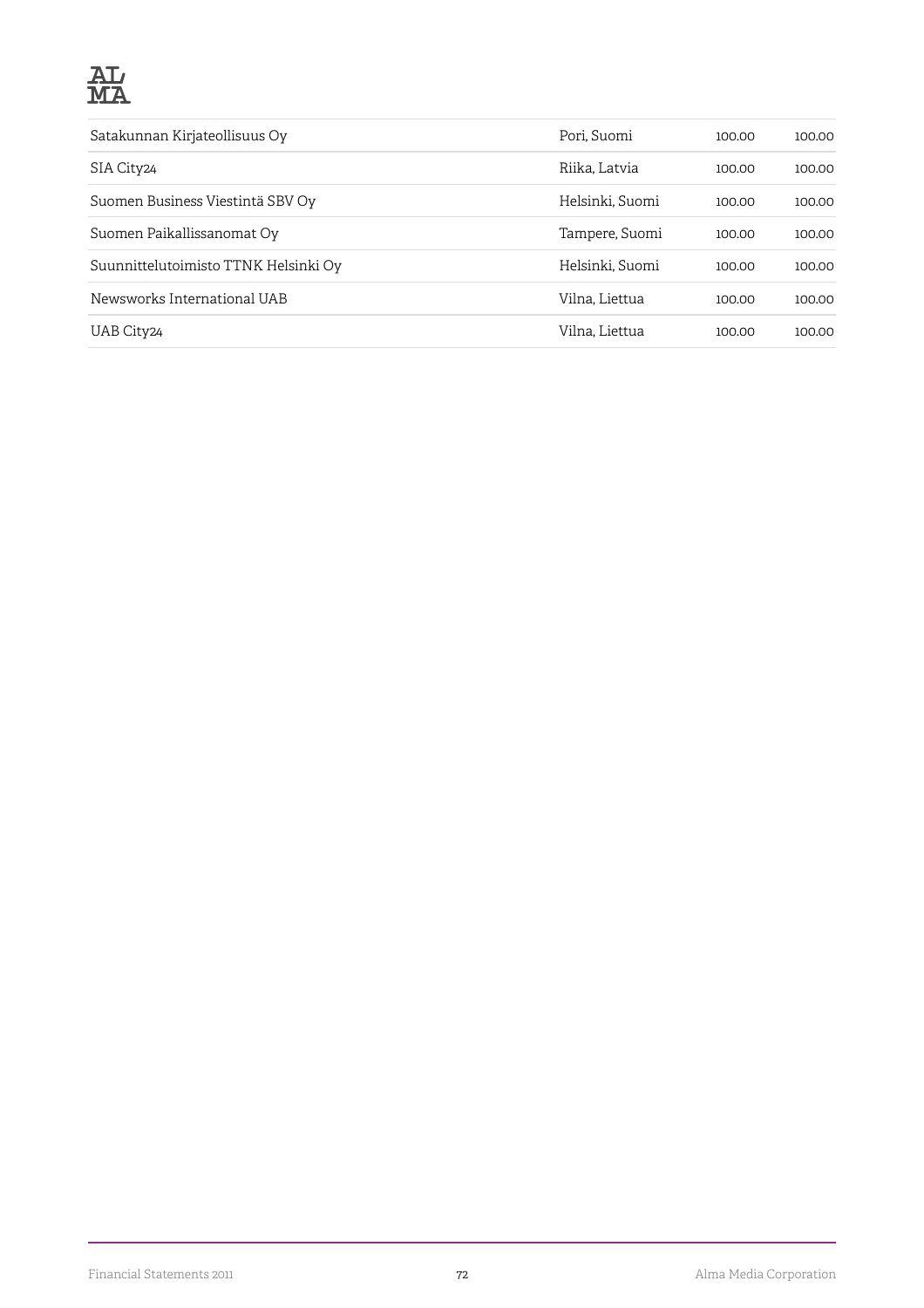## **16. HOLDINGS IN ASSOCIATED AND JOINT VENTURE COMPANIES**

| M€                                                                | 2011   | 2010   |
|-------------------------------------------------------------------|--------|--------|
| Holdings in associated companies                                  |        |        |
| At beginning of period                                            | 33.6   | 30.5   |
| Increases                                                         | 0.0    | 2.5    |
| Decreases                                                         | 0.0    | 0.0    |
| Share of results                                                  | 2.5    | 0.9    |
| Share of items recognized directly in associated company's equity | $-0.1$ | 0.7    |
| Saadut pääomanpalautukset                                         | $-0.3$ | 0.0    |
| Dividends received                                                | $-0.9$ | $-0.6$ |
| Transfers between items                                           | 0.0    | $-0.3$ |
| At end of period                                                  | 35.0   | 33.6   |

### **Further information on associated companies**

Talentum Oyj, included in the book value of associated companies on December 31, 2011, is a public listed company. The carrying value of the Talentum Oyj shares in Alma Media's consolidated financial statements on December 31, 2011 is M€ 28.9 and its market capitalisation was M€ 20,9. The investment is considered as long-term and strategic for Alma Media. The investment's value in use equals the carrying value.

Goodwill arising from associated companies totalled M€ 24.1 (24.1) on December 31, 2011. Due to the arrangements related to the associated companies, Alma Media has recognized M€ 1.1 of financial liabilities at fair value through profit of loss. Change in fair value of the contingent considerations M€ 0,4 was recognized during the financial year.

| M€                                            | 2011  | 2010  |
|-----------------------------------------------|-------|-------|
| Book value of shares, total                   | 35.0  | 33.6  |
| Liabilities to associated companies           | 0.1   | 0.1   |
| Summary (100%) of associated company totals   |       |       |
| Aggregate assets of associated companies      | 82.8  | 86.9  |
| Aggregate liabilities of associated companies | 51.7  | 60.5  |
| Aggregate revenue of associated companies     | 126.1 | 121.1 |
| Aggregate profit/loss of associated companies | 8.2   | 2.6   |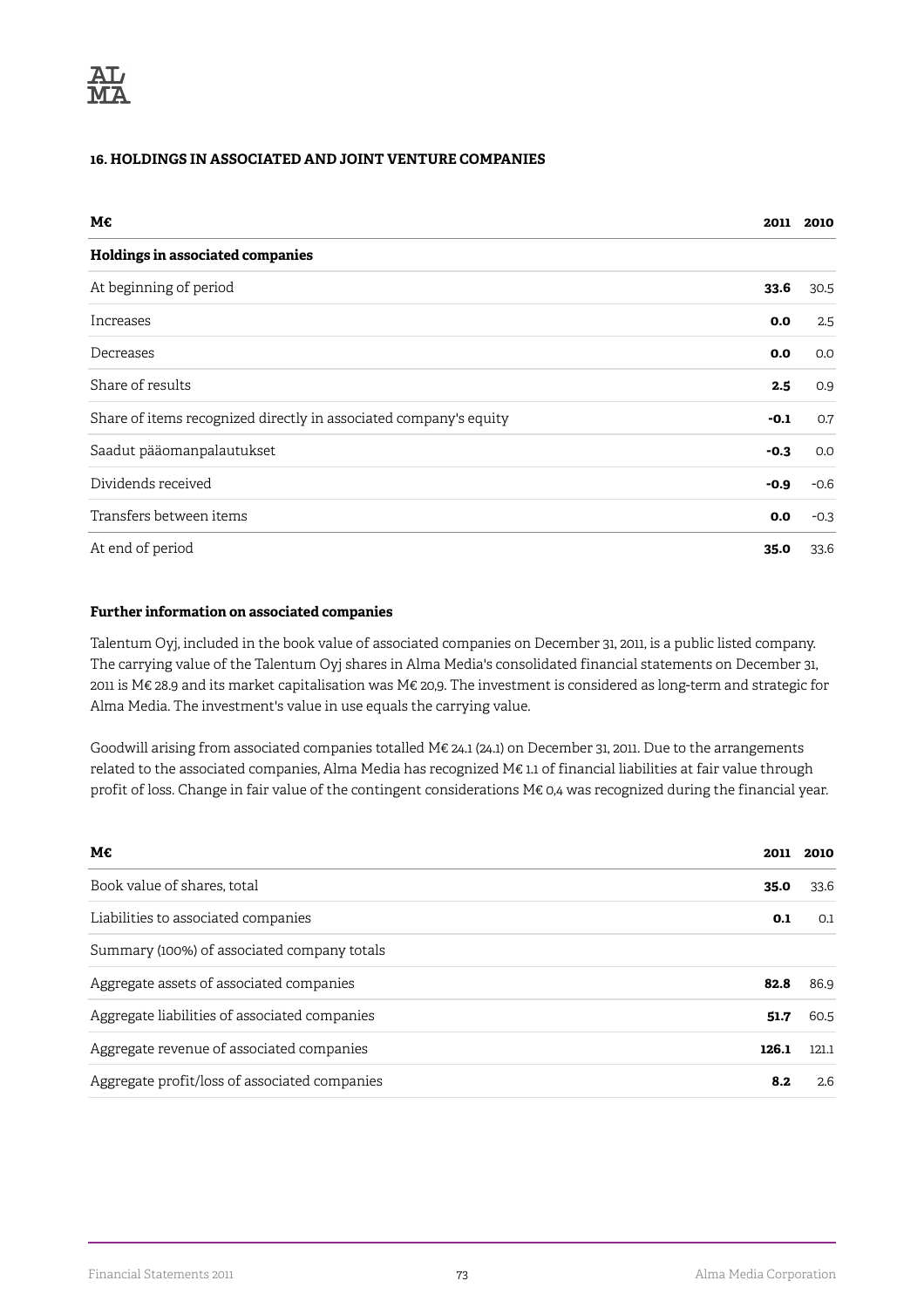

|                                                |         | <b>Share</b> |  |
|------------------------------------------------|---------|--------------|--|
|                                                | Holding | of           |  |
| <b>Associated companies</b>                    |         | votes        |  |
|                                                | %       | %            |  |
| Ahaa Sivunvalmistus Oy                         |         | 20.00 20.00  |  |
| Alkali Oy                                      |         | 24.32 24.32  |  |
| Arena Interactive Oy                           |         | 35.00 35.00  |  |
| Finland Events Oy                              |         | 20.00 20.00  |  |
| Holding Oy Visio                               | 24.74   | 24.74        |  |
| Kytöpirtti Oy                                  |         | 43.20 43.20  |  |
| Oy Suomen Tietotoimisto - Finska Notisbyrån Ab | 24.07   | 24.07        |  |
| Talentum Oyj                                   | 32.14   | 32.14        |  |
| Tampereen Tietoverkko Oy                       |         | 34.14 34.14  |  |
| Tampereen Ykkösjakelu Oy                       |         | 40.00 40.00  |  |

### **Joint Venture Companies**

In year 2011 Alma Media acquired the majority (51%) of Mascus A/S in Denmark. The Group owned 50 % of joint venture company in year 2010 and it reported in the marketplaces segment. In addition, the Group treats as joint venture companies its mutual property and housing companies. The joint venture companies are consolidated using the proportionate consolidation method in accordance with IAS 31.

| М€                                                                      | 2011 | 2010 |
|-------------------------------------------------------------------------|------|------|
| Group's share of balance sheets and results of joint venture companies: |      |      |
| Non-current assets                                                      | 3.7  | 3.8  |
| Current assets                                                          | 0.2  | 0.1  |
| Non-current liabilities                                                 | 0.0  | 0.0  |
| Current liabilities                                                     | 0.0  | 0.0  |
| М€                                                                      | 2011 | 2010 |
| Revenue                                                                 | 0.2  | 0.1  |
| Operating profit                                                        | 0.0  | 0.0  |
| Profit for the period                                                   | 0.0  | 0.0  |
| Average total workforce in joint venture companies                      |      | 1    |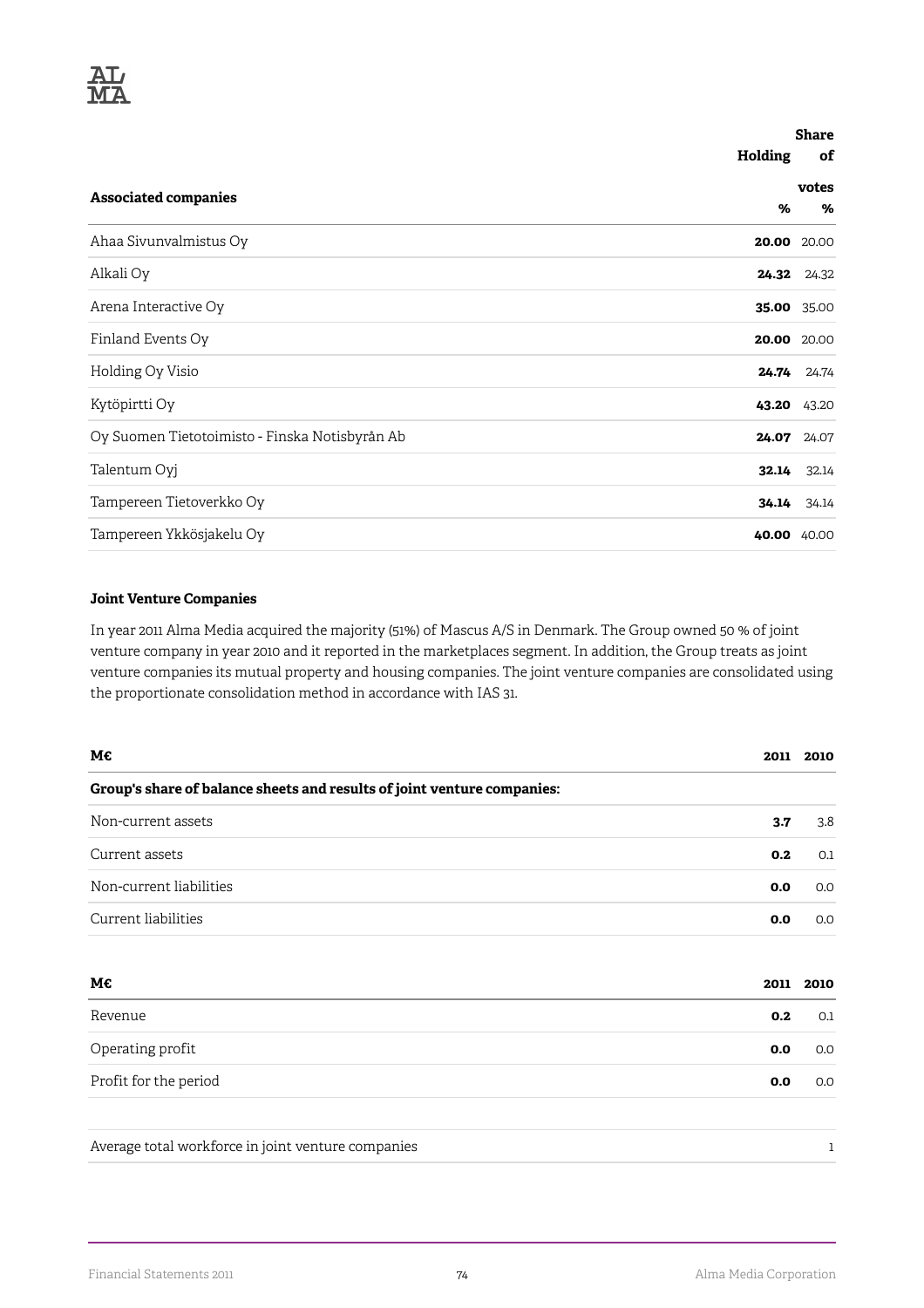## **17. OTHER FINANCIAL ASSETS**

|                                                          | <b>Book value</b> | <b>Fair value value</b> | <b>Book</b> | <b>Fair value</b> |
|----------------------------------------------------------|-------------------|-------------------------|-------------|-------------------|
| М€                                                       | 2011              |                         | 2011 2010   | 2010              |
|                                                          |                   |                         |             |                   |
| Available-for-sale financial assets                      | 4.1               | 4.1                     | 4.0         | 4.0               |
| Financial assets recognized at fair value through profit |                   |                         |             |                   |
| or loss                                                  | 1.2               | 1.2                     | 7.5         | 7.5               |
| Loan receivables                                         | 0.1               | 0.1                     | 0.3         | 0.3               |
| Total                                                    | 5.3               | 5.3                     | 11.8        | 11.8              |

Financial assets recognized at fair value through profit or loss are commodity derivatives and contingent considerations. Contigent considerations are classified as derivatives. Following IAS 39, they are financial assets recognized at fair value through profit or loss. The change in fair value is recognized in the finance income and expenses.

Available-for-sale investments are mainly unquoted shares.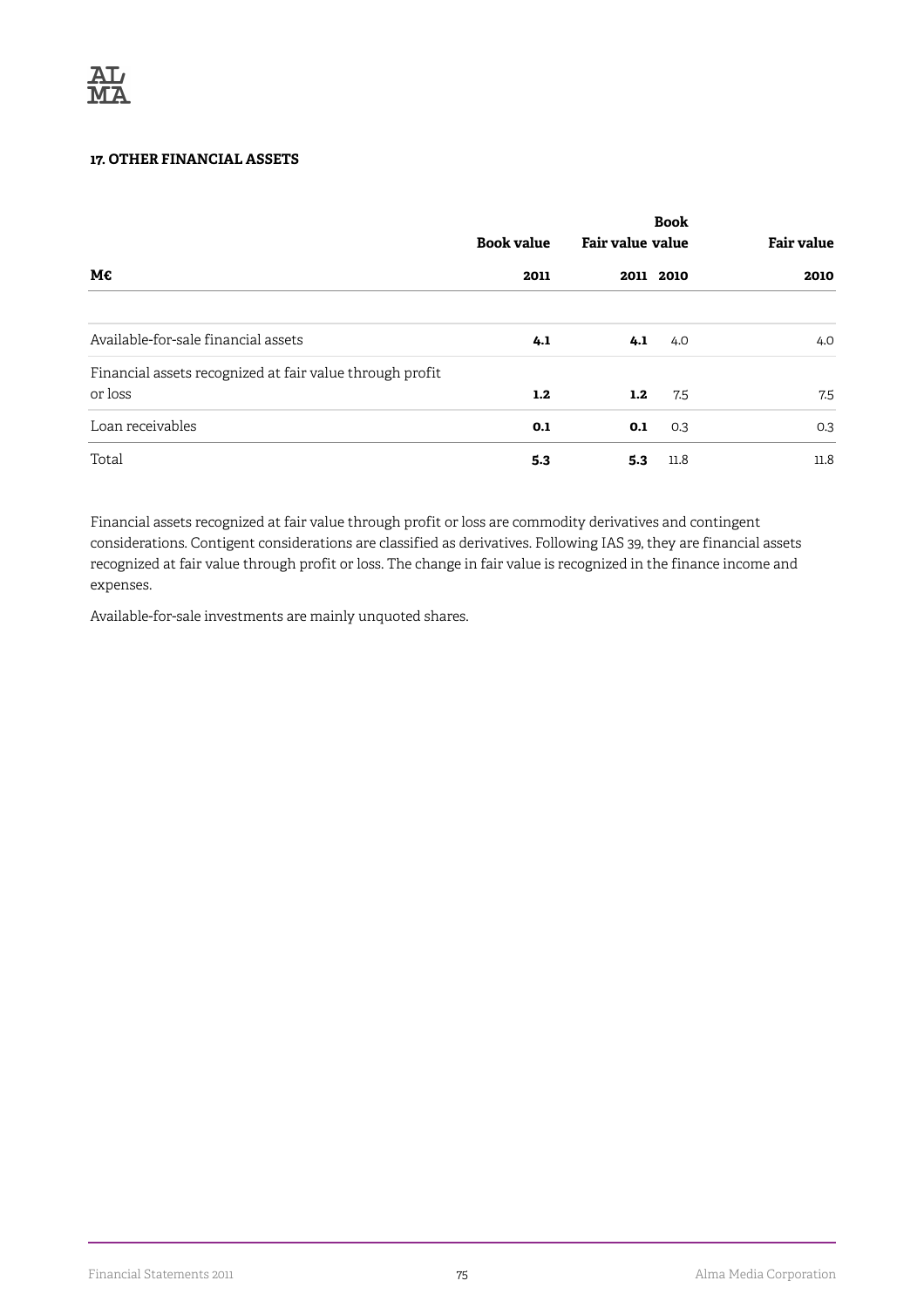## **18. INVENTORIES**

| М€                     | 2011 2010 |
|------------------------|-----------|
|                        |           |
| Materials and supplies | 1.0 $1.0$ |
| Total                  | $1.0$ 1.0 |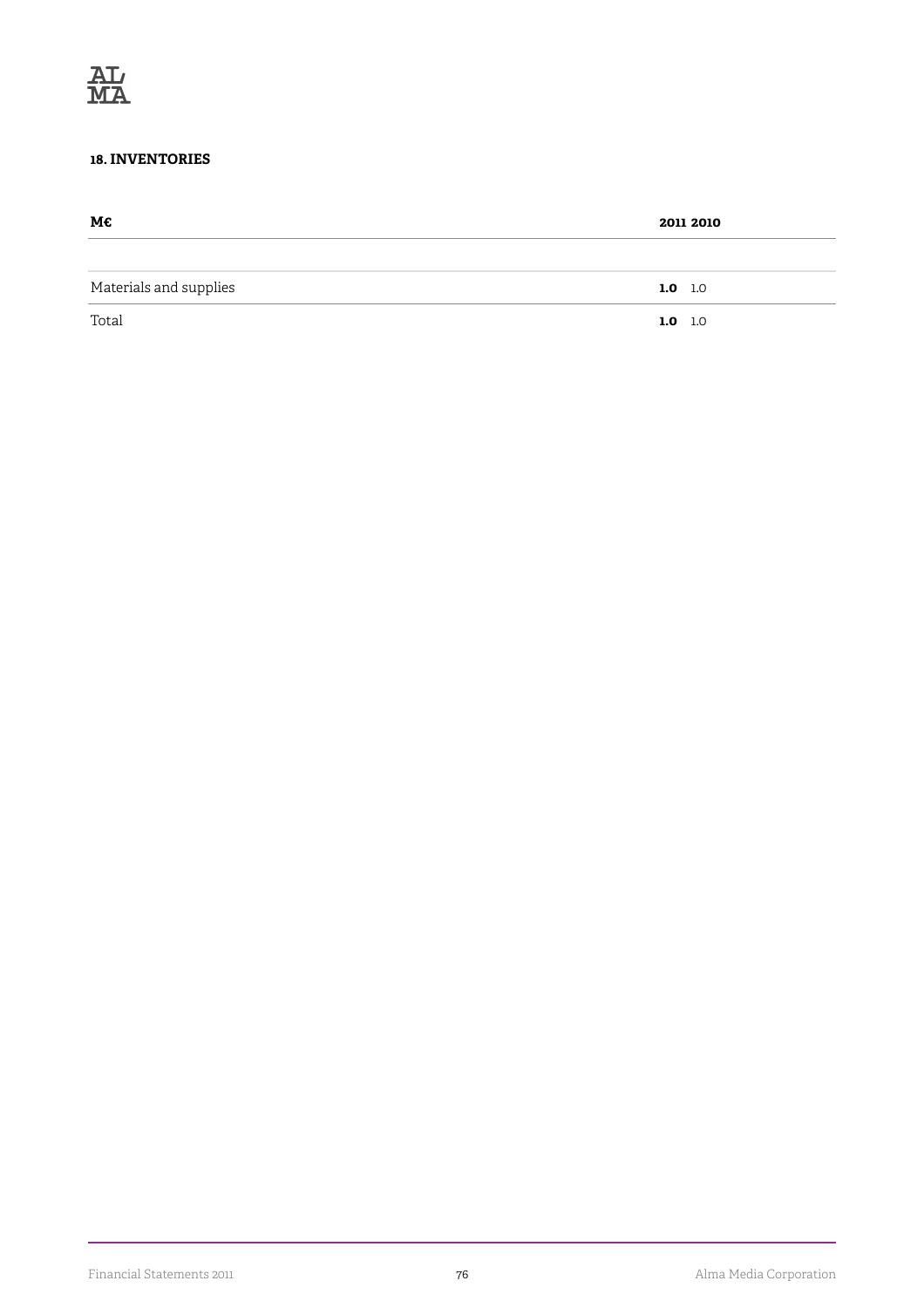## **19. TRADE AND OTHER RECEIVABLES**

| M€                                                            | 2011 | 2010 |
|---------------------------------------------------------------|------|------|
|                                                               |      |      |
| Trade receivable                                              | 23.3 | 22.8 |
|                                                               |      |      |
| Receivables from others                                       |      |      |
| Prepaid expenses and accrued income                           | 2.9  | 3.5  |
| Other receivables                                             | 0.6  | 0.7  |
| Total                                                         | 3.5  | 4.2  |
| Receivables, total                                            | 26.9 | 27.0 |
| M€                                                            | 2011 | 2010 |
| The ageing analysis of trade receivables is as follows:       |      |      |
| Receivables not yet due and receivables past due for 1-4 days | 21.6 | 21.3 |
| Past due date for 5-30 days                                   | 1.4  | 1.1  |
| Past due date for 31-120 days                                 | 0.1  | 0.4  |
| Past due date for more than 120 days                          | 0.2  | 0.1  |
| Trade receivable, total                                       | 23.3 | 22.8 |

M€ 0.1 provision for bad debts was made in 2011.

In financial year 2011 approximately M€ 0.2 (M€ 0.8 in 2010) impairment loss was recognised in Group.

The credit losses totalled 0.1 per cent of revenue in 2011 (0.3 per cent in 2010).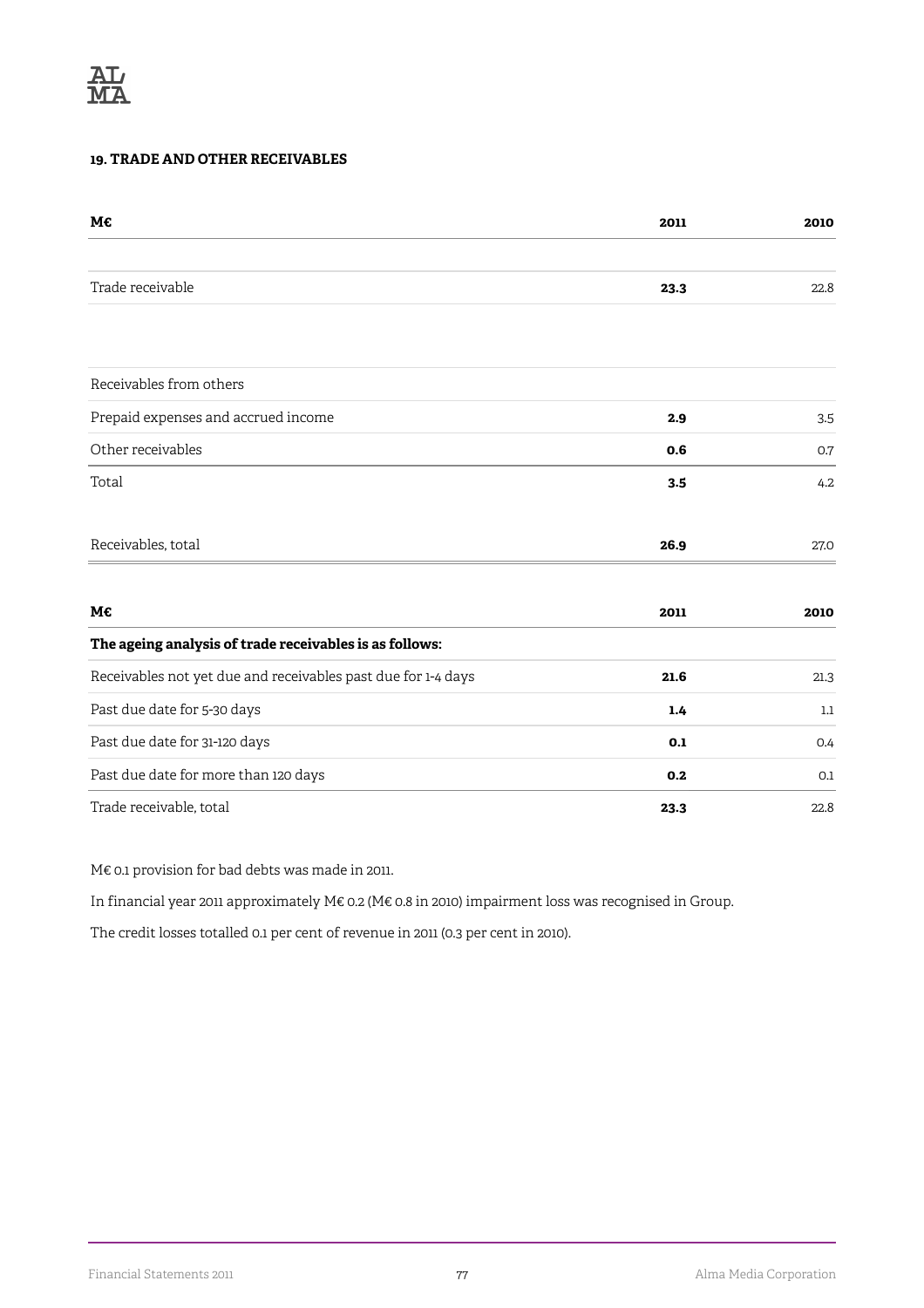## **20. OTHER CURRENT FINANCIAL ASSETS**

| М€                                                               | 2011 | 2010 |
|------------------------------------------------------------------|------|------|
| Held to maturity investments                                     | 0.0  | 0.2  |
| Financial assets recognized at fair value through profit or loss | 3.7  | 2.1  |
| Total                                                            | 3.8  | 2.3  |

Contigent considerations are classified as derivatives. Following IAS 39, they are financial assets recognized at fair value through profit or loss. The change in fair value is recognized in the finance income and expenses.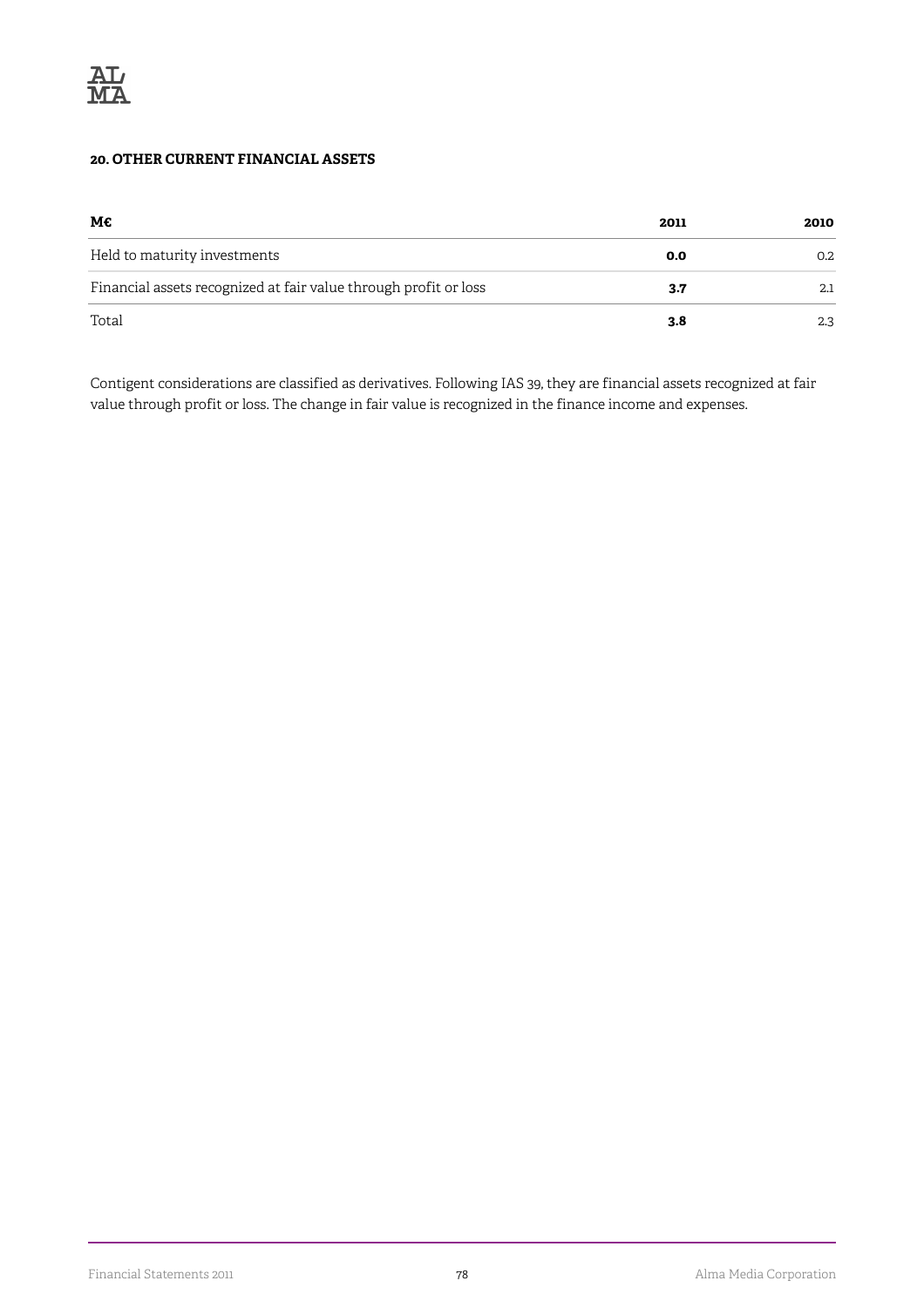# **21. CASH AND CASH EQUIVALENTS**

| М€                                   | 2011 | 2010 |
|--------------------------------------|------|------|
| Cash and bank accounts               | 50.4 | 15.6 |
| Investment certificates (1-3 months) | 7.4  | 20.7 |
| Total                                | 57.8 | 36.3 |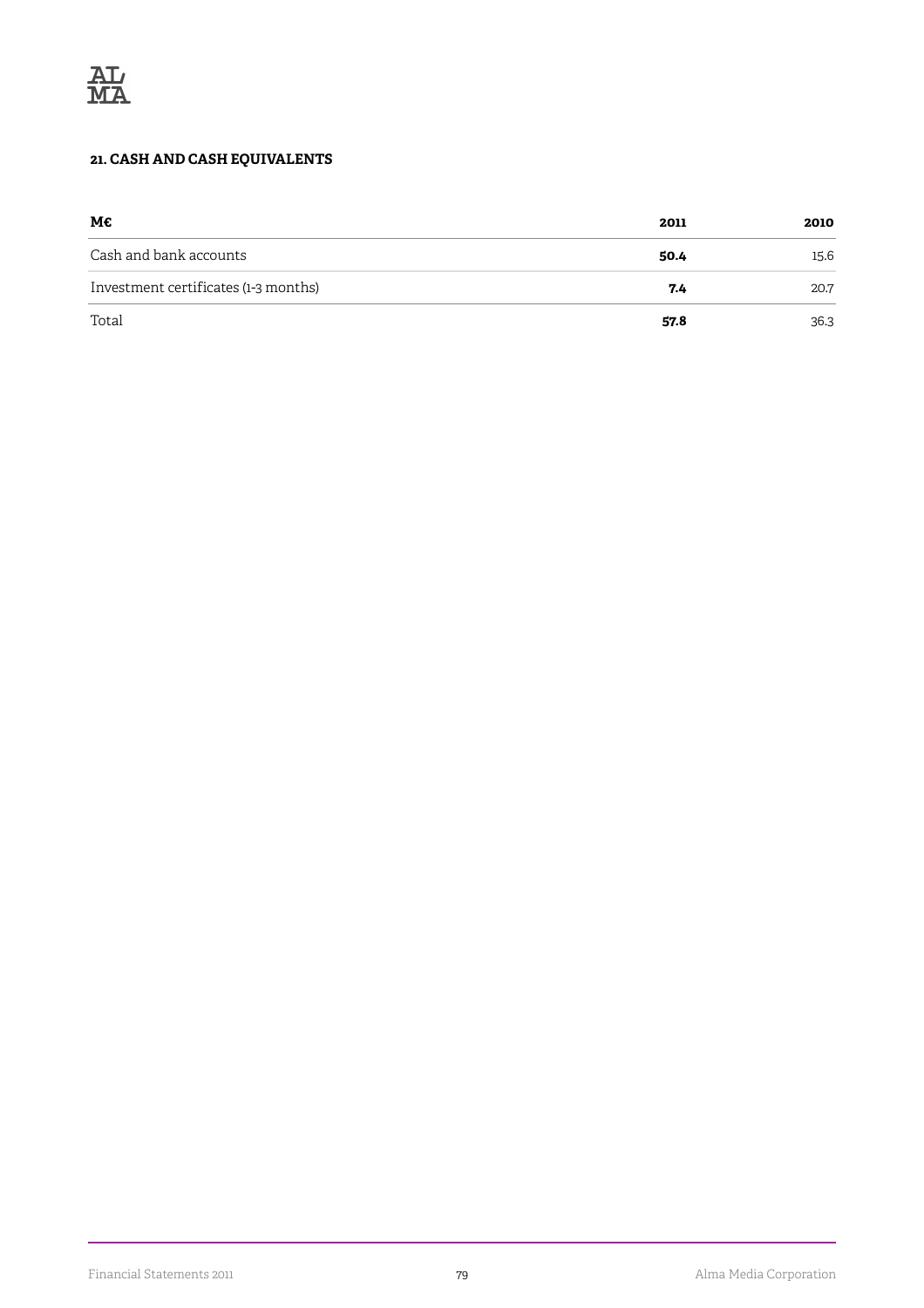## **22. INFORMATION ON SHAREHOLDERS' EQUITY AND ITS ADMINISTRATION**

The following describes information of Alma Media shares and changes in 2011.

|                    | Total      | Share    | Share                |
|--------------------|------------|----------|----------------------|
|                    | number of  | capital, | premium              |
|                    | shares     | M€       | reserve, $M\epsilon$ |
| January 1, 2011    | 75,052,523 | 45.0     | 4.7                  |
| Excercised options | 434,330    | 0.3      | 3.0                  |
| December 31, 2011  | 75,486,853 | 45.3     | 7.7                  |

The company has one share series and all shares confer the same voting rights, one vote per share. The shares have no nominal value.

The subscribtions of the shares based on the excercised options are recognized in the share capital and share premium reserve as stated in the share option scheme 2006 and the prevailing Company Act.

#### **Book-entry securities system**

The company's shares belong to the book-entry system. Only such shareholders shall have the right to receive distributable funds from the company, and to subscribe to shares in conjunction with an increase in the share capital, 1) who are listed as shareholders in the shareholders' register on the record date; or 2) whose right to receive payment is recorded in the book-entry account of a shareholder listed in the shareholders' register on the record date, and this right is entered in the shareholders' register; or 3) whose shares, in the case of nominee-registered shares, are registered in their book-entry account on the record date and, as required by §28 of the Book-Entry Securities Act, the respective manager of the shares is listed on the record date in the shareholders' register as the manager of said shares. Shareholders whose ownership is registered in the waiting list on the record date shall have the right to receive distributable funds from the company, and the right to subscribe for shares in conjunction with an increase in the share capital, who are able to furnish evidence of ownership on the record date.

### **Own shares**

The Group did not hold any of the company's own shares in 2011 or 2010.

### **Translation differences**

The translation differences fund comprises the exchange rate differences arising from the translation into euros of the financial statements of the independent foreign units.

#### **Asset revaluation fund**

The asset revaluation fund is used to record increases in the fair value of financial assets availabe-for-sale.The group has not recognised any revaluation of assets during the financial years 2011 and 2010. The financial assets availablefor-sale consist of investments to non-listed shares and no reliable fair value is available.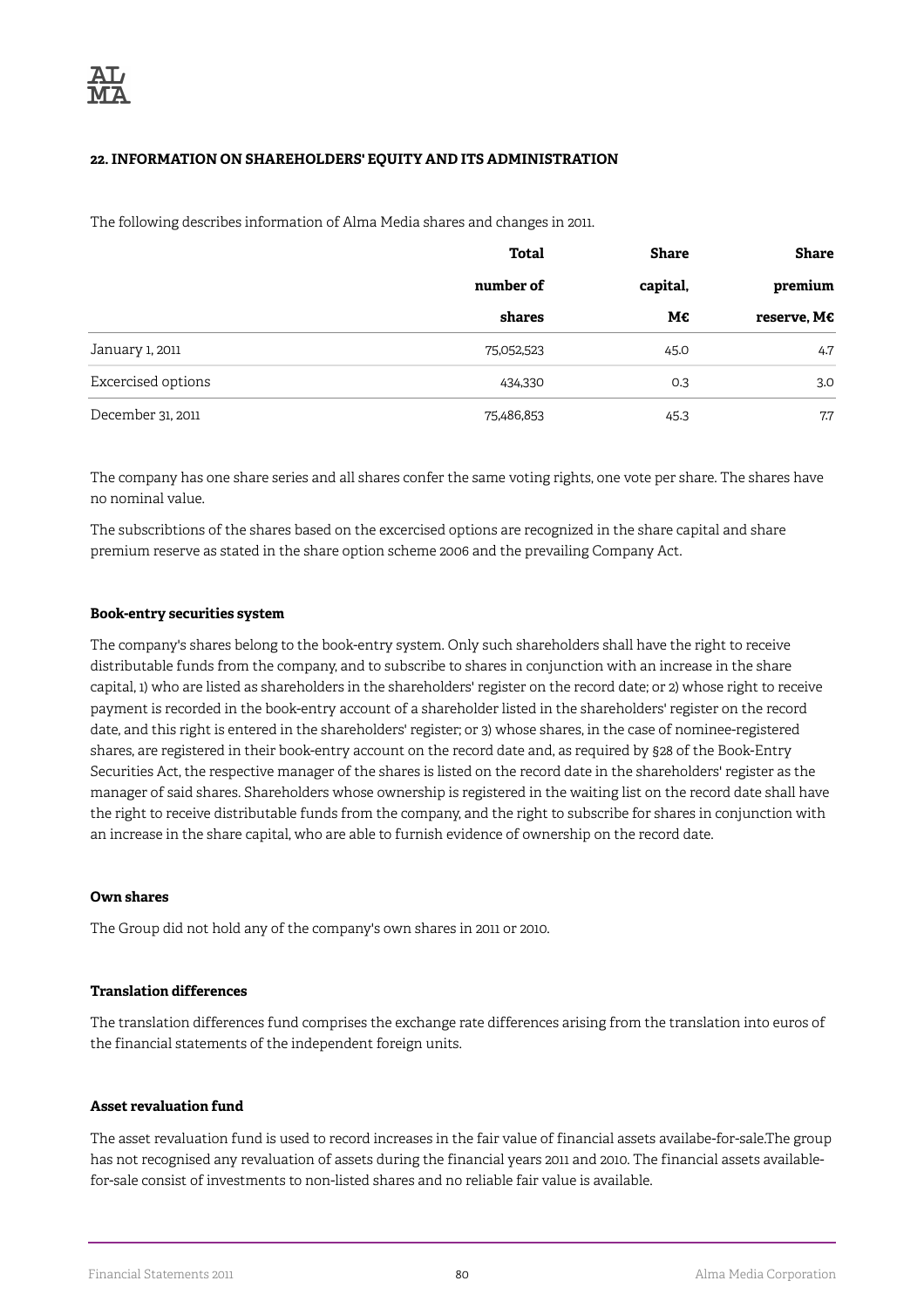

### **Distributable funds**

The distributable funds of the Group's parent company on December 31, 2011 totalled  $\epsilon$  51 941 032.

## **Administration of shareholder's equity**

The purpose of administration of shareholder's equity and optimal capital structure is to secure normal business preconditions. The development of capital structure is followed with gearing and equity ratio key figures. Those key figures are presented in the following in 2011 and 2010.

|                              | 2011     | 2010     |
|------------------------------|----------|----------|
| Interest-bearing liabilities | 25.5     | 4.0      |
| Cash and cash equivalents    | 57.8     | 36.3     |
| Interest-bearing net debt    | $-32.3$  | $-32.4$  |
| Shareholder's equity         | 96.7     | 114.8    |
| Gearing, %                   | $-33.4%$ | $-28.2%$ |
| Equity ratio, %              | 57.0%    | 67.1 %   |

### **Dividend policy**

The Group does not have a predefined dividend policy. The dividend policy will depend on the equity ratio and the group's needs, the final proposal being made to the AGM by the Board of Directors.

### **Redemption of shares**

A shareholder whose proportional holding of all company shares, or whose proportional entitlement to votes conferred by the company shares, either individually or jointly with other shareholder's, is or exceeds 33 1/3 per cent or 50 per cent as defined hereinafter is obliged on demand by other shareholder's to redeem such shareholders' shares.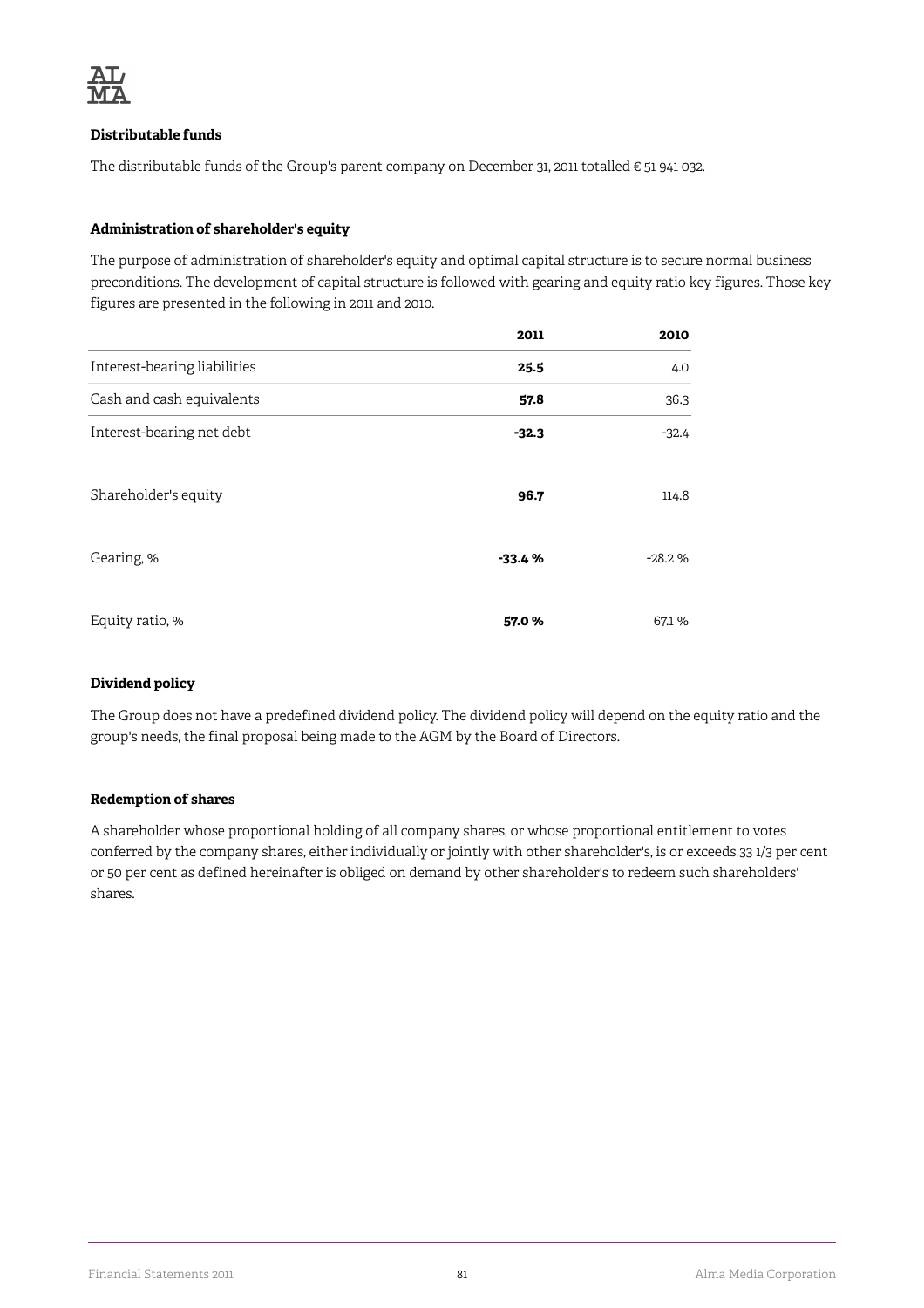### **23. SHARE-BASED PAYMENTS**

### **Stock option scheme 2006**

The annual general meeting held on March 8, 2006 decided on a stock option programme under which a maximum of 1,920,000 options may be granted and these may be exercised to subscribe to a maximum of 1,920,000 Alma Media Corporation's shares with a book counter-value of EUR 0.60 per share. The programme is an incentive and commitment system for the company's management. Of the total number of options, 640,000 were marked 2006A (ALN1VEW106), 640,000 were marked 2006B (ALN1VEW206) and 640,000 were marked 2006C (ALN1VEW306).

### **Share subscription periods:**

2006A April 1, 2008–April 30, 2010, 2006B April 1, 2009–April 30, 2011 and 2006C April 1, 2010–April 30, 2012.

Stock option scheme 2006A and 2006B have expired.

In 2008, the Board of Directors decided to issue 520,000 options under the 2006C programme to Group management. Altogether 50,000 of the 2006C options have been returned to the company owing to the termination of employment contracts. After the returned options, corporate management possesses a total of 470,000 2006C options. The share subscription price under the 2006C option, EUR 9.06 per share, was determined by the tradeweighted average share price in public trading between April 1 and May 31, 2008. The subscription price of the 2006C options was reduced by the amount of dividend payment in March 2009 (EUR 0.30 per share), by dividend payment in March 2010 (EUR 0.40 per share) and by dividend payment in March 2011 (EUR 0.70 per share) to EUR 7.66. All of the 170,000 2006C option rights in the company's possession have been annulled. The options in the 2006C programme are traded in NASDAQ OMX Helsinki Stock Exchange since April 1, 2010. No shares have been subscribed to by December 31, 2011.

If all the subscription rights are exercised, the programme will dilute the holdings of the earlier shareholders by 0.62  $\%$ .

The stock option plan is recognized in the financial statements in accordance with the standard IFRS 2 Share-based payments. The option rights granted are measured at their fair value on the grant date using the Forward Start Option Rubinstein (1990) model based on the Black-Scholes pricing model and expensed in the income statement under personnel expenses over the vesting period. No expense were recognized in 2011 in profit and loss statement (M€ 0.1 in 2010). The expected volatility has been determined by calculating the historical volatility of the company share price, which includes the colatility of the listed shares of the so-called previous Alma Media Corporation.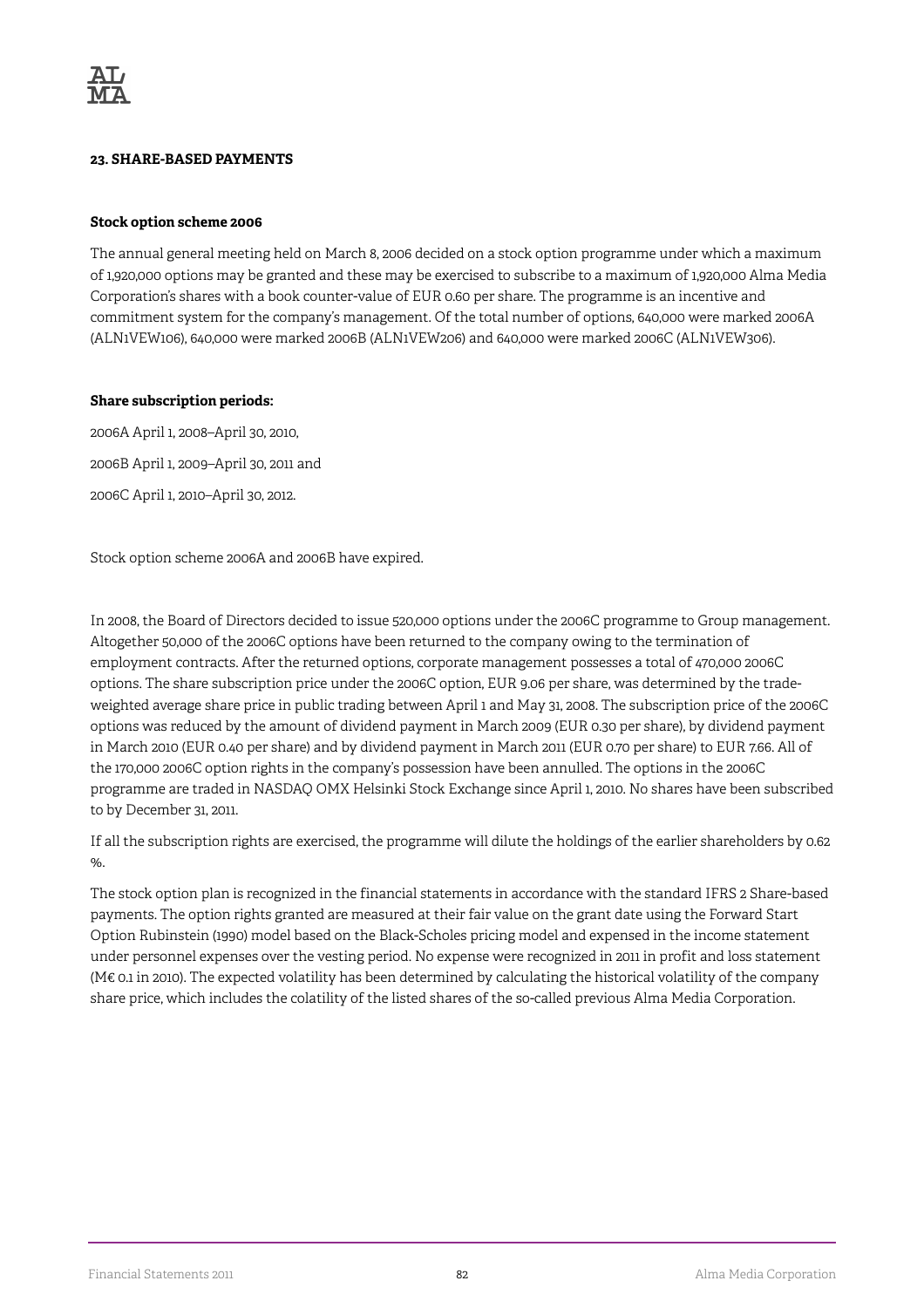

### **Specification of option rights**

## **Scheme 2006**

|       |                       |          | Share<br>subscription<br>period |               |                | Period determining subscription<br>price |                          |              |
|-------|-----------------------|----------|---------------------------------|---------------|----------------|------------------------------------------|--------------------------|--------------|
|       | <b>Options Number</b> | Annulled | Free                            | begins        | ends           | (trade-weighted average share price)     |                          |              |
| 2006A | 640,000               | 200,000  |                                 | April 1, 2008 | April 30, 2010 | April 1, 2006                            | $\overline{\phantom{a}}$ | May 31, 2006 |
| 2006B | 640,000               | 175,000  |                                 | April 1, 2009 | April 30, 2011 | April 1, 2007                            | $\overline{\phantom{a}}$ | May 31, 2007 |
| 2006C | 640,000               | 170,000  |                                 | April 1, 2010 | April 30, 2012 | April 1, 2008                            | $\overline{\phantom{a}}$ | May 31, 2008 |

The share subscription prices will be reduced by the amount of dividend per share and capital repayment per share decided after the period for determination of the share subscription price but before share subscription.

|                                                        | A option plan                                                             | <b>B</b> option plan | C option plan   |
|--------------------------------------------------------|---------------------------------------------------------------------------|----------------------|-----------------|
| Principal terms and conditions:                        |                                                                           |                      |                 |
| Annual General Meeting date                            | March 8, 2006                                                             | March 8, 2006        | March 8, 2006   |
| Grant date                                             | April 26, 2006                                                            | March 8, 2007        | March 12, 2008  |
| Number of options granted                              | 515 000                                                                   | 515 000              | 520 000         |
| Share price on grant date                              | 8.00                                                                      | 10.29                | 9.89            |
| Initial excercise price                                | 7.66                                                                      | 9.85                 | 9.06            |
| Excercise price on Dec 31, 2011                        |                                                                           |                      | 7.66            |
| Contractual life, years                                | 4.0                                                                       | 4.1                  | 4.1             |
| Expected volatility                                    | 30 %                                                                      | 23 %                 | 25 %            |
| Expected contractual life at grant date, years         | 2.0                                                                       | 2.1                  | 2.0             |
| Risk-free interest rate                                | 3.5%                                                                      | 4.5%                 | 5.0%            |
| Payment method                                         | shares                                                                    | shares               | shares          |
| Expected personnel reductions                          | 0%                                                                        | 0%                   | 0%              |
| Expected dividend yield                                | 0%                                                                        | 0%                   | 0 %             |
| End of excercise period (expiration)                   | April 30, 2010                                                            | April 30, 2011       | April 30, 2012  |
| Remaining contractual life on December 31, 2010, years | Expired                                                                   | Expired              | 0.3             |
| Value of option at grant date                          | 1.526 € / share                                                           | 1.731 € / share      | 1.689 € / share |
|                                                        | <b>MEUR1.0</b>                                                            | <b>MEUR 1.1</b>      | <b>MEUR 1.1</b> |
| Value pricing model                                    | <b>Black&amp;Scholes</b><br>(Forward Start<br>Option, 1990<br>Rubinstein) |                      |                 |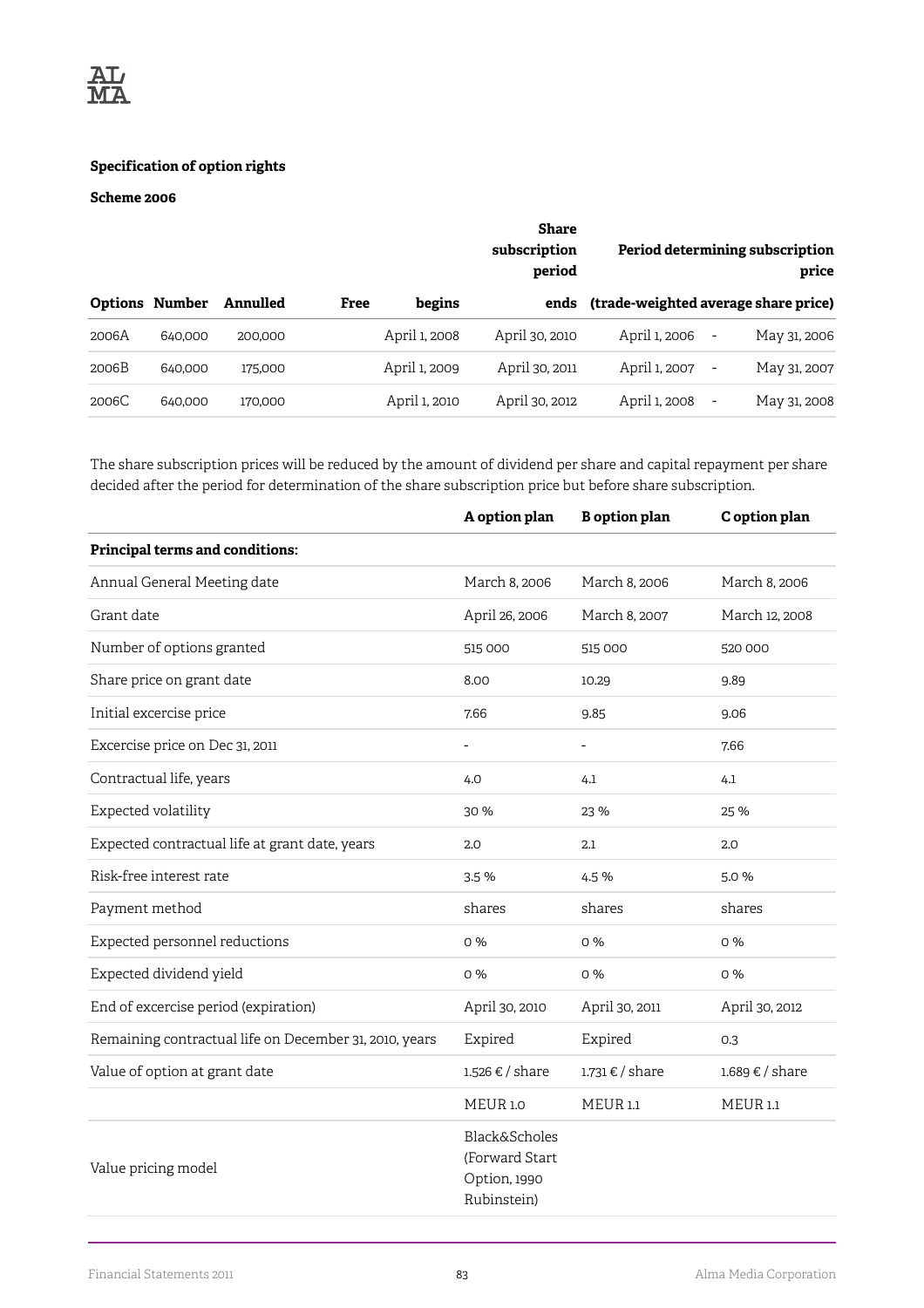

The option rights are granted on condition that the receivers pledge to subscribe to shares corresponding to at least 25% of the gross value of the options granted to them when the options are sold and to refrain from selling the subscribed shares for at least one year from the end of the share subscription period for each respective option right.

Should the option holder's work or employment contract with Alma Media end for reasons other than death or retirement, as determined by the company, or permanent work disability, or for another reason determined by the Board of Directors and independent of the option holder, the option holder shall return to the company without consideration all option certificates for which the share subscription period has not begun on the date of the termination of the employment contract. Altogether 75,000 2006A options, 50,000 2006B options and 50,000 2006C options have been returned to the company as a result of the termination of employment contracts.

The option rights may be freely transferred when the share subscription period that applies to them has commenced. Before the commencement of the share subscription period for the options in question, option rights may only be transferred with the consent of the Board of Directors.

|                                   | A option<br>plan |            | <b>B</b> option<br>plan |         | C option plan |             |
|-----------------------------------|------------------|------------|-------------------------|---------|---------------|-------------|
| Number of                         |                  |            |                         |         |               |             |
| options                           | 2011             | 2010       | 2011                    | 2010    | 2011          | 2010        |
| At beginning of<br>financial year | O                | 440,000    | 465,000                 | 465,000 | 470,000       | 470,000     |
| Number of new<br>options granted  | $\mathbf o$      | $\circ$    | $\mathbf 0$             | $\circ$ | $\mathbf o$   | 0           |
| Number of<br>options forfeited    | O                | O          | $-30,670$               | $\circ$ |               | $\mathsf O$ |
| Number of<br>options exercised    | O                | $-440,000$ | $-434,330$              | O       | $\mathbf o$   | $\circ$     |
| At end of<br>financial year       | $\mathbf{o}$     | O          | 0                       | 465,000 | 470,000       | 470,000     |

## **Changes during option period**

### **Scheme 2006**

### **Stock option scheme 2009**

The Annual General Meeting of Alma Media on March 11, 2009 decided, in accordance with the proposal by the Board of Directors, to continue the incentive and commitment system for Alma Media management through an option programme according to earlier principles and decided to grant stock options to the key personnel of Alma Media Corporation and its subsidiaries in the period 2009–2011. Altogether 2,130,000 stock options may be granted, and these may be exercised to subscribe to a maximum of 2,130,000 Alma Media shares, either new or in possession of Alma Media. Of the total number of options, 710,000 were marked 2009A (ALN1VEW309), 710,000 were marked 2009B (ALN1VEW209) and 710,000 were marked 2009C (ALNVEW109).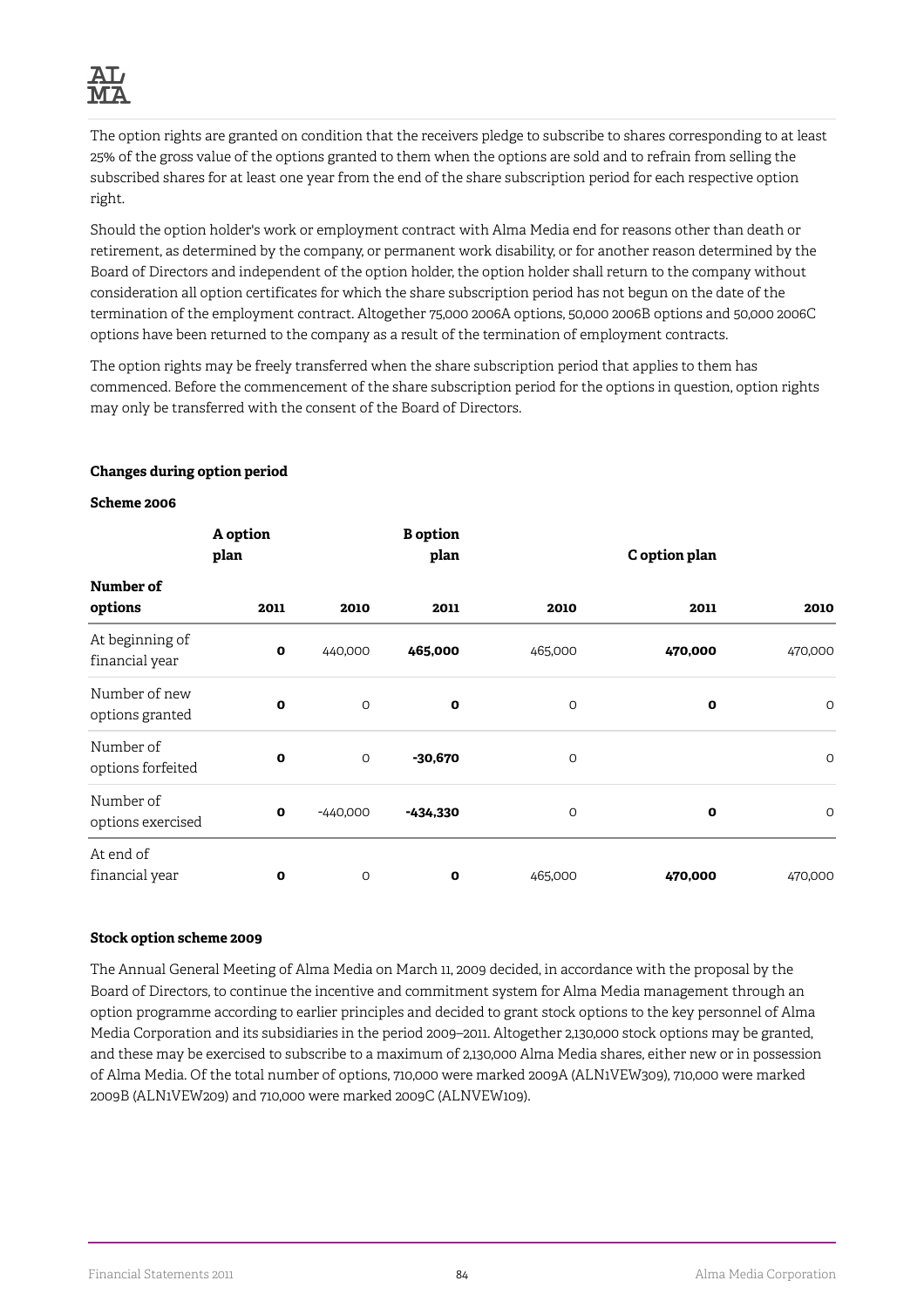

### **Share subscription periods:**

2009A April 1, 2012–March 31, 2014 2009B April 1, 2013–March 31, 2015 and 2009C April 1, 2014–March 31, 2016.

The Board of Directors of Alma Media Corporation decided in May 2009 to grant 640,000 option rights to corporate management under the 2009A programme. 45,000 option rights have been returned to the company due to the termination of the employment contracts. The company is in possession of 115,000 2009A options. The subscription price of a 2009A option, EUR 5.21 per share, was determined by the trade-weighted average share price in public trading between April 1 and April 30, 2009. The subscription price of the 2009A options was reduced by the amount of dividend payment in March 2010 (EUR 0.40 per share) and in March 2011 (EUR 0.70 per share) to EUR 4.11.

The Board of Directors of Alma Media Corporation decided in April 2010 to grant 610,000 option rights to corporate management under the 2009B programme. 30,000 of the granted option rights were returned to the company. In June 2010 the Board of Directors of Alma Media Corporation decided to grant 15,000 option rights to corporate management under the 2009B programme. The company is in possession of 115,000 2009B options. The subscription price of a 2009B option, EUR 7.33 per share, was determined by the trade-weighted average share price in public trading between April 1 and April 30, 2010. The subscription price of the 2009B options was reduced by the amount of dividend payment In March 2011 (EUR 0.70 per share) to EUR 6.63.

The Board of Directors of Alma Media Corporation decided in May 2011 to grant 640,000 option rights to corporate management under the 2009C programme. The company is in possession of 70,000 2009C options. The subscription price of a 2009C option, EUR 7.95 per share, was determined by the trade-weighted average share price in public trading between April 1 and April 30, 2011.

If all the subscription rights are exercised, the programmes 2006 and 2009 will dilute the holdings of the earlier shareholders at least by 3.33%.

The stock option plan is recognized in the financial statements in accordance with the standard IFRS 2 Share-based payments. The option rights granted are measured at their fair value on the grant date using the Forward Start Option Rubinstein (1990) model based on the Black-Scholes pricing model and expensed in the income statement under personnel expenses over the vesting period. An expense of M€ 1.0 was recognized in 2011 (M€ 0.5 in 2010). The expected volatility has been determined by calculating the historical volatility of the company share price, which includes the colatility of the listed shares of the so-called previous Alma Media Corporation.

## **Specification of option rights**

### **Scheme 2009**

|       |                       |          |         |               | <b>Share</b><br>subscription<br>period |               | Period determining subscription<br>price   |
|-------|-----------------------|----------|---------|---------------|----------------------------------------|---------------|--------------------------------------------|
|       | <b>Options Number</b> | Annulled | Free    | begins        | ends                                   |               | (trade-weighted average share price)       |
| 2009A | 710,000               |          | 115,000 | April 1, 2012 | March 31, 2014                         | April 1, 2009 | April 30, 2009<br>$\overline{\phantom{a}}$ |
| 2009B | 710,000               |          | 115,000 | April 1, 2013 | March 31, 2015                         | April 1, 2010 | April 30, 2010<br>$\overline{\phantom{a}}$ |
| 2009C | 710,000               |          | 70,000  | April 1, 2014 | March 31, 2016                         | April 1, 2011 | April 30, 2011<br>$\overline{\phantom{a}}$ |

The share subscription prices will be reduced by the amount of dividend per share and capital repayment per share decided after the period for determination of the share subscription price but before share subscription.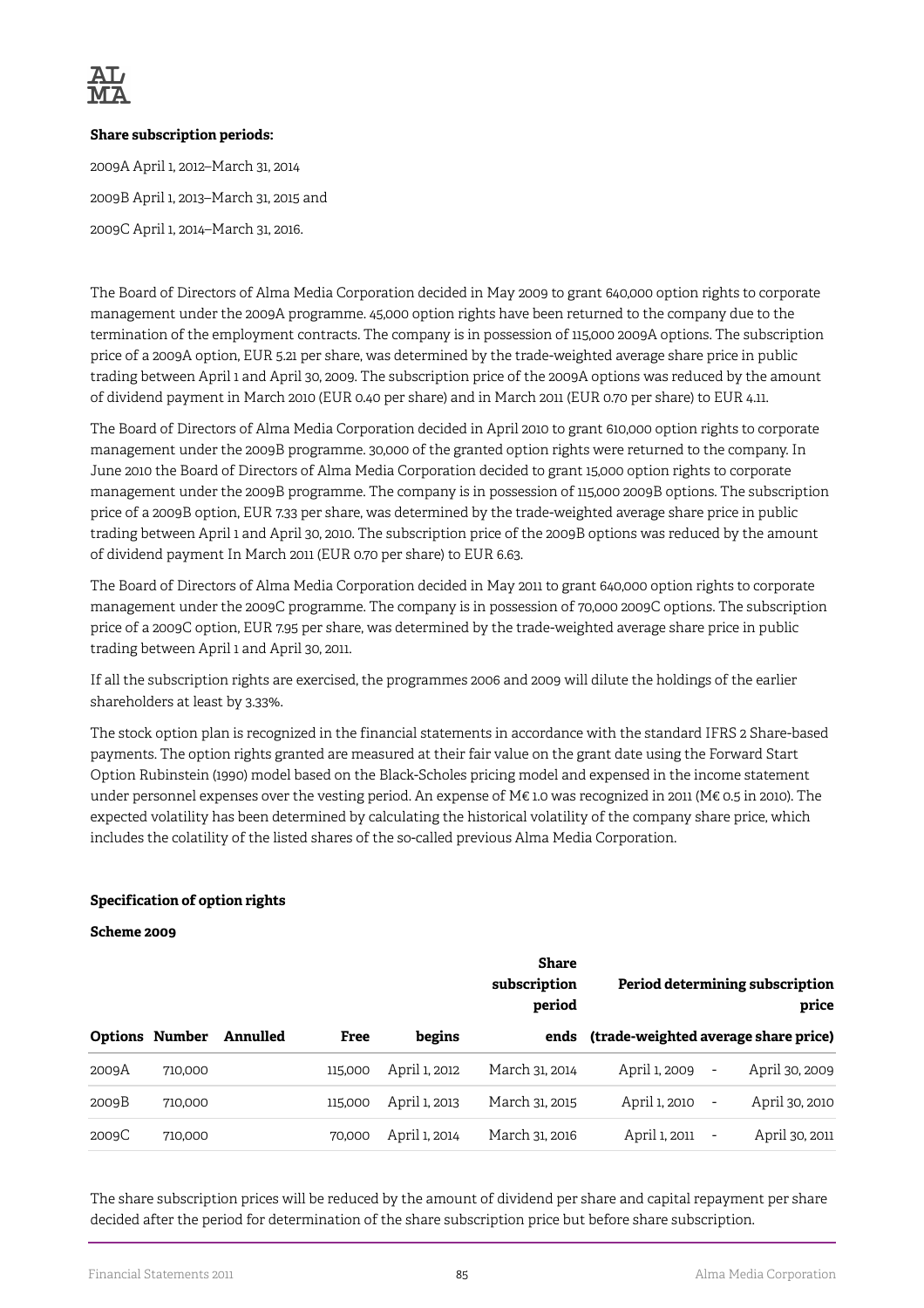|                                                           | A option plan                                                             | <b>B</b> option plan | C option plan  |
|-----------------------------------------------------------|---------------------------------------------------------------------------|----------------------|----------------|
| Principal terms and conditions:                           |                                                                           |                      |                |
| Annual General Meeting date                               | March 11, 2009                                                            | March 11, 2009       | March 11, 2009 |
| Grant date                                                | May 1, 2010                                                               | June 9, 2010         | May 5, 2011    |
|                                                           |                                                                           | June 22, 2010        | July 21, 2011  |
| Number of options granted                                 | 640,000                                                                   | 610,000              | 640,000        |
| Share price on grant date                                 | 5.08                                                                      | 6.80                 | 7.52           |
| Initial excercise price                                   | 5.21                                                                      | 7.33                 | 7.95           |
| Excercise price on Dec 31, 2011                           | 4.11                                                                      | 6.63                 | 7.95           |
| Contractual life, years                                   | 3.9                                                                       | 4.8                  | 4.9            |
| Expected volatility                                       | 30 %                                                                      | 28 %                 | 31 %           |
| Expected contractual life at grant date,<br>years         | 2.9                                                                       | 2.8                  | 2.9            |
| Risk-free interest rate                                   | 3.00 %                                                                    | 1.40 %               | 3.00 %         |
| Payment method                                            | shares                                                                    | shares               | shares         |
| Expected personnel reductions                             | 0%                                                                        | 0%                   | 0%             |
| Expected dividend yield                                   | 0%                                                                        | 0%                   | 0%             |
| End of excercise period (expiration)                      | March 31, 2014                                                            | March 31, 2015       | March 31, 2016 |
| Remaining contractual life on December 31,<br>2011, years | $2.2\phantom{0}$                                                          | 3.2                  | 4.3            |
| Value of option at grant date                             | 1.570 € / share                                                           | 1.617 € / share      | 2.30 € / share |
|                                                           | $M\in 1.1$                                                                | M€ 1.0               | $M\in 1.5$     |
| Value pricing model                                       | <b>Black&amp;Scholes</b><br>(Forward Start<br>Option, 1990<br>Rubinstein) |                      |                |

The option rights are granted on condition that the receivers pledge to subscribe to shares corresponding to at least 25% of the gross value of the options granted to them when the options are sold and to refrain from selling the subscribed shares for at least one year from the end of the share subscription period for each respective option right.

Should the option holder's work or employment contract with Alma Media end for reasons other than death or retirement, as determined by the company, or permanent work disability, or for another reason determined by the Board of Directors and independent of the option holder, the option holder shall return to the company without consideration all option certificates for which the share subscription period has not begun on the date of the termination of the employment contract.

The option rights may be freely transferred when the share subscription period that applies to them has commenced. Before the commencement of the share subscription period for the options in question, option rights may only be transferred with the consent of the Board of Directors.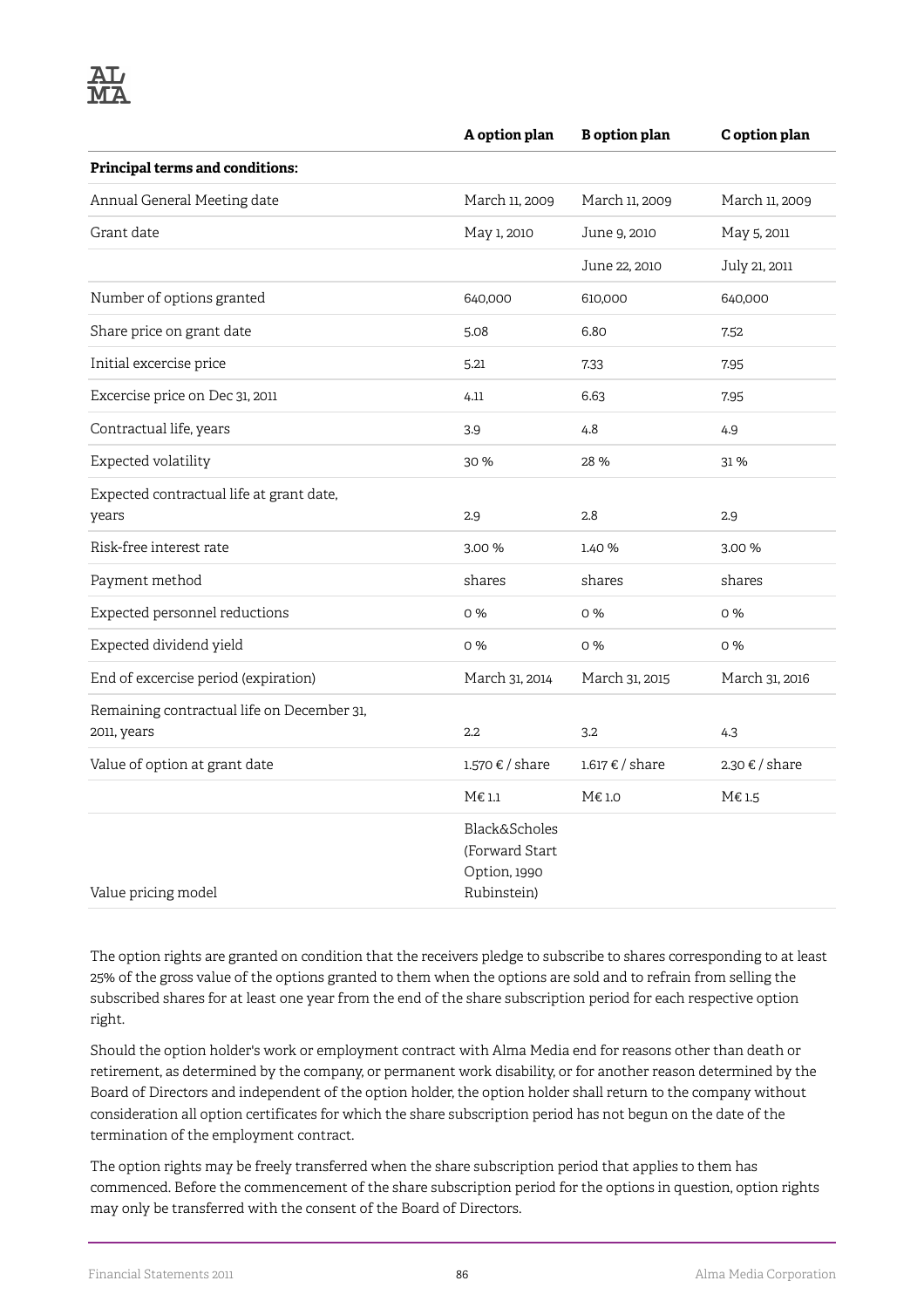

## **Changes during option period**

## **Scheme 2009**

|                                   | A option<br>plan |           | <b>B</b> option<br>plan | C option plan |             |  |
|-----------------------------------|------------------|-----------|-------------------------|---------------|-------------|--|
| Number of<br>options              | 2011             | 2010      | 2011                    | 2010          | 2011        |  |
| At beginning of<br>financial year | 610,000          | 640,000   | 610,000                 | $\circ$       | $\mathbf o$ |  |
| Number of new<br>options granted  | $\mathbf{o}$     | $\Omega$  | $\mathbf o$             | 625,000       | 640,000     |  |
| Number of<br>options forfeited    | $-15,000$        | $-30,000$ | $-15,000$               | $-15,000$     | O           |  |
| Number of<br>options exercised    | 0                | $\Omega$  | 0                       | $\Omega$      | O           |  |
| At end of<br>financial year       | 595,000          | 610,000   | 595,000                 | 610,000       | 640,000     |  |

The share and option holdings of the company's senior management are detailed in Note 7, Expenses Arising from Employee Benefits.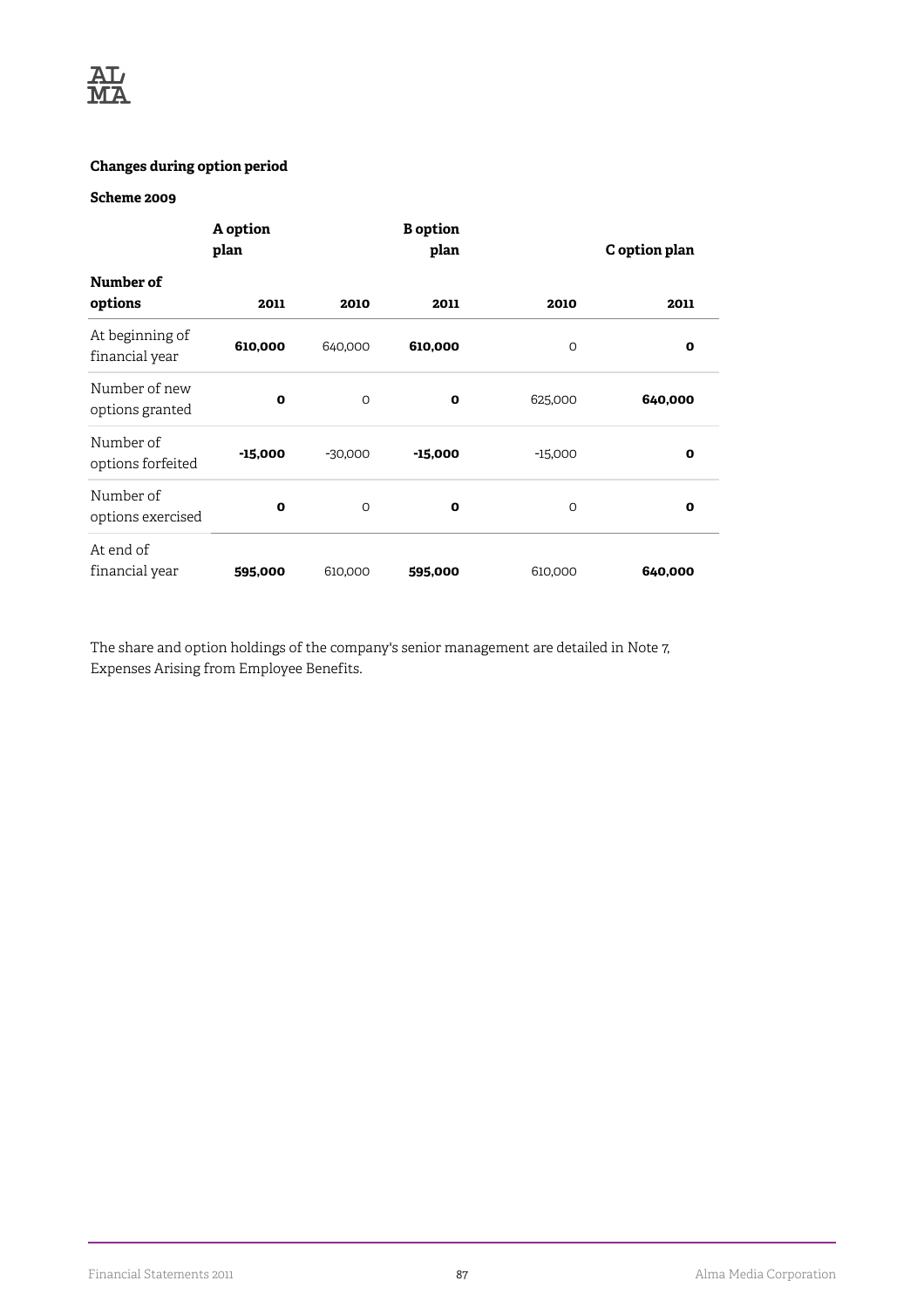### **24. DEFERRED TAX ASSETS AND LIABILITIES**

### **Changes in deferred taxes during 2011**

|                                                                                                              |        | Recognized | Acquired/                            |              |
|--------------------------------------------------------------------------------------------------------------|--------|------------|--------------------------------------|--------------|
|                                                                                                              |        | in income  | sold                                 |              |
| М€                                                                                                           |        |            | Dec 31, 2010 statement subisidiaries | Dec 31, 2011 |
| <b>Deferred tax assets</b>                                                                                   |        |            |                                      |              |
| Provisions                                                                                                   | 0.2    | 0.1        |                                      | 0.3          |
| Pension benefits                                                                                             | 0.0    | 0.0        |                                      | 0.0          |
| Deferred depreciation                                                                                        | 0.9    | 0.1        | 0.0                                  | 0.9          |
| Other items                                                                                                  | 0.4    | 0.0        | 0.0                                  | 0.4          |
| Total                                                                                                        | 1.5    | 0.2        | 0.0                                  | $1.7\,$      |
| Taxes, net                                                                                                   | $-1.3$ |            |                                      | $-1.2$       |
| Deferred tax assets in balance sheet                                                                         | 0.2    |            |                                      | 0.5          |
| <b>Deferred tax liabilities</b>                                                                              |        |            |                                      |              |
| Accumulated depreciation differences                                                                         | 0.3    | $-0.1$     |                                      | 0.2          |
| Fair value measurement of property, plant and<br>equipment and intangible assets in business<br>combinations | 1.0    | $-0.2$     | 0.0                                  | 0.8          |
| Retained earnings of subsidiary companies                                                                    | 0.5    | $-0.1$     |                                      | 0.3          |
| Other items                                                                                                  | 1.9    | 0.0        | 0.0                                  | 1.9          |
| Total                                                                                                        | 3.7    | $-0.4$     | 0.0                                  | 3.3          |
| Taxes, net                                                                                                   | 1.3    |            |                                      | -1.2         |
| Deferred tax liabilities in balance sheet                                                                    | 2.4    |            |                                      | $2.2\,$      |
| Deferred tax, net                                                                                            | $-2.2$ | $0.6\,$    | 0.0                                  | $-1.6$       |

No deferred tax asset has been calculated on the confirmed tax losses (M€ 2.3) of Group companies in 2011. Utilisation of this tax asset requires that the normal operations of such companies would generate taxable income. The losses expire between the years 2015–2020.

The Group does not have any taxes recognized in the equity or other comprehensive income.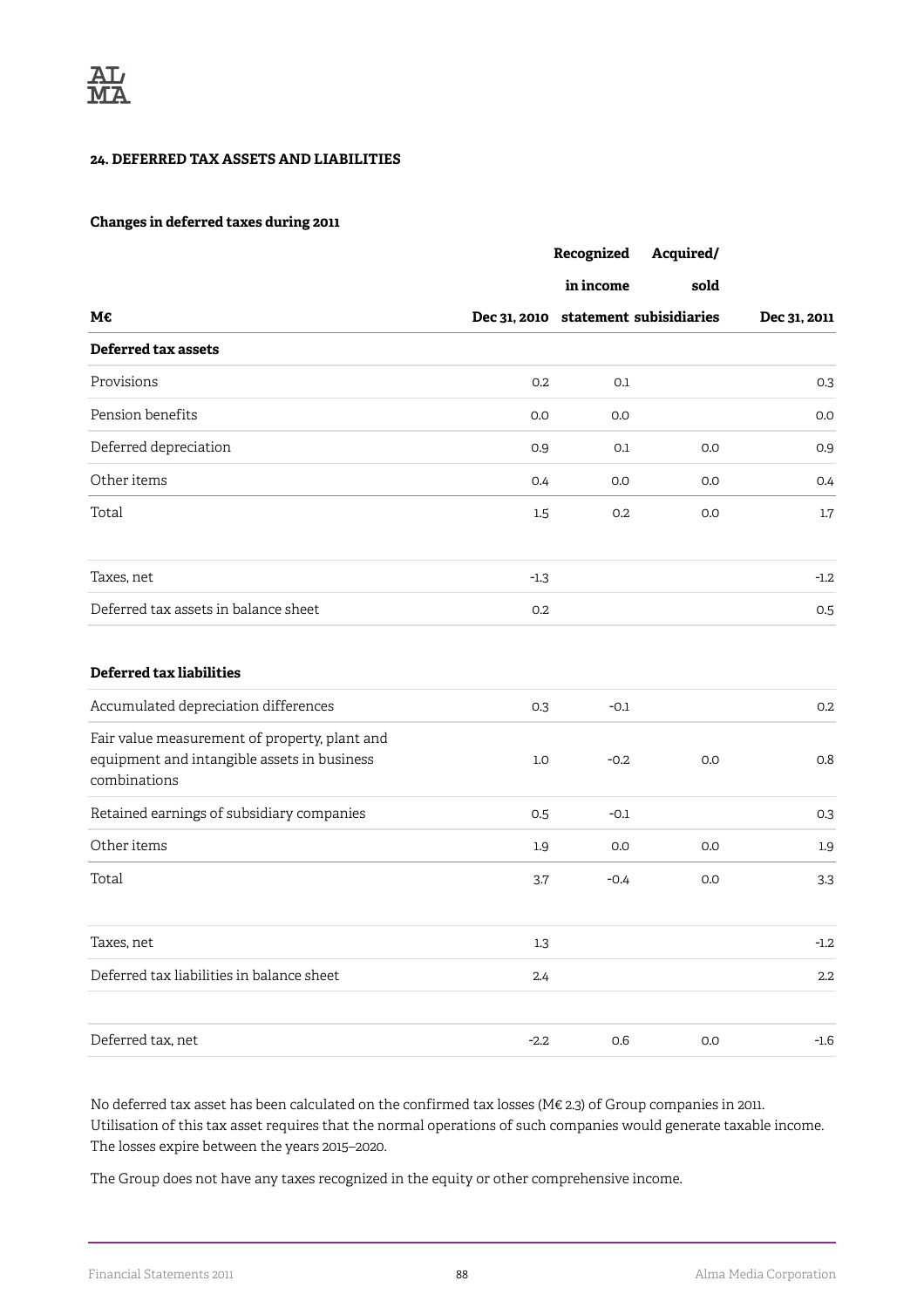

# **Changes in deferred taxes during 2010**

|                                                                                                              |         | Recognized | Acquired/                            |              |
|--------------------------------------------------------------------------------------------------------------|---------|------------|--------------------------------------|--------------|
|                                                                                                              |         | in income  | sold                                 |              |
| М€                                                                                                           |         |            | Dec 31, 2009 statement subisidiaries | Dec 31, 2010 |
| <b>Deferred tax assets</b>                                                                                   |         |            |                                      |              |
| Provisions                                                                                                   | 0.3     | $-0.1$     |                                      | 0.2          |
| Pension benefits                                                                                             | 0.1     | 0.0        | 0.0                                  | 0.0          |
| Deferred depreciation                                                                                        | 1.3     | $-0.4$     | 0.0                                  | 0.9          |
| Other items                                                                                                  | 0.5     | $-0.1$     | 0.0                                  | 0.4          |
| Total                                                                                                        | 2.1     | $-0.6$     | 0.0                                  | 1.5          |
| Taxes, net                                                                                                   | $-1.4$  |            |                                      | $-1.3$       |
| Deferred tax assets in balance sheet                                                                         | 0.7     |            |                                      | 0.2          |
| <b>Deferred tax liabilities</b>                                                                              |         |            |                                      |              |
| Accumulated depreciation differences                                                                         | 0.7     | $-0.4$     |                                      | 0.3          |
| Fair value measurement of property, plant and<br>equipment and intangible assets in business<br>combinations | 0.8     | $-0.2$     | 0.4                                  | 1.0          |
| Retained earnings of subsidiary companies                                                                    | 0.8     | $-0.3$     |                                      | 0.5          |
| Other items                                                                                                  | $1.6\,$ | 0.3        | 0.0                                  | 1.9          |
| Total                                                                                                        | 3.9     | $-0.6$     | 0.4                                  | 3.7          |
| Taxes, net                                                                                                   | 1.4     |            |                                      | $1.3\,$      |
| Deferred tax liabilities in balance sheet                                                                    | 2.5     |            |                                      | 2.4          |
| Deferred tax, net                                                                                            | $-1.8$  | $0.0\,$    | $-0.4$                               | $-2.2$       |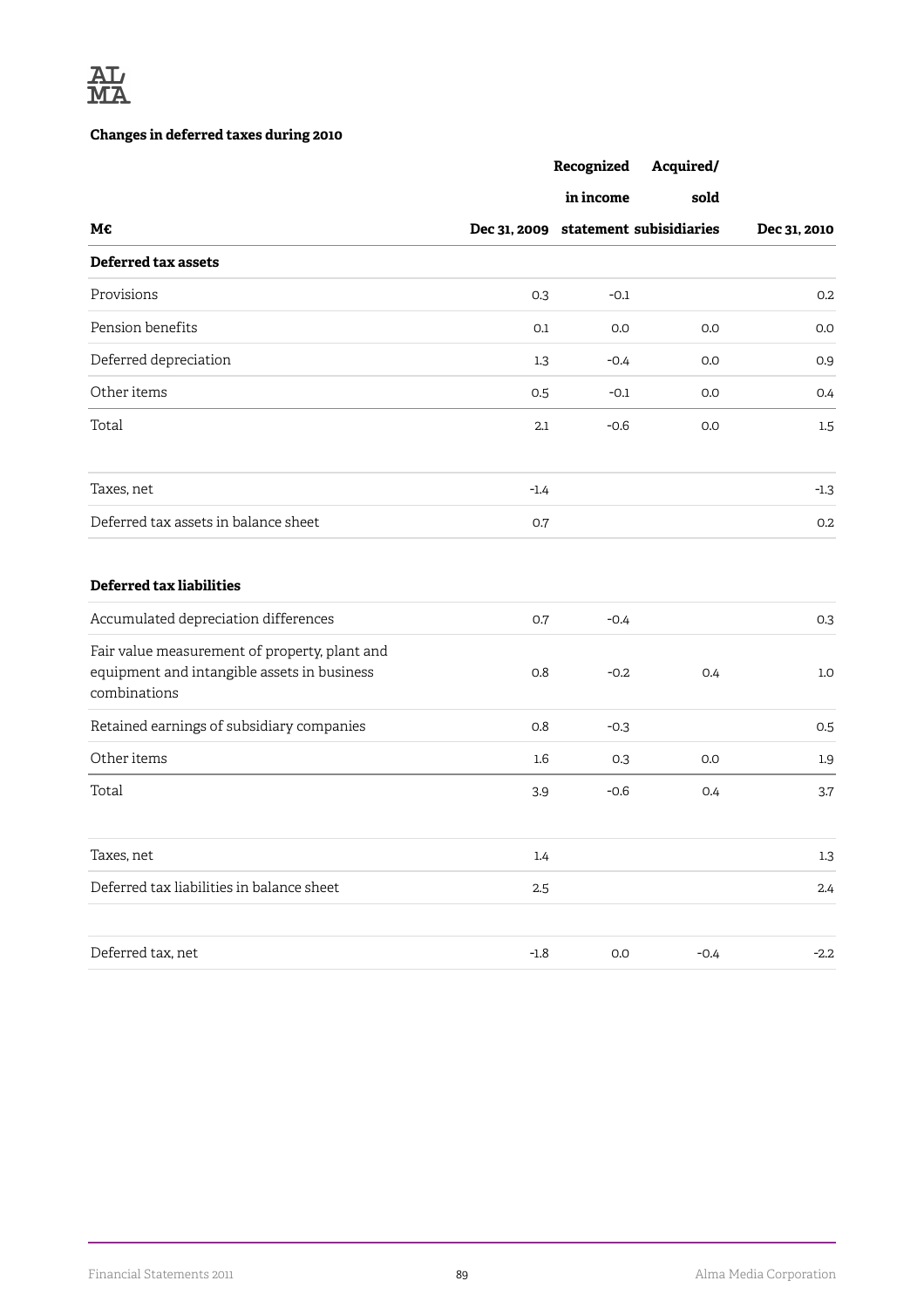## **25. PENSION OBLIGATIONS**

The Group has defined benefit pension plans which consist of supplementary pension insurance which are based on former pension funds of group.

### **The defined benefit pension obligation in the balance sheet is determined as follows:**

| 9.8<br>0.0<br>0.3<br>$-0.3$<br>$-0.6$ | 9.3<br>0.0<br>0.9<br>$-0.7$ |
|---------------------------------------|-----------------------------|
|                                       | 0.3                         |
|                                       |                             |
|                                       |                             |
|                                       |                             |
|                                       |                             |
| 0.0                                   | 0.0                         |
| 9.2                                   | 9.8                         |
| 6.9                                   | 6.2                         |
| 0.4                                   | 0.4                         |
| $-0.8$                                | 0.8                         |
| 0.1                                   | 0.3                         |
| $-0.5$                                | $-0.7$                      |
| 0.0                                   | 0.0                         |
| 6.1                                   | 6.9                         |
| 3.1                                   | 2.9                         |
| $-0.6$                                | $-0.1$                      |
| 0.0                                   | 0.0                         |
| 2.5                                   | 2.8                         |
|                                       |                             |

# **Defined benefit pension liabilities in the balance sheet**

| Pension liability                                        | 2.6 | 2.8 |
|----------------------------------------------------------|-----|-----|
| Pension asset                                            | 0.1 | O.O |
| Defined benefit pension liabilities in the balance sheet | 2.5 | 2.8 |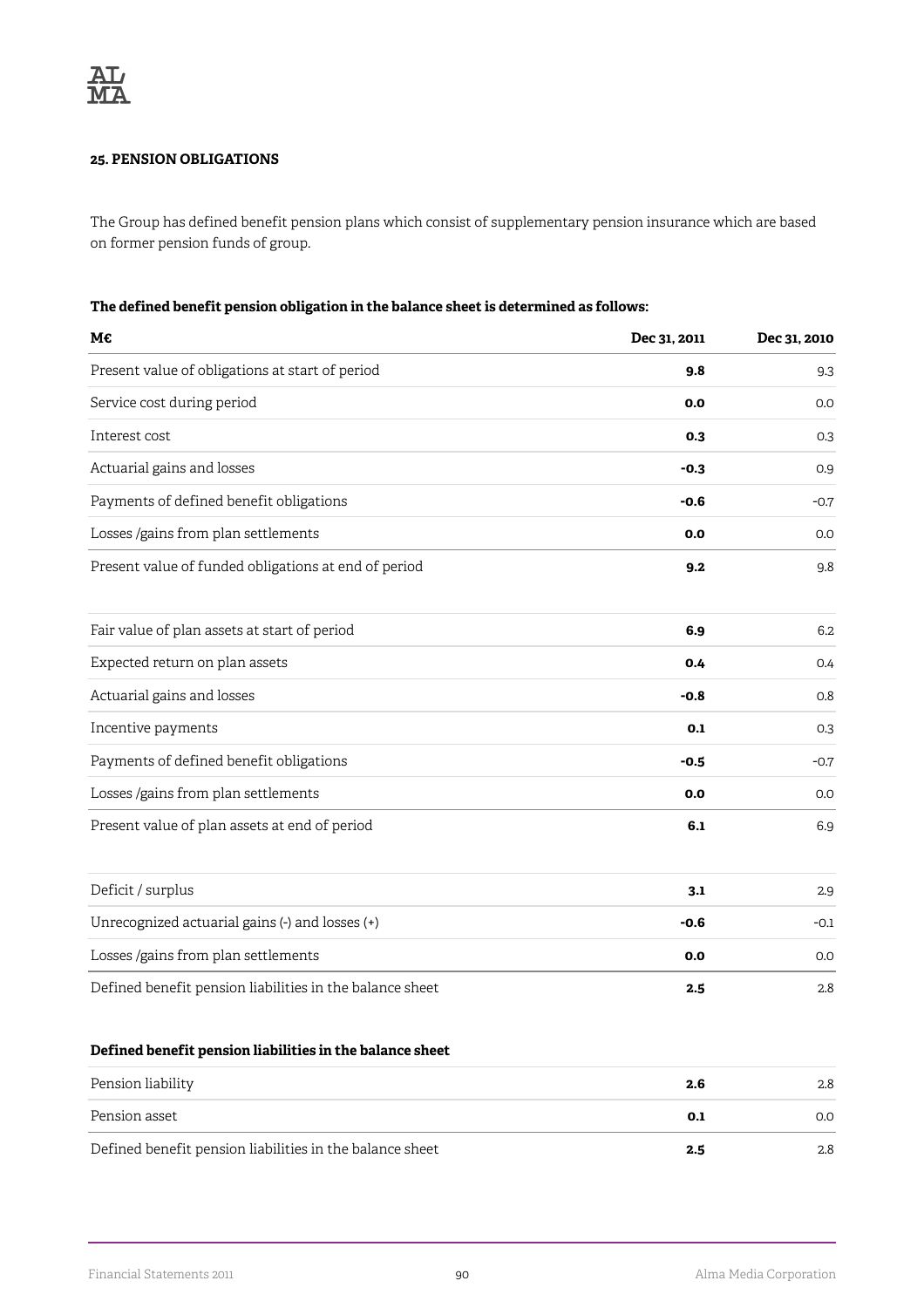

## **Time series of present value of obligations and fair value of plan assets**

| М€                                       | 2011   | 2010   | 2009   | 2008   | 2007   |
|------------------------------------------|--------|--------|--------|--------|--------|
| Present value of<br>unfunded obligations | 2.6    | 2.7    | 2.9    | 3.2    | 3.2    |
| Present value of funded<br>obligations   | 6.6    | 7.2    | 6.4    | 6.0    | 6.1    |
| Fair value of assets                     | $-6.1$ | $-6.9$ | $-6.2$ | $-6.0$ | $-5.1$ |
| Deficit / surplus                        | 3.1    | 2.9    | 3.1    | 3.1    | 4.1    |

The plan assets are invested primarily in interest and share based instruments and they have an aggregate expected annual return of 6.0 %. A more detailed specification of the plan assets is not available.

## **The defined benefit pension expense in the income statement is determined as follows:**

| M€                                  | 2011   | 2010   |
|-------------------------------------|--------|--------|
| Service cost during period          | 0.0    | 0.0    |
| Interest cost                       | 0.3    | 0.3    |
| Expected return on plan assets      | $-0.4$ | $-0.4$ |
| Actuarial gains and losses          | 0.0    | 0.0    |
| Losses /gains from plan settlements | 0.0    | 0.0    |
| <b>Total</b>                        | -0.1   | 0.0    |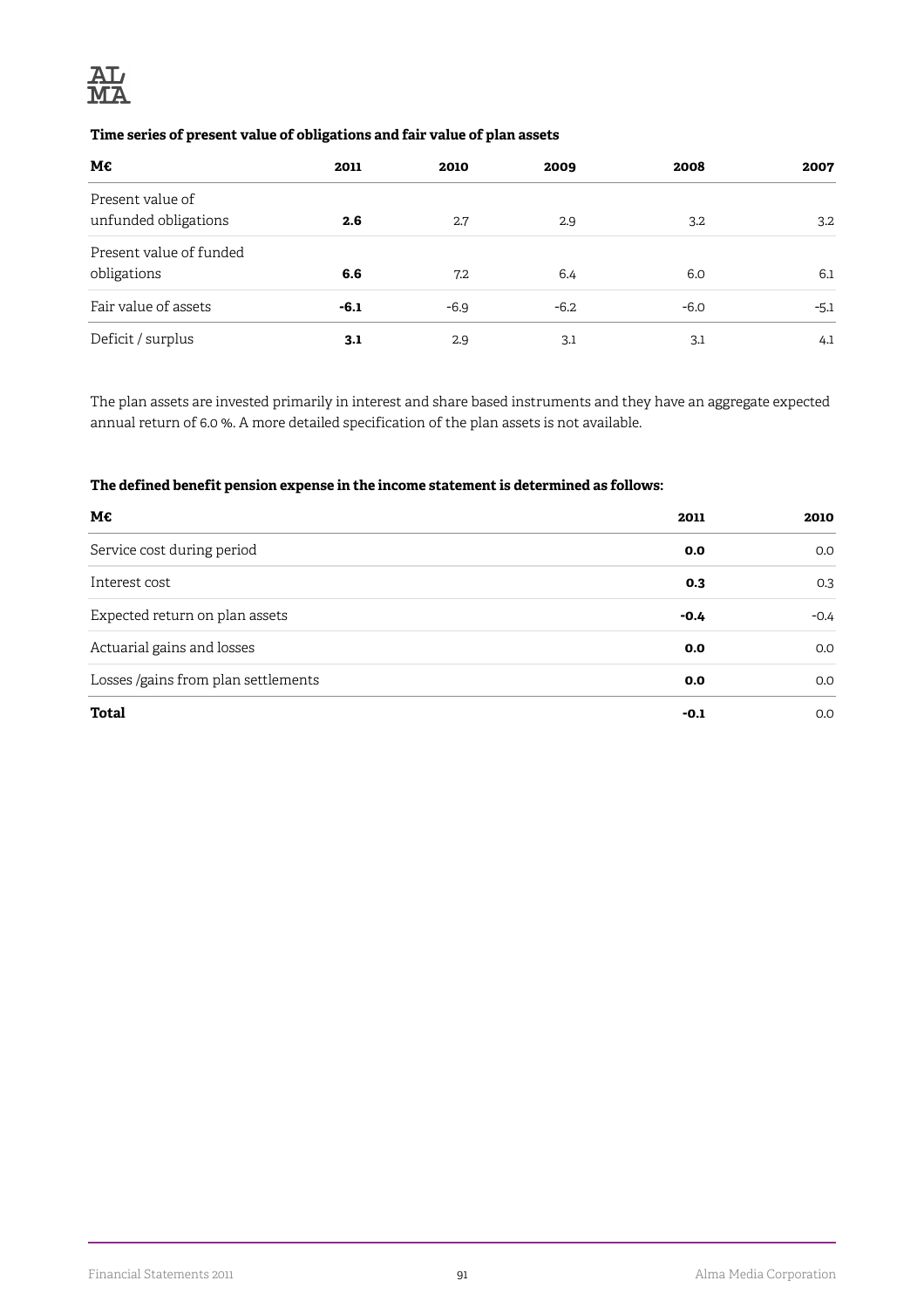

## **Changes in liabilities shown in balance sheet:**

| M€                                                  | 2011   | 2010   |
|-----------------------------------------------------|--------|--------|
| At beginning of period                              | 2.8    | 3.1    |
| Incentive payments paid                             | $-0.2$ | $-0.3$ |
| Pension expense in income statement                 | -0.1   | 0.0    |
| Divestments of subsidiaries                         | 0.0    | 0.0    |
| Defined benefit pension obligation in balance sheet | 2.5    | 2.8    |

A similar investment is expected to be made in the plan in 2012 as in 2011.

## **Actuarial assumptions used:**

| %                                 | 2011 | 2010 |
|-----------------------------------|------|------|
| Discount rate                     | 5.0  | 4.1  |
| Expected return on plan assets    | 5.5  | 6.0  |
| Future salary increase assumption | 3.5  | 3.5  |
| Inflation assumption              | 2.0  | 2.0  |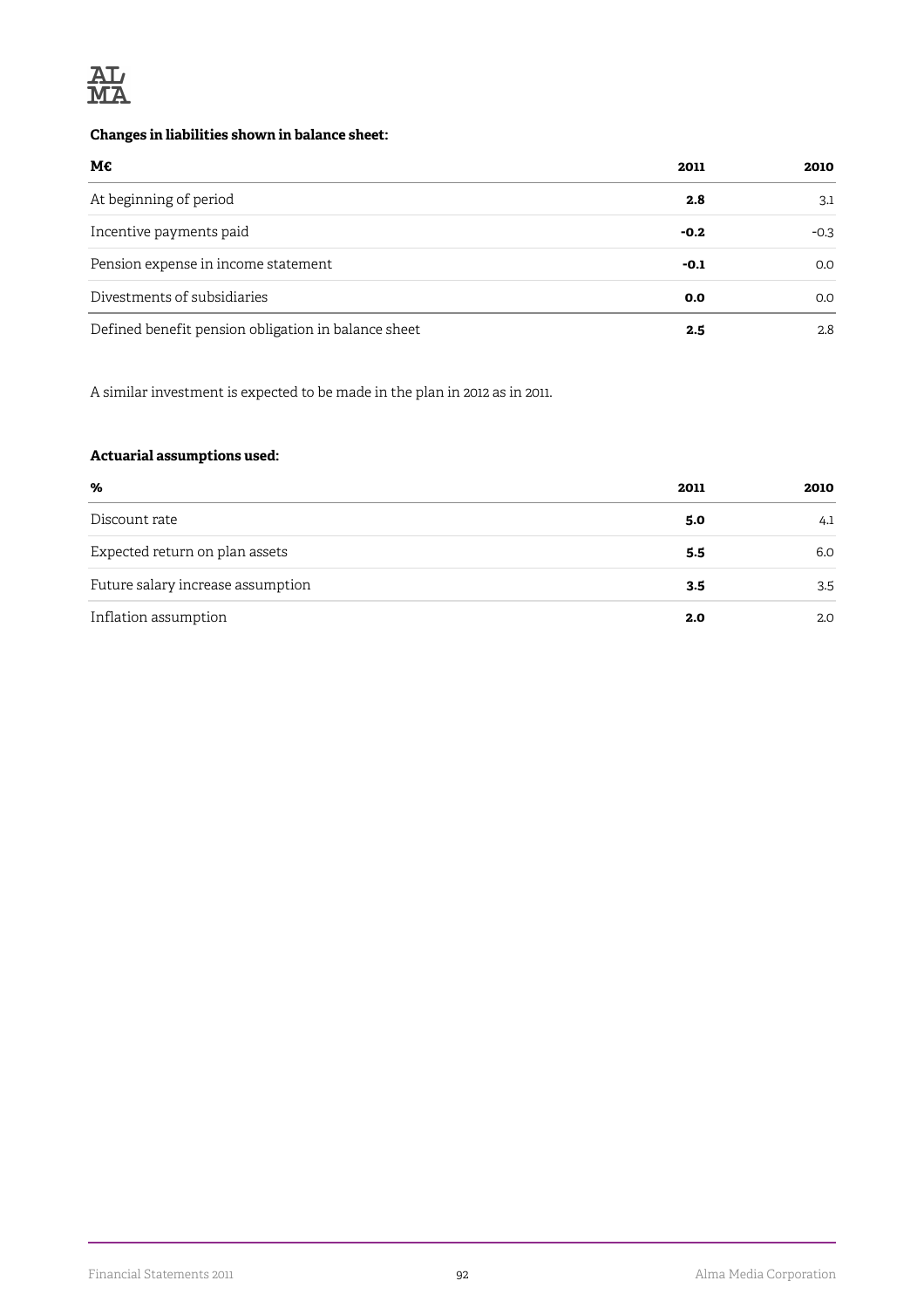## **26. PROVISIONS**

|                        | Restructuring              | Other  |                  |  |
|------------------------|----------------------------|--------|------------------|--|
| М€                     | provision provisions Total |        |                  |  |
| January 1, 2011        | 0.5                        | 0.2    | 0.7              |  |
| Increase in provisions | 0.9                        | 0.0    | 0.9              |  |
| Provisions employed    | $-0.3$                     | $-0.1$ | $-0.4$           |  |
| December 31, 2011      | $1.1\,$                    | 0.1    | $1.2\phantom{0}$ |  |
| Current                | 1.0                        | 0.0    | 1.0              |  |
| Non-current            | 0.0                        | 0.1    | 0.1              |  |

Restructuring provision: this provision has been made to cover implemented or possible personnel reductions in different companies. The provision is expected to be realized in 2012.

Other provisions: mainly consists of the environmental provision for sold property and other personel related provisions.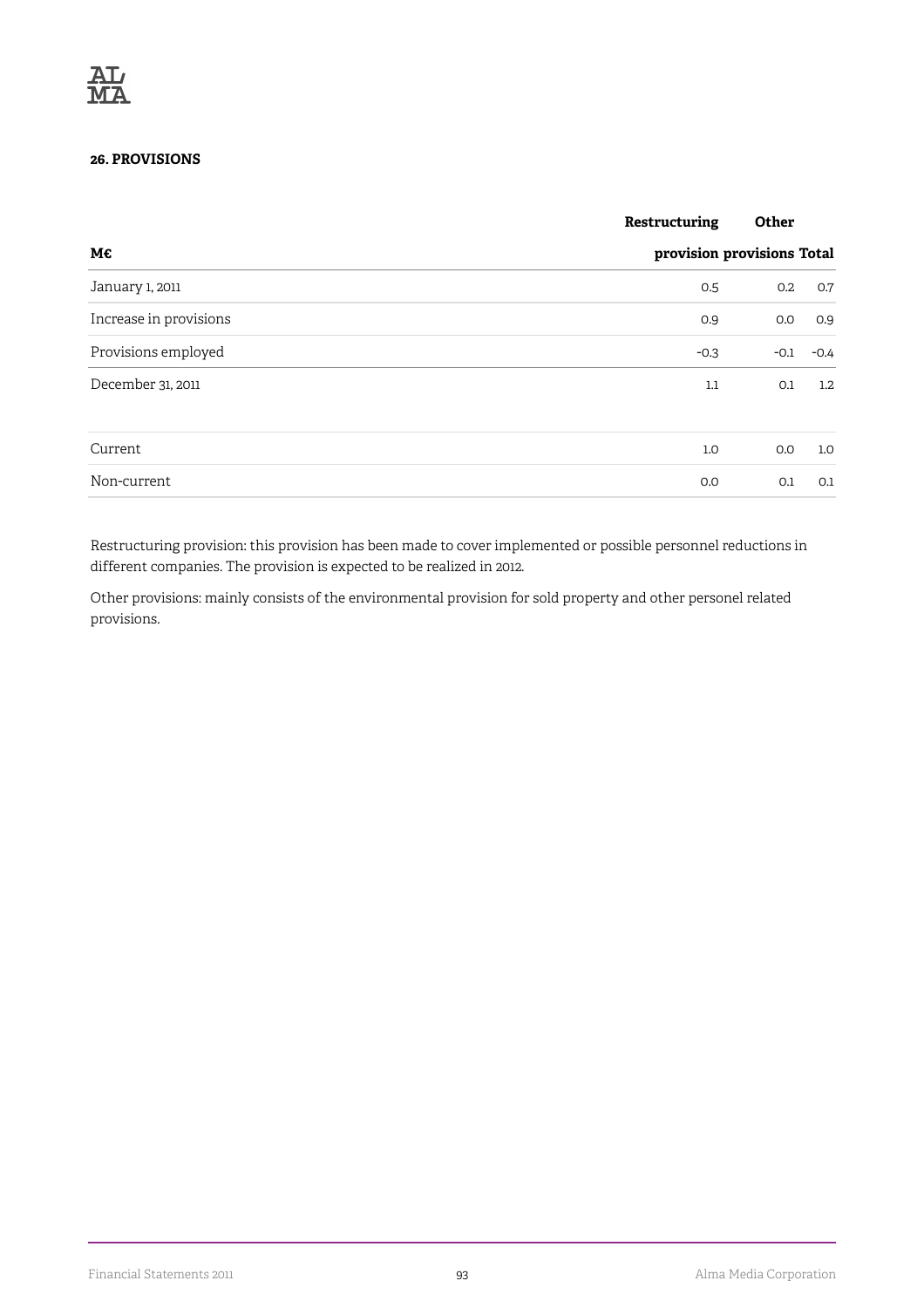## **27. INTEREST-BEARING LIABILITIES**

|                                     |      | <b>Fair Book</b><br>Book value value value |           |      |
|-------------------------------------|------|--------------------------------------------|-----------|------|
| M€                                  | 2011 |                                            | 2011 2010 | 2010 |
| Non-current                         |      |                                            |           |      |
| Finance lease liabilities           | 2.0  | 2.0                                        | 2.4       | 2.4  |
| Total                               | 2.0  | 2.0                                        | 2.4       | 2.4  |
| Current                             |      |                                            |           |      |
| Other current interest-bearing debt | 22.0 | 22.0                                       | 0.0       | 0.0  |
| Finance lease liabilities           | 1.5  | 1.5                                        | $1.6\,$   | 1.6  |
| Total                               | 23.5 | 23.5                                       | $1.6\,$   | 1.6  |

The fair values in the table are based on discounted cash flows.

## **Non-current debt matures as follows:**

| М€    | 2011 | 2010             |
|-------|------|------------------|
|       |      |                  |
| 2012  |      | $1.0\,$          |
| 2013  | 1.8  | $1.4\phantom{0}$ |
| 2014  | 0.2  | 0.0              |
| 2015  | 0.0  | $0.0\,$          |
| Later | 0.0  | 0.0              |
| Total | 2.0  | 2.4              |

## **Interest-bearing non-current debt is divided by currency as follows:**

| М€                | 2011 | ה יה<br>ZUIU |
|-------------------|------|--------------|
| FIIR<br><b>LU</b> | z.u  | ی ہے         |

### **Weighted averages of the effective tax rates for the interest-bearing non-current**

| %                         | 2011 | 2010 |
|---------------------------|------|------|
| Finance lease liabilities | 3.8  | 3.8  |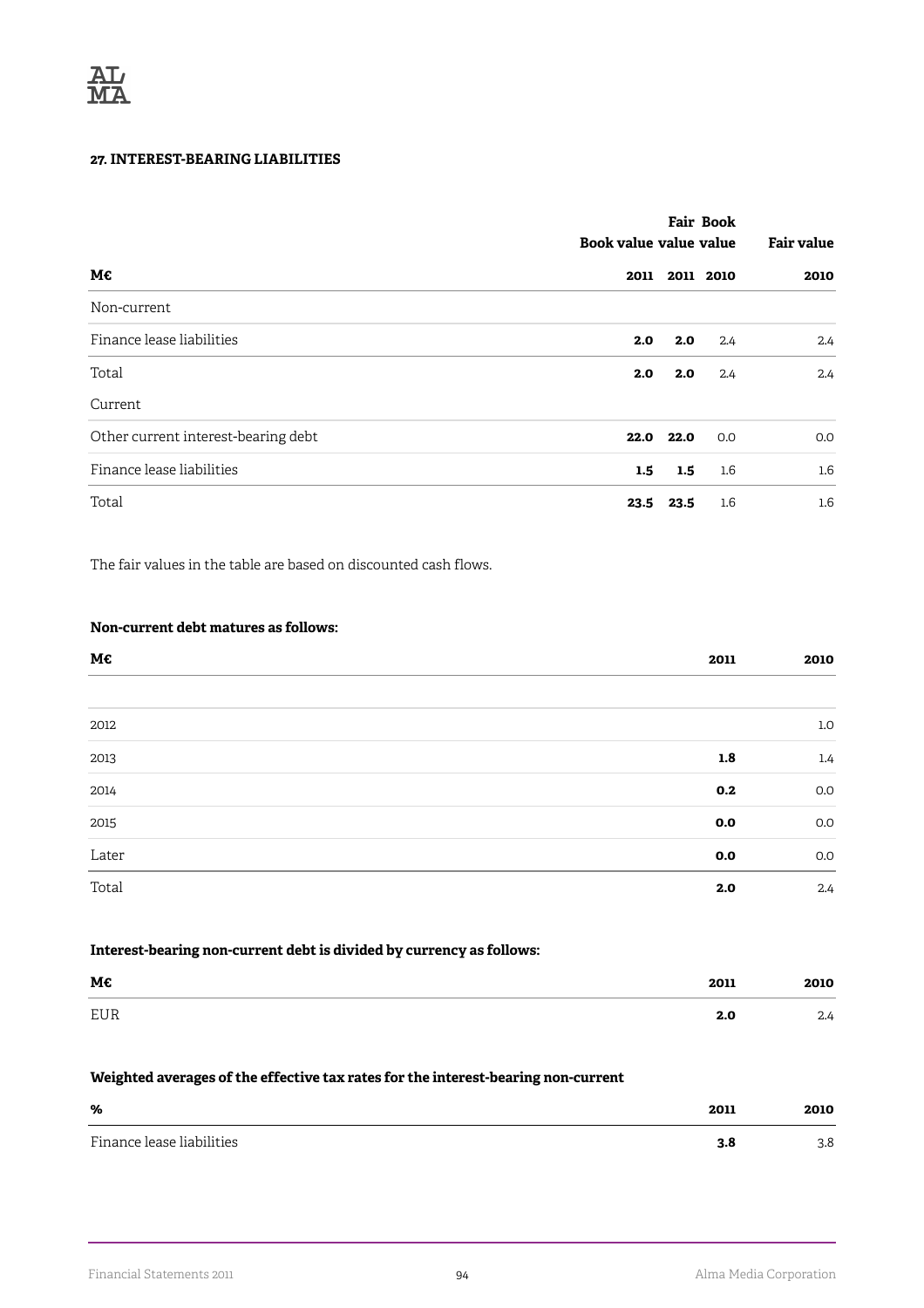

#### **Interest-bearing current debt is divided by currency as follows:**

| M€  | 2011 | 2010 |
|-----|------|------|
| EUR | 23.5 | 1.6  |

### **Weighted averages of the effective tax rates for the interest-bearing current**

| %                                   | 2011 | 2010 |
|-------------------------------------|------|------|
| Other current interest-bearing debt | 1.9  | 0.6  |
| Finance lease liabilities           | 3.8  | 3.8  |

### **Maturity of finance leases**

| M€                                                        | 2011 | 2010    |
|-----------------------------------------------------------|------|---------|
| Finance lease liabilities - total minimum lease payments: |      |         |
| 2011                                                      |      | $1.6\,$ |
| 2012                                                      | 1.6  | 1.0     |
| 2013                                                      | 1.8  | 1.4     |
| 2014                                                      | 0.2  | 0.0     |
| 2015                                                      | 0.0  | 0.0     |
| 2016                                                      | 0.0  | 0.0     |
| Total                                                     | 3.6  | 4.1     |

## Finance lease liabilities - present value of minimum lease payments:

| 2011                                      |     | $1.6\,$          |
|-------------------------------------------|-----|------------------|
| 2012                                      | 1.5 | $1.0\,$          |
| 2013                                      | 1.8 | $1.4\phantom{0}$ |
| 2014                                      | 0.2 | 0.0              |
| 2015                                      | 0.0 | 0.0              |
| 2016                                      | 0.0 | 0.0              |
| Total                                     | 3.5 | 4.0              |
| Financial expenses accruing in the future | 0.1 | 0.1              |

## **Maturity of finance leases liabilities based on signed Agreements which are not included on December 31, 2011 statement of financial position: Finance leases initial recognition to statement of financial position at the commencement of the lease term according to IAS 17**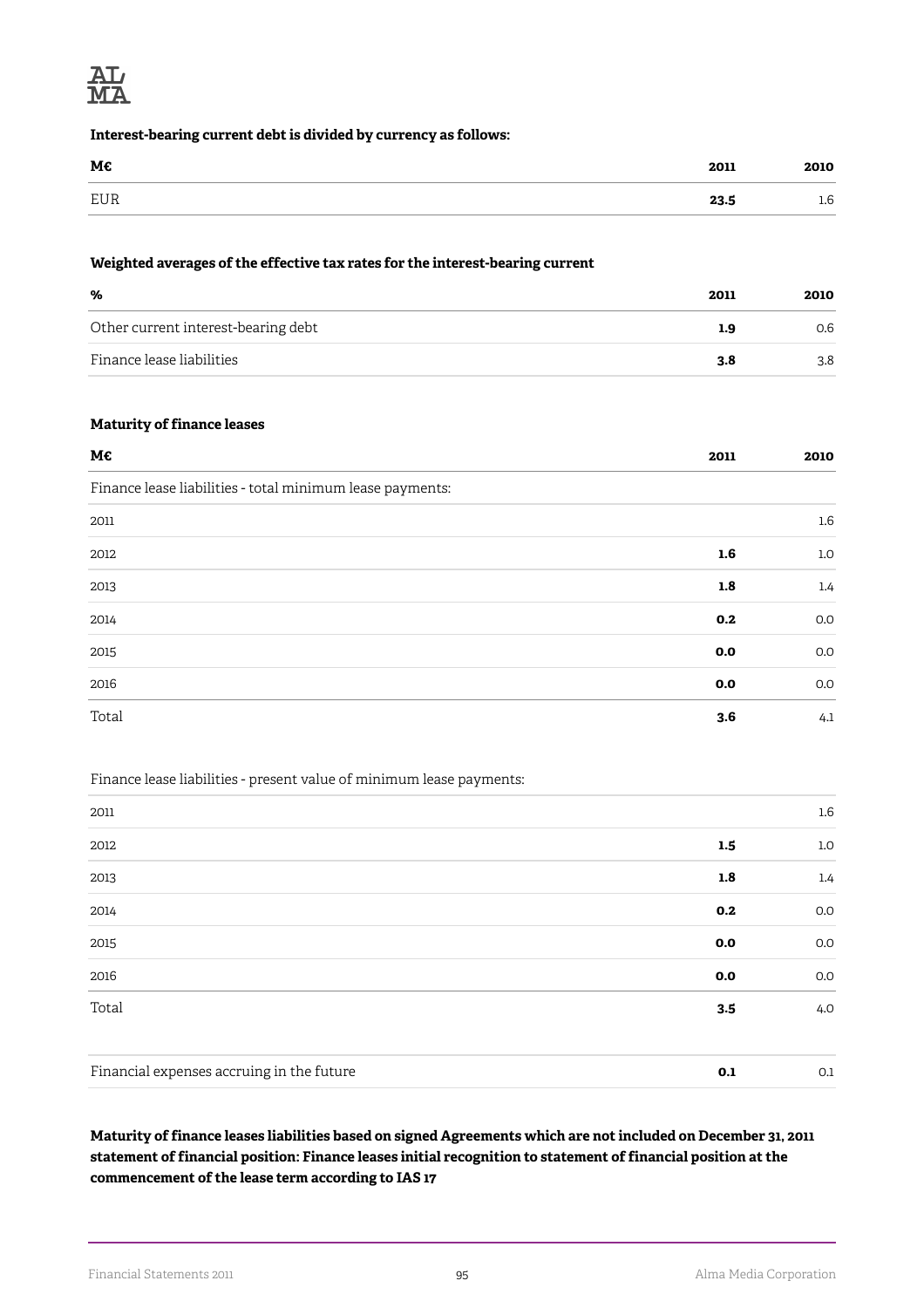

Table below shows the euro value of signed Finance lease agreements. For signed finance lease agreements with Pohjola Bank plc. the financier has made advanced payments of M€ 20.8 before December 31, 2011. The total amount of Finance lease agreements is M€ 40.6. Total minimum lease payments for property are M€ 34.0 and present value of minimum lease payments is M€ 22.1.

Finance lease agreements signed before closing date but whose lease terms have not started until December 31, 2011 are related to group's printing facility investment. Lease term for allocated share of the property commence on January 1, 2012 and for other assets of the printing facility during year 2013.

| M€                                                        | 2011 |
|-----------------------------------------------------------|------|
| Finance lease liabilities - total minimum lease payments: |      |
| 2012                                                      | 1.4  |
| 2013                                                      | 5.0  |
| 2014                                                      | 5.0  |
| 2015                                                      | 4.9  |
| 2016                                                      | 4.9  |
| 2017                                                      | 7.3  |
| Later                                                     | 51.5 |
| Total                                                     | 80.1 |

### Finance lease liabilities - present value of minimum lease payments:

| 2012        | 1.3     |
|-------------|---------|
| 2013        | 4.8     |
| 2014        | 4.6     |
| 2015        | 4.4     |
| 2016        | 4.3     |
| 2017        | $6.4\,$ |
| Later<br>-- | 35.8    |
| Total       | 61.7    |
|             |         |

| Financial expenses accruing in the future | 18.4 |
|-------------------------------------------|------|
|                                           |      |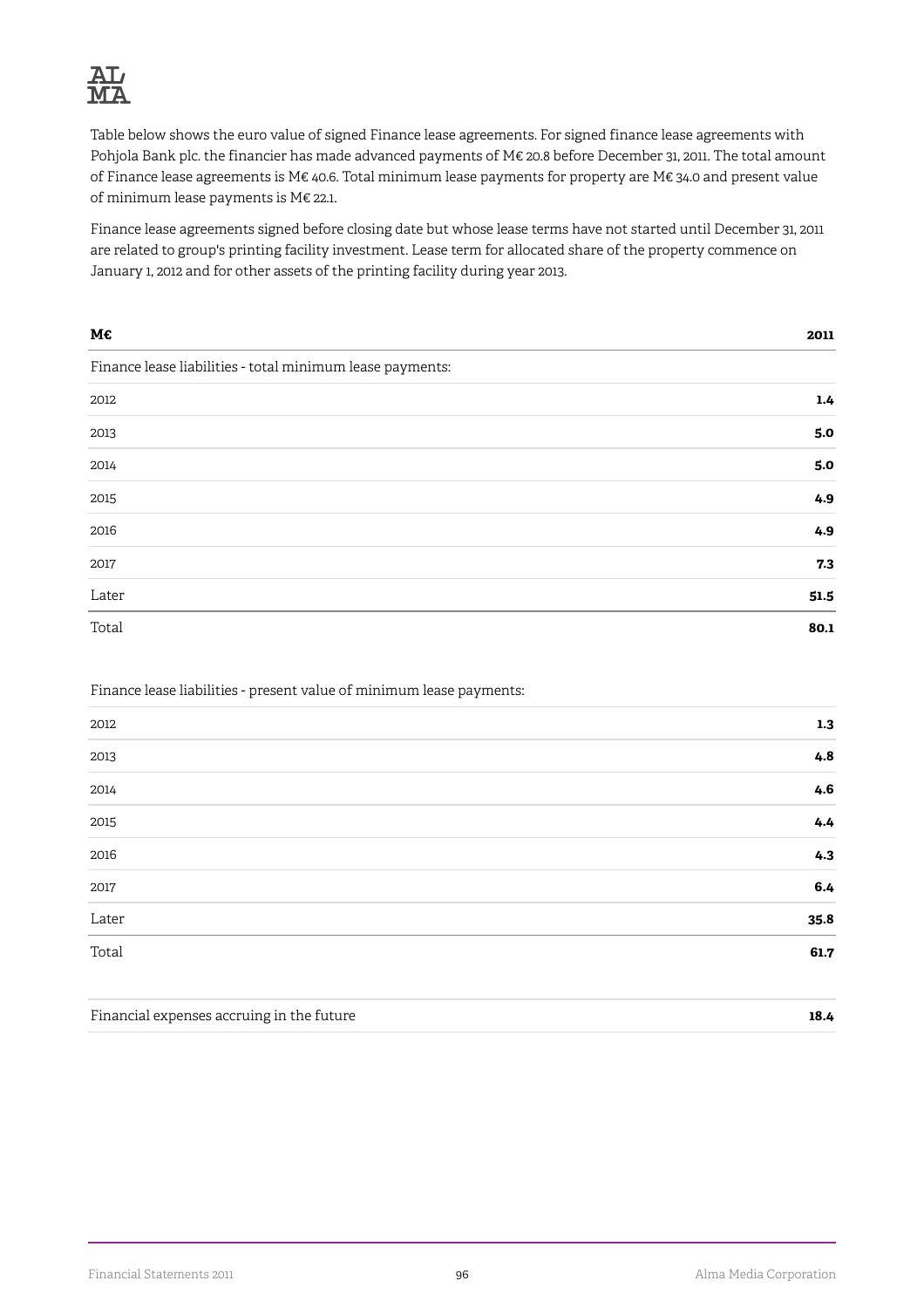### **28. FINANCIAL RISKS**

Alma Media Group's risk management policy requires that the risk management strategy and plan, the control limits imposed and the course of action are reviewed annually. Risk management takes place through the risk management organisation and process based on the company's risk management policy. The risk management process identifies the risks threatening the company's business, assesses and updates them, develops the necessary risk management methods, and regularly reports on the risks to the risk management organisation. Financial risk management is part of the Group's risk management policy.

Alma Media categorises its financial risks as follows:

### **Interest rate risk**

The interest rate risk describes how changes in interest rates and maturities related to various interest-bearing business transactions and balance sheet items could affect the Group's financial position, investment portfolio and net result. The impact of the interest rate risk on net result can be reduced using interest rate swaps, interest forwards and futures, and interest and foreign exchange options. The Group had no open interest rate derivatives on the balance sheet date.

The Group's interest-bearing debt totalled MEUR 25.5 on December 31, 2011. In addition group has signed finance lease agreements, carried at variable rate, related to printing facility investment by value of MEUR 40.6, that are not included in the statement of financial position at December 31, 2011. Signed finance lease agreements are recognised as part of groups statement of financial position at the commencement of the lease term. According to the plan finance lease agreements commence at beginning of year 2013. All interest bearing debts are carried at variable rate.An increase of one percentage point in the interest rate would increase the Group's financial expenses by M€ 0.7.

### **FOREIGN EXCHANGE RISKS**

### **Transaction risk**

The transaction risk describes the impact of changes in foreign exchange rates on sales, purchases and balance sheet items denominated in foreign currencies. The impact of changes in exchange rates on net result in the most important currencies of the Group can be reduced by the following measures:

- Cash flows in the same currency are netted through a common foreign currency account whenever the cost/benefit ratio is significant
- Larger one-time payments (minimum book counter value of MEUR 1), are always 100% hedged over the following rolling 18-month period,
- At least 50% of known continuous foreign currency cash flow (minimum book counter value of MEUR 1) are always hedged over the following rolling 18-month period.

The Group had no open foreign currency derivatives on the balance sheet date.

### **Translation risk**

A foreign exchange risk that arises from the translation of foreign investments into the functional currency of the parent company. The risk associated with translating long-term net investments in foreign currencies is not hedged. However, should there be a clear risk of a currency devaluating, Group management may decide to hedge the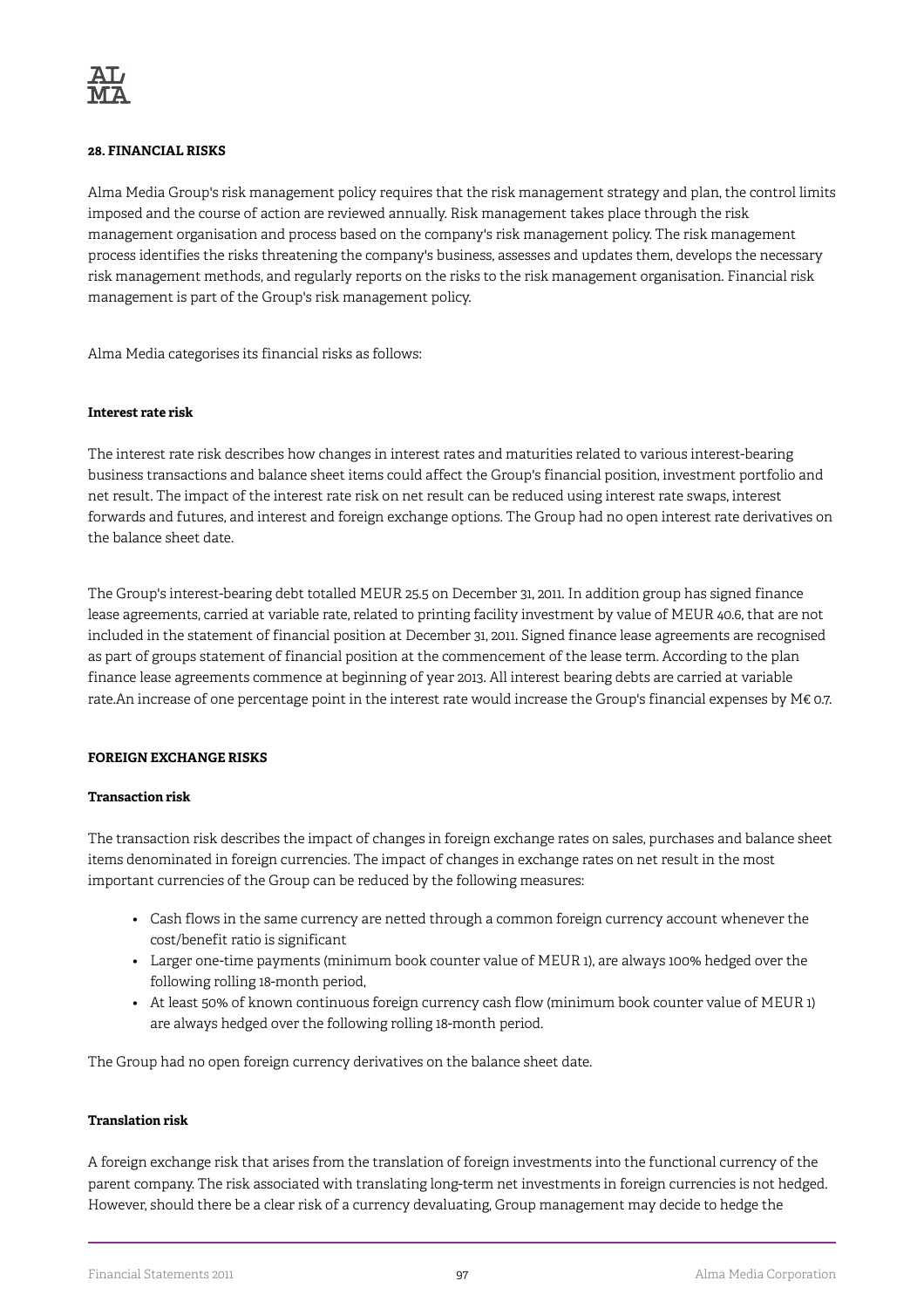

company's foreign currency exposure. The foreign exchange risk arising from the translation of foreign investments is generally reduced by arranging financing in the same currency in which the investment was made, assuming that this is possible and economically viable.

The Group has cash denominated in foreign currency amounting MCZK 1.000 at December 31, 2011.

### **Commodity risk**

The commodity risk refers to the impact of changes in the prices of commodities, such as raw materials, on the Group's net result. The Group regularly assesses its commodity risk exposure and hedges this risk employing generally used commodity derivatives whenever this is possible and economically viable.

A one per cent change in the price of paper would affect the Group's operating profit by an estimated MEUR 0.1. The Group had no open paper derivatives on the balance sheet date. The Group had open electricity derivative contracts on the balance sheet date. The values of these open derivatives are described in more detail in Note 32 to the consolidated financial statements.

### **CAPITAL MANAGEMENT RISKS**

### **Liquidity management**

Alma Media has a MEUR 50 financing limit at its disposal, in addition to which Alma Media ensures its liquidity by issuing its own commercial papers if required via brokers, and hedges over-liquidity according to its treasury policy. Liquidity is assessed daily and liquidity forecasts are made at weekly, monthly and 12-month rolling intervals.

## **Financing of working capital**

To finance its working capital, Alma Media uses financial programmes (syndicated credit facilities, medium-term notes), as well as direct credit lines, bonds and various products offered by financial companies (leases etc). The company had a MEUR 100 commercial paper programme in Finland on the balance sheet date. The programme allows the company to issue papers between MEUR 0–100. On December 31, 2010 the unused portion of the programme is MEUR 100.0. In addition to the commercial paper programme, the company may use its existing financing limit of MEUR 50.0 to finance its working capital.

## **Long-term capital funding**

To secure its long-term financing needs, Alma Media uses either capital market instruments or other long-term facilities.

### **CREDIT RISK**

The Group's credit policy is described and documented in the Group credit management policy. The Group does not have significant risks of past due receivables, because it has a large customer base and no individual customer will comprise a significant amount. During the financial period, impairment losses of MEUR 0.01 were recognised through profit or loss. These impairment losses were caused by an unexpected change in customers' economic environment. The ageing structure of trade receivable is presented in Note 19, Trade and Other Receivables.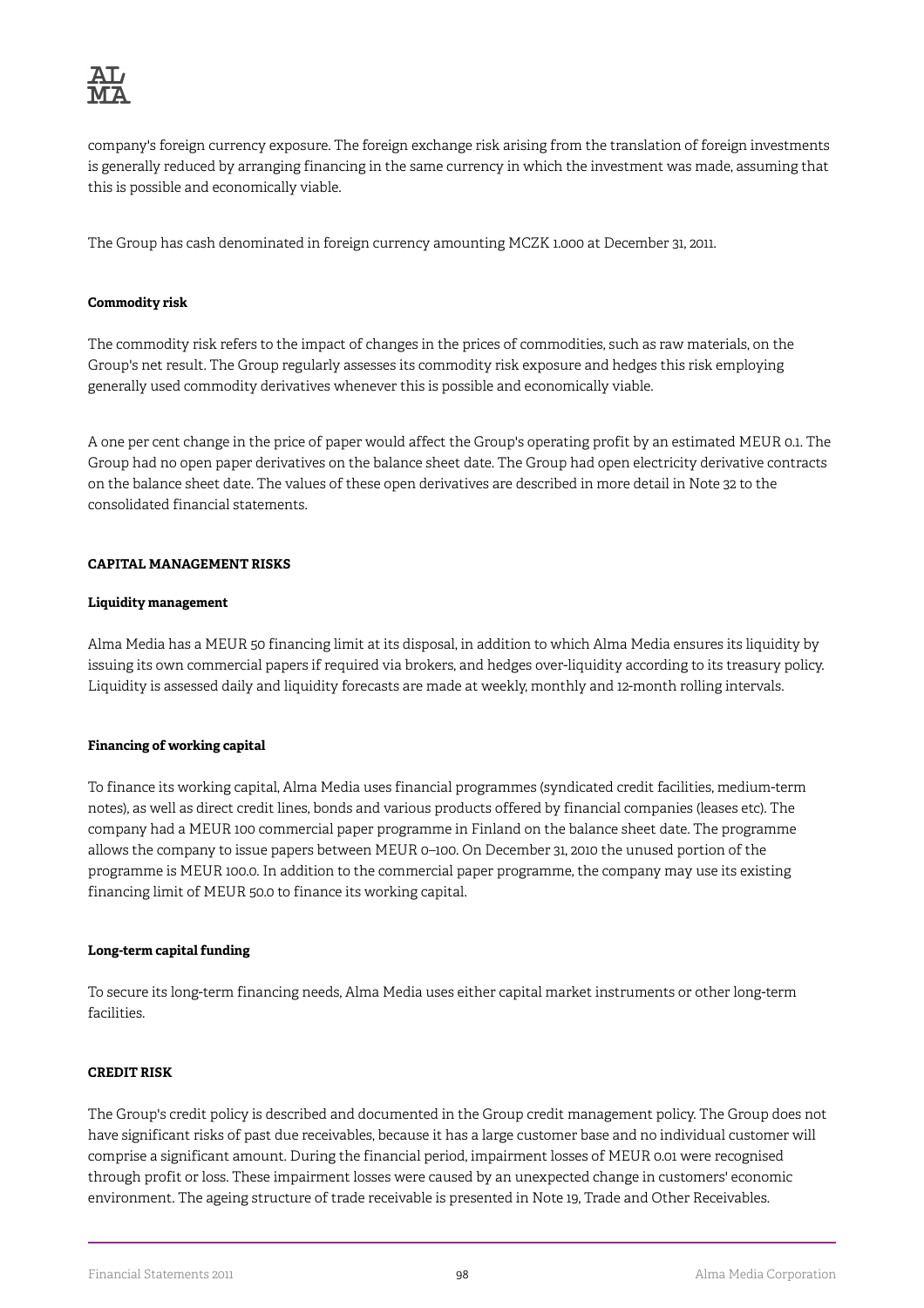## **29. FINANCIAL INSTRUMENTS**

Comparison between book values and fair values of the financial instruments are presented as follows. In addition financial instruments are presented by categories as required by IAS 39.

|                                                            |        | <b>Book value</b> |        | Fair<br>value |  |
|------------------------------------------------------------|--------|-------------------|--------|---------------|--|
| М€                                                         | 2011   | 2010              |        | 2011 2010     |  |
| <b>Financial assets</b>                                    |        |                   |        |               |  |
| Recognized at fair value                                   |        |                   |        |               |  |
| Commodity derivate contracts                               | $-0.1$ | 0.3               | $-0.1$ | 0.3           |  |
| Other receivables                                          | 5.0    | 9.2               | 5.0    | 9.2           |  |
| Held-to-maturity investments                               |        |                   |        |               |  |
| Other current financial assets                             | 0.0    | 0.2               | 0.0    | 0.2           |  |
| Available-for-sale financial assets                        |        |                   |        |               |  |
| Other lnon-current financial assets                        | 4.1    | 4.0               | 4.1    | 4.0           |  |
| Loans and receivables                                      |        |                   |        |               |  |
| Loans receivable                                           | 0.1    | 0.3               | 0.1    | 0.3           |  |
| Trade receivables and other receivables                    | 26.9   | 27.0              | 26.9   | 27.0          |  |
| Cash and cash equivalents                                  | 57.8   | 36.3              | 57.8   | 36.3          |  |
| Total                                                      | 93.8   | 77.5              | 93.8   | 77.5          |  |
| <b>Financial liabilities</b>                               |        |                   |        |               |  |
| Measured at amortized costs                                |        |                   |        |               |  |
| Financial leases                                           | 3.5    | 4.0               | 3.5    | 4.0           |  |
| Other interest-bearing liabilities                         | 22.0   | 0.0               | 22.0   | 0.0           |  |
| Financial liabilities at fair value through profit or loss | 2.1    | 2.8               | 2.1    | 2.8           |  |
| Trade payable and other liabilities                        | 37.7   | 39.7              | 37.7   | 39.7          |  |
| Total                                                      | 65.3   | 46.4              | 65.3   | 46.4          |  |

Financial assets recognized at fair value through profit or loss consist of electricity derivatives and contingent considerations. More details are given in the Notes 2, 17 and 33.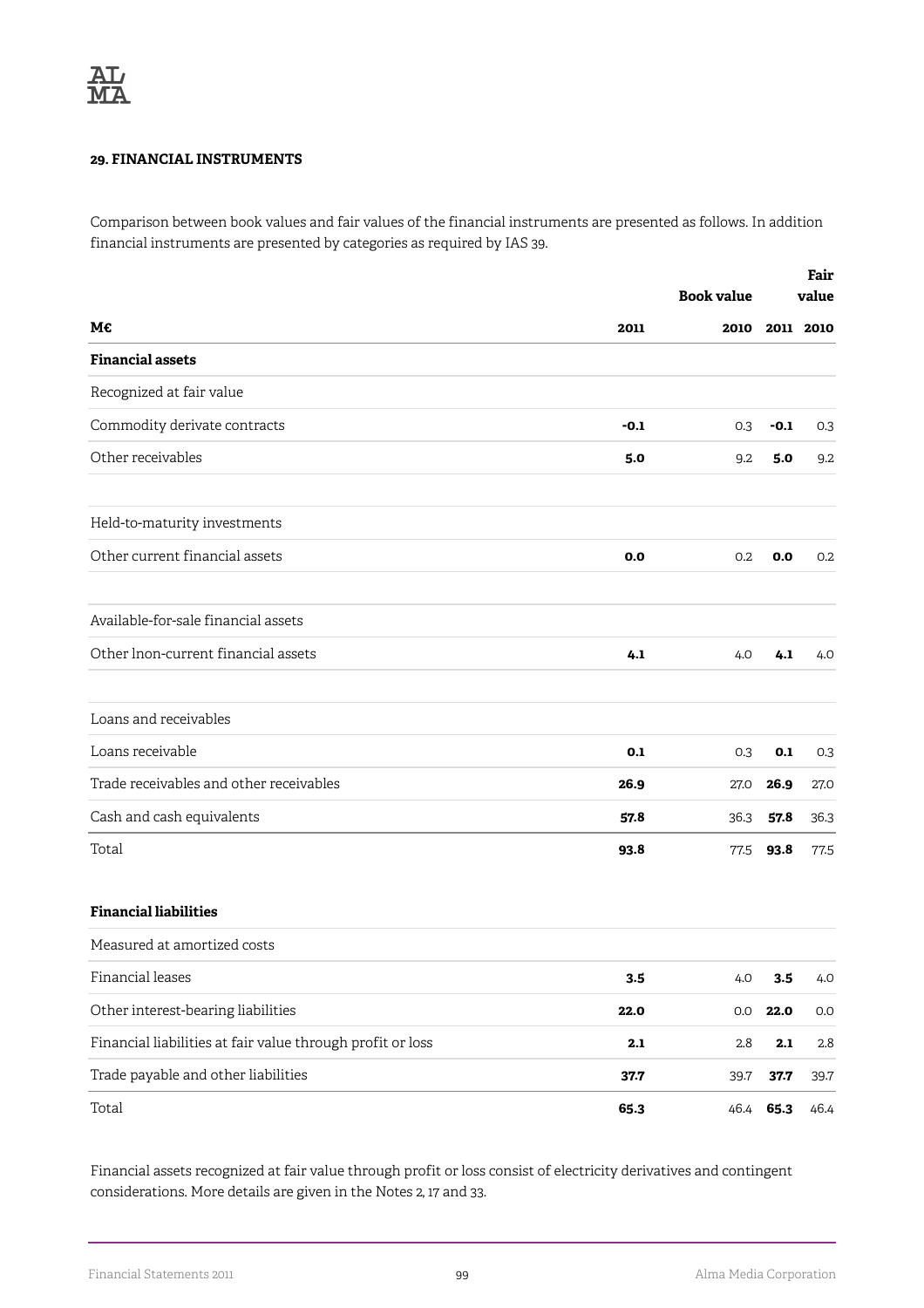

Held-to-maturity investments consist of other short-term financial assets. Such financial assets are carried at amortised cost and they they are presented in current assets.

Financial assets available for sale consist mainly of unquoted shares and they are carried at amortised cost, because the amortised cost is equal to their fair value.

Trade receivable and other receivables (both non-current and current) and other short-term investments' book value is estimated to equal fair value. The effect of the discount interest method is immaterial.

The initial measurement of trade payable and other liabilities equals fair value, because the effect of the discount interest method is immaterial.

#### **Fair value hierarchy**

Financial assets and liabilities measured at fair value are categorised according to the following hierarchy of fair values. The hierarchy reflects the significance of the inputs used in making the measurements.

Level 1 quoted (unadjusted) prices in active markets for identical assets or liabilities

- Level 2 other techniques for which all inputs which have a significant effect on the recorded fair value are observable, either directly or indirectly
- Level 3 techniques which use inputs which have a significant effect on the recorded fair value that are not based on observable, market data

| Fair values at end of period |  |  |
|------------------------------|--|--|
|------------------------------|--|--|

|                                                       |        |         |                    | <b>Dec</b><br>31 |
|-------------------------------------------------------|--------|---------|--------------------|------------------|
|                                                       |        |         | <b>Level Level</b> |                  |
| М€                                                    | 2011   | Level 1 | $\mathbf{z}$       | 3                |
| Assets recognized at fair value                       |        |         |                    |                  |
| Financial assets at fair value through profit or loss |        |         |                    |                  |
| Commodity derivatives                                 | $-0.1$ | $-0.1$  |                    |                  |
| Other financial assets                                | 5.0    |         |                    | 5.0              |
| Available-for-sale financial assets                   |        |         |                    |                  |
| Equity shares                                         | 4.1    |         |                    | 4.1              |
| <b>Total</b>                                          | 9.0    | $-0.1$  | 0.0                | 9.1              |
| Liabilities recognized at fair value                  |        |         |                    |                  |
| Other liabilities                                     | 2.1    |         |                    | 2.1              |
| <b>Total</b>                                          | 2.1    |         |                    | 2.1              |

During the financial period, no transfers were made between the fair value hierarchy levels 1, 2 and 3. The level in the fair value hierarchy within which the fair value measurement is categorized in its entirety has been determined on the basis of the lowest level input that is significant to the fair value measurement in its entirety. For this purpose, the significance of an input is assessed against the fair value measurement in its entirety.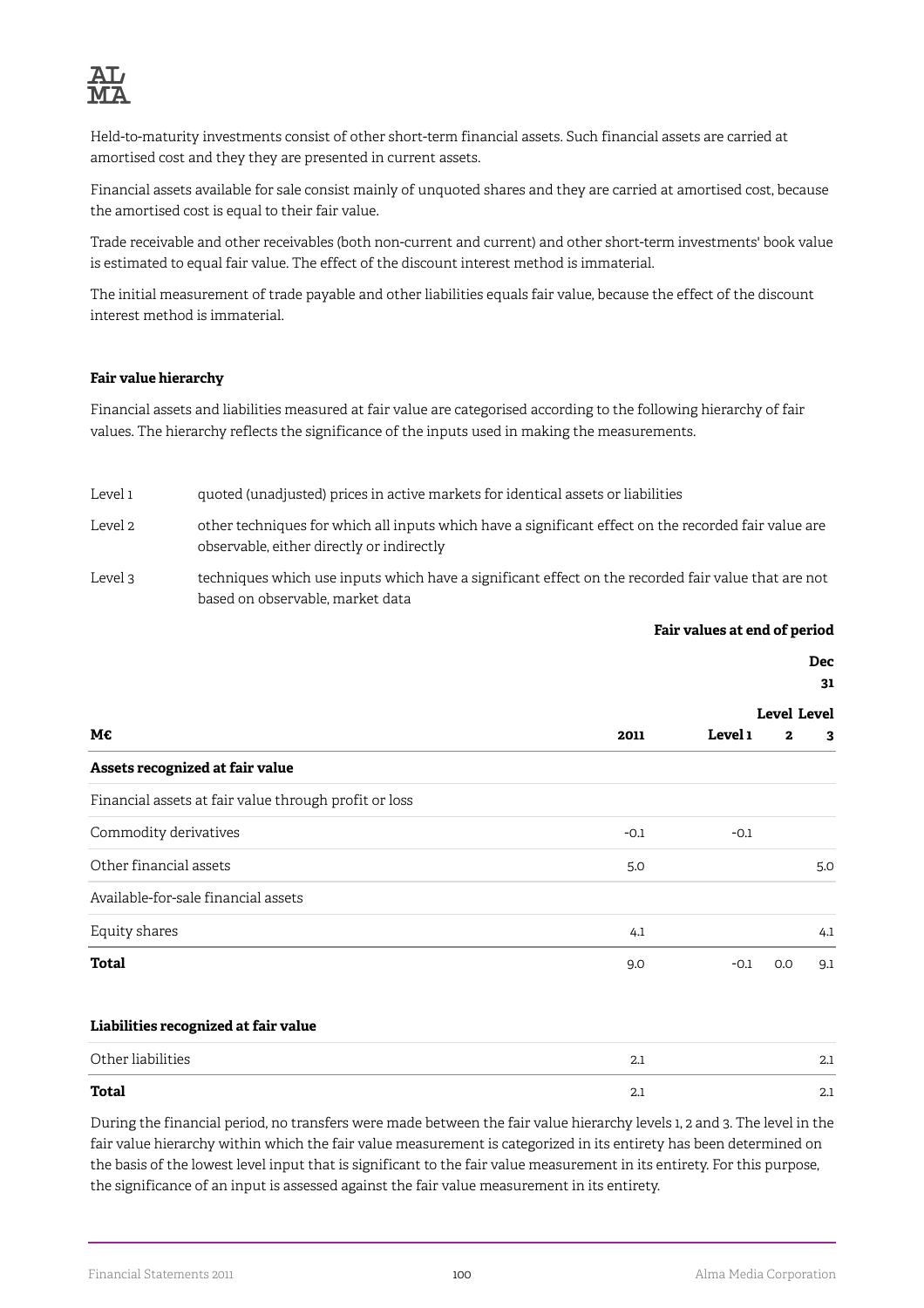## **30. TRADE PAYABLE AND OTHER LIABILITIES**

| M€                                  | 2011 | 2010 |
|-------------------------------------|------|------|
|                                     |      |      |
| Trade payable                       | 7.0  | 6.0  |
| Owed to associated companies        |      |      |
| Trade payable                       | 0.1  | 0.1  |
| Accrued expenses and prepaid income | 23.7 | 26.5 |
| Other financial liabilities         | 1.2  | 0.2  |
| Other liabilities                   | 7.0  | 7.1  |
| Total                               | 38.9 | 39.9 |

The book values of trade payables and other liabilities are estimated to correspond with their fair values.

The effect of discounting is not significant.

The main items in accrued expenses and prepaid income are allocated wages, salaries and other personnel expenses.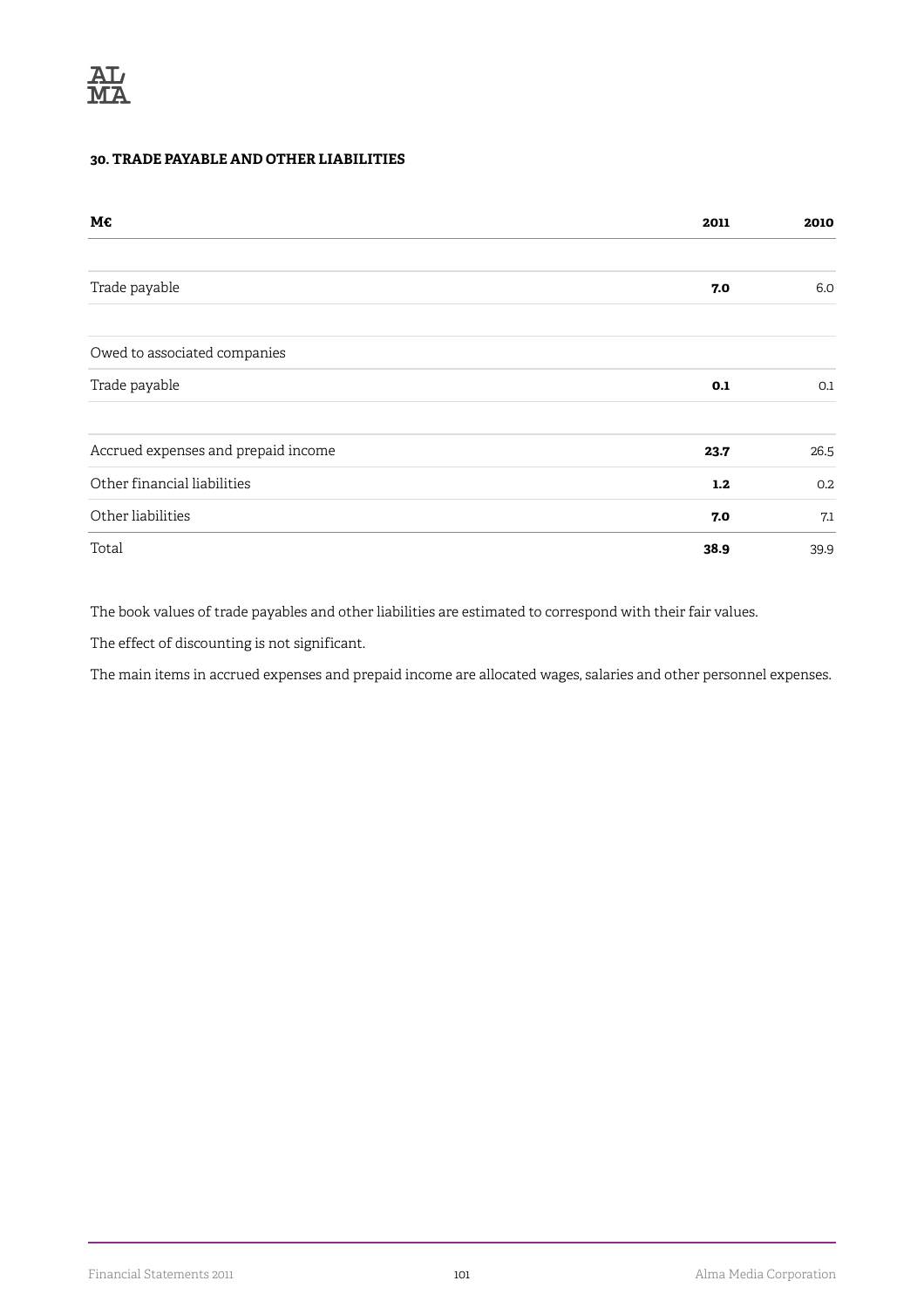### **31. OTHER LEASES**

### **The Group as lessee:**

Minimum lease payments payable based on other non-cancellable leases:

| М€               | 2011 | 2010 |
|------------------|------|------|
| Within one year  | 7.1  | 6.7  |
| Within 1-5 years | 27.1 | 21.1 |
| After 5 years    | 43.7 | 48.2 |
| Total            | 77.9 | 75.9 |

The Group's companies largely operate in leased premises. Rental agreements vary in length from 6 months to 15 years.

Changes in commitments and contingencies are mainly due to the new and prolonged lease contracts made during the financial year for the real estates. Additionally, the company has signed a lease contract for the real estate of the printing facilities during the financial year 2010. According to the IAS 17 standard, the contract will be recognized as a finance lease contract when the printing facility will be operational. The estimated present value of the minimum lease payments at the implementation day is MEUR 16.8. The printing facility is estimated to be operational during 2012.

### **Purchase agreements under IFRIC 4 that contain another lease component, as described in IAS 17**

| M€                                                          | 2011 | 2010 |
|-------------------------------------------------------------|------|------|
| Minimum payments payable based on these purchase agreements |      |      |

### **The Group as lessor:**

Minimum rental payments receivable based on other non-cancellable leases:

| М€               | 2011 | 2010 |
|------------------|------|------|
| Within one year  | 1.7  | 1.5  |
| Within 1-5 years | 0.3  | 0.3  |
| After 5 years    | 0.0  | 0.1  |
| Total            | 2.0  | 1.9  |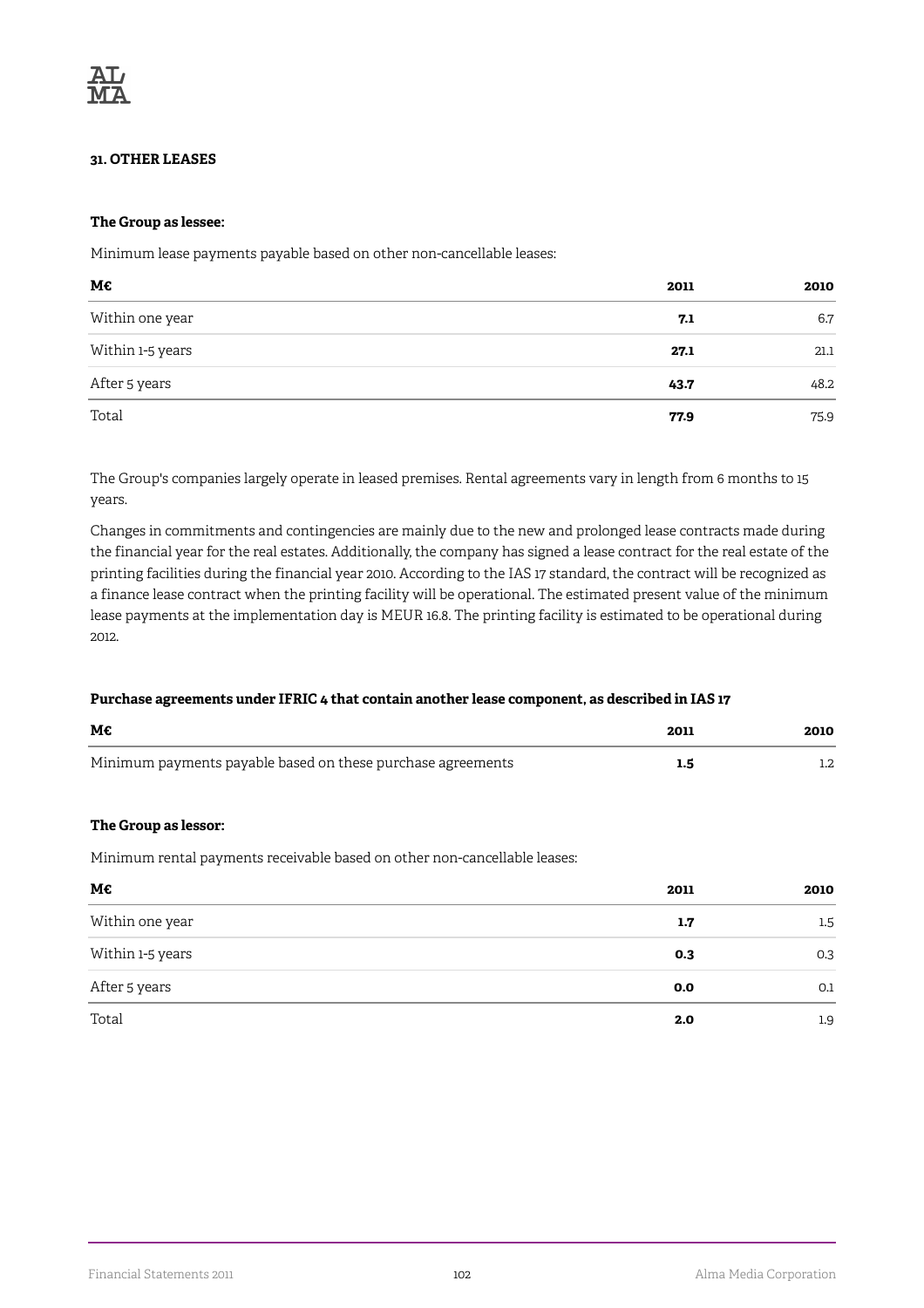

## **32. DERIVATIVE CONTRACTS**

|                                                         |        | 2011 2010 |  |
|---------------------------------------------------------|--------|-----------|--|
| Commodity derivative contracts, electricity derivatives |        |           |  |
| Fair value *                                            | $-0.1$ | 0.3       |  |
| Value of underlying instrument                          | 1.1    | 1.0       |  |

\*) The fair value represents the return that would have arisen if the derivative positions had been cleared on the balance sheet date. The fair values of foreign exchange forward contracts and raw material derivatives have been calculated using market values on the balance sheet date. Fair values of share options have been calculated using the option price model.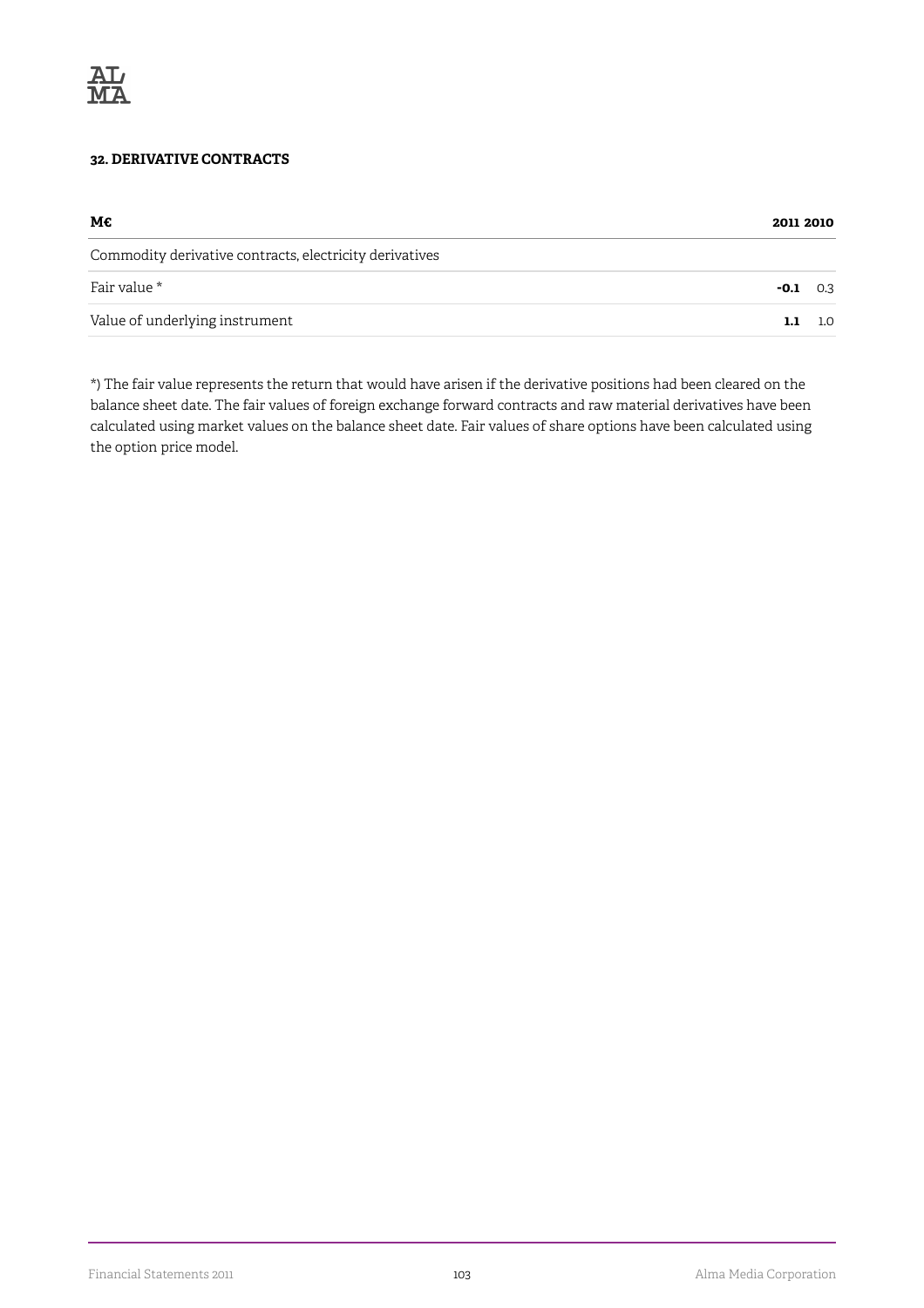## **33. COMMITMENTS AND CONTINGENCIES**

| М€                              |     | 2011 2010 |
|---------------------------------|-----|-----------|
| Collateral for others:          |     |           |
| Guarantees                      | 1.3 | 0.0       |
| Other commitments:              |     |           |
| Commitments based on agreements | 0.0 | 0.1       |
| Total                           | 1.3 | 0.1       |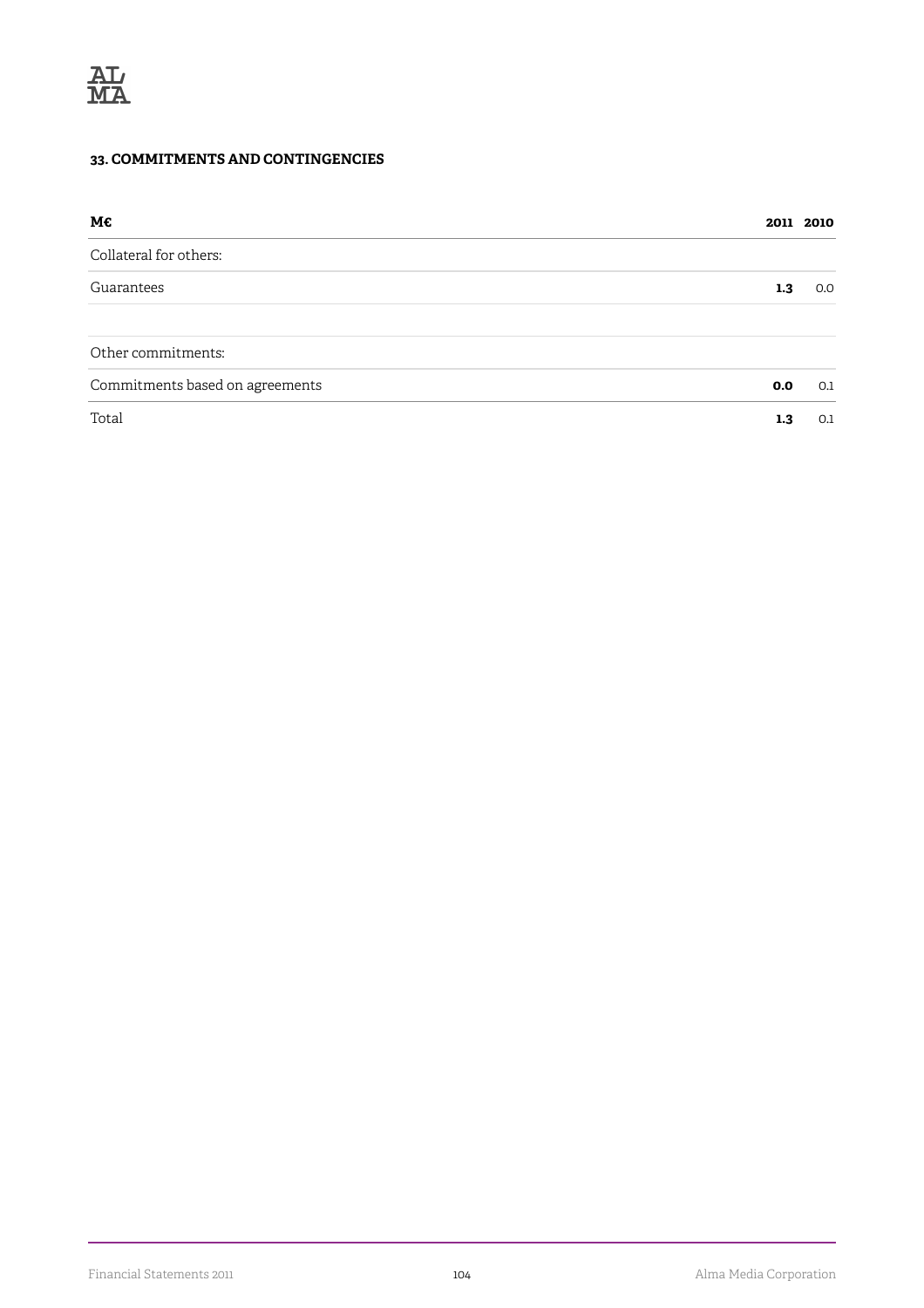### **34. RELATED PARTIES**

Alma Media Group's related parties are its associated companies (see Note 16) and the companies that they own.

Related parties also include the company's management (Board of Directors, the Presidents and Group Executive Team). The employee benefits of management and other related party transactions between management and the company are detailed in Note 7.

Sales of goods and services with inner circle members are based on the Group's prices in force at the time of transaction.

#### **Related party transactions**

| М€                              |     | 2011 2010 |  |
|---------------------------------|-----|-----------|--|
| Sales of goods and services     | 0.3 | 0.2       |  |
| Purchases of goods and services | 4.0 | 3.6       |  |
| Trade receivable                | 0.0 | 0.0       |  |
| Trade payable                   | 0.1 | 0.1       |  |

The related party transactions are mainly with the associated companies.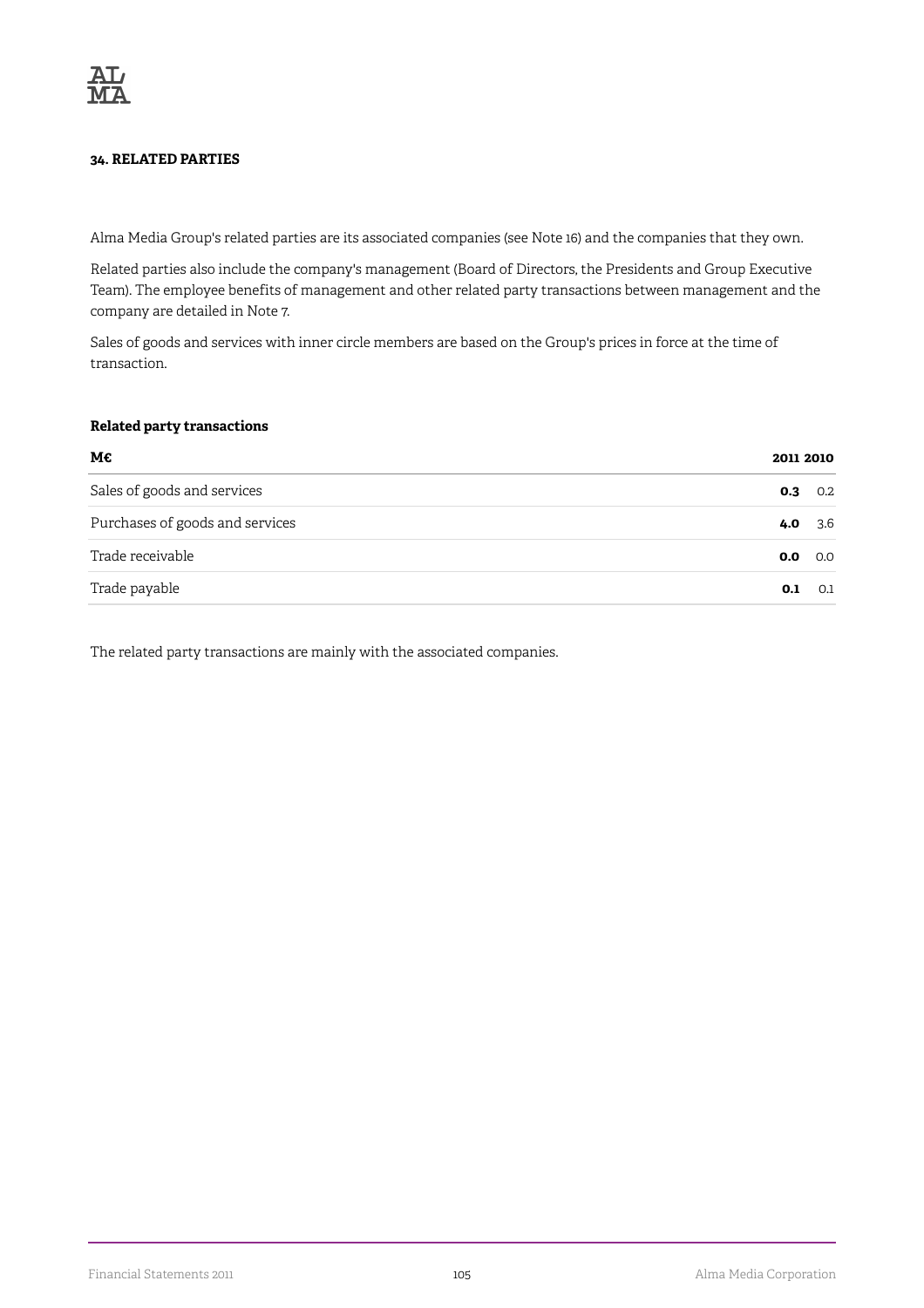#### **35. SHAREHOLDINGS**

#### **20 principal shareholders on Dec 31, 2011**

|                                             | Number of  | % of<br>total shares | % of<br>total votes |
|---------------------------------------------|------------|----------------------|---------------------|
|                                             | shares     |                      |                     |
| 1. Ilkka-Yhtymä Oyj                         | 22,489,186 | 29.8%                | 29.8%               |
| 2. Keskinäinen työeläkevakuutusyhtiö Varma  | 7,202,994  | 9.5%                 | 9.5%                |
| 3. Mandatum Henkivakuutusosakeyhtiö         | 6,600,512  | 8.7%                 | 8.7%                |
| 4. Kaleva Kustannus Oy                      | 6,000,538  | 8.0%                 | 8.0%                |
| 5. Keskinäinen Vakuutusyhtiö Kaleva         | 4,181,281  | 5.5 %                | 5.5%                |
| 6. Kunnallisneuvos C. V. Åkerlundin säätiö  | 3,422,871  | 4.5 %                | 4.5%                |
| 7. Oy Herttaässä Ab                         | 2,415,614  | 3.2 %                | 3.2%                |
| 8. Keskinäinen Eläkevakuutusyhtiö Tapiola   | 1,852,800  | 2.5 %                | 2.5 %               |
| 9. Keskinäinen Eläkevakuutusyhtiö Ilmarinen | 1,200,000  | 1.6 %                | 1.6 %               |
| 10. Veljesten Viestintä Oy                  | 851,500    | 1.1%                 | 1.1%                |
| 11. Keskisuomalainen Oyj                    | 782,497    | 1.0%                 | 1.0%                |
| 12. Suomen Kulttuurirahasto                 | 576,100    | 0.8%                 | 0.8%                |
| 13. Häkkinen Heikki kuolinpesä              | 532,332    | 0.7%                 | 0.7%                |
| 14. Sinkkonen Raija                         | 522,000    | 0.7%                 | 0.7%                |
| 15. Häkkinen Veera kuolinpesä               | 490,011    | 0.7%                 | 0.7%                |
| 16. Sijoitusrahasto Nordea Nordic Small Cap | 444,664    | 0.6%                 | 0.6%                |
| 17. Nordea Henkivakuutus Suomi Oy           | 385,000    | 0.5 %                | 0.5%                |
| 18. Mäkelä Kai                              | 340,000    | 0.5 %                | 0.5%                |
| 19. Sijoitusrahasto Nordea Pro Suomi        | 327,464    | 0.4 %                | 0.4 %               |
| 20. Tampereen tuberkuloosisäätiö            | 327,062    | 0.4 %                | 0.4 %               |
| Total                                       | 60,944,426 | 80.7%                | 80.7%               |
| Nominee-registered                          | 1,714,023  | 2.3 %                | 2.3 %               |
| Others                                      | 12,828,404 | 17.0 %               | 17.0 %              |
| Grand total                                 | 75,486,853 | 100,0%               | 100,0 %             |

The holdings of the Board of Directors, the President and CEO and the members of the Group Executive Team are shown in Note 7.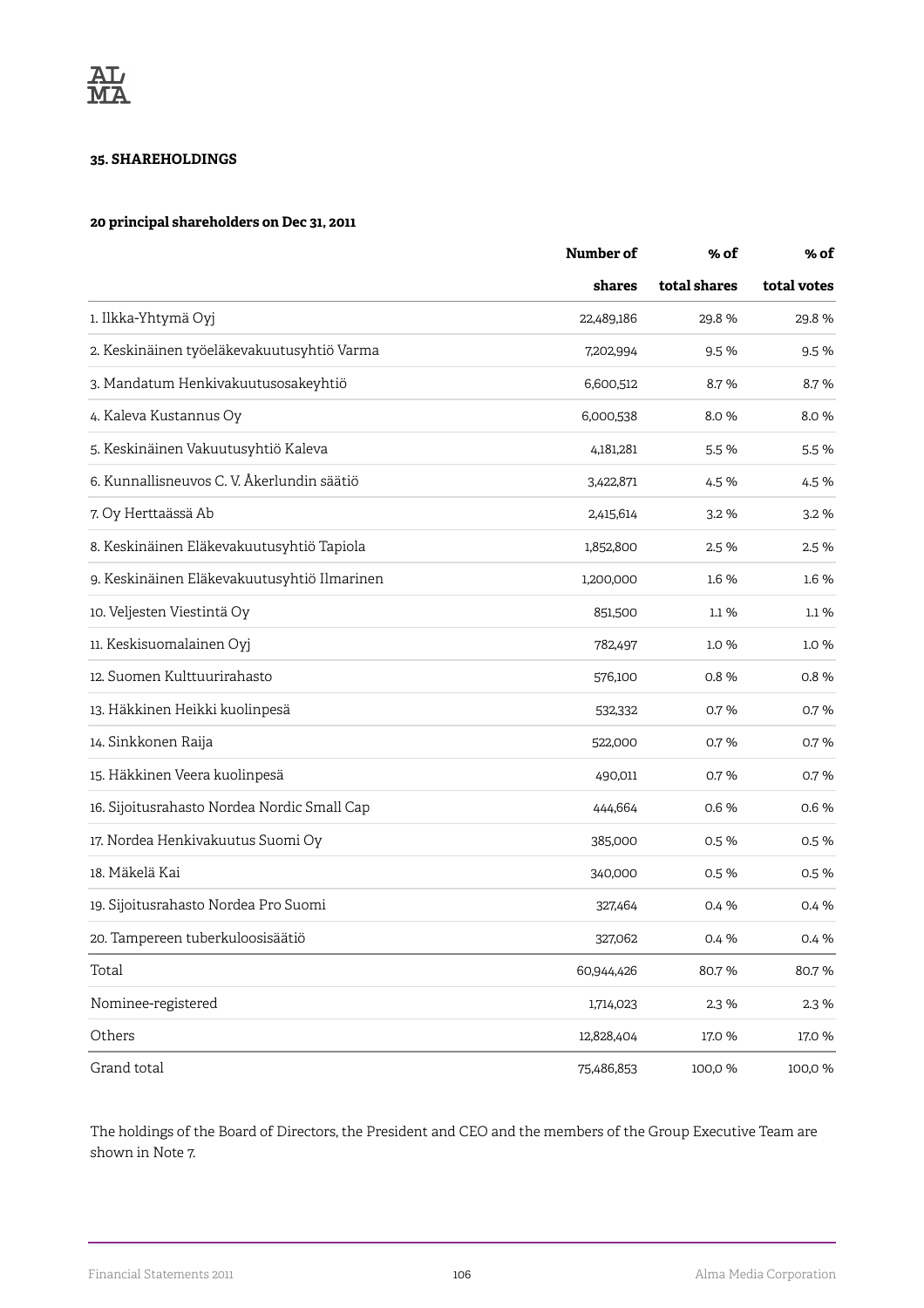

### **Ownership structure on December 31, 2011**

|                                      | <b>Number</b> | % of    | <b>Number</b> | % of   |
|--------------------------------------|---------------|---------|---------------|--------|
|                                      | of owners     | total   | of shares     | shares |
| Private corporations                 | 394           | 4.5 %   | 33,932,158    | 45.0 % |
| Financial and insurance institutions | 18            | 0,3%    | 12,209,957    | 16.2%  |
| Public entities                      | 7             | 0,1%    | 10,448,789    | 13.8 % |
| Households                           | 8,169         | 93.4 %  | 11,281,996    | 14.9 % |
| Non-profit assiciations              | 133           | 1.5 %   | 5,660,074     | 7.5 %  |
| Foreign owners                       | 21            | 0,3%    | 38,529        | 0.1%   |
| Nominee-registered shares            | 7             | 0,1%    | 1,714,023     | 2.3%   |
| In general account                   |               | 0.0%    | 201,327       | 0.3%   |
| Total                                | 8,749         | 100,0 % | 75,486,853    | 100.0% |

### **Distribution of ownership**

|                    | <b>Number</b> | % of    | <b>Number</b> | % of   |
|--------------------|---------------|---------|---------------|--------|
| Number of shares   | of owners     | total   | of shares     | shares |
| $1 - 100$          | 1,943         | 22.2 %  | 119,261       | 0.2%   |
| $101 - 1000$       | 4,949         | 56.6 %  | 2,182,780     | 2.9%   |
| 1001 - 10 000      | 1,660         | 19.0 %  | 4,695,389     | 6.2%   |
| 10 001 - 100 000   | 169           | 1.9%    | 4,673,547     | 6.2%   |
| 100 001 - 500 000  | 13            | 0.1%    | 3,543,231     | 4.7%   |
| 500 000 -          | 15            | 0.2%    | 60,071,318    | 79.6%  |
| In general account |               |         | 201,327       | 0.3%   |
| Total              | 8,749         | 100,0 % | 75,486,853    | 100.0% |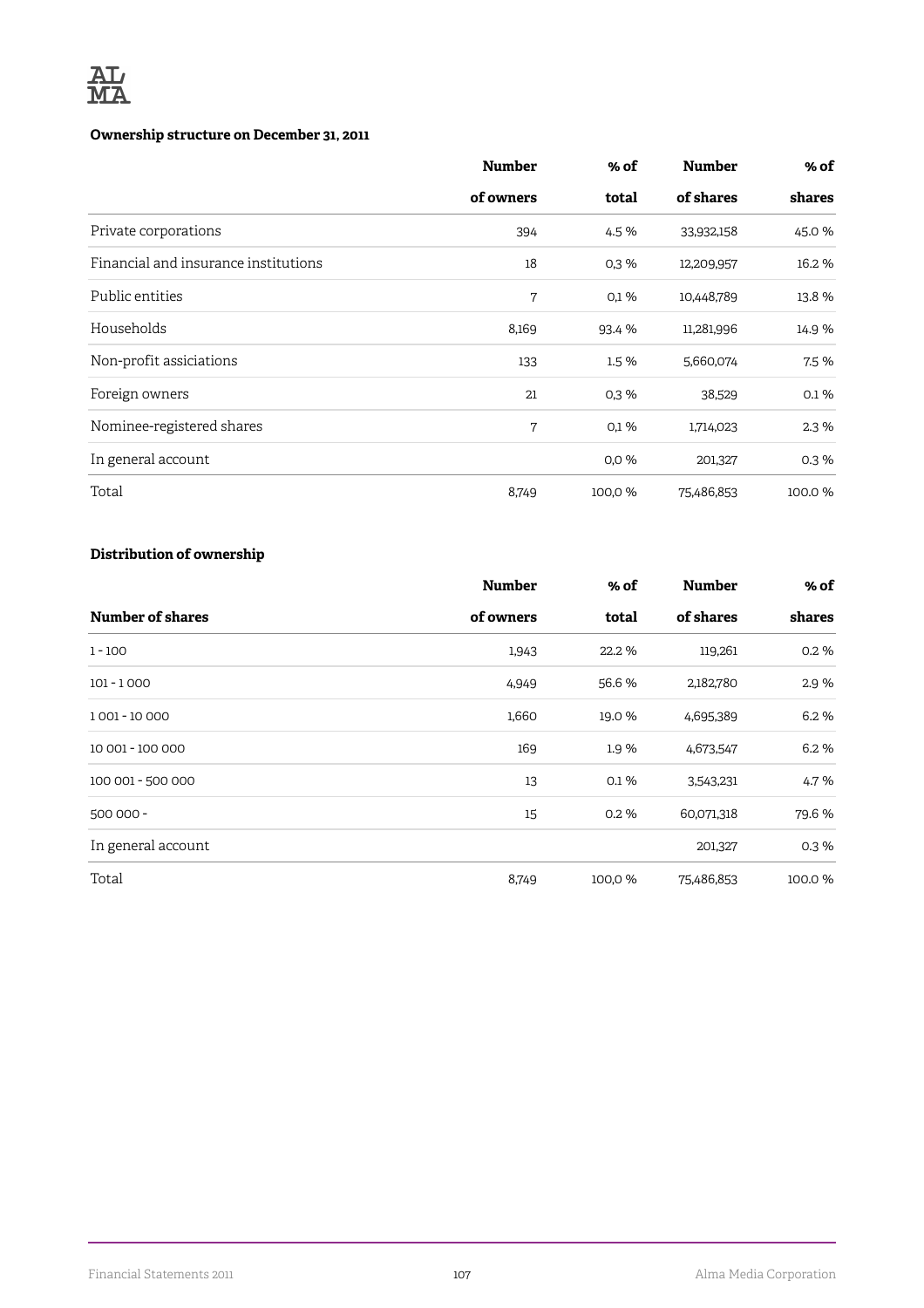#### **36. EVENTS AFTER THE REPORTING PERIOD**

The group has acquired the following business operations after the reporting period:

|                       | <b>Business line</b> | <b>Acquired on</b> | Ownership % |
|-----------------------|----------------------|--------------------|-------------|
| Newspapers segment    |                      |                    |             |
| Koti-Kymppi newspaper | Local<br>newspaper   | Jan 2, 2012        | 100 %       |
| Marketplaces segment  |                      |                    |             |
| LMC s.r.o             | Online               | Jan 2, 2012        | 100 %       |
| CV Online             | Online               | Feb 1, 2012        | 100 %       |

The acquisition of newspapers segment has no major impact on the consolidated financial statements and because of this no additional information is presented.

The purchase price allocation for the business combinations included in Marketplaces segment have not been completed until the closing date therefore preliminary purchase price allocation are not presented in notes of financial statements. According to the preliminary estimate the book value of net assets of LMC s.r.o is approximately MEUR 9,4 and the fair value allocation of intangible assets and goodwill comprise approximately MEUR 34,0. According to the preliminary estimate the book value of net assets of CV Online is approximately MEUR 0.4 and the fair value allocation of intangible assets and goodwill comprise approximately MEUR 4.4. The fair values entered on intangible assets in the integration relate primarily to domains and trademarks, IT and customer agreements.

| Preliminary purchase consideration, LMC s.r.o | <b>1000 CZK</b> | <b>1000 EUR</b> |
|-----------------------------------------------|-----------------|-----------------|
| Consideration, settled in cash                | 1.018.000.0     | 39,477.3        |
| Contingent consideration liability            | 100.000.0       | 3.877.9         |
| <b>Total consideration</b>                    | 1.118.000.0     | 43.355.2        |
| Preliminary purchase consideration, CV Online |                 | 1000 EUR        |
| Consideration, settled in cash                |                 | 4.000.0         |
| Contingent consideration liability            |                 | 800.0           |
| <b>Total consideration</b>                    |                 | 4.800.0         |

The amount of contingent considerations is based on the operating profits of the acquired business during 2012. Contingent considerations are classified as financial assets recognized at fair value through profit and loss. The change in fair value is recognized in the financial items.

The fair values are the estimated final considerations discounted to the balance sheet date. Alma Media has recognized consulting fees of M€ 0.7 for the business combinations as other operating costs.

Group revenue would have been an estimated M€ 335.7 (reported M€ 316.2) and the operating profit M€ 46.0 (reported M€ 42.0), assuming the acquisitions had taken place at the beginning of 2011.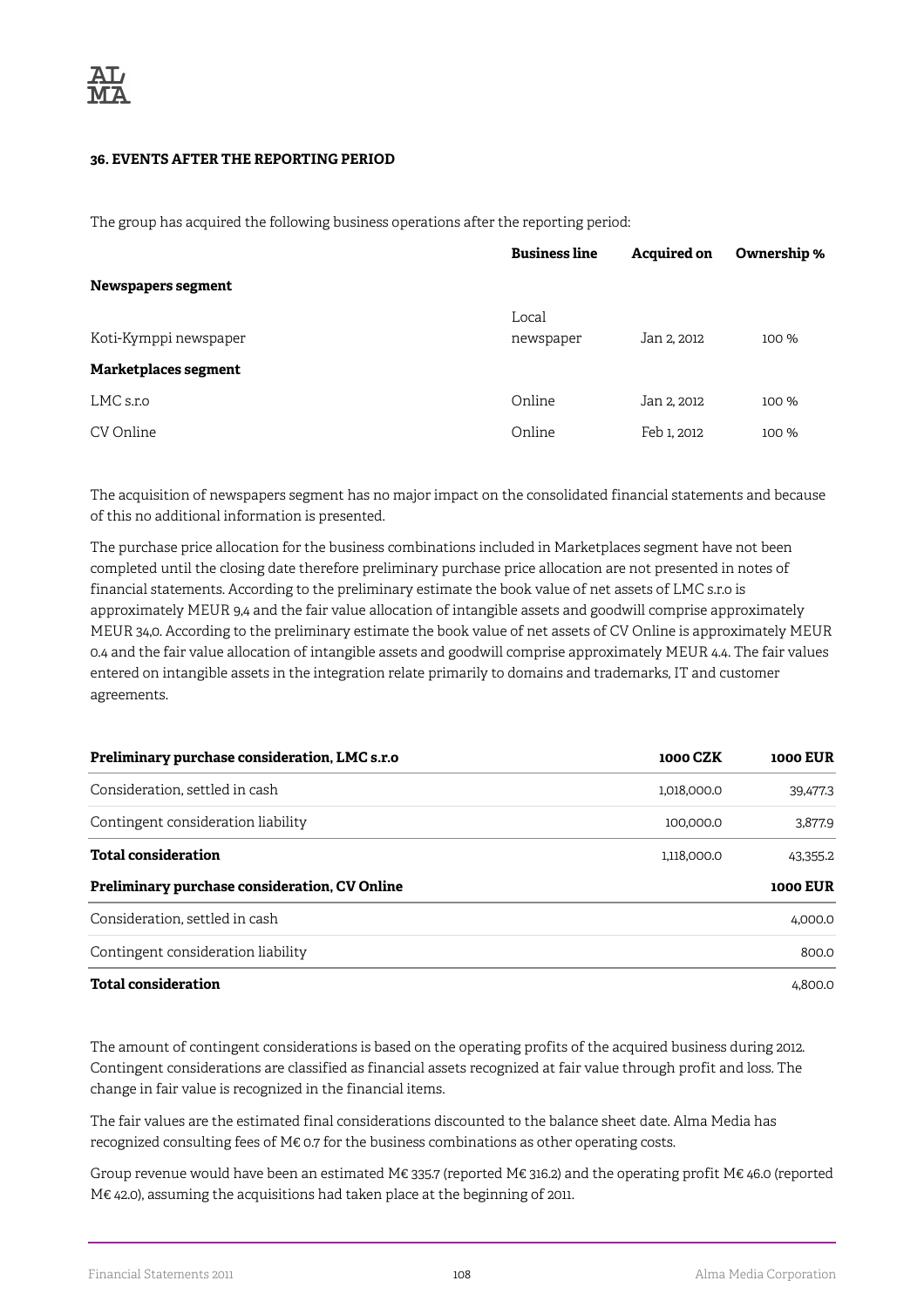

# Parent Company Income Statement

| М€                                   | <b>Note</b> | Jan 1 - Dec<br>31, 2011 | Jan 1 - Dec<br>31, 2010 |
|--------------------------------------|-------------|-------------------------|-------------------------|
| Revenue                              | $\mathbf 1$ | 21.7                    | 16.7                    |
| Other operating income               | 2           | 0.5                     | 9.5                     |
| Materials and services               | 3           | $-1.0$                  | $-0.2$                  |
| Personnel expenses                   | 4           | $-10.4$                 | $-5.9$                  |
| Depreciation and writedowns          | 5           | $-1.1$                  | $-0.7$                  |
| Other operating expenses             | 6,7,8       | $-18.8$                 | $-12.9$                 |
| <b>Operating profit (loss)</b>       |             | $-9.0$                  | 6.6                     |
| Finance income and expenses          | 9           | 25.2                    | 3.9                     |
| Income before extraordinary items    |             | 16.2                    | 10.5                    |
| Extraordinary items                  | 10          | 40.2                    | 29.8                    |
| Income before appropriations and tax |             | 56.3                    | 40.3                    |
| Appropriations                       | $11\,$      | 0.0                     | 0.0                     |
| Income tax                           | 12          | $-8.9$                  | $-7.3$                  |
| Profit for the period                |             | 47.5                    | 33.0                    |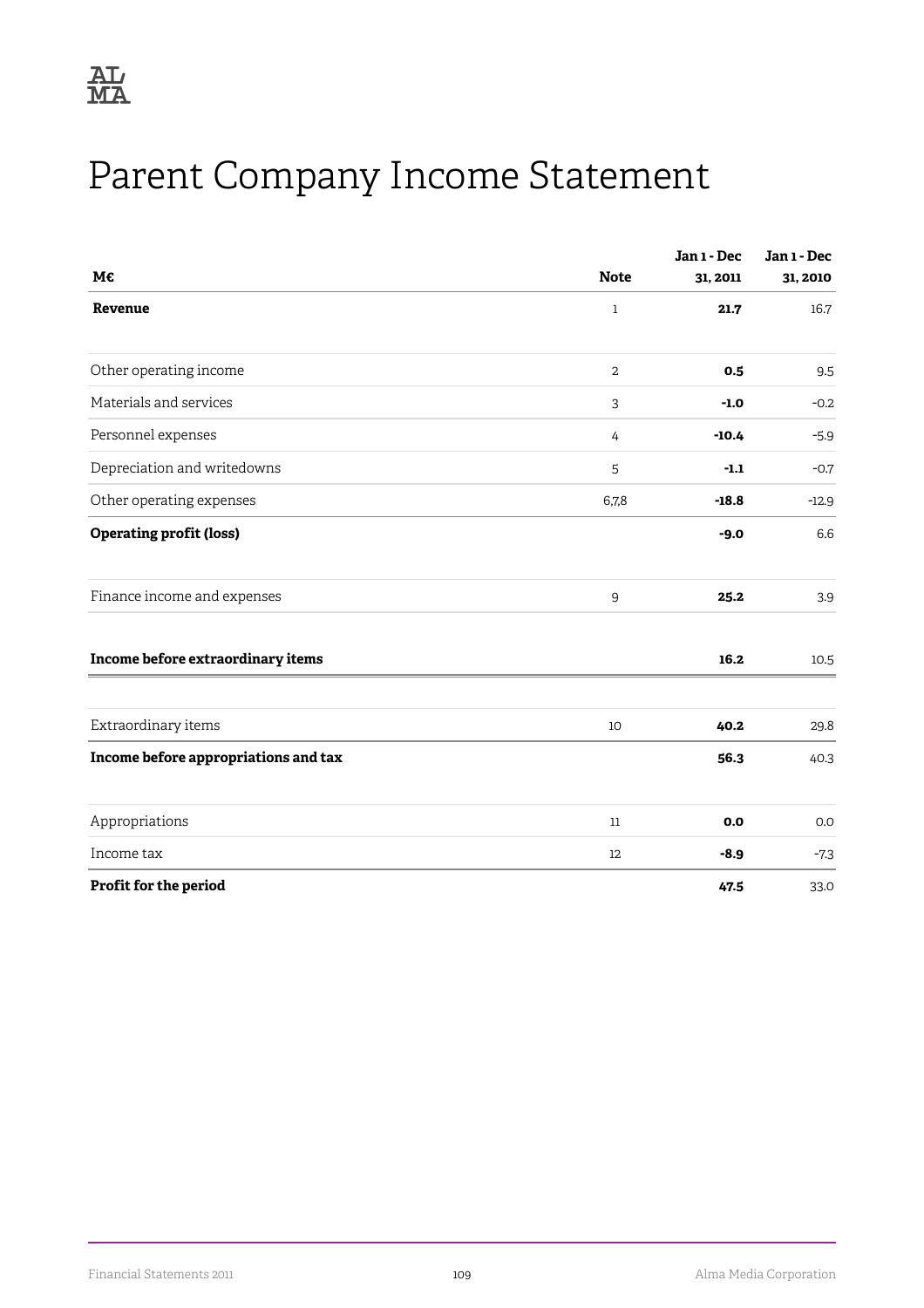

# Parent Company Statement of Financial Position

| M€                          | Liite |       | Dec 31, 2011 Dec 31, 2010 |
|-----------------------------|-------|-------|---------------------------|
| <b>ASSETS</b>               |       |       |                           |
| Non-current assets          |       |       |                           |
| Intangible assets           | 13    | 3.6   | $2.2\phantom{0}$          |
| Tangible assets             | 14    | 2.7   | 2.9                       |
| Investments                 |       |       |                           |
| Holdings in Group companies | 15    | 472.3 | 474.9                     |
| Other investments           | 15    | 10.1  | 16.6                      |
| Non-current assets, total   |       | 488.8 | 496.6                     |
| <b>Current assets</b>       |       |       |                           |
| Current receivables         | 16    | 42.1  | 29.8                      |
| Cash and bank               |       | 55.1  | 33.8                      |
| Current assets, total       |       | 97.2  | 63.6                      |
| Assets, total               |       | 586.0 | 560.1                     |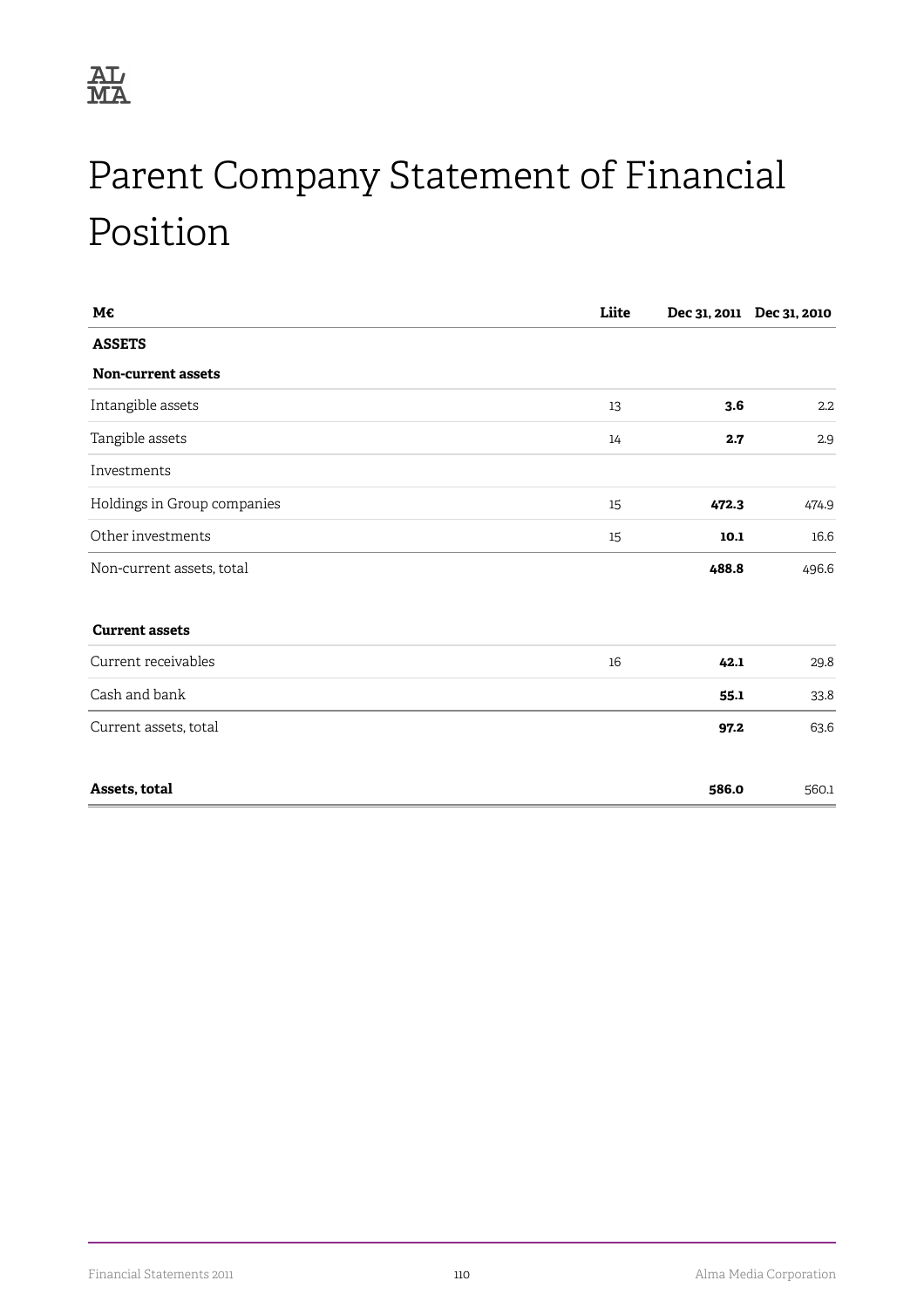### **SHAREHOLDERS' EQUITY AND LIABILITIES**

### **Shareholders' equity**

| Share capital                               |        | 45.3  | 45.0  |
|---------------------------------------------|--------|-------|-------|
| Share premium reserve                       |        | 419.3 | 416.3 |
| Other reserves                              |        | 5.4   | 5.4   |
| Retained earnings (loss)                    |        | 4.5   | 23.9  |
| Profit for the period (loss)                |        | 47.5  | 33.0  |
| Shareholders' equity, total                 | 17     | 521.9 | 523.5 |
| Accumulated depreciation difference         | $18\,$ | 0.0   | 0.1   |
| Compulsory provisions                       | 19     | 1.4   | 1.8   |
| <b>Liabilities</b>                          |        |       |       |
| Non-current liabilities                     | 20     | 2.0   | 2.1   |
| Current liabilities                         | 21     | 60.7  | 32.7  |
| Liabilities, total                          |        | 62.7  | 34.8  |
| Shareholders' equity and liabilities, total |        | 586.0 | 560.1 |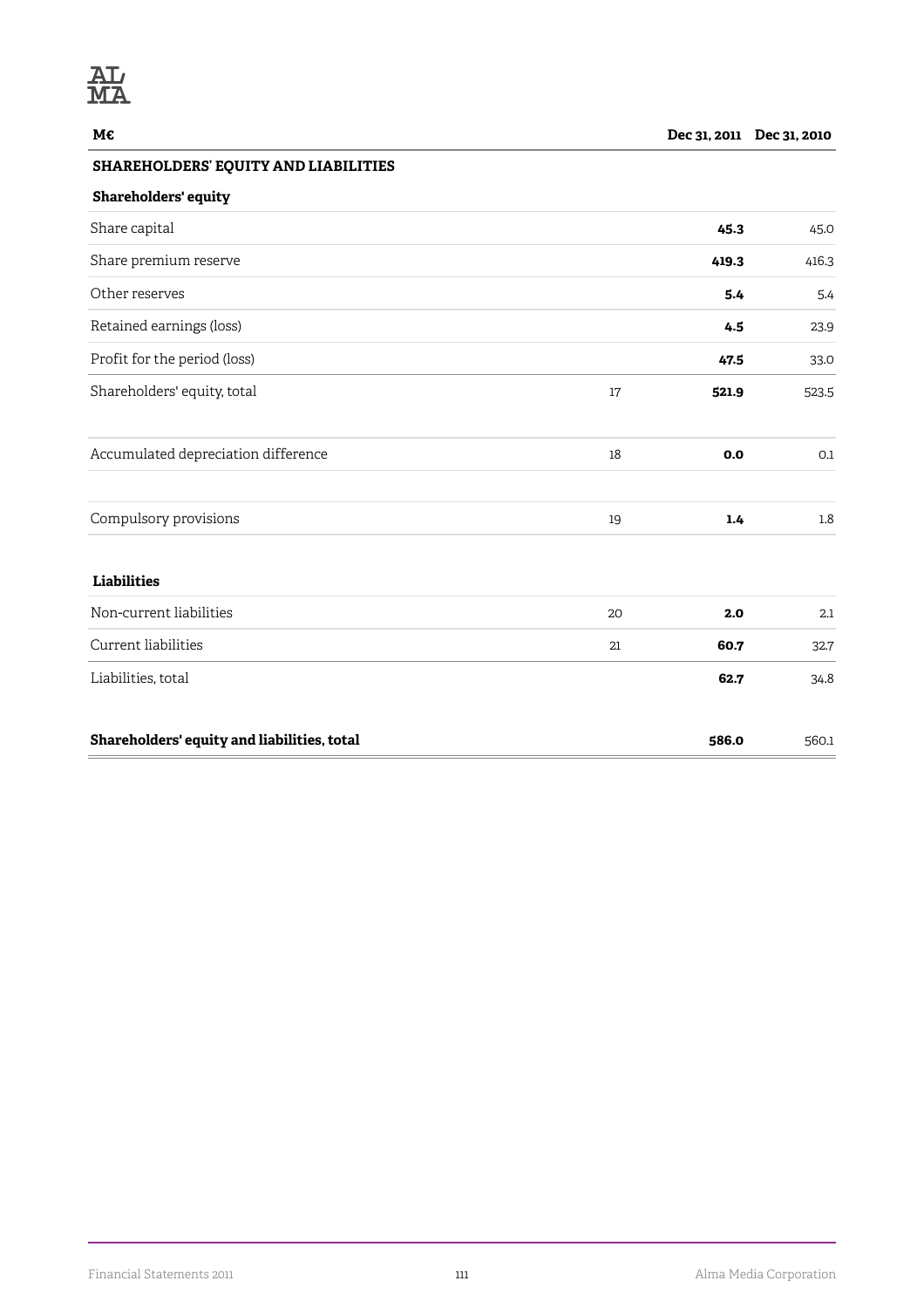

# Parent Company Cash Flow Statement

|                                                                               | Jan 1 - Dec 31, | Jan 1 - Dec 31. |
|-------------------------------------------------------------------------------|-----------------|-----------------|
| М€                                                                            | 2011            | 2010            |
| <b>Operating activities</b>                                                   |                 |                 |
| Profit for the period                                                         | 47.5            | 33.0            |
| Adjustments                                                                   |                 |                 |
| Depreciation and writedowns                                                   | 1.1             | 0.7             |
| Capital gains (losses) on sale of fixed assets and other investments          | $-0.4$          | $-9.5$          |
| Finance income and expenses                                                   | $-25.2$         | $-3.9$          |
| Taxes                                                                         | 8.9             | 7.3             |
| Change in provisions                                                          | $-0.4$          | 1.7             |
| Other adjustments                                                             | $-40.2$         | $-29.9$         |
| Change in working capital:                                                    |                 |                 |
| Total increase (-) / decrease (+) in current non-interest-bearing receivables | 2.3             | $-2.7$          |
| Increase (+) / decrease (-) in current non-interest-bearing liabilities       | 0.6             | $-0.3$          |
| Dividend received                                                             | 24.7            | 3.7             |
| Interest received                                                             | 2.3             | 1.5             |
| Interest paid                                                                 | $-1.5$          | $-0.1$          |
| Taxes paid                                                                    | $-9.9$          | $-12.5$         |
| Net cash flow from operating activities                                       | 9.7             | $-11.0$         |
| <b>Investing activities</b>                                                   |                 |                 |
| Acquisitions of tangible and intangible assets                                | $-1.5$          | $-0.4$          |
| Other investments                                                             | -0.1            | 0.0             |
| Proceeds from sale of other investments                                       | 0.1             | 0.0             |
| Change in loan receivables                                                    | $-0.4$          | $-1.5$          |
| Repayment of loan receivables                                                 | 0.3             | 0.0             |
| Acquisition of subsidiaries and business operations                           | $-0.3$          | $-4.3$          |
| Proceeds from sale of subsidiaries                                            | 4.4             | 8.0             |
| Acquisition of associated companies                                           | 0.1             | $-0.8$          |
| Net cash flows from / (used in) investing activities                          | 2.6             | 1.0             |
| Cash flow before financing activities                                         | 12.3            | $-10.0$         |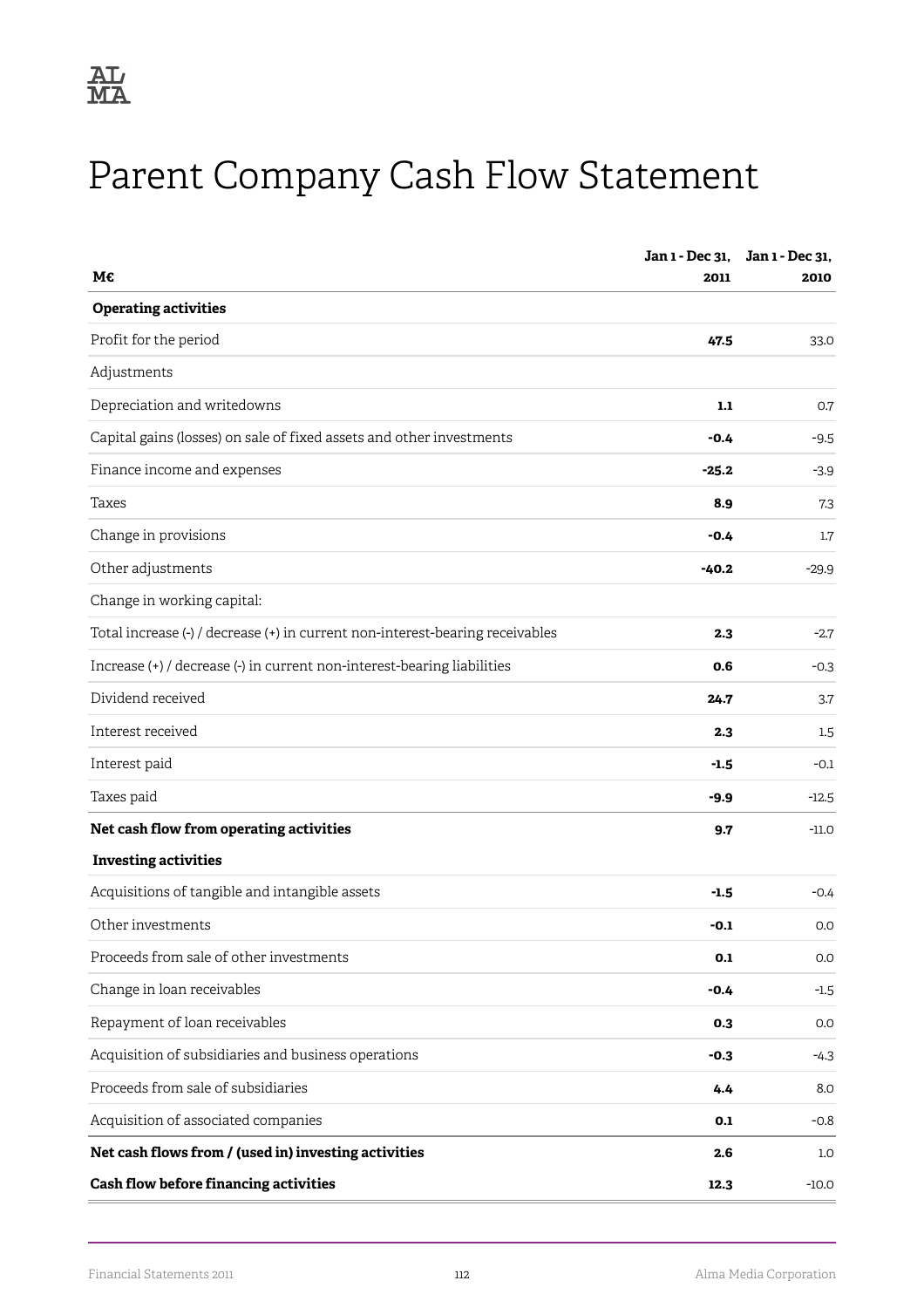| <b>Financing activities</b>                                        |         |         |
|--------------------------------------------------------------------|---------|---------|
| Proceeds from exercise of share options                            | 3.3     | 2.1     |
| Current loans taken                                                | 37.0    | 0.0     |
| Repayment of current loans                                         | $-15.0$ | 0.0     |
| Change in interest-bearing receivables                             | 6.5     | 15.6    |
| Paid and received group contributions                              | 29.8    | 37.8    |
| Dividends paid                                                     | $-52.5$ | $-29.8$ |
| Net cash flows from / (used in) financing activities               | 9.1     | 25.7    |
| Change in cash and cash equivalent funds (increase + / decrease -) | 21.3    | 15.7    |
| Cash and cash equivalents at beginning of period                   | 33.8    | 17.6    |
| Merger, Alma Media Interactive Oy                                  | 0.0     | 0.6     |
| Cash and cash equivalents at end of period                         | 55.1    | 33.8    |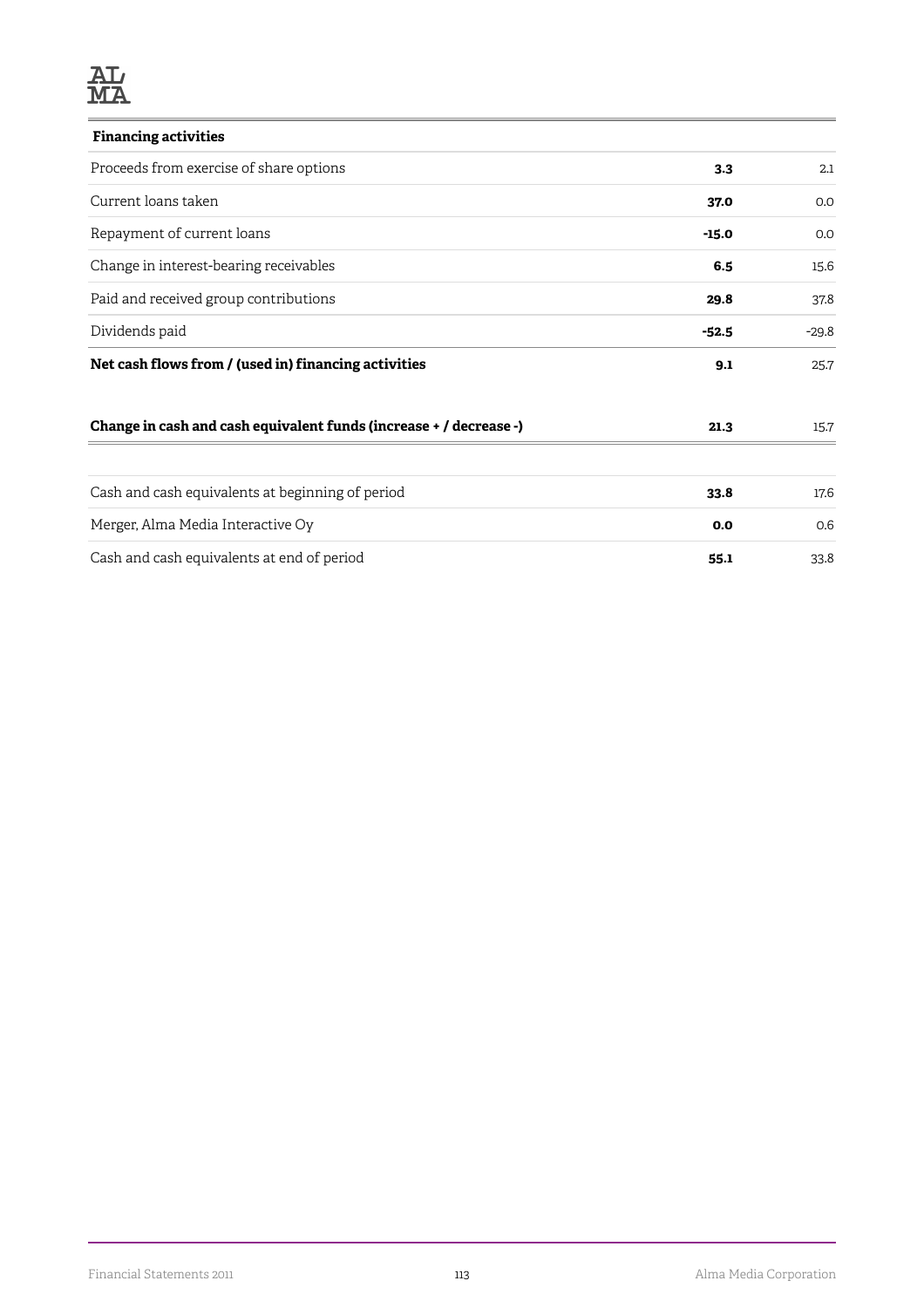# Accounting Principles Used In The Parent Company's Financial Statements

## General information

Alma Media Corporation is a Finnish public limited company incorporated under Finnish law. Its registered office is in Helsinki at the address Eteläesplanadi 20, P.O. Box 140, FI-00101 Helsinki, Finland.

## Parent company financial statements

The financial statements of the parent company are prepared according to Finnish Accounting Standards (FAS).

The parent company was established on January 27, 2005. On November 7, 2005, the old Alma Media Corporation was merged with Almanova Corporation, which adopted the name of Alma Media Corporation after the merger. The merger difference arising in conjunction with the merger has been capitalized to the Group's shares. The Alma Media Corporation subsidiary MIG-Group Oy was merged with Alma Media Corporation on November 31, 2010.

## Non-current assets

Tangible and intangible assets are capitalized at direct acquisition cost less planned depreciation and write downs.

Planned depreciation is calculated from the original acquisition cost based on the estimated economic life of the asset. The land areas are not depreciated. The economic lifetimes of the assets are:

- Buildings 30–40 years
- Structures 5 years
- Machinery and equipment 3–10 years
- Other non-current expenses 5–10 years

## Research and development costs

Research and development (R&D) costs are recognized as an expense in the financial period during which they are incurred. R&D costs are capitalized when it is expected that the intangible asset will generate future economic added value and the costs arising from this can be reliably determined.

## Inventories

The balance sheet value of inventories is the less of the direct acquisition cost or the net realizable value. The acquisition cost is defined by the FIFO (first-in-first-out) method.

Financial Statements 2011 114 Alma Media Corporation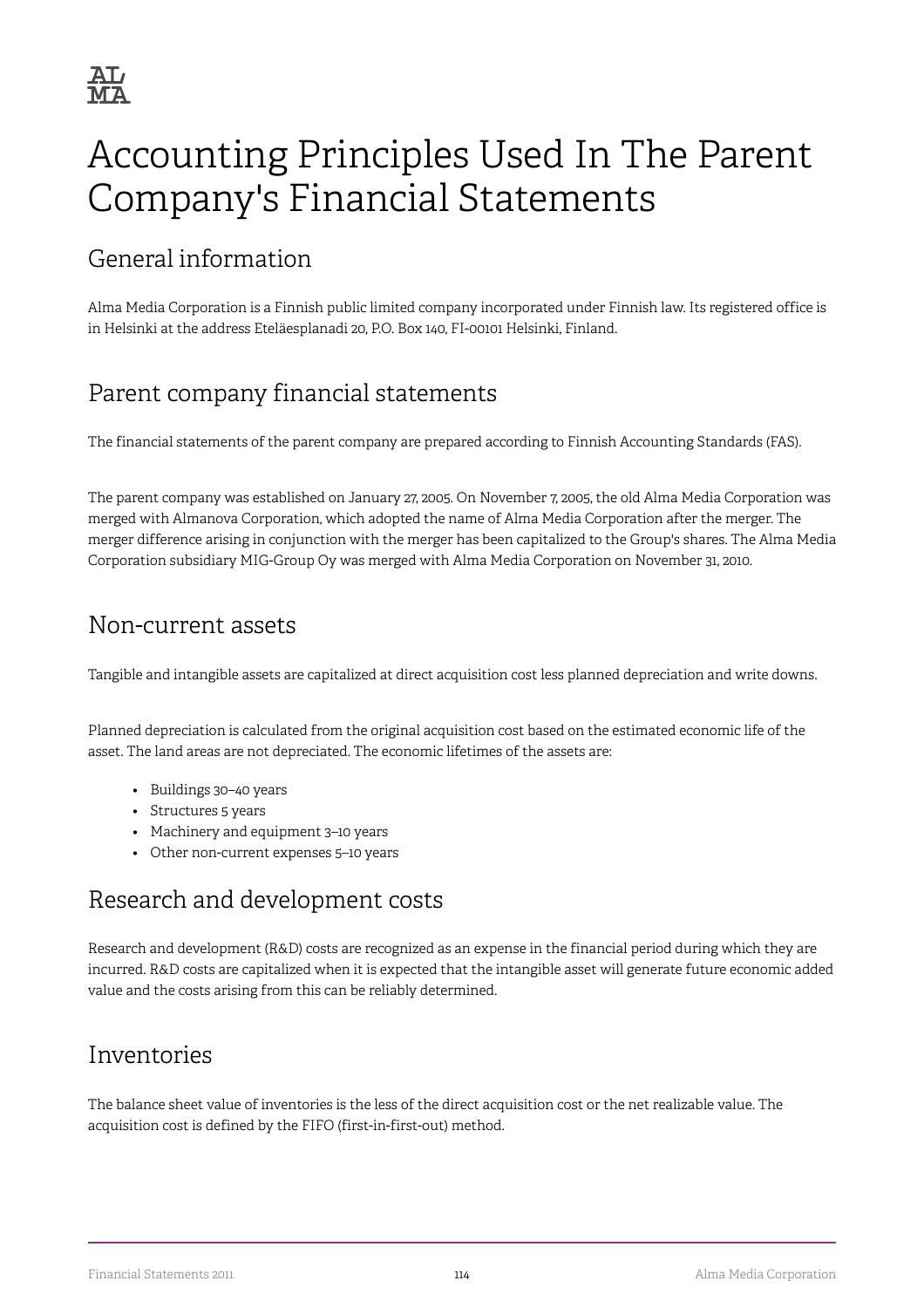

## Taxes

Taxes in the income statement are the taxes corresponding to the results of the Group's companies during the financial year as well as adjustments to taxes in previous years. No deferred tax assets are recognized in the parent company's accounts.

## Foreign currency items

Foreign currency items are entered at the rates prevailing on the transaction date. Receivables and payables on the balance sheet are valued at the average rate on the balance sheet date. Exchange rate differences arising from sales and purchases are treated as additions or subtractions, respectively, in the income statement. Realized and unrealized exchange rate differences related to loans and loan receivables are recognized in the other finance income and expenses in the income statement. The parent company does not have any significant foreign currency loans.

## Pension commitments

Statutory and voluntary employee pension benefits for the parent company's personnel are arranged mainly through pension insurance companies.

## Other employee benefits

The parent company has current stock option programs launched in spring 2006 and in spring 2009 for the company's senior management. In compliance with Finnish Accounting Standards (FAS) the option benefit is not measured at fair value, nor is the calculated employee benefit expensed in the income statement.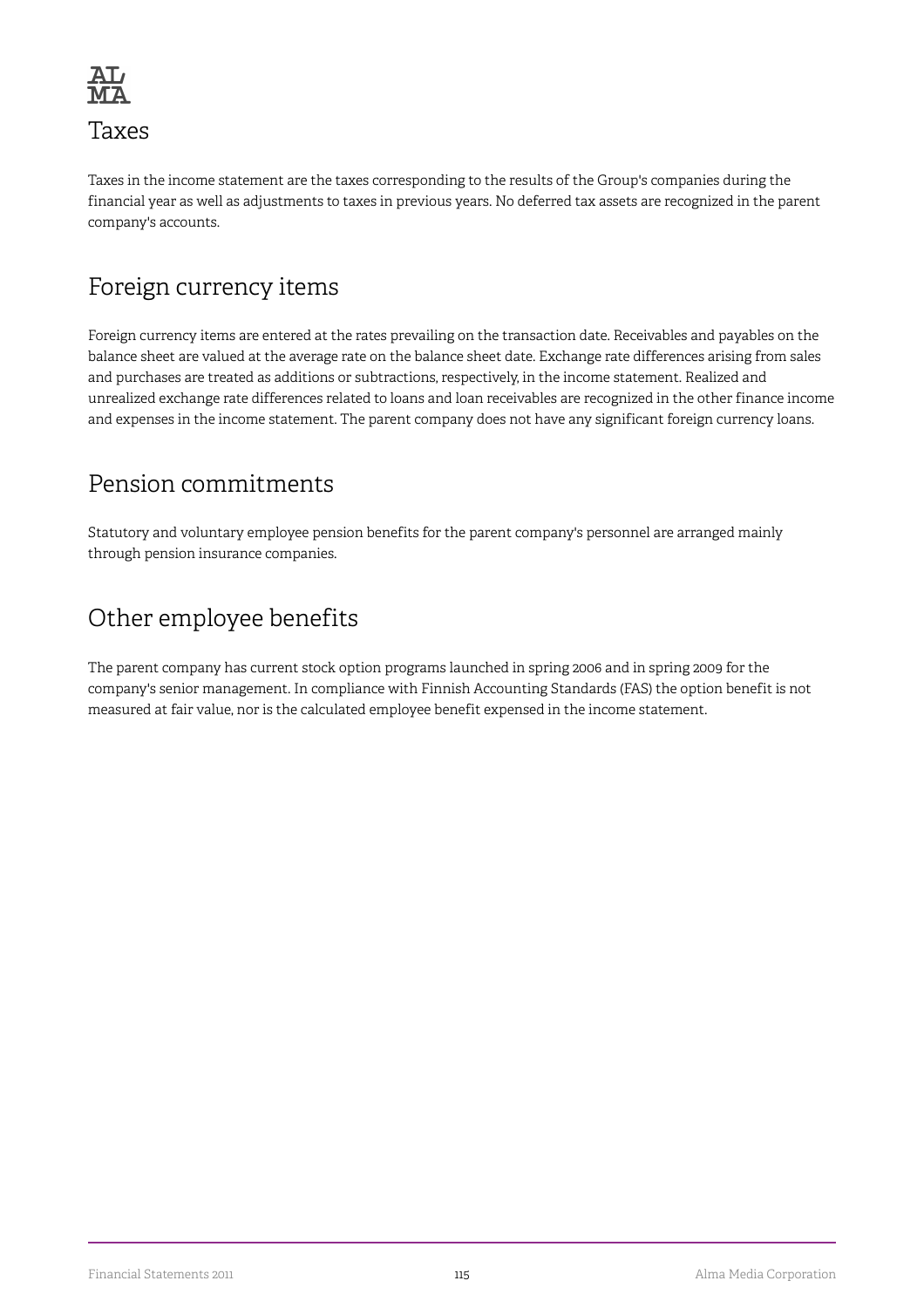

# Notes to the Parent Company

#### **1. NET SALES BY MARKET AREA**

| M€      |      | 2011 2010 |
|---------|------|-----------|
| Finland | 21.7 | 16.7      |
| Total   | 21.7 | 16.7      |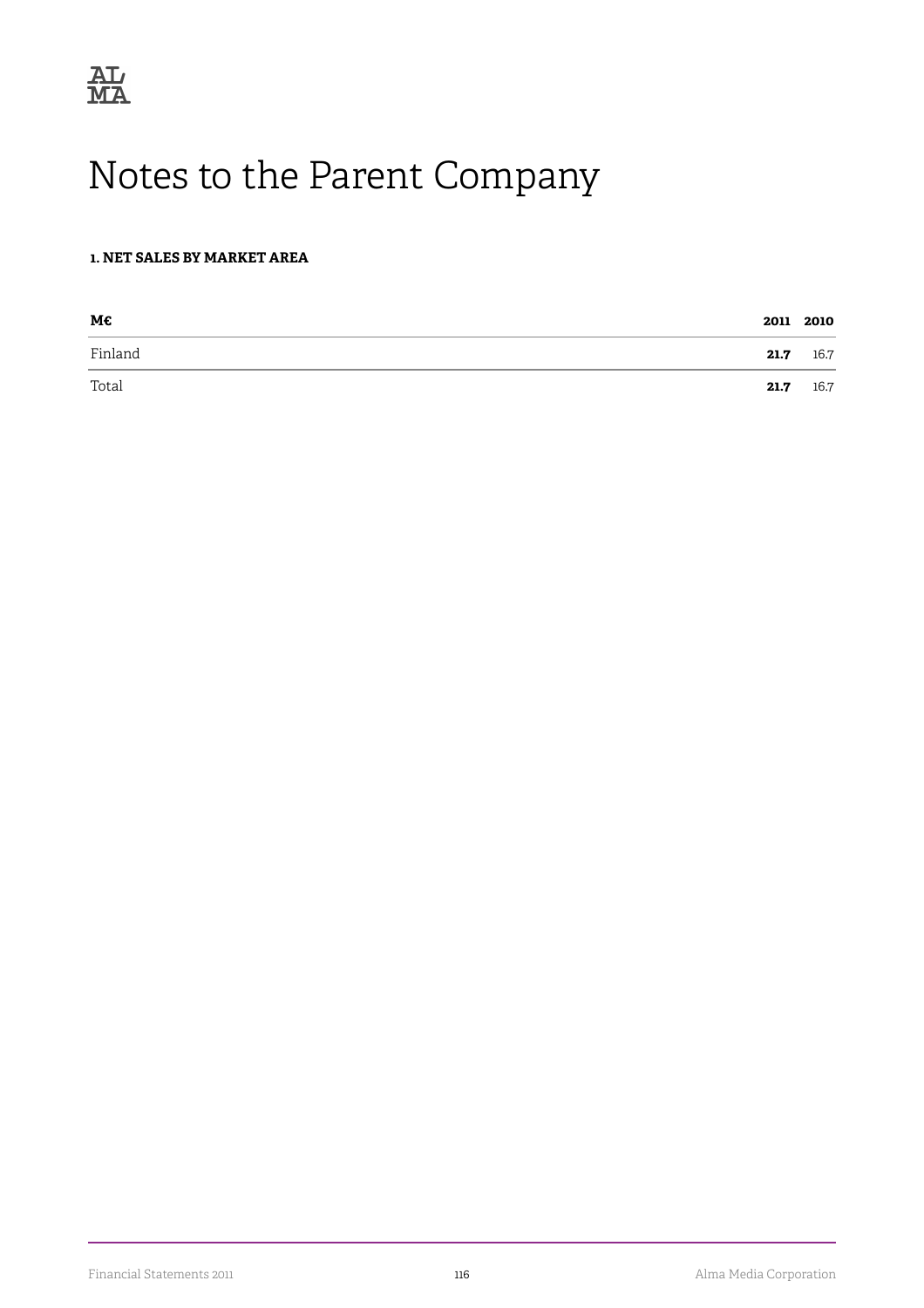

#### **2. OTHER OPERATING INCOME**

| М€                            |     | 2011 2010 |
|-------------------------------|-----|-----------|
| Gains on sale of fixed assets | 0.0 | 9.5       |
| Other income                  | 0.5 | 0.0       |
| Total                         | 0.5 | 9.5       |

In year 2010 the major balance in the other operating income. M€ 9.5, consist of sales of 35% of Alma Mediapartners Oy to Arena Partners Oy.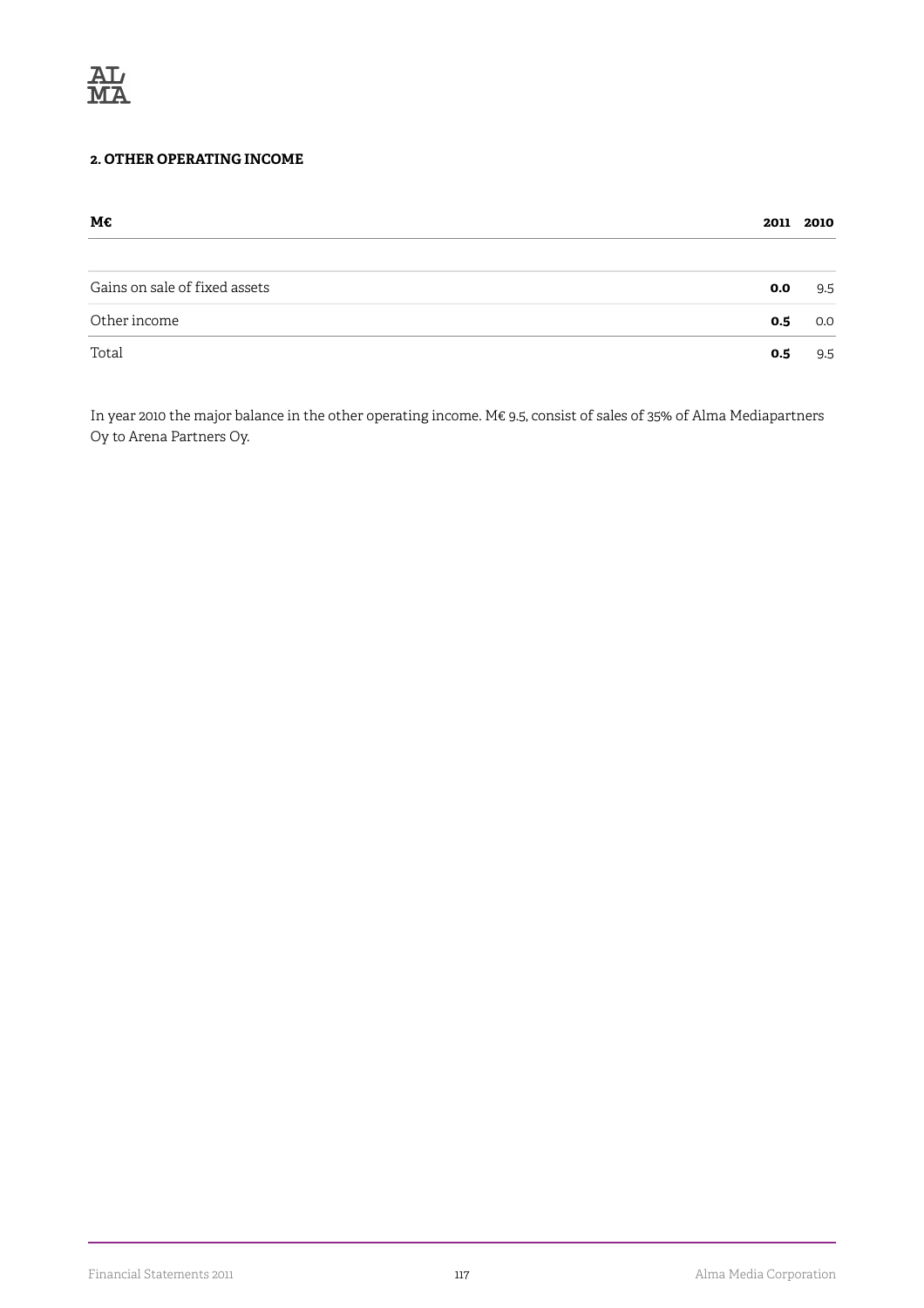

#### **3. MATERIALS AND SERVICES**

| М€                |     | 2011 2010 |
|-------------------|-----|-----------|
| External services | 1.0 | 0.2       |
| Total             | 1.0 | 0.2       |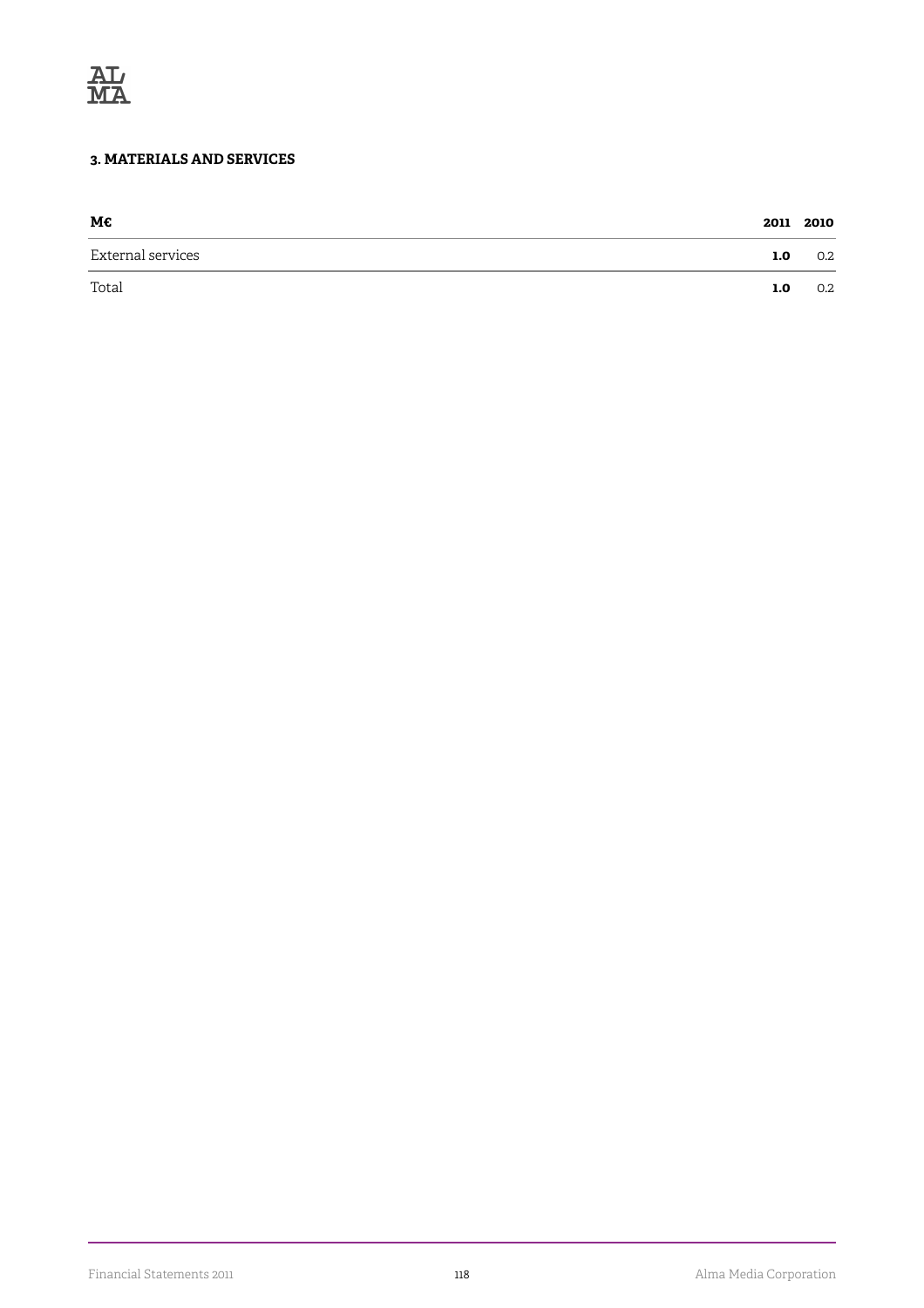#### **4. PERSONNEL EXPENSES**

| M€                                      | 2011 | 2010    |
|-----------------------------------------|------|---------|
| Wages, salaries and fees                | 7.7  | 4.4     |
| Pension expenses                        | 1.8  | $1.2\,$ |
| Other payroll connected expenses        | 1.0  | 0.2     |
| Total                                   | 10.4 | 5.9     |
| Average number of employees             | 119  | 72      |
| Salaries and bonuses paid to management |      |         |

| President          | 0.4 | 0.5 |
|--------------------|-----|-----|
| Board of Directors | 0.3 | 0.2 |
| Total              | 0.7 | 0.7 |

The benefits to which the president of the parent company is entitled are described in more detail in Note 7 to the consolidated financial statements.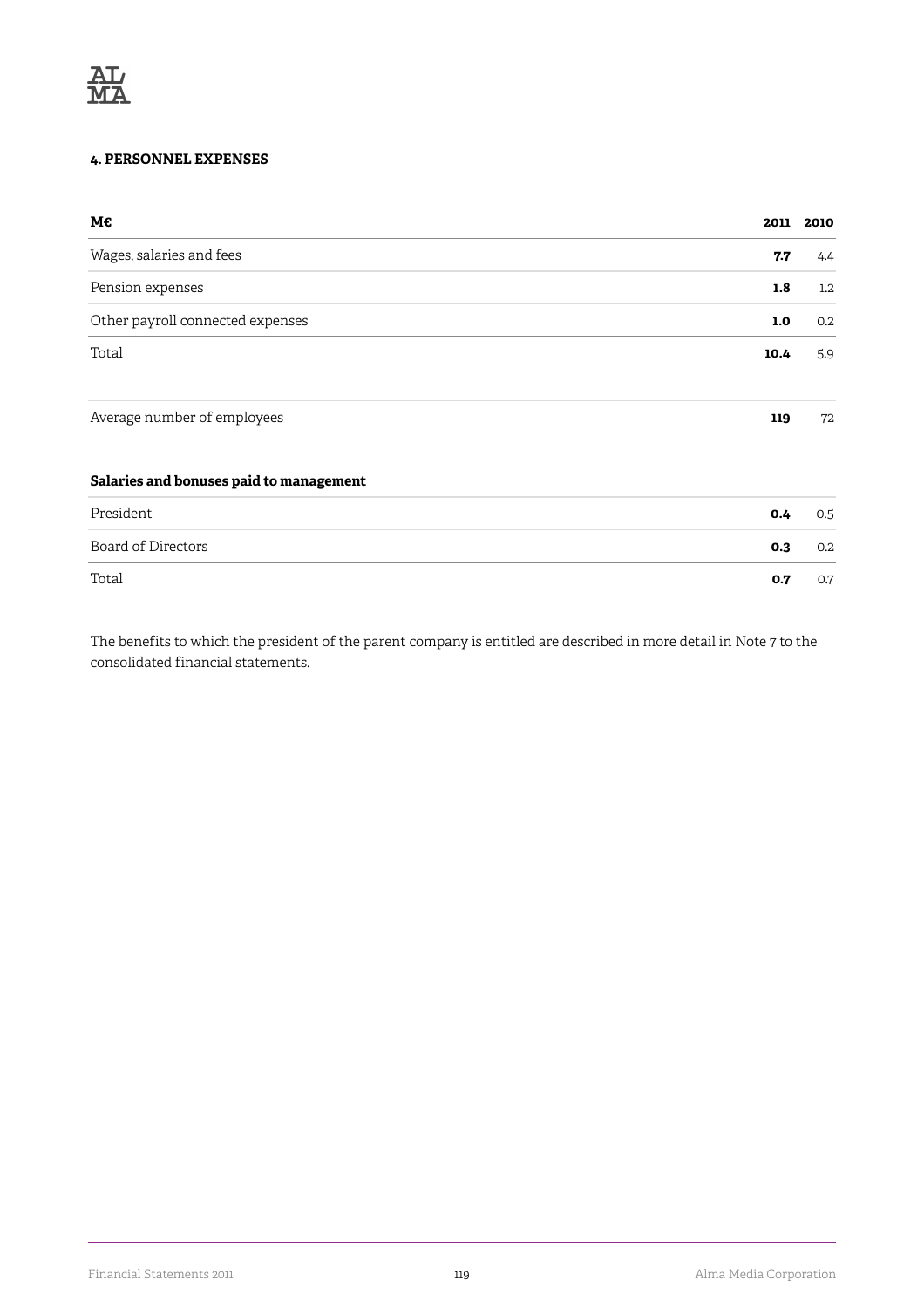

#### **5. DEPRECIATION AND WRITEDOWNS**

| M€                                             |     | 2011 2010 |
|------------------------------------------------|-----|-----------|
| Depreciation on tangible and intangible assets | 1.1 | 0.7       |
| Total                                          | 1.1 | 0.7       |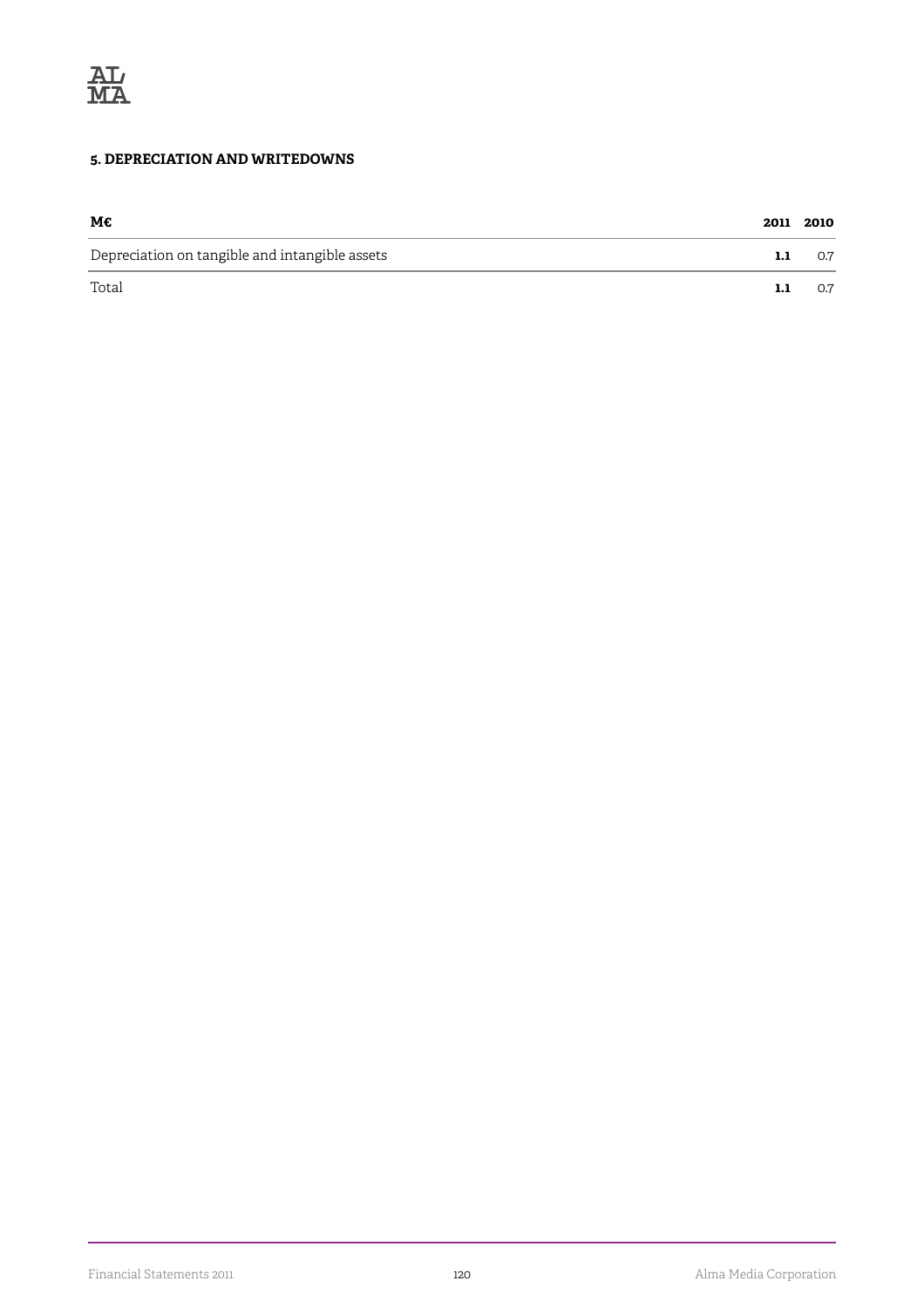#### **6. OTHER OPERATING EXPENSES**

| М€                                           |      | 2011 2010 |
|----------------------------------------------|------|-----------|
| Information technology and telecommunication | 6.6  | 5.6       |
| Business premises                            | 3.3  | 2.9       |
| Other costs                                  | 8.9  | 4.3       |
| Total                                        | 18.8 | 12.9      |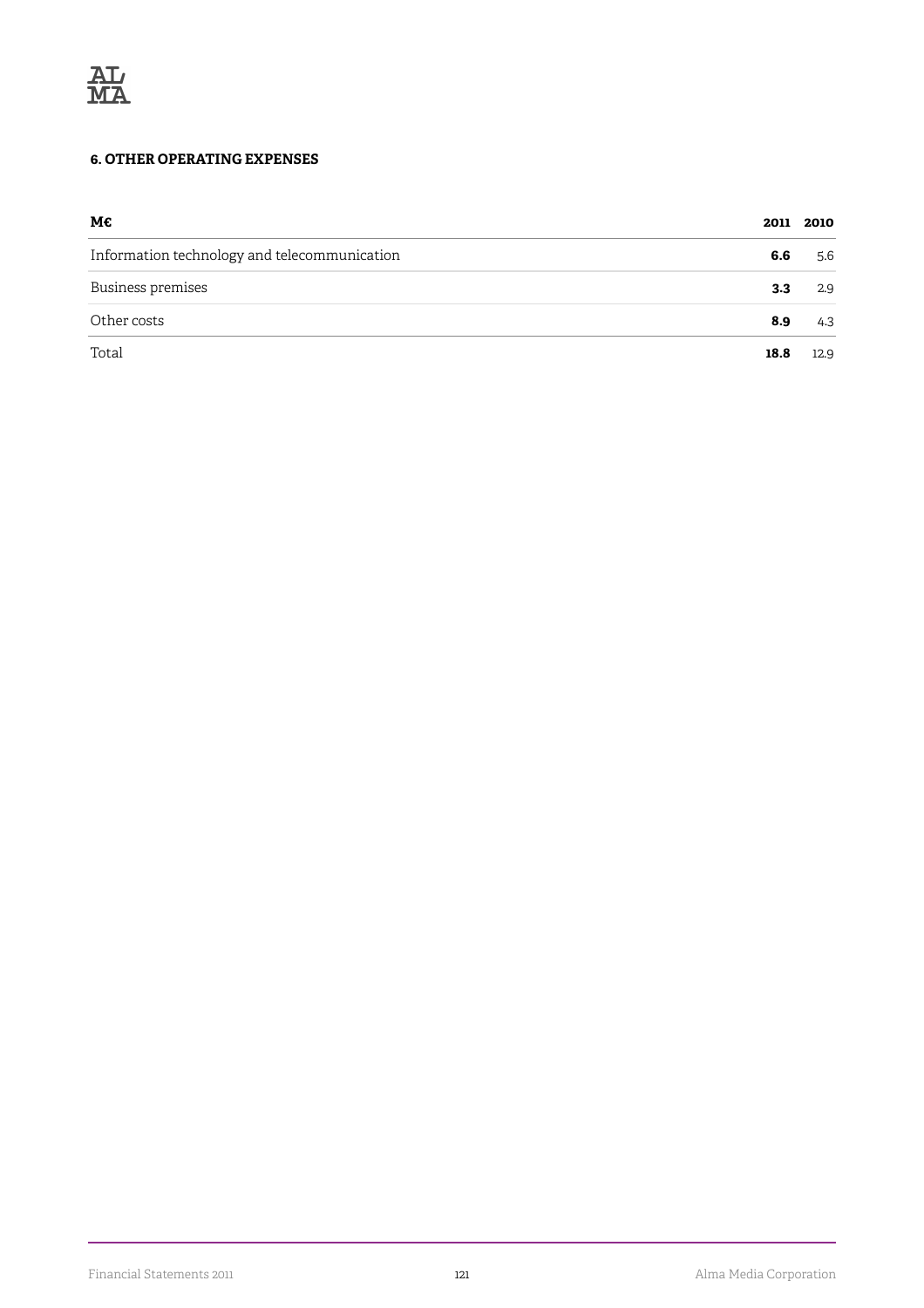#### **7. AUDIT EXPENSES**

| М€                     |     | 2011 2010 |
|------------------------|-----|-----------|
| Ernst Young Oy         |     |           |
| Audit                  | 0.1 | 0.1       |
| Reporting and opinions | 0.0 | 0.0       |
| Tax consultation       | 0.0 | 0.0       |
| Other                  | 0.0 | 0.0       |
| Total                  | 0.1 | 0.2       |

Parent company audit expenses includes audit fees for whole group.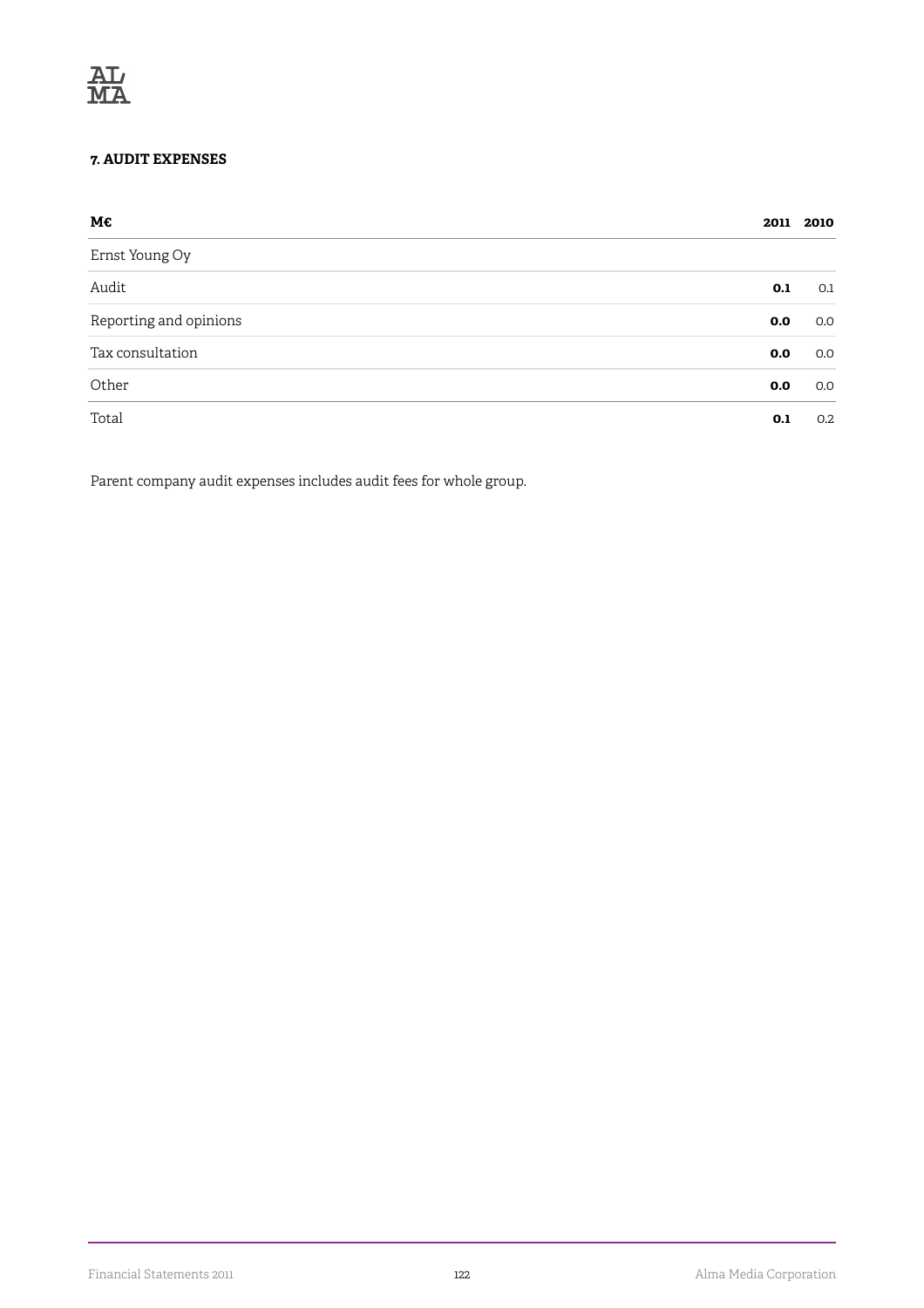#### **8. RESEARCH AND DEVELOPMENT EXPENSES**

The company's research and development expenses in 2011 totalled M€ 1.9 (M€ 1.2 in 2010). Of this total was capitalized to the balance sheet in 2011 M€ 1.2 (M€ 0.0 in 2010).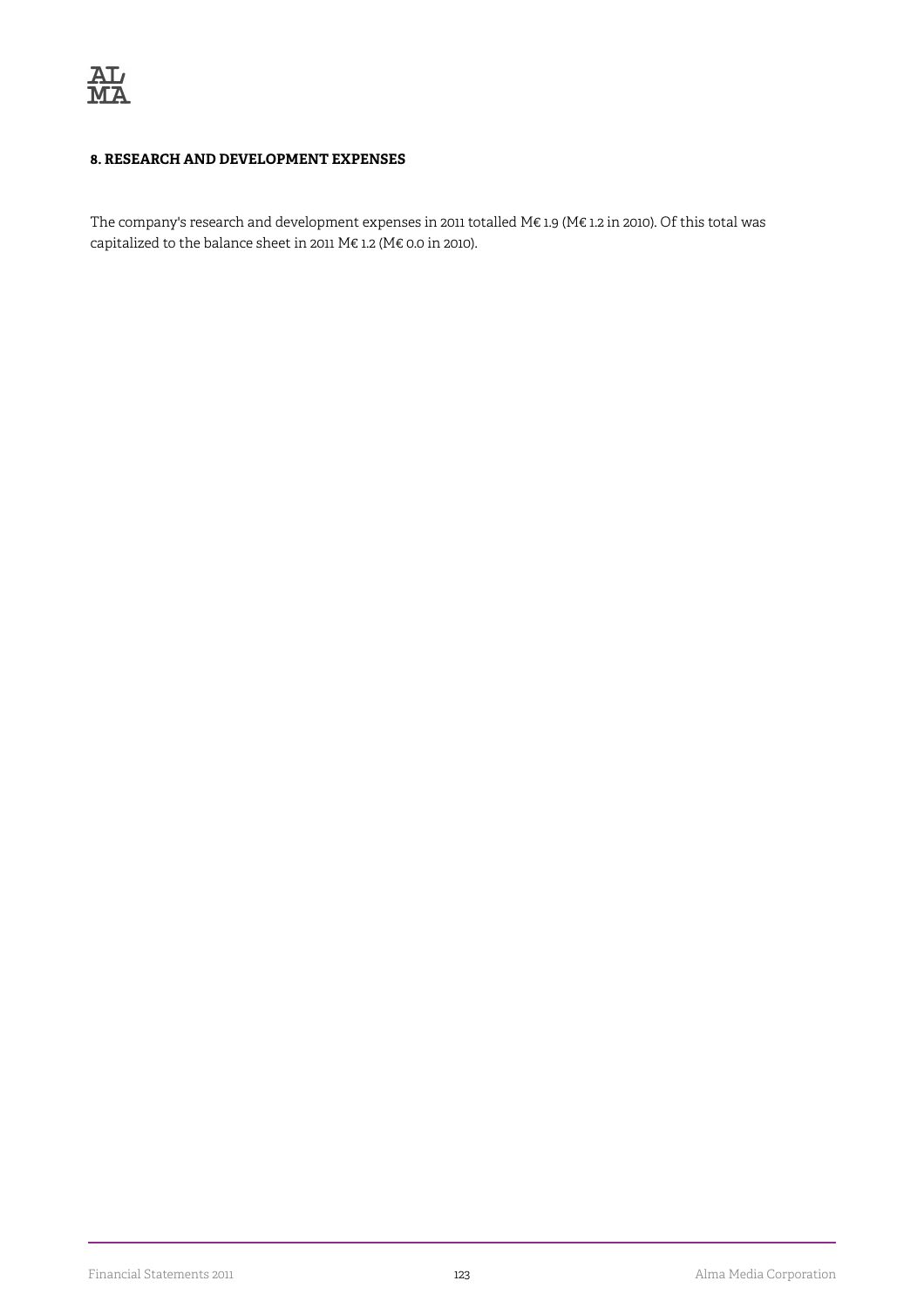#### **9. FINANCE INCOME AND EXPENSES**

| М€                                                          |        | 2011 2010 |
|-------------------------------------------------------------|--------|-----------|
| Dividend income                                             |        |           |
| From Group companies                                        | 23.9   | 3.0       |
| From associated companies                                   | 0.8    | 0.5       |
| From others                                                 | 0.1    | 0.1       |
| Total                                                       | 24.7   | 3.7       |
| Other interest and finance income                           |        |           |
| From Group companies                                        | 1.5    | 1.4       |
| From others                                                 | 0.9    | 0.3       |
| Total                                                       | 2.4    | 1.8       |
| <b>Impairment for non-current investments</b>               |        |           |
| Return of impairment of investments in associated companies | $-0.3$ | $-1.4$    |
| Total                                                       | $-0.3$ | $-1.4$    |
| Interest expenses and other financial expenses              |        |           |
| To Group companies                                          | $-0.3$ | 0.0       |
| To others                                                   | $-0.5$ | $-0.1$    |
| Total                                                       | $-0.8$ | $-0.1$    |
| Foreign exchange profits/losses                             |        |           |
| Foreign exchange losses                                     | $-0.7$ | 0.0       |
| Finance income and expenses, total                          | 25.2   | 3.9       |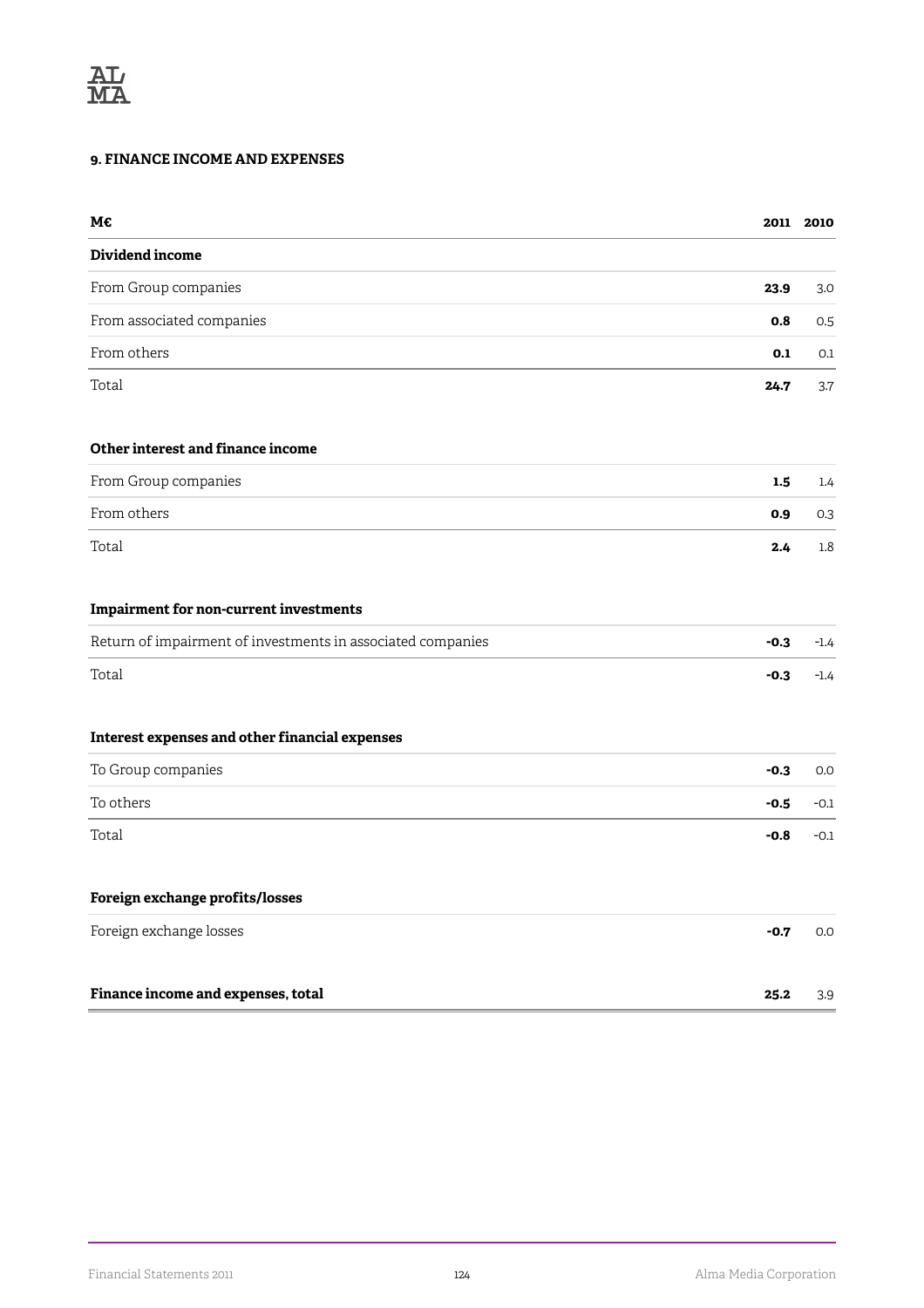

#### **10. EXTRAORDINARY ITEMS**

| мс                          | 2011 | 2010 |
|-----------------------------|------|------|
| Group contribution received | 40.2 | 29.8 |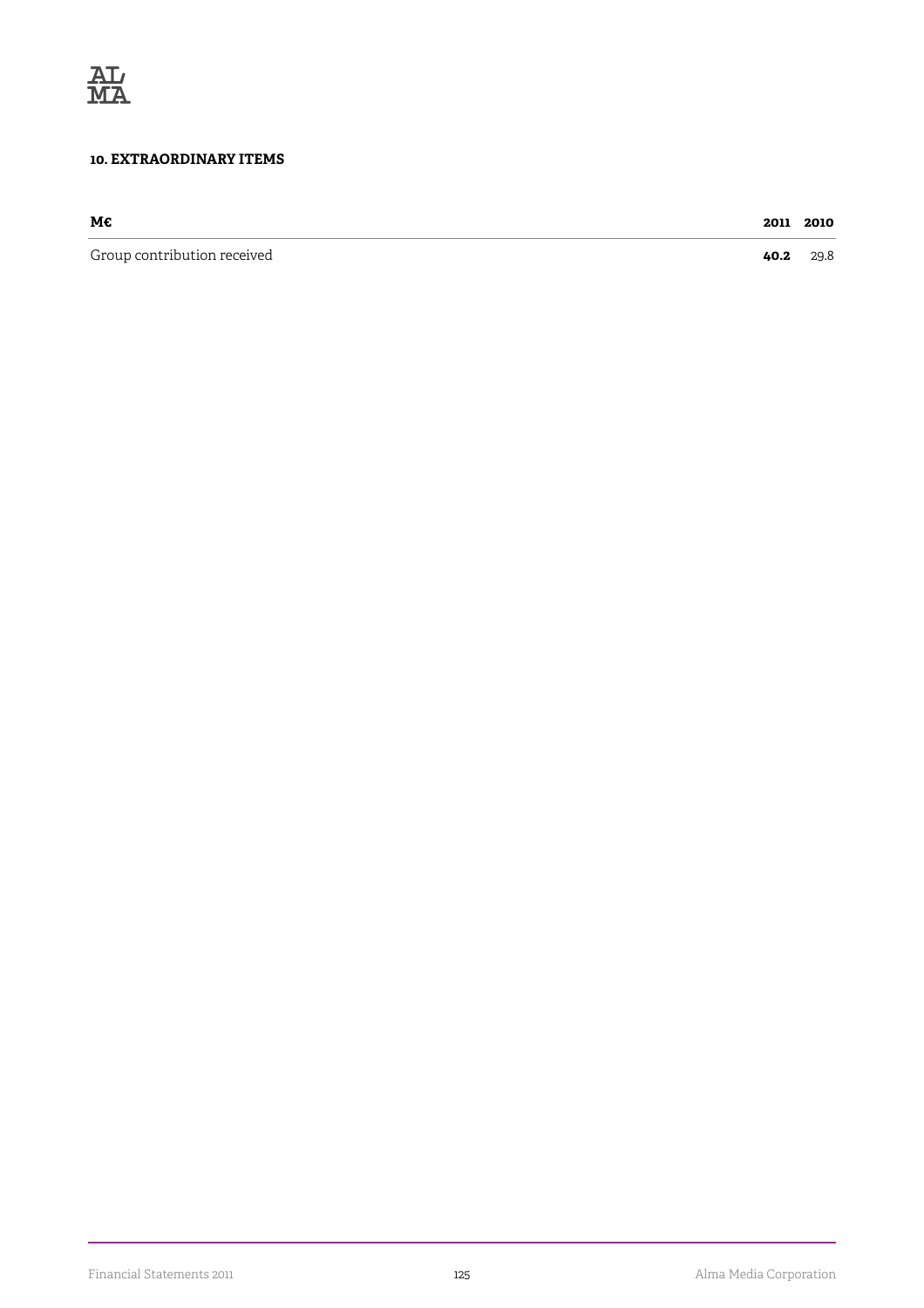#### **11. APPROPRIATIONS**

| М€                                                                             | 2011 2010 |     |
|--------------------------------------------------------------------------------|-----------|-----|
| Difference between planned depreciation and depreciation made for tax purposes | 0.0       | 0.0 |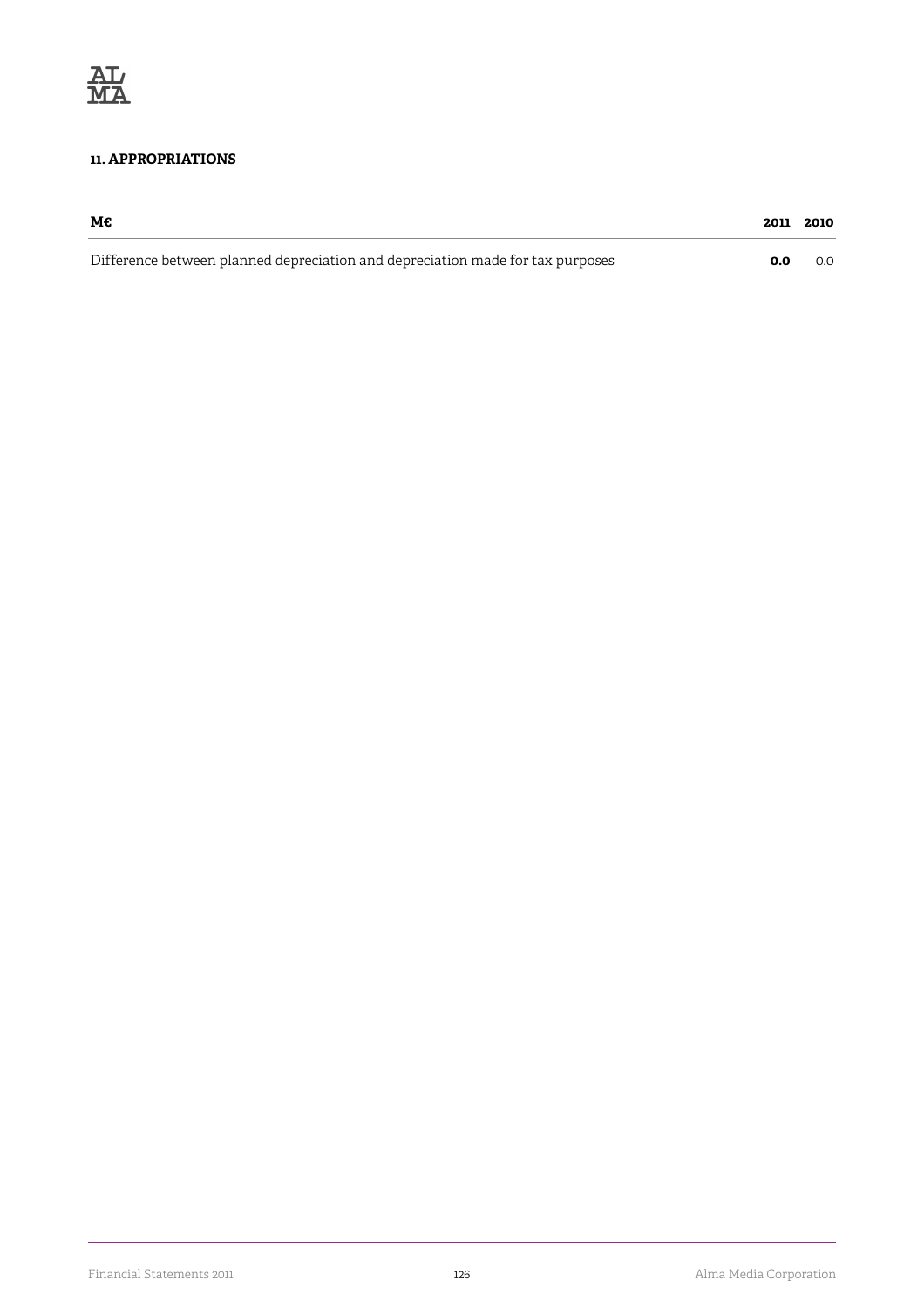

#### **12. INCOME TAX**

| М€                                          | 2011 | 2010   |
|---------------------------------------------|------|--------|
| Income tax payable on extraordinary items   | 10.4 | 7.7    |
| Income tax from regular business operations | -1.5 | $-0.4$ |
| Total                                       | 8.9  | 7.3    |

The parent company has unutilized confirmed tax losses M€ 1.8 from financial years 2005-2006.

Deferred tax asset based on this (M€ 0.5) has not been recognised in balance sheet.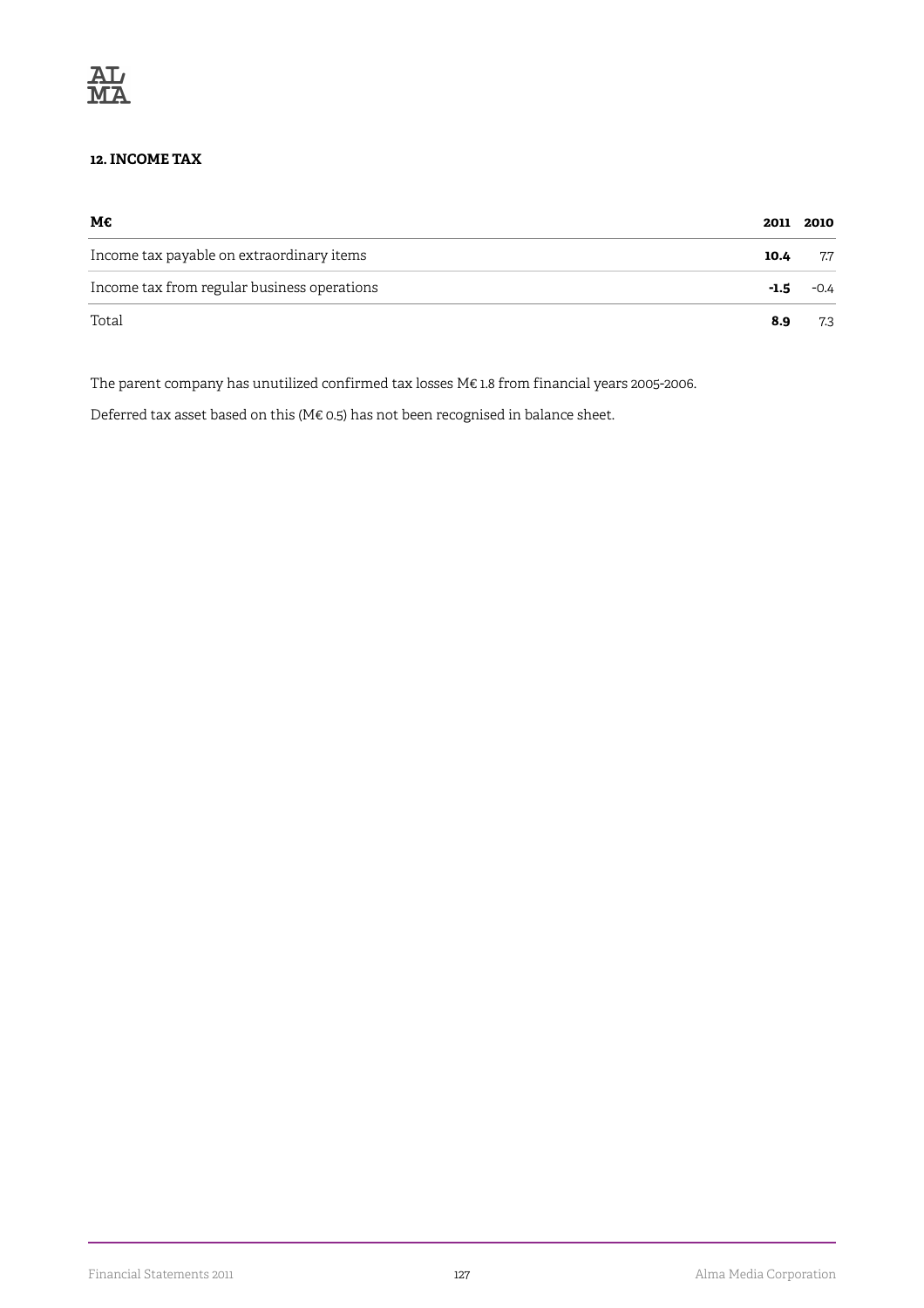#### **13. INTANGIBLE ASSETS**

|                                                   | Intangible |                            | <b>Other</b> | <b>Advance</b> |              |
|---------------------------------------------------|------------|----------------------------|--------------|----------------|--------------|
| М€                                                | rights     | Goodwill intangible assets |              | payments       | <b>Total</b> |
| Financial year 2011                               |            |                            |              |                |              |
| Acquisition cost Jan 1                            | 3.0        | 0.0                        | 0.5          | 0.6            | 4.1          |
| Increases                                         | 0.1        | 0.8                        | 0.0          | 1.4            | 2.3          |
| Transfers between items                           | 0.0        | 0.2                        | 0.0          | $-0.3$         | 0.0          |
| Acquisition cost Dec 31                           | 3.1        | 1.1                        | 0.5          | 1.7            | 6.4          |
| Accumulated depreciation and                      |            |                            |              |                |              |
| writedowns Jan 1                                  | 1.8        | 0.0                        | 0.0          | 0.0            | 1.9          |
| Accumulated depreciation in<br>decreases          | $-0.2$     | 0.2                        | 0.0          | 0.0            | 0.0          |
| Depreciation for the financial year               | 0.5        | 0.2                        | 0.2          | 0.0            | 0.9          |
| Accumulated depreciation and<br>writedowns Dec 31 | 2.1        | 0.4                        | 0.2          | 0.0            | 2.8          |
| Book value Dec 31                                 | 1.0        | 0.7                        | 0.3          | $1.7\,$        | 3.6          |
|                                                   | Intangible |                            | Other        | <b>Advance</b> |              |
| М€                                                | rights     | Goodwill intangible assets |              | payments       | Total        |
| Financial year 2010                               |            |                            |              |                |              |
| Acquisition cost Jan 1                            | 2.8        | 0.0                        | 0.0          | 0.1            | 2.9          |
| Merger, Alma Media Interactive Oy                 | 0.1        | 0.0                        | 0.5          | 0.5            | 1.1          |
| Increases                                         | 0.1        | 0.0                        | 0.0          | 0.1            | 0.1          |
| Transfers between items                           | 0.1        | 0.0                        | 0.0          | $-0.1$         | $0.0\,$      |
| Acquisition cost Dec 31                           | 3.0        | 0.0                        | 0.5          | 0.6            | 4.1          |
| Accumulated depreciation and<br>writedowns Jan 1  | 1.3        | $0.0\,$                    | 0.0          | 0.0            | 1.4          |
| Depreciation for the financial year               | 0.5        | 0.0                        | 0.0          | 0.0            | 0.5          |
| Accumulated depreciation and<br>writedowns Dec 31 | $1.8\,$    | $0.0\,$                    | 0.0          | 0.0            | $1.9\,$      |
|                                                   |            |                            |              |                |              |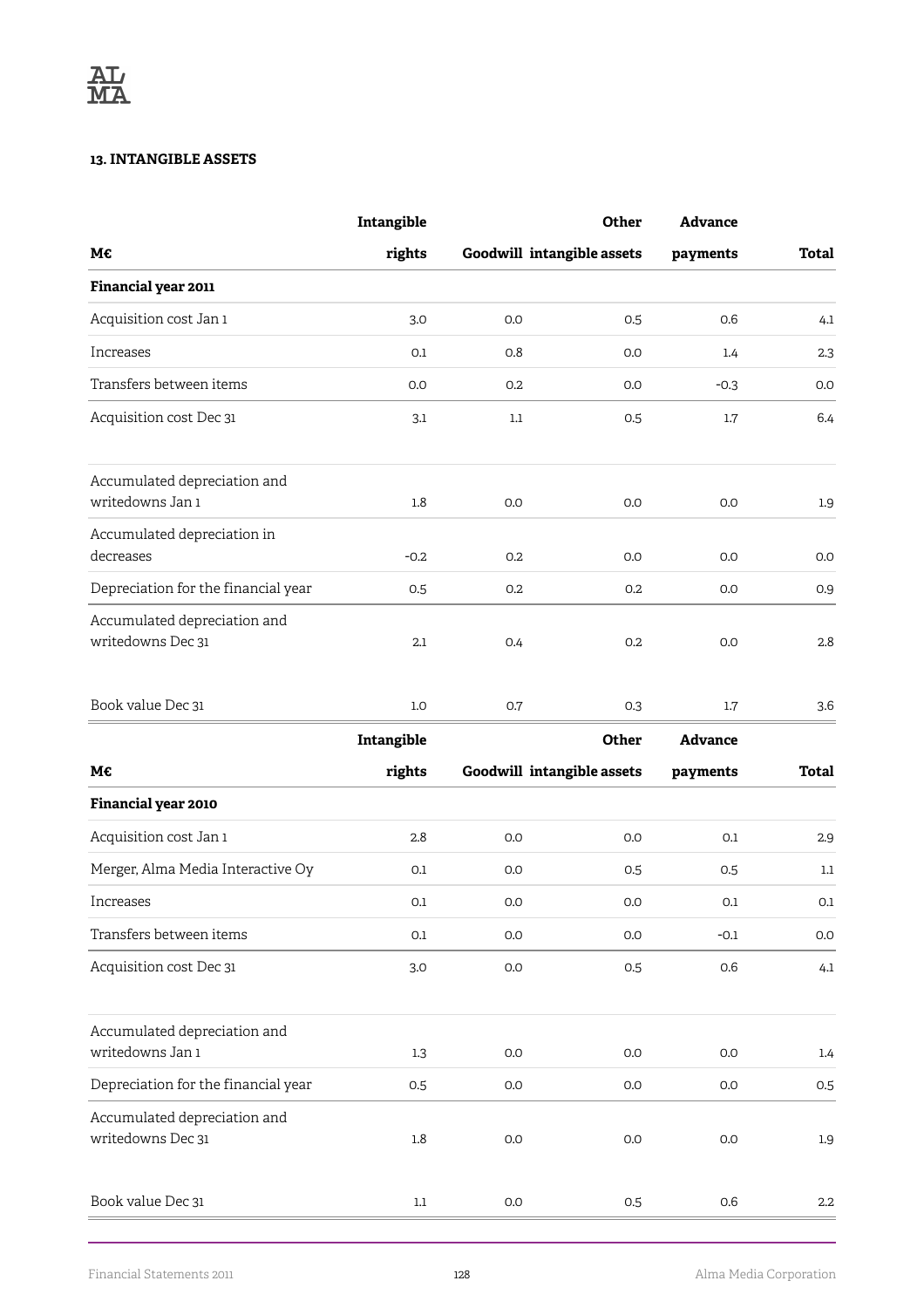#### **14. TANGIBLE ASSETS**

|                                                   |                 | <b>Buildings</b> | Machinery | Other    |              |
|---------------------------------------------------|-----------------|------------------|-----------|----------|--------------|
|                                                   | <b>Land and</b> | and              | and       | tangible |              |
| М€                                                | water areas     | structures       | equipment | assets   | <b>Total</b> |
| Financial year 2011                               |                 |                  |           |          |              |
| Acquisition cost Jan 1                            | 0.5             | 4.4              | 0.8       | $1.1\,$  | 6.7          |
| Increases                                         | 0.0             | 0.0              | 0.0       | 0.0      | 0.0          |
| Decreases                                         | 0.0             | 0.0              | 0.0       | 0.0      | 0.0          |
| Acquisition cost Dec 31                           | 0.5             | 4.4              | 0.8       | $1.1\,$  | 6.8          |
| Accumulated depreciation and writedowns<br>Jan 1  | 0.0             | 2.7              | 0.6       | 0.5      | 3.9          |
| Accumulated depreciation in decreases             | 0.0             | 0.0              | 0.0       | 0.0      | 0.0          |
| Depreciation for the financial year               | 0.0             | 0.1              | 0.0       | 0.1      | 0.2          |
| Accumulated depreciation and writedowns<br>Dec 31 | 0.0             | 2.8              | 0.7       | 0.6      | 4.0          |
| Book value Dec 31                                 | 0.5             | $1.6\phantom{0}$ | 0.1       | 0.5      | 2.7          |
| Balance sheet value of machinery                  |                 |                  |           |          |              |
| and equipment Dec 31                              |                 |                  | 0.0       |          |              |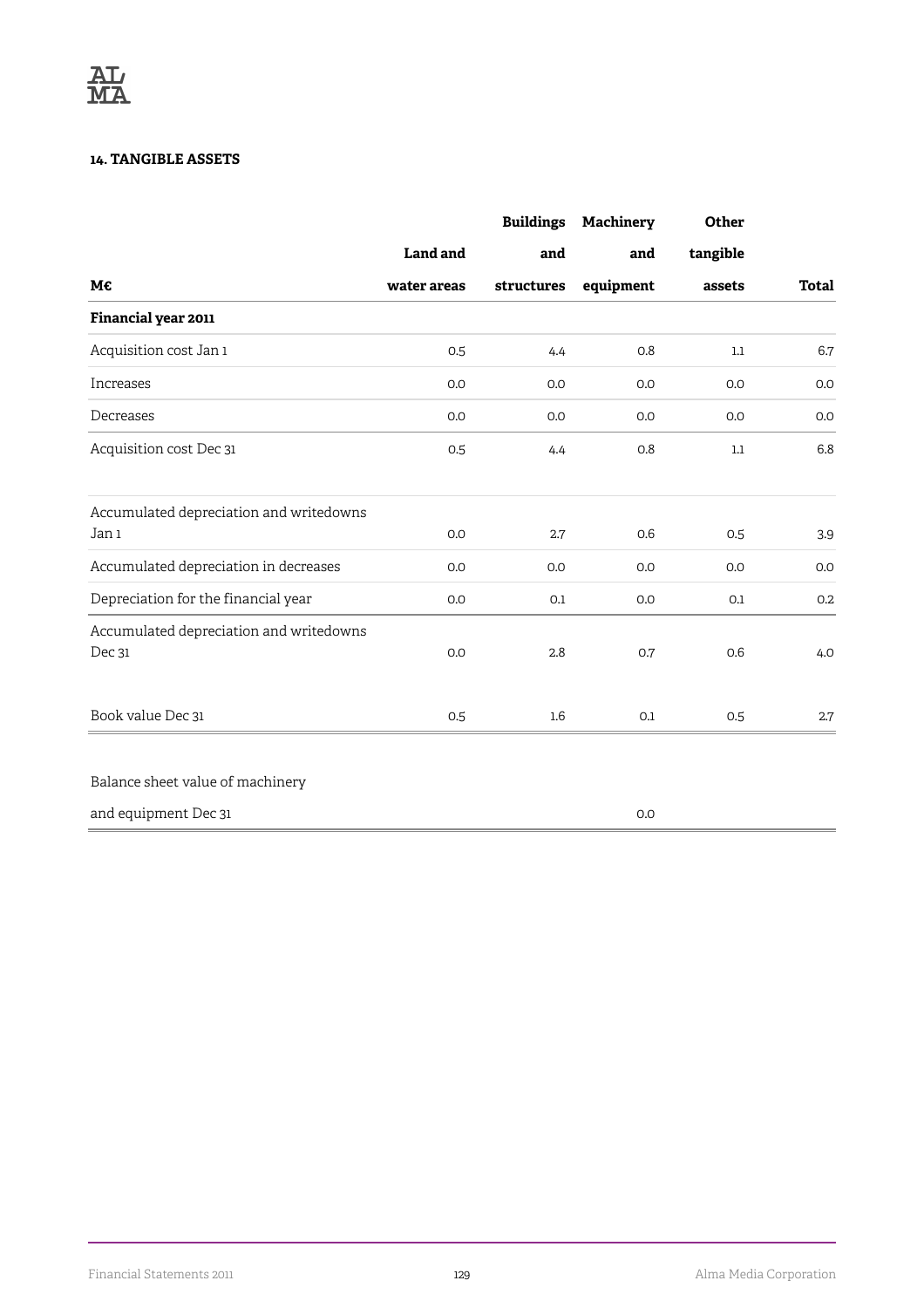|                                                   |             | <b>Buildings</b> | Machinery | Other    |              |
|---------------------------------------------------|-------------|------------------|-----------|----------|--------------|
|                                                   | Land and    | and              | and       | tangible |              |
| М€                                                | water areas | structures       | equipment | assets   | <b>Total</b> |
| Financial year 2010                               |             |                  |           |          |              |
| Acquisition cost Jan 1                            | 0.5         | 4.4              | 1.3       | $1.1\,$  | 7.3          |
| Merger, Alma Media Interactive Oy                 | 0.0         | 0.0              | 0.0       | 0.0      | 0.1          |
| Increases                                         | 0.0         | 0.0              | 0.1       | 0.0      | 0.1          |
| Decreases                                         | 0.0         | 0.0              | $-0.7$    | 0.0      | $-0.7$       |
| Transfers between items                           | 0.0         | 0.0              | 0.0       | 0.0      | 0.0          |
| Acquisition cost Dec 31                           | 0.5         | 4.4              | 0.8       | $1.1\,$  | 6.7          |
| Accumulated depreciation and writedowns           |             |                  |           |          |              |
| Jan 1                                             | 0.0         | 2.6              | 1.3       | 0.4      | 4.3          |
| Accumulated depreciation in decreases             | 0.0         | 0.0              | $-0.7$    | 0.0      | $-0.7$       |
| Depreciation for the financial year               | 0.0         | 0.1              | 0.0       | 0.1      | 0.2          |
| Accumulated depreciation and writedowns<br>Dec 31 | 0.0         | 2.7              | 0.6       | 0.5      | 3.9          |
| Book value Dec 31                                 | 0.5         | $1.7\,$          | 0.1       | 0.6      | 2.9          |
| Balance sheet value of machinery                  |             |                  |           |          |              |
| and equipment Dec 31                              |             |                  | 0.0       |          |              |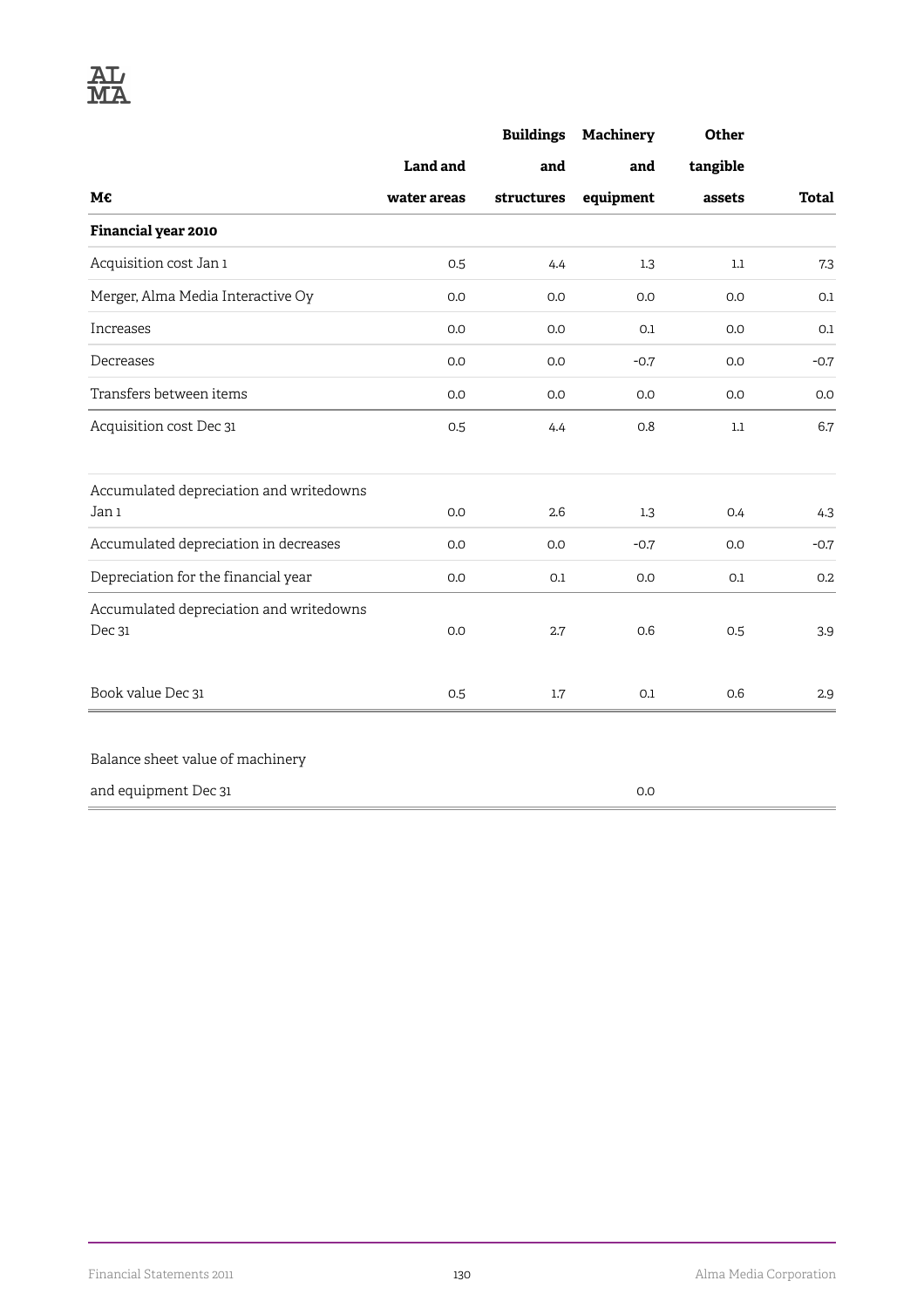#### **15. INVESTMENTS**

|                              | <b>Shares</b> | <b>Shares</b> |                  |        | Receivables Receivables   |         |
|------------------------------|---------------|---------------|------------------|--------|---------------------------|---------|
|                              | Group         | associated    | <b>Shares</b>    | Group  | other                     |         |
| M€                           | Companies     | companies     |                  |        | other Companies companies | Total   |
| Financial year 2011          |               |               |                  |        |                           |         |
| Acquisition cost Jan 1       | 474.9         | 7.1           | $1.6\phantom{0}$ | 0.8    | 7.2                       | 491.7   |
| Increases                    | 0.0           | 0.0           | 1.3              | 0.6    | 0.8                       | 2.7     |
| Decreases                    | $-2.6$        | $-0.3$        | $-0.2$           | $-0.8$ | $-8.0$                    | $-11.9$ |
| Acquisition cost Dec 31      | 472.3         | 6.8           | 2.7              | 0.7    | 0.0                       | 482.4   |
| Accumulated depreciation and |               |               |                  |        |                           |         |
| writedowns Jan 1             | 0.0           | 0.0           | 0.2              | 0.0    | 0.0                       | 0.2     |
| Accumulated depreciation in  |               |               |                  |        |                           |         |
| decreases                    | 0.0           | 0.0           | $-0.2$           | 0.0    | 0.0                       | $-0.2$  |
| Accumulated depreciation and |               |               |                  |        |                           |         |
| writedowns Dec 31            | 0.0           | 0.0           | 0.0              | 0.0    | 0.0                       | 0.0     |
| Book value Dec 31            | 472.3         | 6.8           | 2.7              | 0.7    | 0.0                       | 482.4   |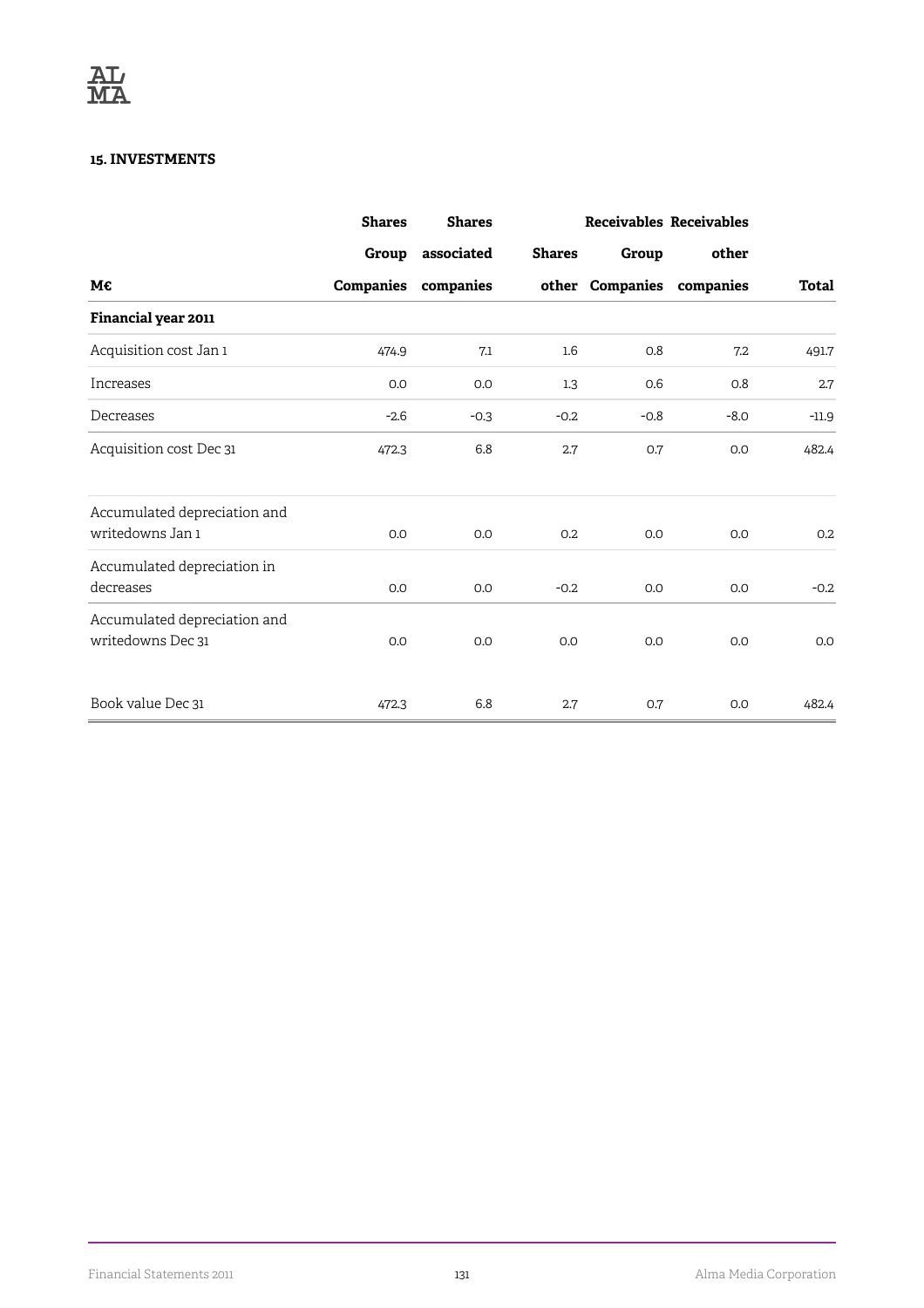|                                                   | <b>Shares</b>    | <b>Shares</b> |                  |       | <b>Receivables Receivables</b> |              |
|---------------------------------------------------|------------------|---------------|------------------|-------|--------------------------------|--------------|
|                                                   | Group            | associated    | <b>Shares</b>    | Group | other                          |              |
| М€                                                | <b>Companies</b> | companies     |                  |       | other Companies companies      | <b>Total</b> |
| Financial year 2010                               |                  |               |                  |       |                                |              |
| Acquisition cost Jan 1                            | 474.4            | 4.2           | $1.6\phantom{0}$ | 0.0   | 0.0                            | 480.3        |
| Merger, Alma Media Interactive Oy                 | 3.8              | 0.0           | 0.0              | 0.0   | 0.0                            | 3.8          |
| Increases                                         | $-0.7$           | 3.1           | 0.0              | 0.8   | 7.2                            | 10.5         |
| Decreases                                         | $-2.9$           | 0.0           | 0.0              | 0.0   | 0.0                            | $-2.9$       |
| Transfers between items                           | 0.3              | $-0.3$        | 0.0              | 0.0   | 0.0                            | 0.0          |
| Acquisition cost Dec 31                           | 474.9            | 7.1           | 1.6              | 0.8   | 7.2                            | 491.7        |
| Accumulated depreciation and                      |                  |               |                  |       |                                |              |
| writedowns Jan 1                                  | 0.0              | 0.0           | 0.2              | 0.0   | 0.0                            | 0.2          |
| Accumulated depreciation and<br>writedowns Dec 31 | 0.0              | 0.0           | 0.2              | 0.0   | 0.0                            | 0.2          |
| Book value Dec 31                                 | 474.9            | 7.1           | 1.4              | 0.8   | 7.2                            | 491.5        |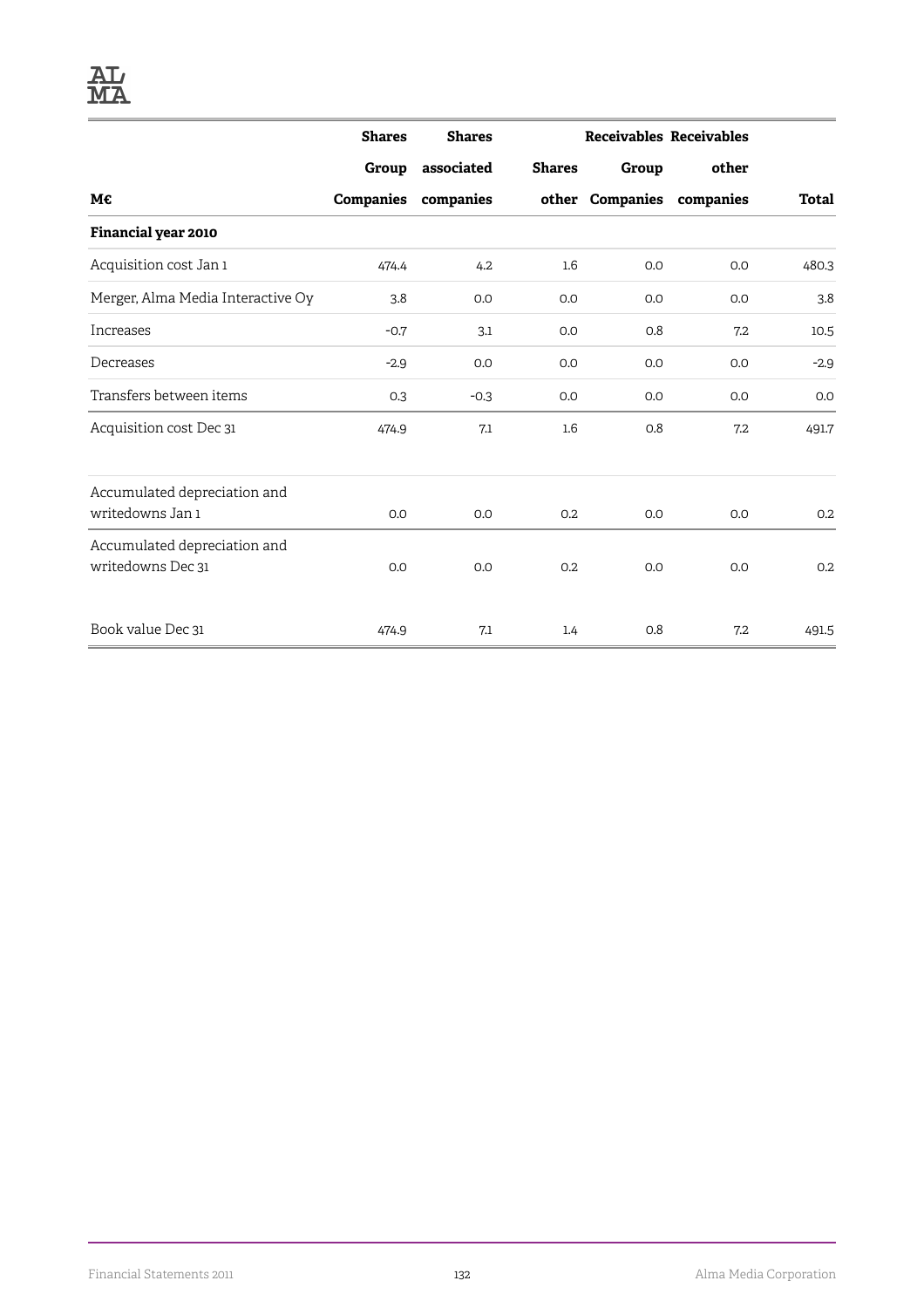#### **Parent company holdings in Group companies and associated companies**

|                                  | Registered           | Holding | Share of | Group     |
|----------------------------------|----------------------|---------|----------|-----------|
| Company                          | office               | %       | votes %  | holding % |
| <b>Group companies</b>           |                      |         |          |           |
| Alma Intermedia Oy               | Pori                 | 48.00   | 48.00    | 100.00    |
| Alma Manu Oy                     | Tampere              | 100.00  | 100.00   | 100.00    |
| Alma Media Interactive Russia Oy | Helsinki             | 100.00  | 100.00   | 100.00    |
| Alma Media Kustannus Oy          | Helsinki             | 100.00  | 100.00   | 100.00    |
| Alma Media Lehdentekijät Oy      | Helsinki             | 25.00   | 25.00    | 100.00    |
| Alma Media Ventures Oy           | Helsinki             | 100.00  | 100.00   | 100.00    |
| Alma Mediapartners Oy            | Helsinki             | 65.00   | 65.00    | 65.00     |
| AS Kinnisvaraportaal             | Tallinna,<br>Viro    | 100.00  | 100.00   | 100.00    |
| <b>Bovision AB</b>               | Tukholma,<br>Ruotsi  | 100.00  | 100.00   | 100.00    |
| Karenstock Oy                    | Helsinki             | 100.00  | 100.00   | 100.00    |
| Kauppalehti Oy                   | Helsinki             | 100.00  | 100.00   | 100.00    |
| Kotikokki.net Oy                 | Helsinki             | 65.00   | 65.00    | 65.00     |
| Kustannus Oy Aamulehti           | Tampere              | 100.00  | 100.00   | 100.00    |
| Kustannusosakeyhtiö Iltalehti    | Helsinki             | 100.00  | 100.00   | 100.00    |
| Marknadspriser i Sverige AB      | Lidköping,<br>Ruotsi | 60.00   | 60.00    | 60.00     |
| Mascus A/S                       | Hojbjerg,<br>Tanska  | 51.00   | 51.00    | 51.00     |
| Monster Oy                       | Helsinki             | 75.00   | 75.00    | 75.00     |
| Objektvision AB                  | Tukholma,<br>Ruotsi  | 100.00  | 100.00   | 100.00    |
| Pohjois-Suomen Media Oy          | Rovaniemi            | 100.00  | 100.00   | 100.00    |
| Satakunnan Kirjateollisuus Oy    | Pori                 | 100.00  | 100.00   | 100.00    |
| SIA City 24                      | Riika, Latvia        | 100.00  | 100.00   | 100.00    |
| Suomen Paikallissanomat Oy       | Tampere              | 100.00  | 100.00   | 100.00    |
| UAB City 24                      | Vilna,<br>Liettua    | 100.00  | 100.00   | 100.00    |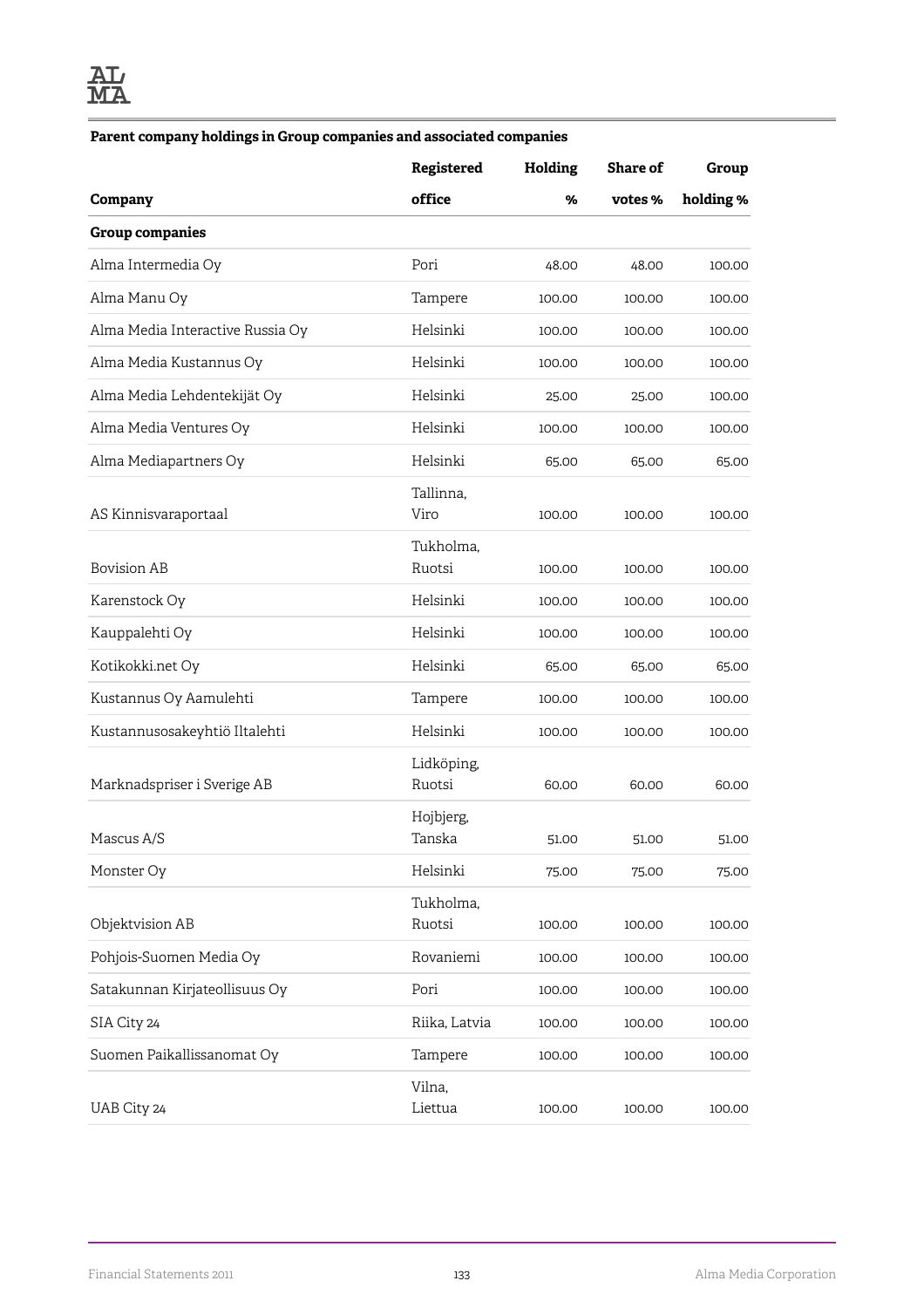#### **Associated companies**

| Ahaa Sivunvalmistus Oy                            | Tampere   | 10.00 | 10.00 | 20.00 |
|---------------------------------------------------|-----------|-------|-------|-------|
| Alkali Oy                                         | Tuusula   | 24.30 | 24.30 | 24.30 |
| Arena Interactive Oy                              | Vaasa     | 35.00 | 35.00 | 35.00 |
| As Oy Vammalan Reku                               | Vammala   | 21.00 | 21.00 | 21.00 |
| Kiinteistö Oy Oulaisten Kulma                     | Oulainen  | 35.00 | 35.00 | 35.00 |
| Kytöpirtti Oy                                     | Seinäjoki | 43.20 | 43.20 | 43.20 |
| Nokian Uutistalo Oy                               | Nokia     | 36.90 | 36.90 | 36.90 |
| Oy Suomen Tietotoimisto - Finska<br>Notisbyrån Ab | Helsinki  | 24.07 | 24.07 | 24.07 |
| Talentum Oyj                                      | Helsinki  | 2.34  | 2.34  | 32.14 |
| Tampereen Tietoverkko Oy                          | Tampere   | 35.14 | 35.14 | 35.14 |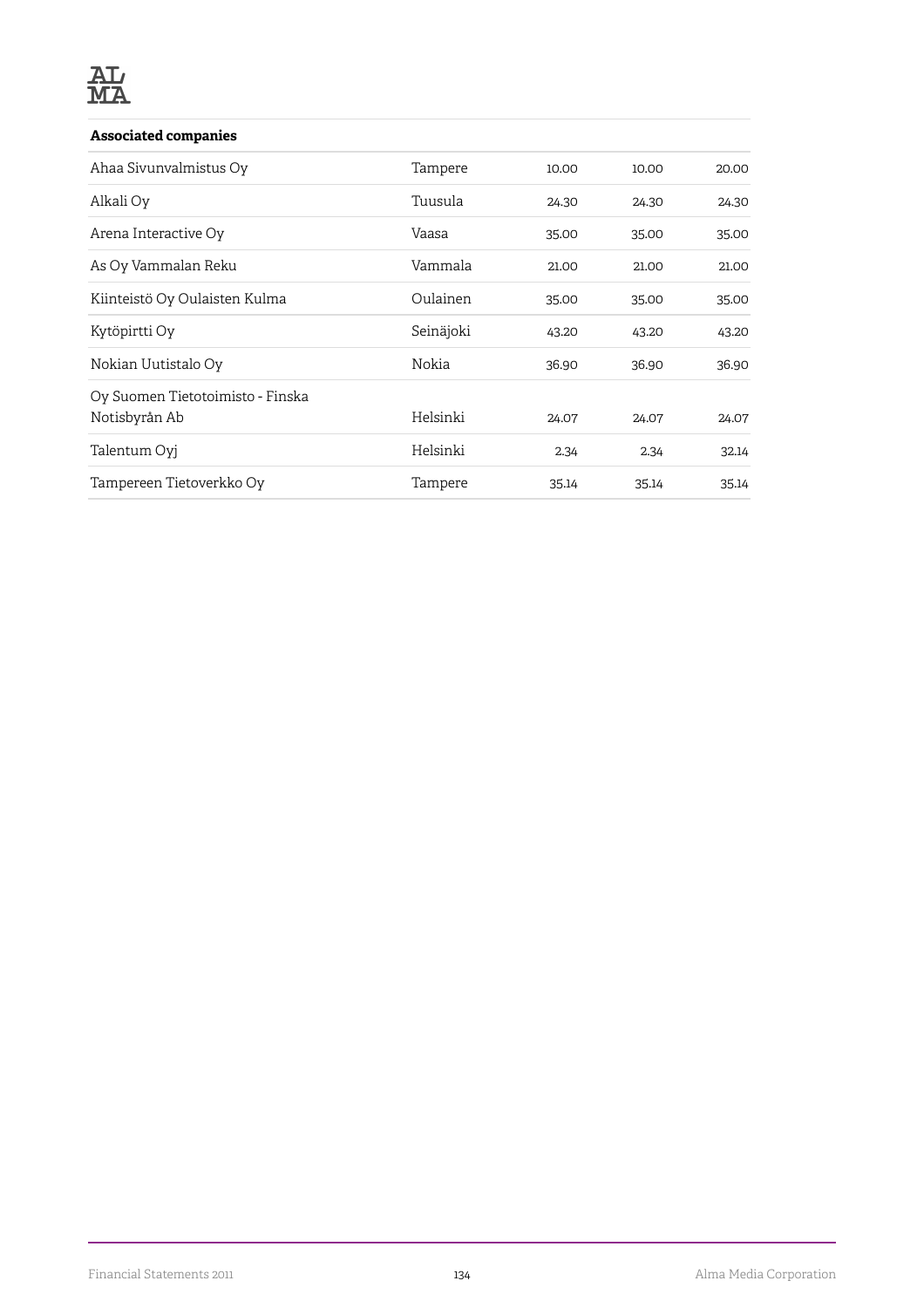#### **16. RECEIVABLES**

| M€                                      | 2011 | 2010 |
|-----------------------------------------|------|------|
| <b>Current receivables</b>              |      |      |
| Receivables from Group companies        |      |      |
| Trade receivable                        | 0.1  | 0.7  |
| Loan receivables *)                     | 33.0 | 22.8 |
| Other non-interest-bearing receivables  | 0.1  | 0.0  |
| Total                                   | 33.1 | 23.5 |
|                                         |      |      |
| Receivables from others                 |      |      |
| Trade receivable                        | 0.4  | 0.4  |
| Other receivables                       | 7.9  | 5.3  |
| Prepaid expenses and accrued income **) | 0.6  | 0.6  |
| Total                                   | 9.0  | 6.3  |
| Current receivables, total              | 42.1 | 29.8 |

\*) Cash and cash equivalents in Group bank accounts are included in loan receivables.

\*\*) Major balances in prepaid expenses and accrued income consist of rental accruals.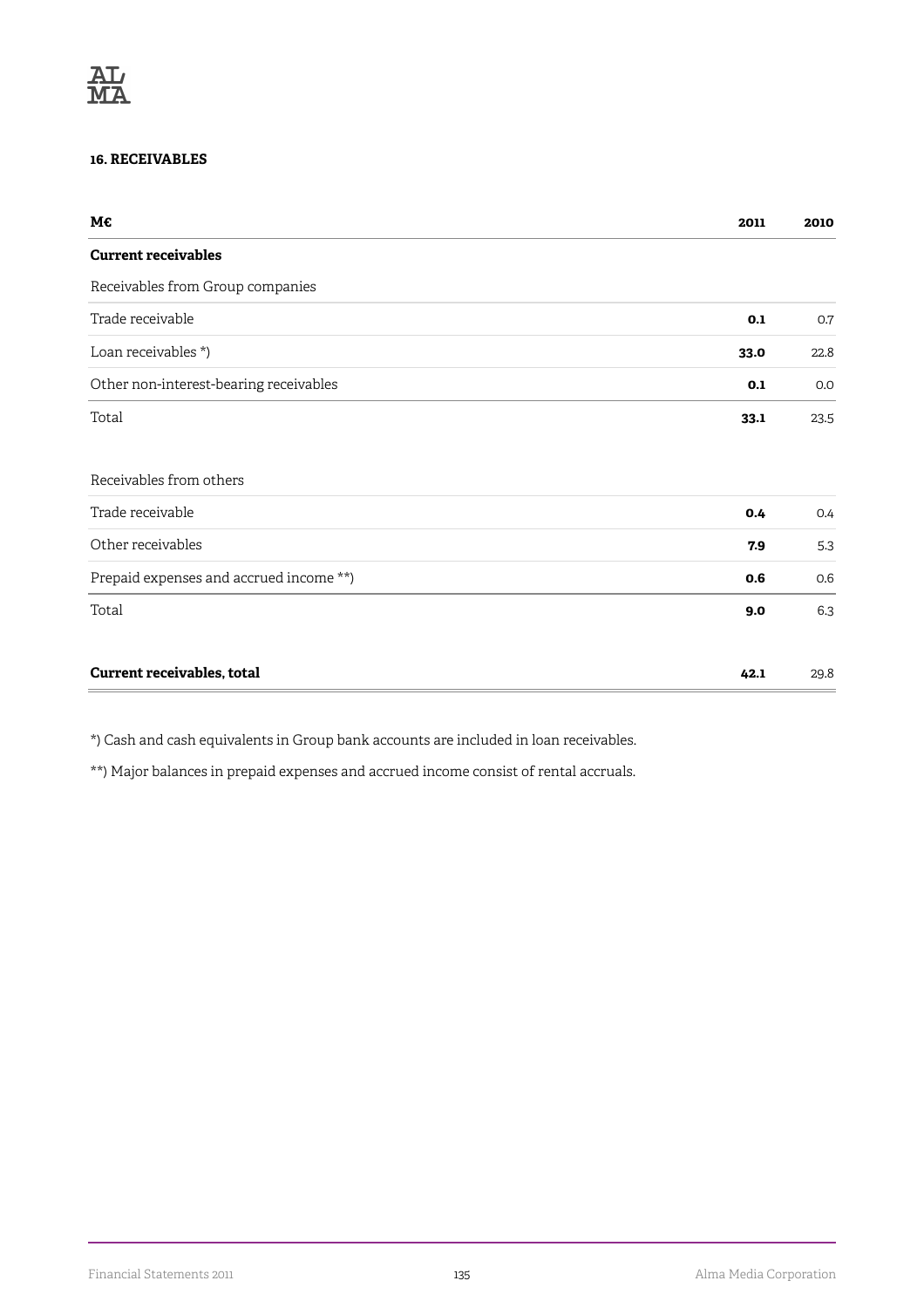### **17. SHAREHOLDERS' EQUITY**

| M€                                                                     | 2011    | 2010    |
|------------------------------------------------------------------------|---------|---------|
| Restricted shareholders' equity                                        |         |         |
| Share capital Jan 1                                                    | 45.0    | 44.8    |
| Subsrciptions (options excercised)                                     | 0.3     | 0.3     |
| Share capital Dec 31                                                   | 45.3    | 45.0    |
| Share premium reserve Jan 1                                            | 416.3   | 414.4   |
| Subsrciptions (options excercised)                                     | 3.0     | 1.9     |
| Share premium reserve Dec 31                                           | 419.3   | 416.3   |
| Other reserves Jan 1                                                   | 5.4     | 5.4     |
| Other reserves Dec 31                                                  | 5.4     | 5.4     |
| Restricted shareholders' equity total                                  | 469.9   | 466.7   |
| Non-restricted shareholders' equity                                    |         |         |
| Retained earnings Jan 1                                                | 56.9    | 53.7    |
| Dividend payment                                                       | $-52.5$ | $-29.8$ |
| Unclaimed dividend                                                     | 0.1     | 0.0     |
| Retained earnings Dec 31                                               | 4.5     | 23.9    |
| Profit for the period                                                  | 47.5    | 33.0    |
| Non-restricted shareholders' equity total                              | 51.9    | 56.9    |
| Shareholders' equity total                                             | 521.9   | 523.5   |
| Calculation of the parent company's distributable funds on December 31 | 2011    | 2010    |
| Retained earnings                                                      | 4.5     | 23.9    |
| Profit for the period                                                  | 47.5    | 33.0    |
| <b>Total</b>                                                           | 51.9    | 56.9    |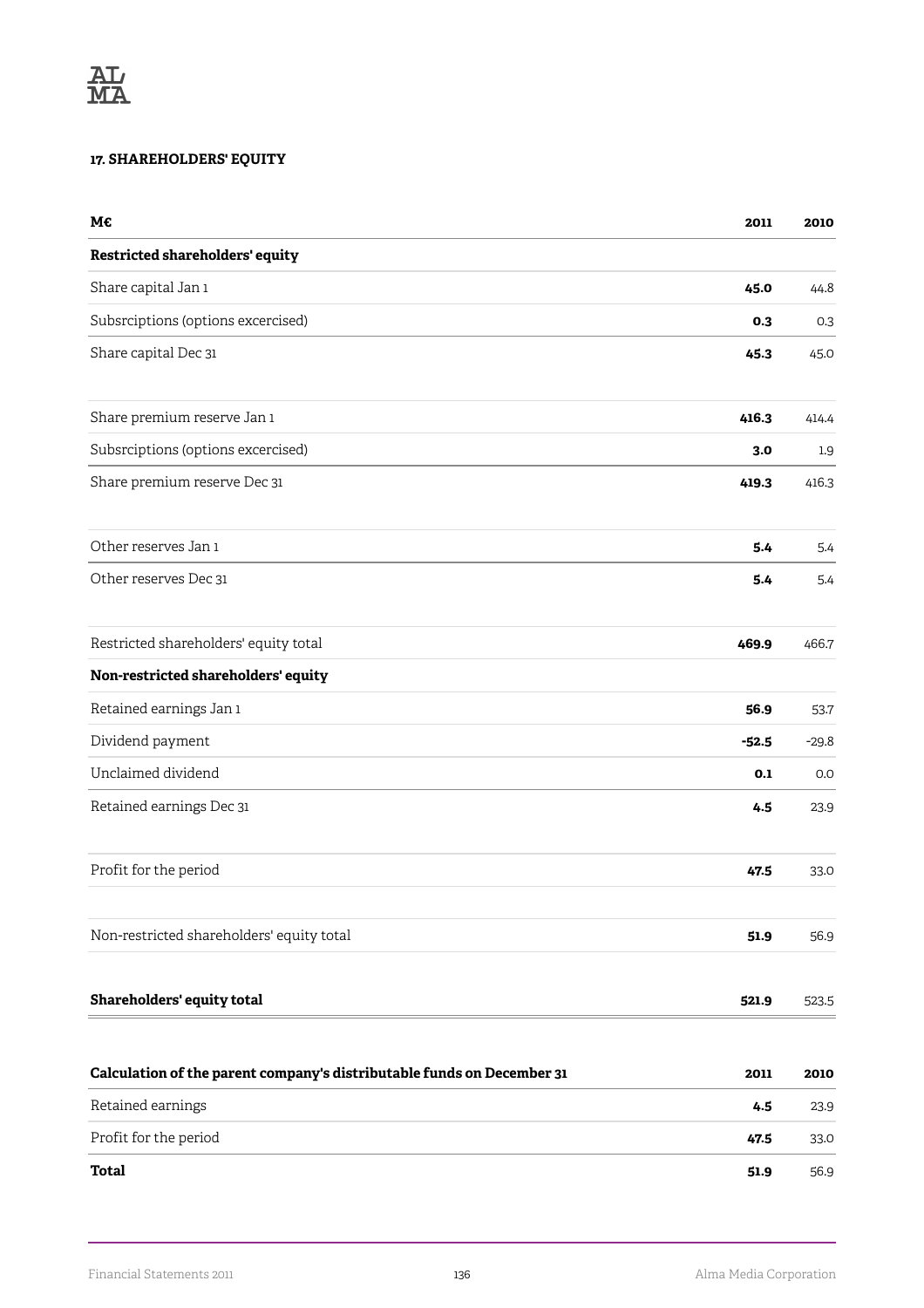

#### **18. APPROPRIATIONS**

| М€                                  | 2011 | 2010 |
|-------------------------------------|------|------|
| Accumulated depreciation difference |      | ◡…   |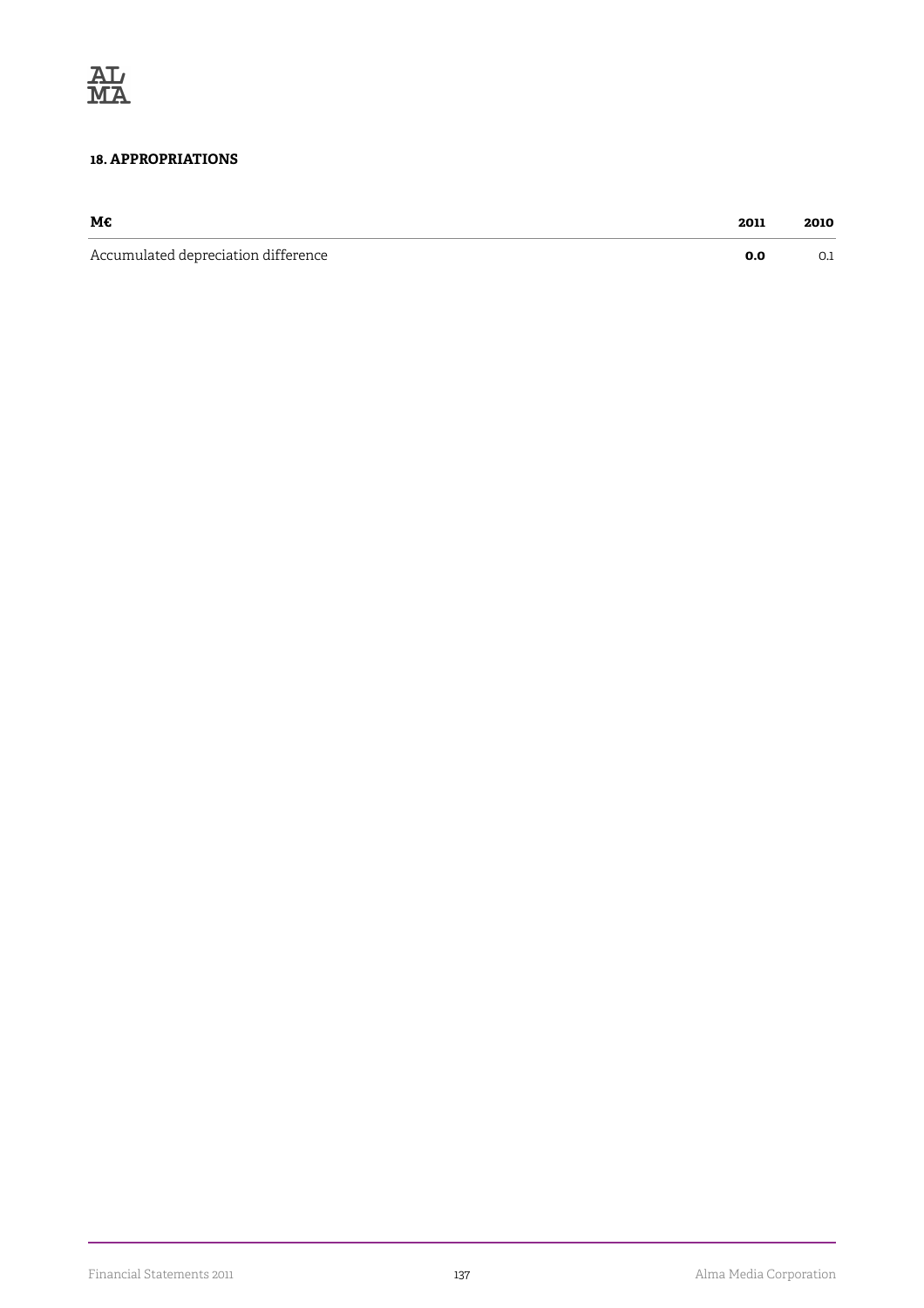

#### **19. PROVISIONS**

Provisions on December 31, 2011 total M€ 1.4 and consists of conditional purchase liabilities.

Provisions on December 31, 2010 totaled M€ 1.8 and consisted of conditional purchase liabilities and contractual provisions.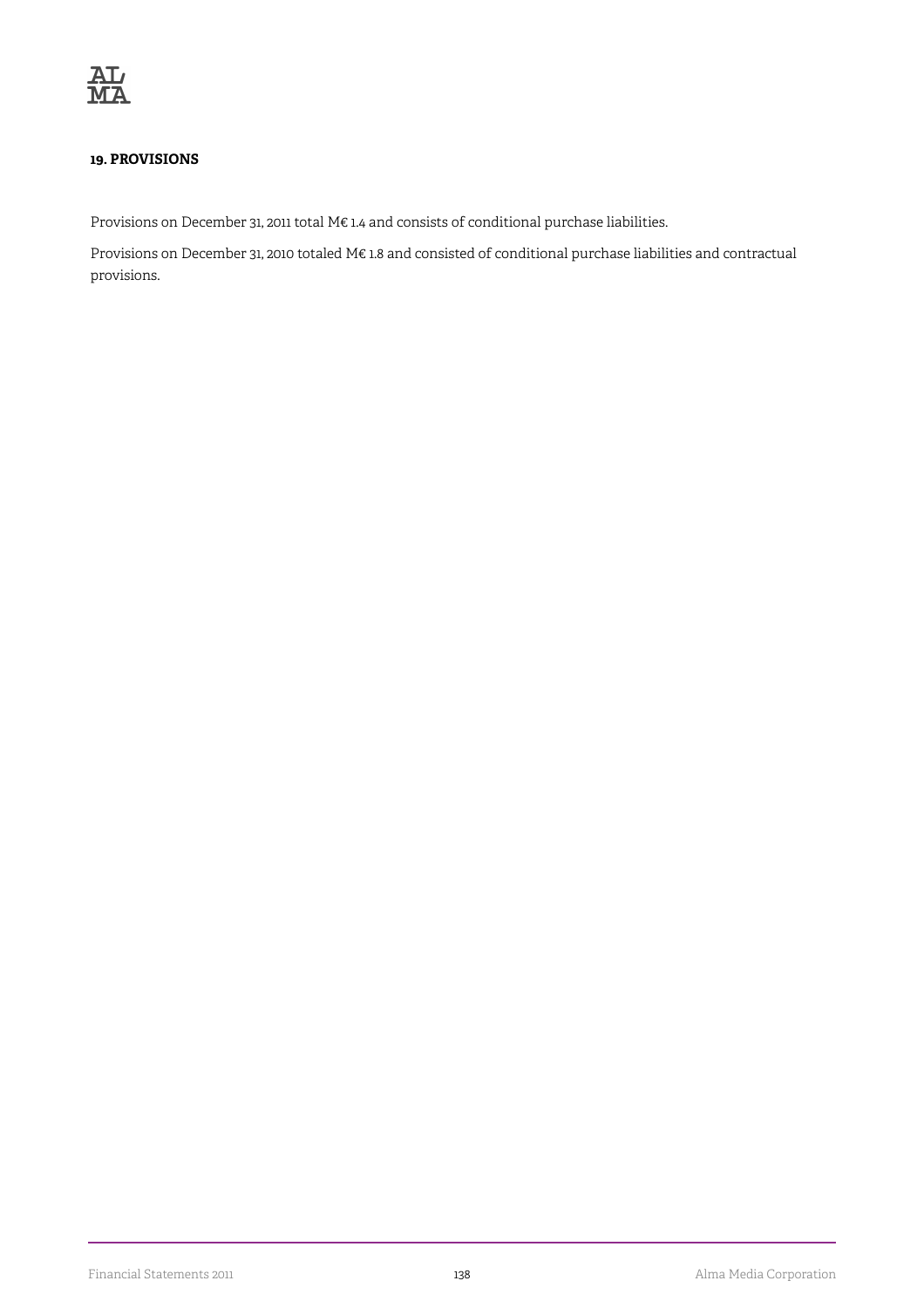

#### **20. NON-CURRENT LIABILITIES**

| М€                            | 2011 | 2010             |
|-------------------------------|------|------------------|
| Other non-current liabilities | 2.0  | 2.1              |
| Total                         | 2.0  | 2.1              |
| Debt due after five years     |      |                  |
| Other non-current liabilities | 1.2  | $1.2\phantom{0}$ |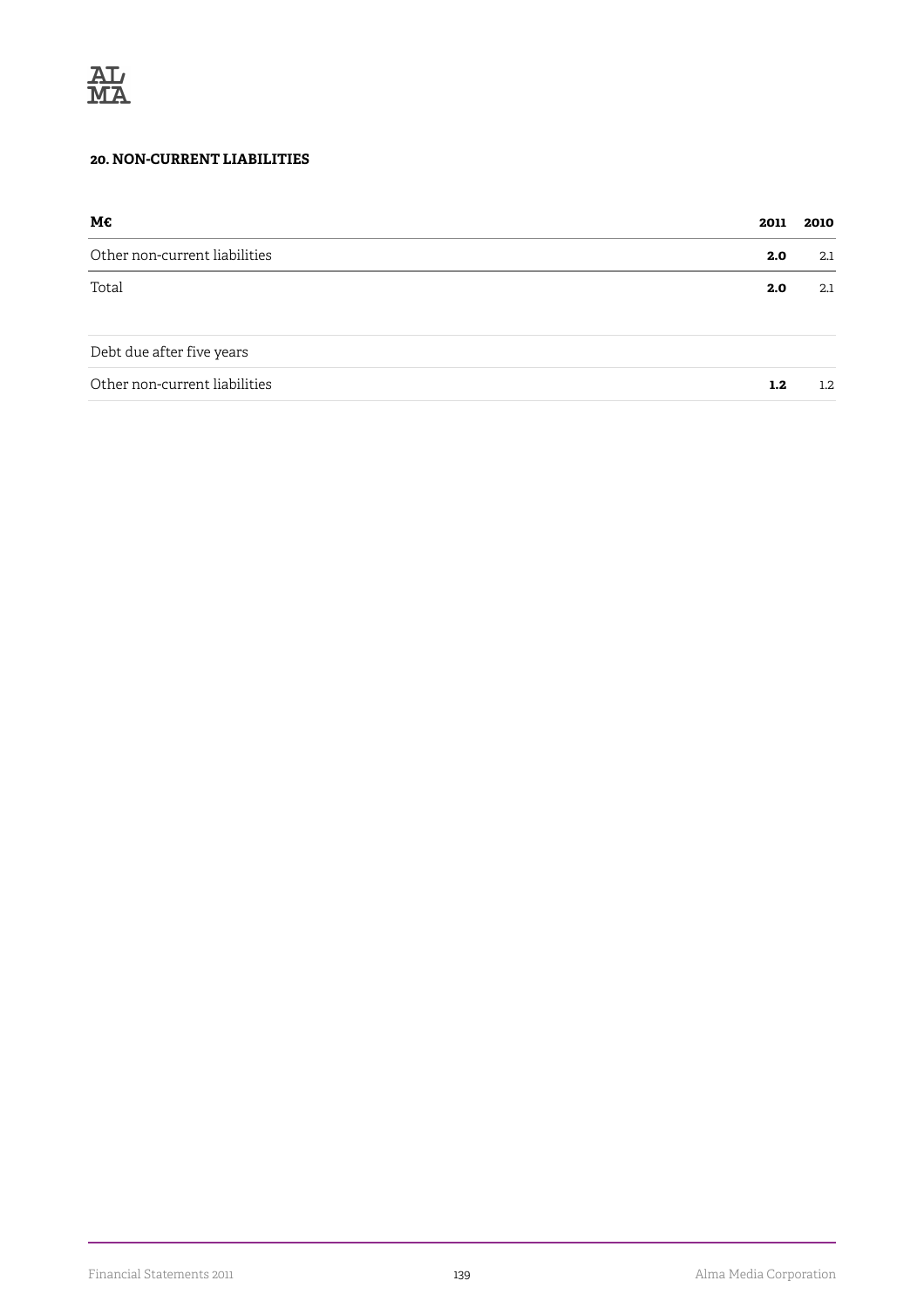#### **21. CURRENT LIABILITIES**

| М€                                  | 2011 | 2010    |
|-------------------------------------|------|---------|
| Loans from financial institutions   | 22.0 | $0.0\,$ |
| Trade payable                       | 1.2  | 0.5     |
| Totals                              | 23.2 | 0.5     |
| Liabilities to Group companies      |      |         |
| Trade payable                       | 0.0  | 0.0     |
| Other liabilities                   | 32.8 | 26.5    |
| Accrued expenses and prepaid income | 0.0  | 0.0     |
| Total                               | 32.8 | 26.5    |
| Liabilities to associated companies |      |         |
| Accounts payable                    | 0.0  | 0.0     |
| Total                               | 0.0  | 0.0     |
| Others                              |      |         |
| Other current liabilities           | 1.5  | 1.2     |
| Accrued expenses and prepaid income | 3.3  | 4.5     |
| Total                               | 4.7  | 5.7     |
| <b>Current liability total</b>      | 60.7 | 32.7    |

Most of accrued expenses and prepaid income consists of allocated personnel expenses.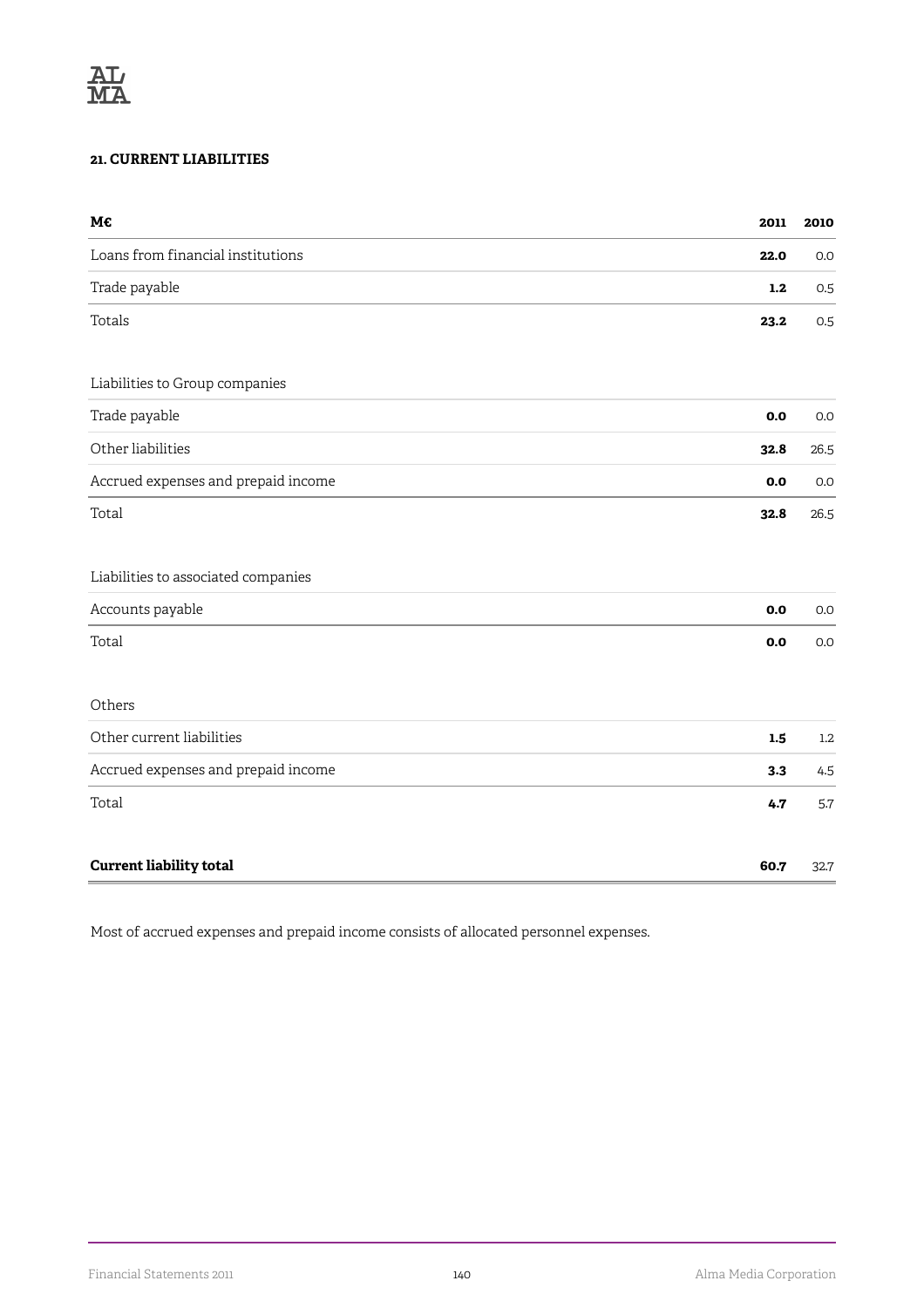#### **22. COMMITMENTS AND CONTINGENCIES**

| М€                                   | 2011 | 2010    |
|--------------------------------------|------|---------|
| Collateral for own commitments       |      |         |
| Guarantees                           | 1.4  | 1.4     |
| Collateral for others                |      |         |
| Guarantees                           | 1.3  | 0.0     |
| Other own commitments                |      |         |
| Rental commitments - within one year | 2.6  | 0.8     |
| Rental commitments - after one year  | 84.6 | 46.7    |
| Rental commitments total             | 87.2 | 47.5    |
| Other commitments                    | 0.9  | $1.1\,$ |
| Total                                |      |         |
| * Guarantees                         | 2.6  | 1.4     |
| * Other commitments                  | 88.0 | 48.6    |
| Commitments total                    | 90.7 | 49.9    |

In addition, the Group has a credit facility in the amount of MEUR 30.0 until October 9, 2013, of which on December 31, 2011, MEUR 23 were unused, as well as a credit facility in the amount of MEUR 35 until December 19, 2012, of which on December 31, 2011, MEUR 20 were unused.

An operational leasing agreement has been made for the office and printing work building in Tampere Patamäenkatu that is effective until December 1, 2027. Alma Media has agreed on termination events concerning equity and gearing commitments with the landlord.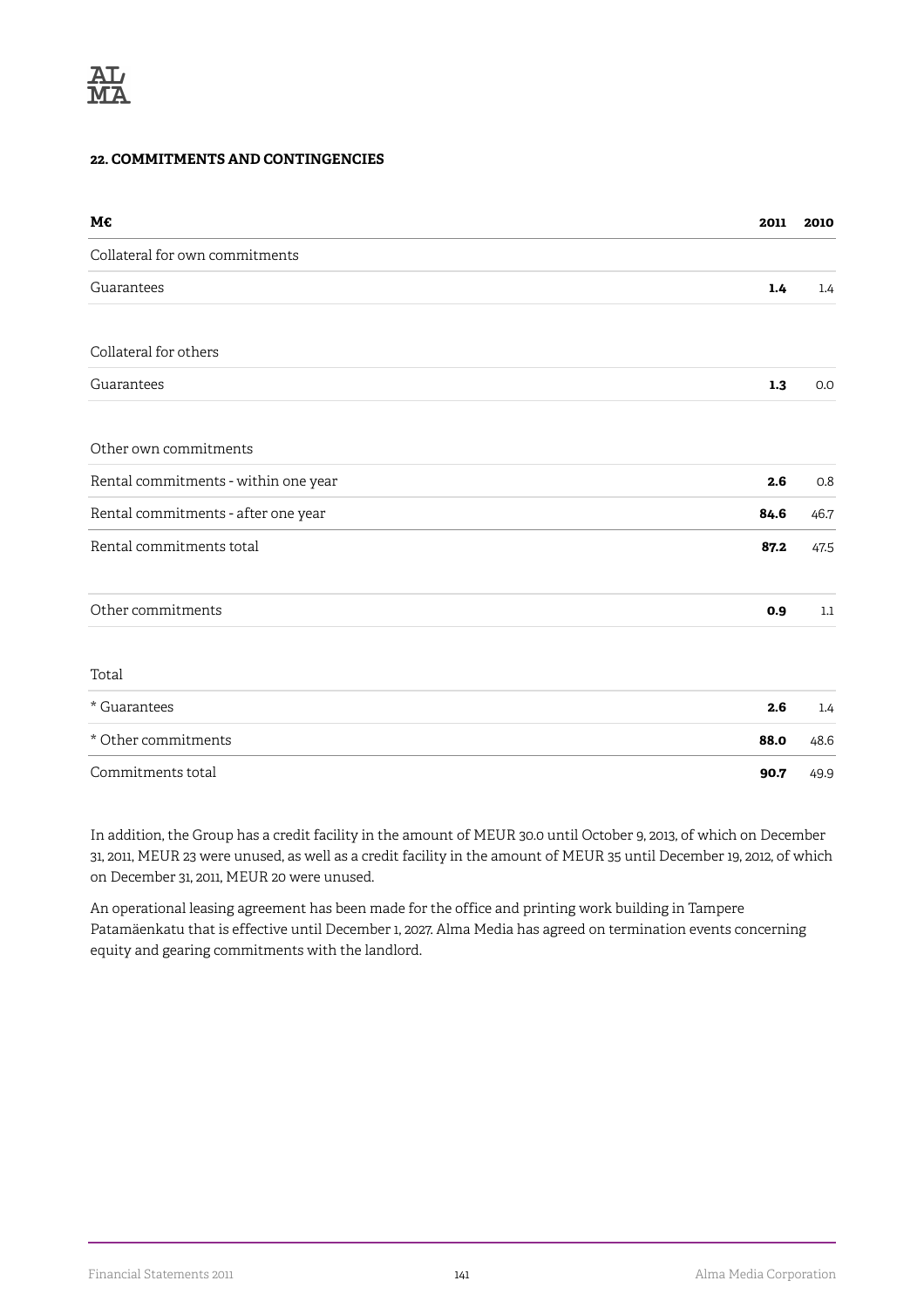

#### **23. DERIVATIVE CONTRACTS**

| М€                                                      | 2011   | 2010             |
|---------------------------------------------------------|--------|------------------|
| Commodity derivative contracts, electricity derivatives |        |                  |
| Fair value *                                            | $-0.1$ | 0.3              |
| Value of underlying instrument                          | 1.1    | 1.0 <sub>1</sub> |

(\* The fair value represents the return that would have arisen if the derivative positions had been cleared on the balance sheet date.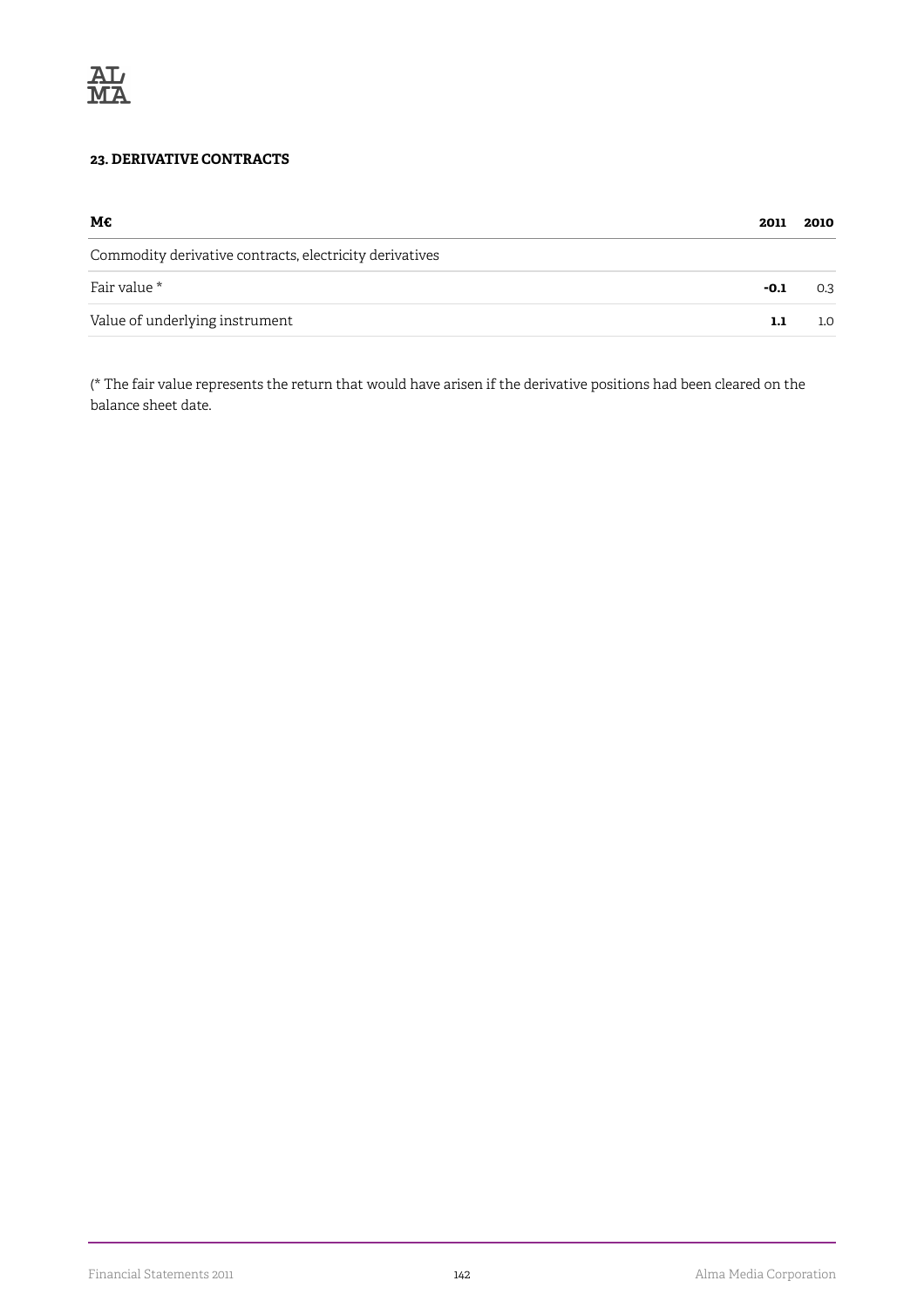

# Board's Proposal to the Annual General Meeting

The parent company's distributable funds on December 31, 2011 totalled € 51,941,031.84.

The Board of Directors proposes that a dividend of EUR 0.40 per share be paid for the 2011 financial year. On the closing date, December 31, 2011, there were 75,486,853 shares of dividend rights, based on the number of shares the total dividend distribution would be amount of EUR 30,194,741 (52,536,766).

Helsinki, Finland, February 14, 2012

Seppo Paatelainen

Chairman of the Board

Petri Niemisvirta and and a state of the Erkki Solja

Deputy Chairman of the Board **Board Container and Solution** Board member

Board member Board member

Timo Aukia **Harri Suutari** 

Kai Seikku Catharina Stackelberg-Hammarén

Board member Board member

Kai Telanne

President and CEO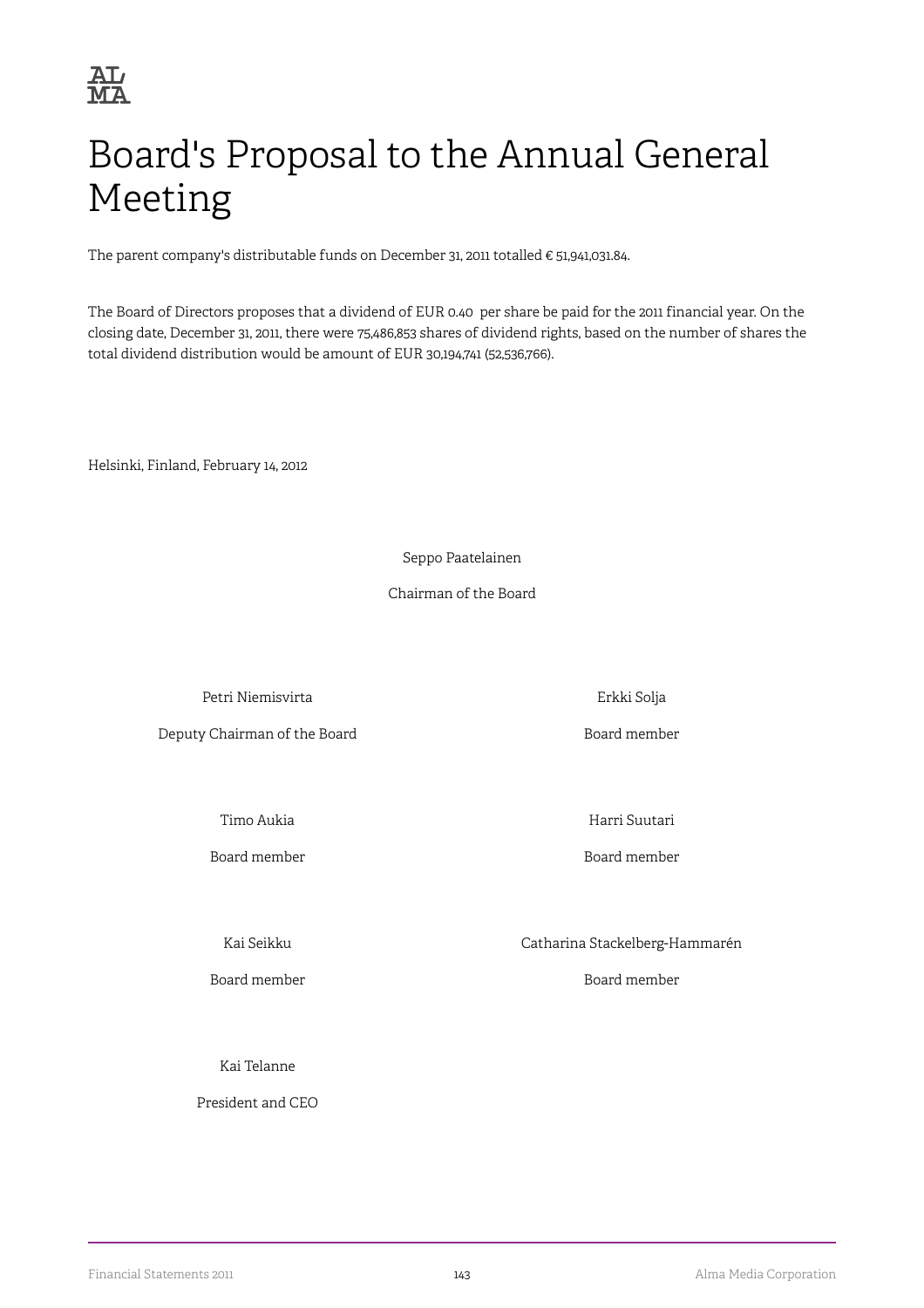# Auditor's Report

## To the Annual General Meeting of Alma Media Oyj

We have audited the accounting records, the financial statements, the report of the Board of Directors, and the administration of Alma Media Oyj for the year ended 31 December 2011. The financial statements comprise the consolidated statement of financial position, [income statement,] statement of comprehensive income, statement of changes in equity and statement of cash flows, and notes to the consolidated financial statements, as well as the parent company's balance sheet, income statement, cash flow statement and notes to the financial statements.

## Responsibility of the Board of Directors and the Managing Director

The Board of Directors and the Managing Director are responsible for the preparation of consolidated financial statements that give a true and fair view in accordance with International Financial Reporting Standards (IFRS) as adopted by the EU, as well as for the preparation of financial statements and the report of the Board of Directors that give a true and fair view in accordance with the laws and regulations governing the preparation of the financial statements and the report of the Board of Directors in Finland. The Board of Directors is responsible for the appropriate arrangement of the control of the company's accounts and finances, and the Managing Director shall see to it that the accounts of the company are in compliance with the law and that its financial affairs have been arranged in a reliable manner.

## Auditor's Responsibility

Our responsibility is to express an opinion on the financial statements, on the consolidated financial statements and on the report of the Board of Directors based on our audit. The Auditing Act requires that we comply with the requirements of professional ethics. We conducted our audit in accordance with good auditing practice in Finland. Good auditing practice requires that we plan and perform the audit to obtain reasonable assurance about whether the financial statements and the report of the Board of Directors are free from material misstatement, and whether the members of the Board of Directors of the parent company or the Managing Director are guilty of an act or negligence which may result in liability in damages towards the company or have violated the Limited Liability Companies Act or the articles of association of the company.

An audit involves performing procedures to obtain audit evidence about the amounts and disclosures in the financial statements and the report of the Board of Directors. The procedures selected depend on the auditor's judgment, including the assessment of the risks of material misstatement, whether due to fraud or error. In making those risk assessments, the auditor considers internal control relevant to the entity's preparation of financial statements and report of the Board of Directors that give a true and fair view in order to design audit procedures that are appropriate in the circumstances, but not for the purpose of expressing an opinion on the effectiveness of the company's internal control. An audit also includes evaluating the appropriateness of accounting policies used and the reasonableness of accounting estimates made by management, as well as evaluating the overall presentation of the financial statements and the report of the Board of Directors.

We believe that the audit evidence we have obtained is sufficient and appropriate to provide a basis for our audit opinion.